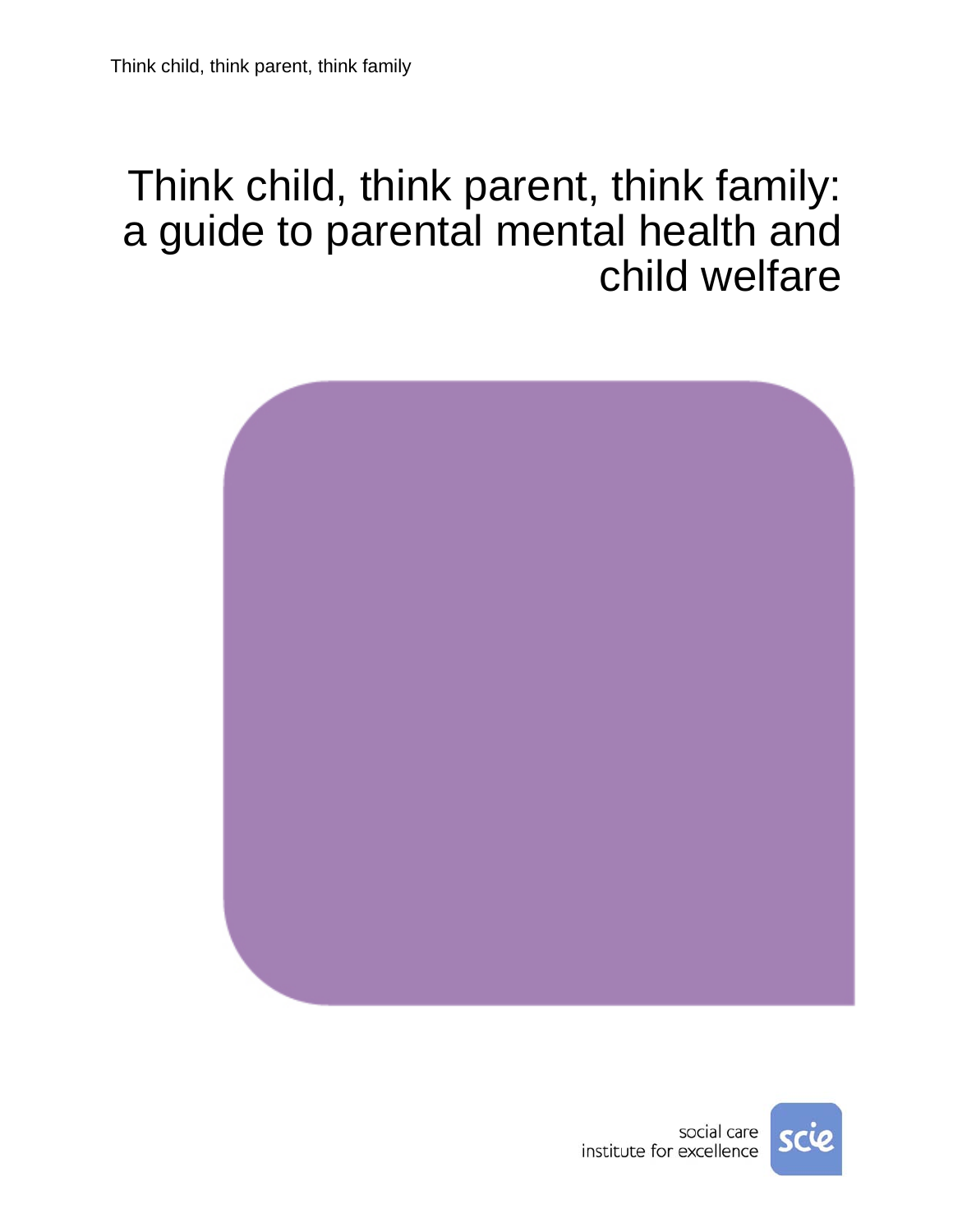The Social Care Institute for Excellence (SCIE) supports the transformation of social care by identifying and transferring knowledge about good practice. We ensure that the experiences and expertise of people who use services, their carers and workers are reflected in all areas of our work.

Established in 2001, we are an independent charity funded by the Department of Health, Department for Children, Schools and Families, and the devolved administrations in Wales and Northern Ireland. We support care services for adults, children and families and we work collaboratively with partners at national and regional levels.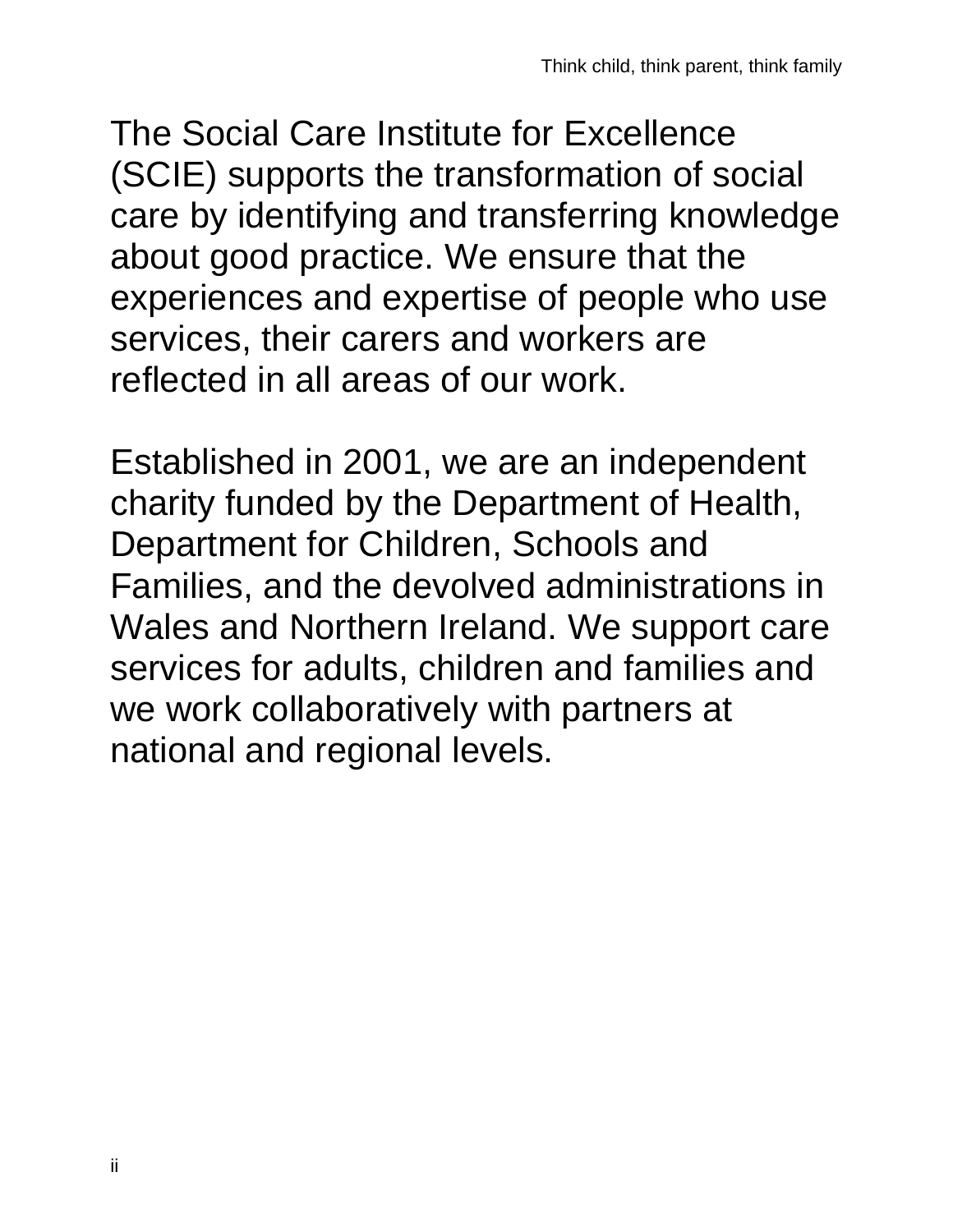Think child, think parent, think family

First published in Great Britain in July 2009 by the Social Care Institute for Excellence

© SCIE 2009 All rights reserved

**This report is available online www.scie.org.uk** 

#### **Social Care Institute for Excellence**

Goldings House 2 Hay's Lane London SE1 2HB tel 020 7089 6840 fax 020 7089 6841 textphone 020 7089 6893 www.scie.org.uk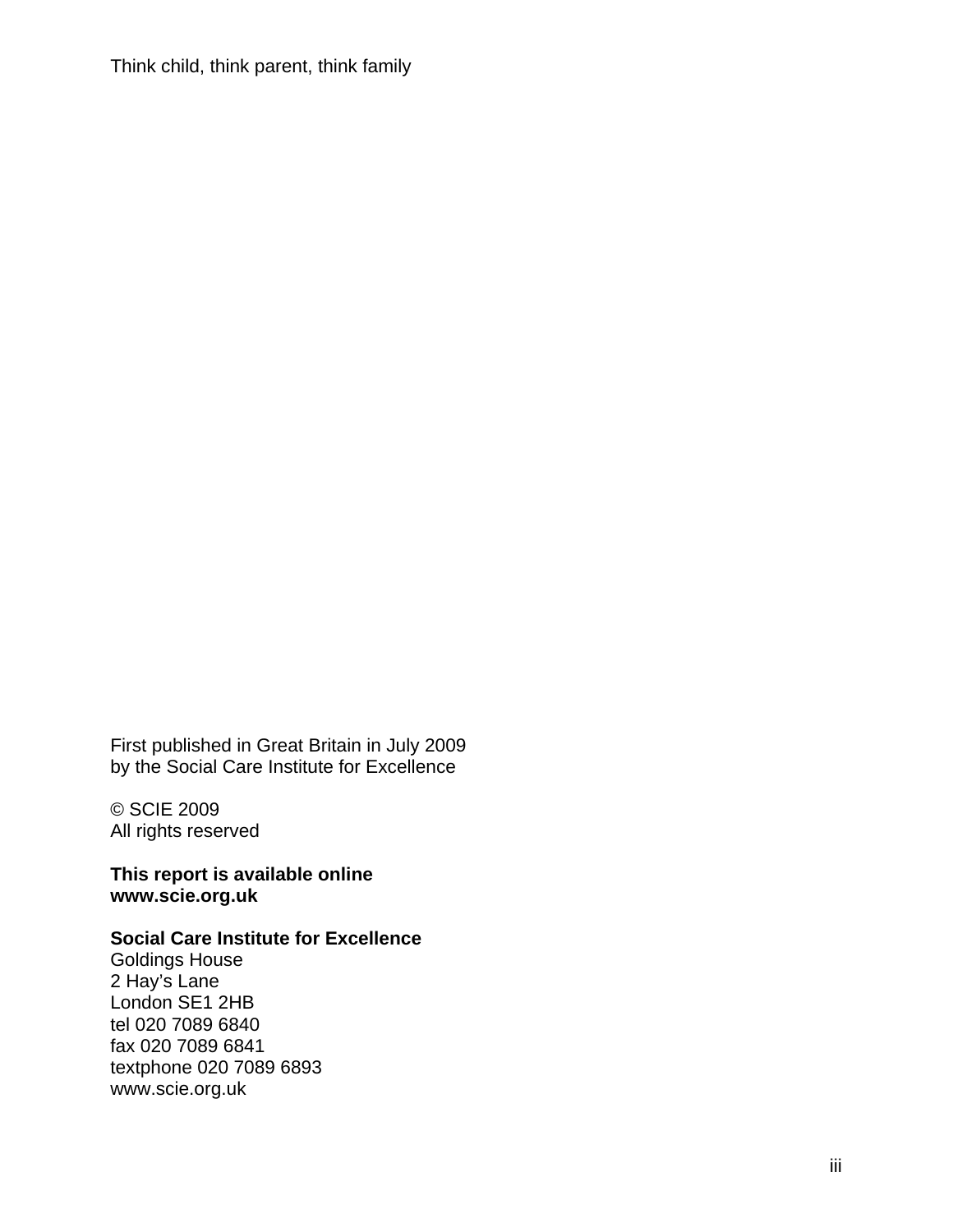# **Contents**

| <b>Introduction</b>                            | 1  |
|------------------------------------------------|----|
| <b>Priority recommendations</b>                | 3  |
| <b>Background</b>                              | 5  |
| <b>Current context</b>                         | 8  |
| Think child, think parent, think family        | 15 |
| The Family Model as a conceptual framework     | 16 |
| <b>Characteristics of a successful service</b> | 19 |
| <b>Recommendations</b>                         | 21 |
| <b>Future developments</b>                     | 38 |
| <b>Resources</b>                               | 39 |
| <b>Practice examples</b>                       | 44 |
| <b>References</b>                              | 86 |
| <b>Acknowledgements</b>                        | 88 |
| <b>Consultation feedback</b>                   | 89 |
| <b>Appendices</b>                              | 89 |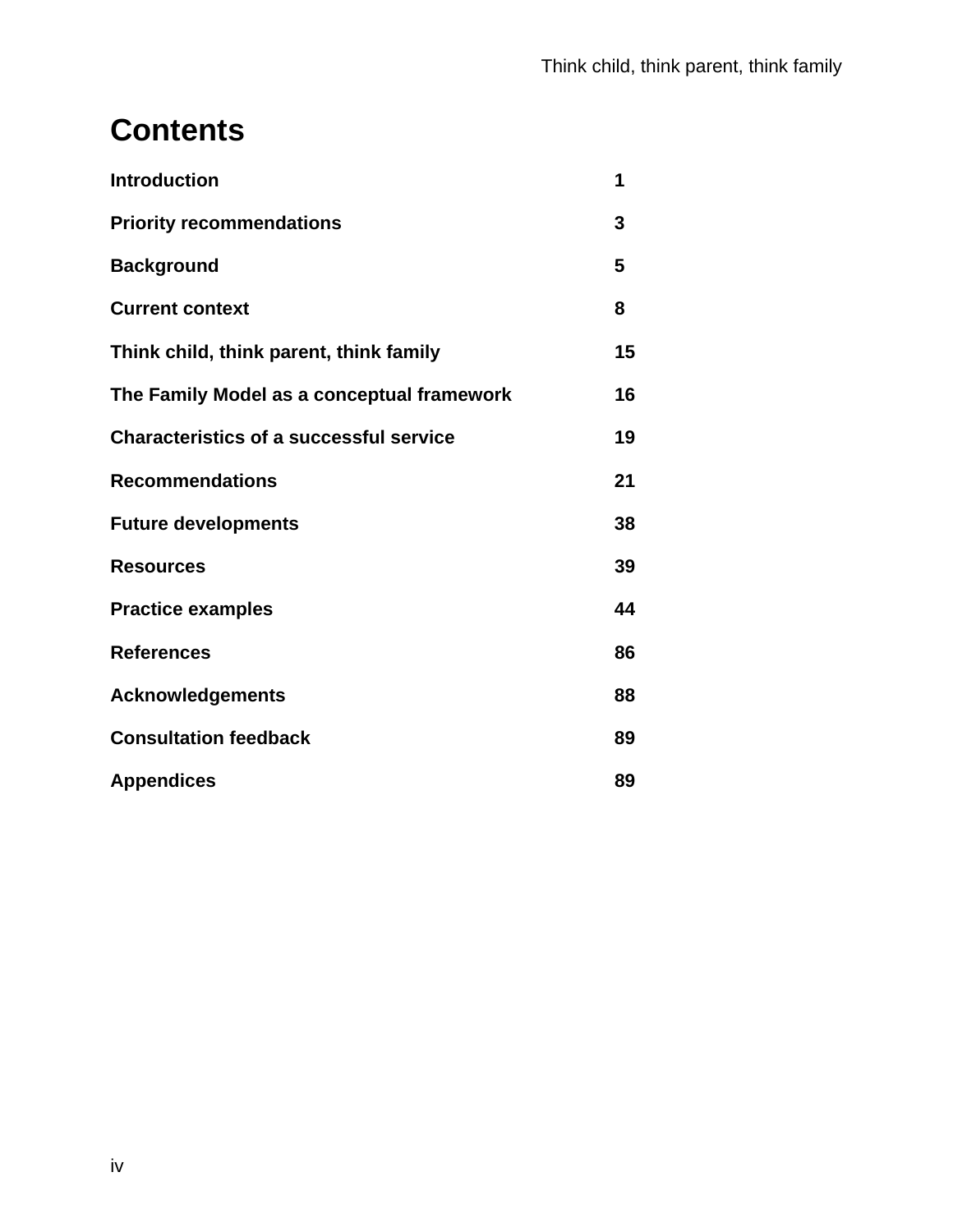# **Introduction**

This guide is about working with parents who have mental health problems and their children. It provides guidance on policy and practice and makes recommendations for key areas of professional education, workforce development and research. It also provides links to useful resources and contact details of relevant organisations.

#### **Why have we written this guidance?**

Parents with mental health problems and their children are a group with complex needs. Not all parents and children will need the support of health and social care services but those that do can find it difficult to get support that is acceptable, accessible and effective for the whole family.

This guide identifies what needs to change and makes recommendations to improve service planning and delivery, and ultimately to improve outcomes for these families.

#### **Who is this guide for?**

The guide has been written for staff in mental health and children's services from all sectors. It is also relevant for those delivering pre- and post-qualifying education and training to health and social care staff and others responsible for workforce development.

People who use services and their carers will find useful information on what they can expect from services and where they can go for more information.

The Social Care Institute for Excellence (SCIE) will be producing additional resources, including training materials, to help embed the recommendations into everyday practice.

#### **How was the guide developed?**

This guide is based on a synthesis of the evidence from a number of reviews of the published literature in the last 20 years (1985–2005) and a practice survey (a review of existing practice in adult and children's health and social care services) carried out in five sites in England (2006–2008).

Full and summary reports of each review and the practice survey are available on the [website.](http://www.scie.org.uk/publications/guides/guide30/appendices.asp)

A project advisory group of various stakeholders with a range of experience in the delivery or receipt of health and social care services for parents with mental health problems and their children advised on the development and content of this guide.

An external consultation took place during March/April 2009 and details can be found on the **[website](http://www.scie.org.uk/publications/guides/guide30/consultation.asp)** from August 2009.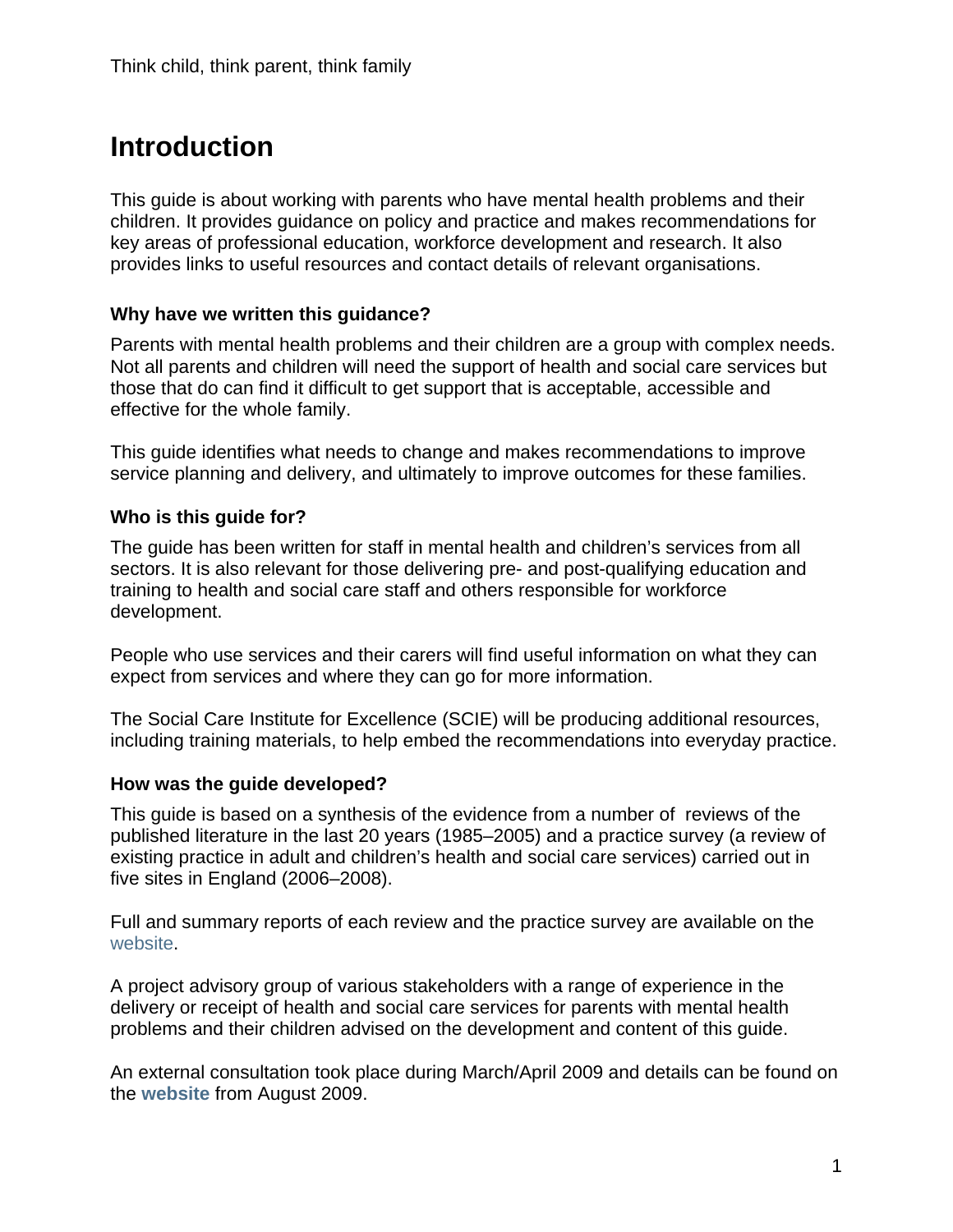#### **Your feedback**

SCIE welcomes comments on any aspect of this guide, which will inform future updates. We are also interested in collecting examples of good practice. Please send us your **[feedback](http://www.scie.org.uk/publications/feedback.asp?product=Guide%2030)**.

#### **A note about terms used**

We use the term '**parent with mental health problems**' to refer to those parents with a primary diagnosis or need, identified as a mental health problem (mental illness or mental disorder). This does not exclude the possibility that these parents may experience other health problems or disabilities, alcohol or substance misuse, learning difficulties or domestic violence. The term includes parents who are known to children's services but do not have a formal mental health diagnosis, and parents who have not come to the attention of secondary mental health services.

The term '**children**' is used to refer to all children 18 years or younger, some of whom will be young carers.

The term '**young carer**' is used to refer to a child or young person under the age of 18 carrying out significant caring tasks and assuming a level of responsibility for another person which would normally be undertaken by an adult. Young carers undertake a variety of tasks for parents with mental health problems, including advocacy, help with correspondence and bills, liaising with professionals, administering medicines, emotional support and domestic tasks.

We note that different services use very different language to describe the processes they follow for assessing need and delivering support. However, essentially they all operate a basic care pathway that involves making and receiving referrals, screening clients, assessing need, putting together a care plan and reviewing existing care plans. We have therefore used these terms to describe a generic care pathway throughout this guide, based on the assumption that whatever service is providing care and whoever receives it, they will typically go through a process which includes these components.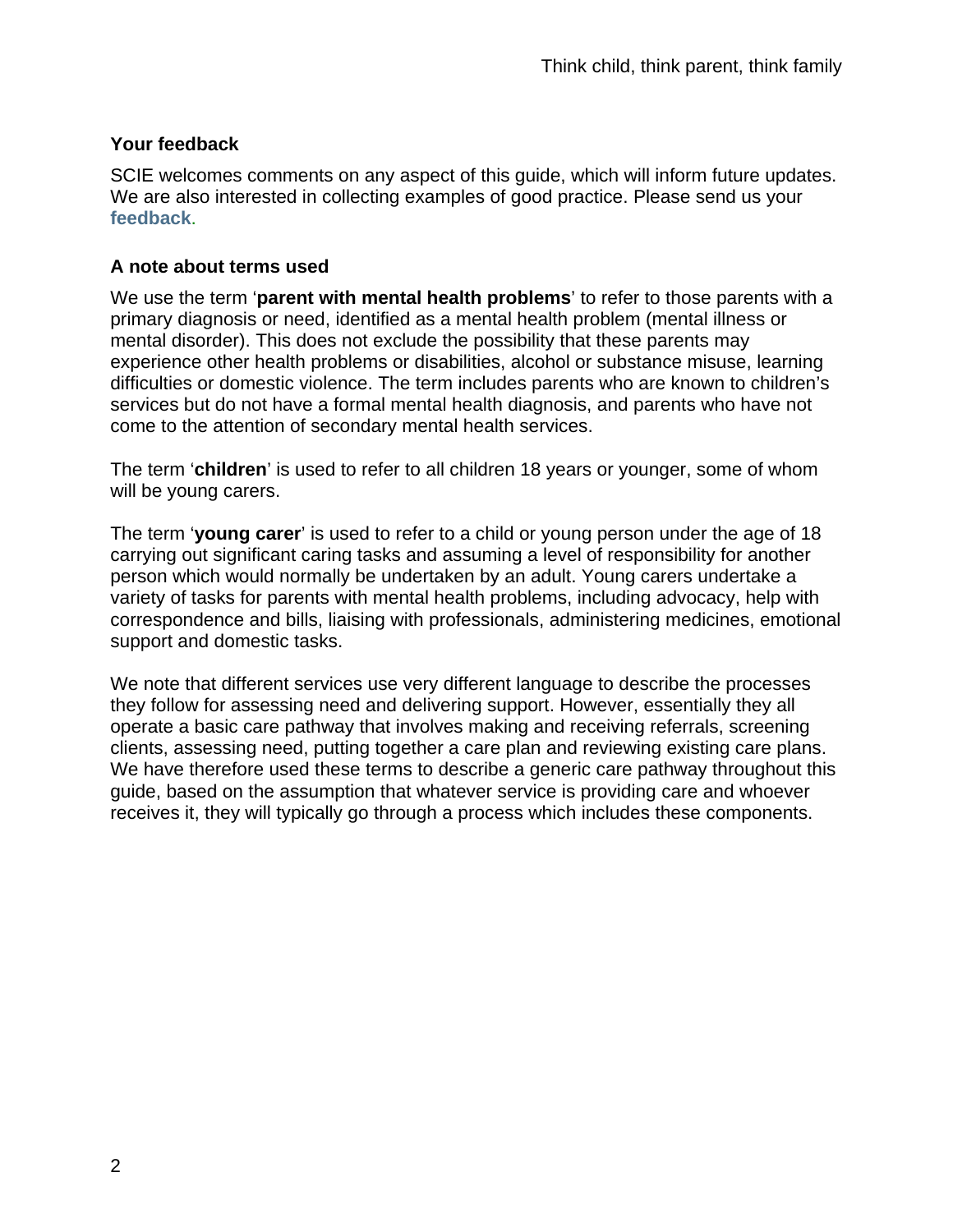# **Priority recommendations**

The following recommendations are for adult mental health and children's services in all sectors.

### **Signposting and improving access to services**

Organisations should develop a multi-agency communications strategy to tackle the stigma and fears that parents and children have about approaching and receiving services. This should be a priority to enable families to get the support they need as soon as possible and should focus on promoting good mental health and wellbeing for all family members.

### **Screening**

Ensure screening and referral systems and practice routinely and reliably identify and record information about which adults with mental health problems are parents, and which children have parents with mental health problems. This means developing systems and tools in collaboration with parents and young people, to ensure the right questions are asked and the data is recorded for future use.

### **Assessment**

All organisations need to adapt existing assessment and recording processes to take account of the whole family and train staff in their use. This means developing and implementing 'family' threshold criteria for access to services to take into account the individual **and** combined needs of parents, carers and children. Strategies for the management of joint cases should be recorded where the situation is complex or there is a high risk of poor outcomes for children and parents.

### **Planning care**

Care planning needs to be flexible enough to meet the needs of each individual family member as well as the family as a whole, and staff should aim to increase resilience and reduce stressors. Allocating an individual budget could provide this flexibility. Increasing every family member's understanding of a parent's mental health problem can strengthen their ability to cope.

### **Providing care**

Commissioners and providers of care should ensure that they can meet the full spectrum of needs, including the practical priorities of parents with mental health problems and their children. This means developing non-traditional and creative ways of delivering services as a way of targeting families and improving access.

### **Reviewing care plans**

Reviews should consider changes in family circumstances over time, include both individual and family goals, and involve children and carers in the process.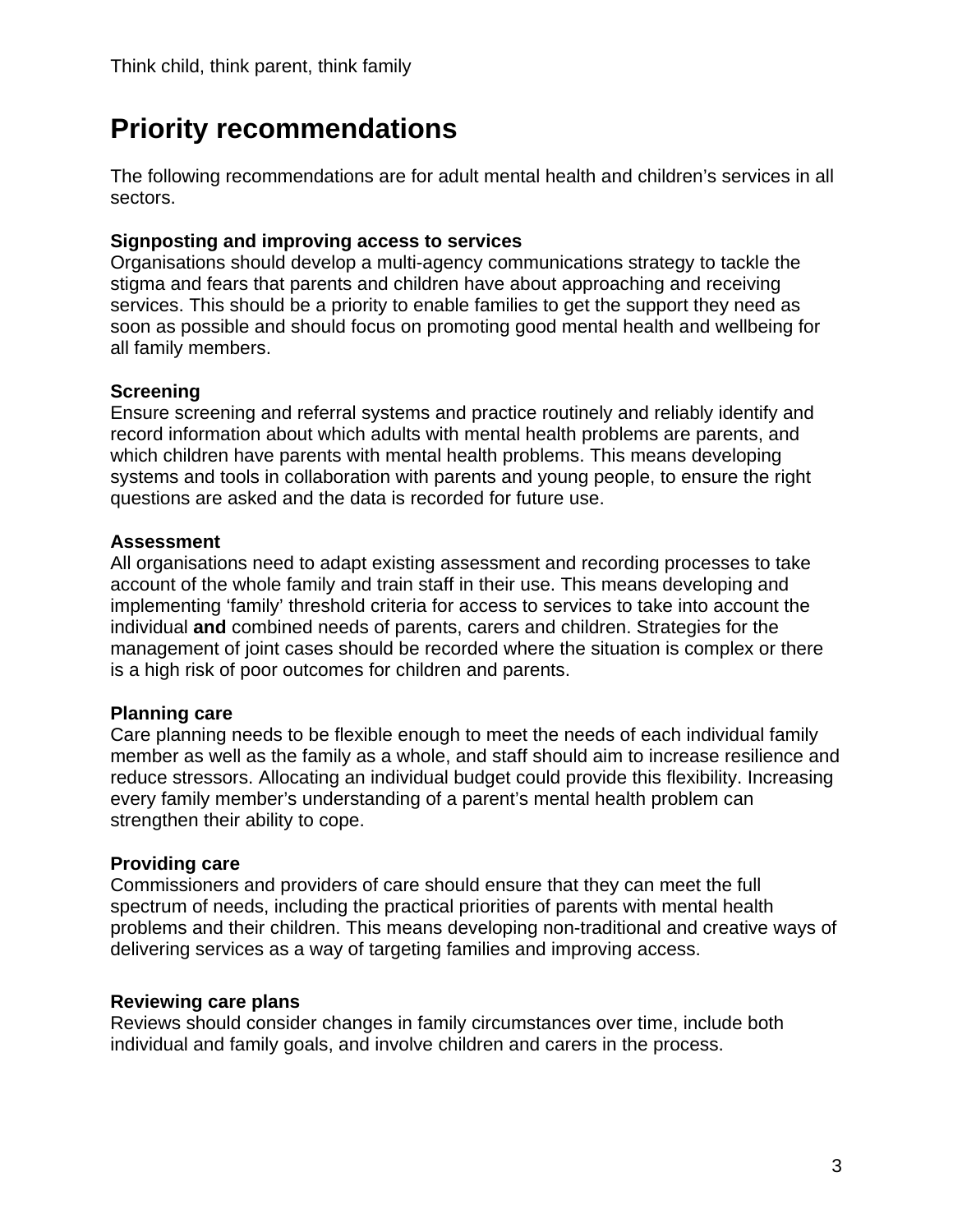#### **Strategic approach**

Multi-agency, senior-level commitment is required and we recommend that a 'Think Family Strategy' is developed to implement this guidance and that parents, children and carers are involved in all stages of development.

#### **Workforce development**

Investment is needed in training and staff development for adult and children's front-line managers and practitioners to support the changes recommended in this guide about how to 'think child, think parent, think family' and work across service interfaces.

#### **Generating more evidence about what works**

The recommendations in this guide emphasise the need to generate further evidence about 'what works for families' and this requires attention and resources to be dedicated to ensuring that the policy, service and practice recommendations in this guide are 'tried and tested' and their impact evaluated and reviewed.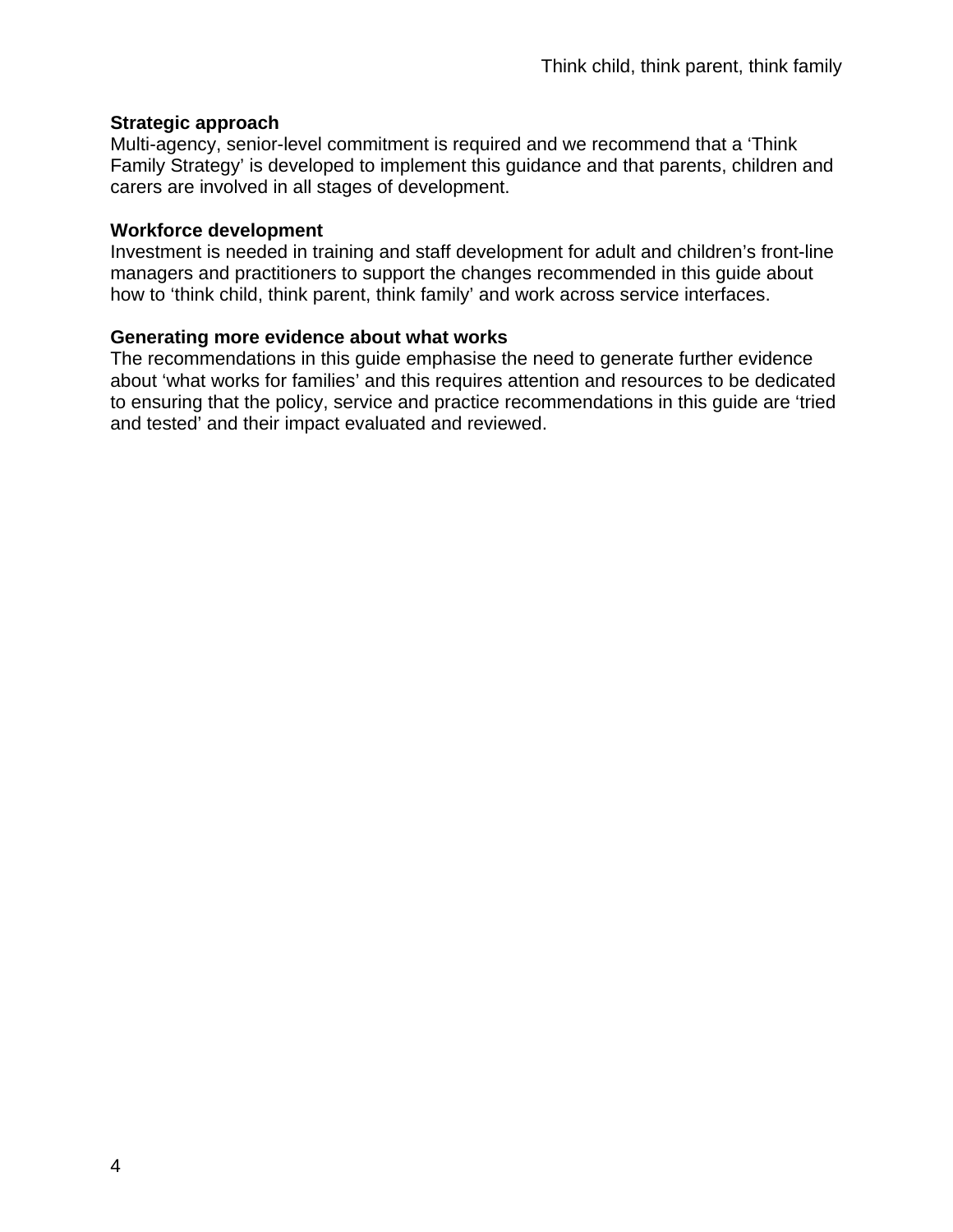# **Background**

SCIE's unique responsibilities and independent status means we can help address cross-boundary and transition issues and tackle complexity in ways that other agencies are not able to do.

We have received regular enquiries and requests for information about working with parents with mental health problems and their children since our organisation formed in 2001.

In response we have produced a number of specific and related resources:

- **[Working with families with alcohol, drug and mental health problems](http://www.scie.org.uk/publications/reports/report02.asp)**
- **[Families that have alcohol and mental health problems: a template for](http://www.scie.org.uk/publications/guides/guide02/index.asp)  [partnership working](http://www.scie.org.uk/publications/guides/guide02/index.asp)**
- **[Promoting resilience in fostered children and young people](http://www.scie.org.uk/publications/guides/guide06/index.asp).**
- **[Support for disabled parents](http://www.scie.org.uk/publications/guides/guide19/index.asp).**
- **[A resource guide for children of prisoners](http://www.scie.org.uk/publications/guides/guide22/index.asp)**.

In 2004, SCIE in collaboration with partner agencies launched the Parental Mental Health and Child Welfare Network (this network is now run by the Social Perspectives Network, www.pmhcwn.org.uk). SCIE received an overwhelming response from people who have joined the network and come along to conferences and study days to debate this area of practice. Membership spans health and social care and adult and children's services. There are representatives from all regions in England, other countries in Europe and from as far afield as Australia.

In the early days of the network the focus of work was much more about awarenessraising in terms of the issues that parents and children faced in accessing acceptable and effective services. Very quickly, however, the top priority became the need for overarching guidance for policy and practice that considered the needs and wishes of parents, children and families and enabled staff to make the cultural and practice shift necessary to improve outcomes.

Based on the network's priorities, SCIE made contact with the Social Exclusion Unit, which agreed to include a recommendation in its publication *Mental health and social exclusion* (ODPM 2004) for SCIE to undertake a systematic review of existing practice and to publish new guidelines for health and social care staff in mental health and children and family services.

Undertaking the review of evidence was a complex and lengthy process. Several pieces of work were commissioned and SCIE undertook a survey of practice.

An advisory group of key stakeholders was recruited including parents and young people who contributed to the review and the development of the guidance.

We found lots of strong research evidence about the barriers to effective outcomes for parents with mental health problems and their children. But the evidence about what works to improve outcomes for these families was much harder to find.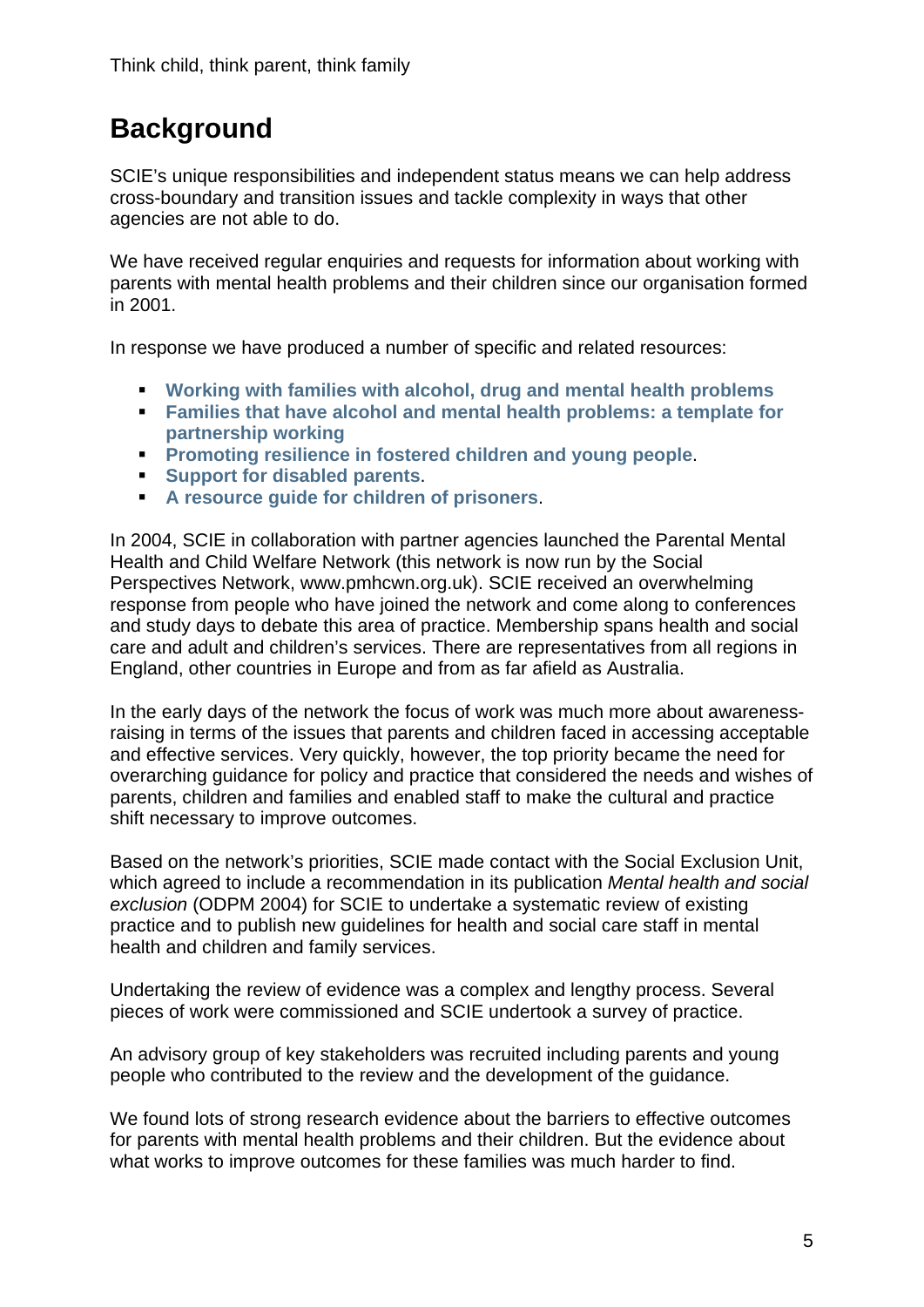Therefore, the synthesis and development of the guidance recommendations was not straightforward and an element of professional and family consensus was applied.

SCIE has addressed the need for more reliable evidence in a number of ways throughout the recommendation section of this document, the implementation and the evaluation plan, and will be integral to the review of this guide in three to four years time.

#### **A wider programme of work**

This guide is only one of four interrelated pieces of work that will provide knowledgebased recommendations for change and tools to assist the process of embedding these changes into practice as well as evaluating their impact. These four workstreams are:

- this strategic and practice guidance
- training and development resources
- six practice implementation sites which will share their experience of implementing the guidance and the outcomes achieved
- a national implementation and evaluation plan.

We realise that this guide is only the beginning and SCIE will continue our commitment by working hard with our partner agencies and families to implement and evaluate the recommendations in this guide over the next five years.

#### **Structure of the guide**

The next section describes the current policy and the organisation context, along with the expressed needs of parents with a mental health problem and their children.

We then describe the approach we have used to underpin the recommendations in this guide, which is to 'think child, think parent, think family', as this draws together the best of current practice alongside a renewed emphasis on thinking about families in all that we do. The Family Model (Falkov *et al.*) is then introduced as a useful conceptual tool to assist staff in thinking about different family members, their relationships with each other and the impact of external environmental factors. We conclude this section of the guide with a description of the characteristics of a successful service drawn from the requirements of law and policy, and messages from research and practice.

We then set out recommendations for what needs to change at every stage of the care pathway (see note on care pathway – page 20) and the implications for frontline staff, organisations and managers. We conclude that in order for this fundamental and systemic change to take place, changes are needed at every level for services to effectively meet the needs of families and such systemic and fundamental change requires a strategic approach in order to successfully influence and embed changes into mainstream everyday practice.

Finally, we describe how this guide fits with other areas of work and research that are being taken forward by SCIE with the aim of developing a knowledge base for good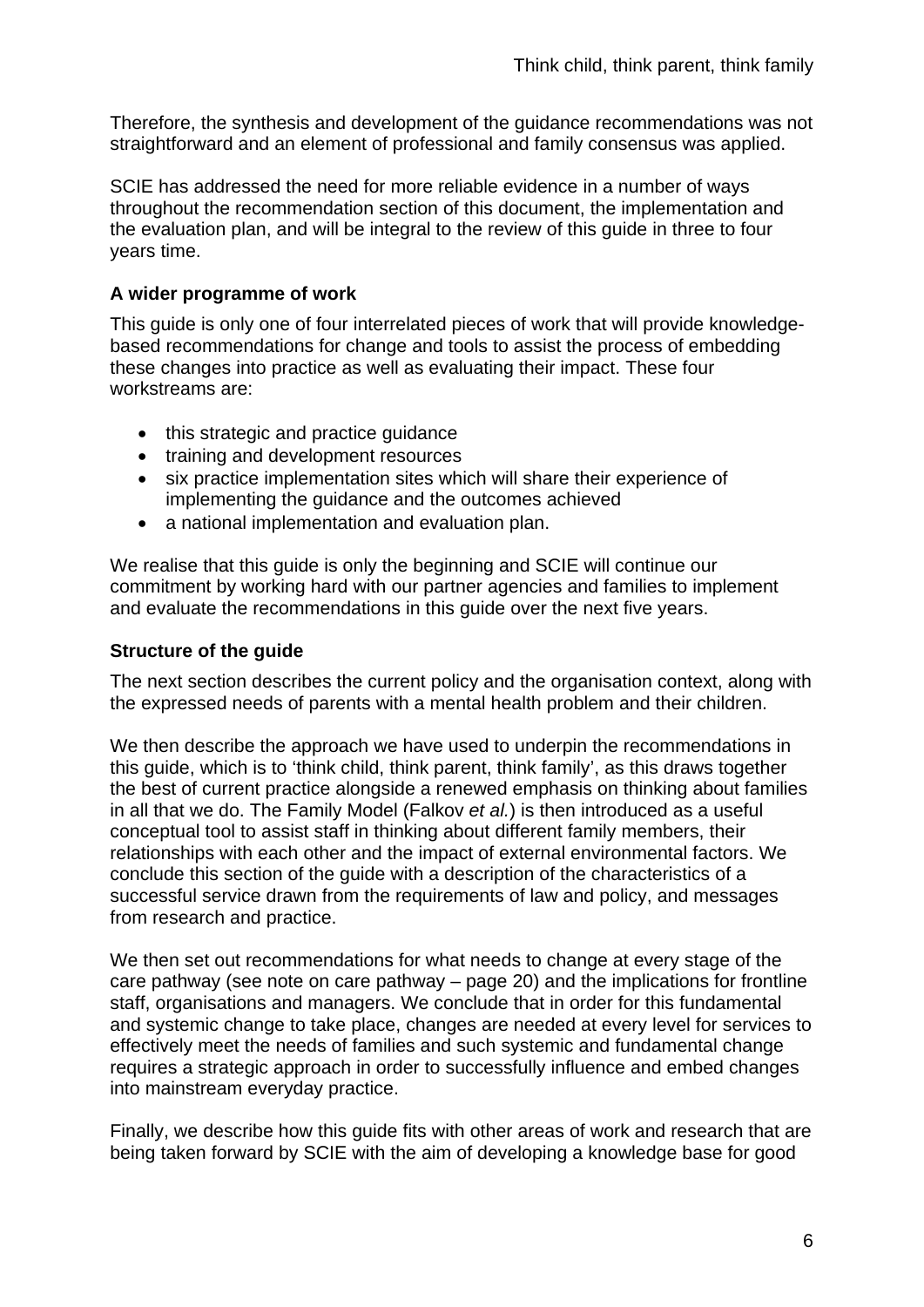practice in this area, and supporting staff and organisations to make the necessary changes and embed them into their mainstream work.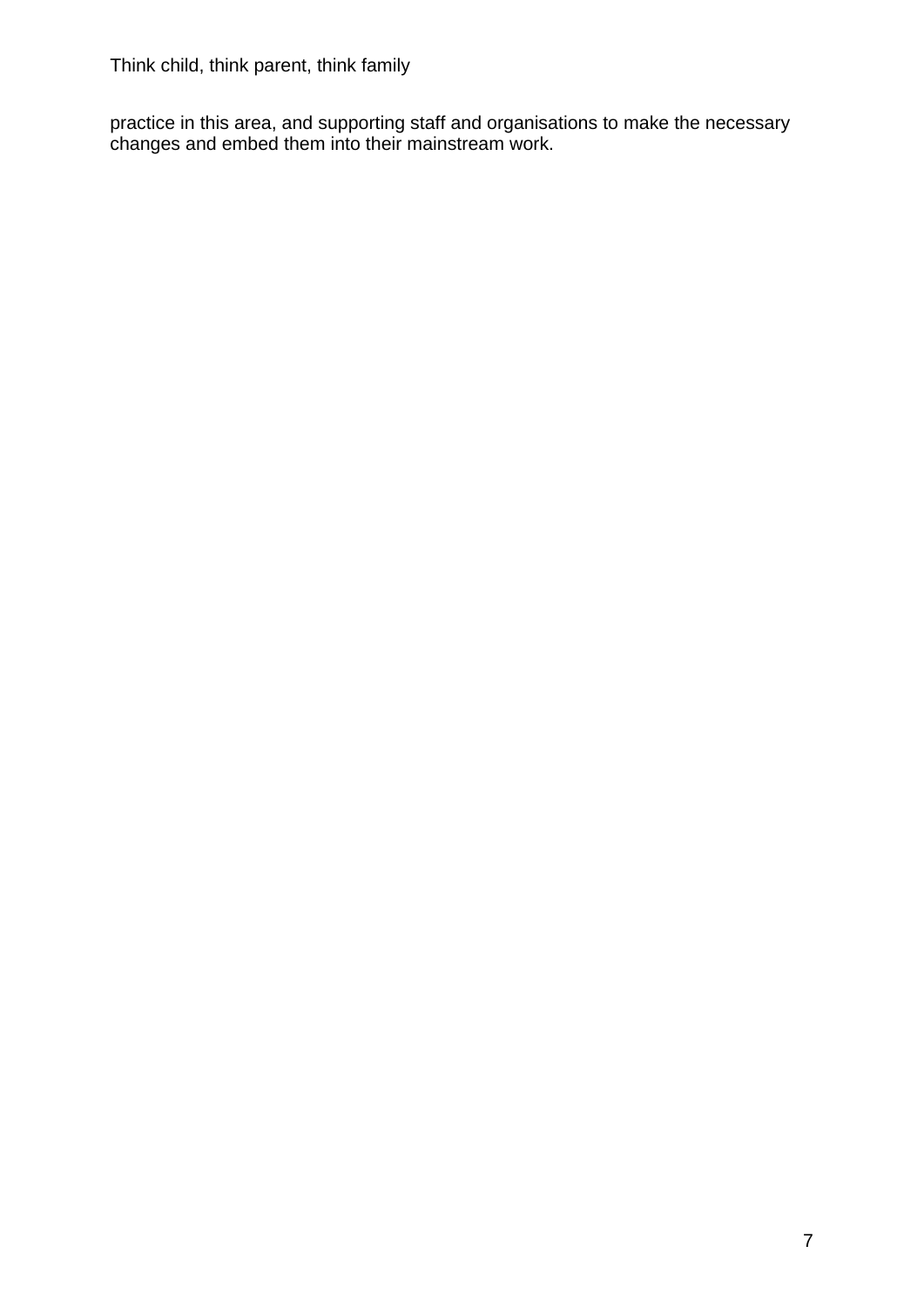# **Current context**

The background context to this guide is one in which:

- there is an evidenced-based rationale for the need for systemic change
- parents and children have articulated their needs and wishes
- current policy is urging services to 'think family' and to promote good mental health and wellbeing for all family members
- professionals have been open and honest about their concerns about managing and practising across the service divide
- the impact of practice and service development initiatives so far has been patchy
- there is a call from practitioners for more central leadership and guidance.

### **Evidence of the need for change**

Parents with mental health problems need support and recognition of their responsibilities as parents. Their children's needs must also be addressed. Research and government reports have highlighted the extent of the problem:

- An estimated one-third to two-thirds of children whose parents have mental health problems will experience difficulties themselves (ODPM 2004).
- Of the 175,000 young carers identified in the 2001 census, 29 per cent or just over 50,000 – are estimated to care for a family member with mental health problems (Dearden and Becker 2004).
- Parental mental health is also a significant factor for children entering the care system. Childcare social workers estimate that 50–90 per cent of parents on their caseload have mental health problems, alcohol or substance misuse issues (ODPM 2004).

There are important public health implications of not addressing the needs of these families, as parental mental health problems can have an impact on parenting and on the child over time and across generations, as summarised below:

Between one in four and one in five adults will experience a mental illness during their lifetime. At the time of their illness, at least a quarter to a half of these will be parents. Their children have an increased rate of mental health problems, indicating a strong link between adult and child mental health. Parental mental illness has an adverse effect on child mental health and development, while child psychological and psychiatric disorders and the stress of parenting impinge on adult mental health. Furthermore, the mental health of children is a strong predictor of their mental health in adulthood.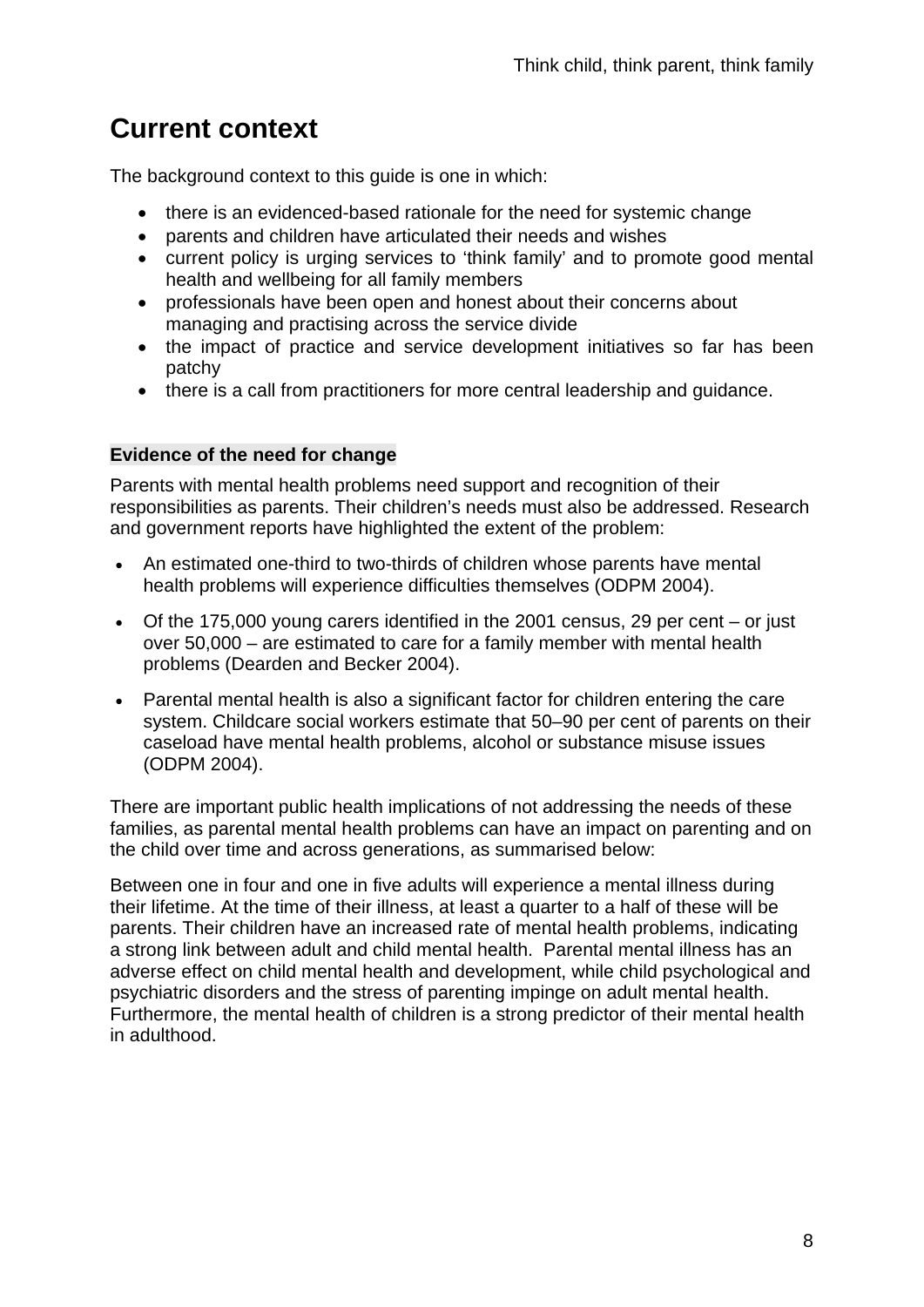### The views of parents with mental health problems and their children

The following is a synthesis of the findings from four separate studies that appeared in *Crossing Bridges* (1998) about what parents and children have said they want for themselves and each other (Aldrige and Becker 1993; Bilsborrow 1992; Hugman et al. 1993; NSPCC 1997).

In general, parents and children want appropriate understanding and support based on the different needs of individual family members. This support needs to be sustained over time, but should also vary to reflect any change in circumstances (Falkov 1998).

More specifically, for themselves, parents want:

- more understanding and less stigma and discrimination in relation to mental health problems
- support in looking after their children
- practical support and services
- good quality services to meet the needs of their children
- parent support groups
- child-centred provision for children to visit them in hospital
- ongoing support from services beyond periods of crisis
- continuity in key worker support
- freedom from fear that children will inevitably be removed from them.

For their children, parents want:

- opportunities for children to talk about any fears, confusion and guilt
- opportunities for children to meet adults they can trust, and to participate in activities where they can meet other children
- provision of explanation and discussion about the events and circumstances surrounding the parental mental health problems
- continuity of care and minimal disruption of routines during a crisis (including hospitalisation of parent/carer).

Children and young people want:

- age-appropriate information about the illness and prognosis
- someone to talk to not necessarily formal counselling
- a chance to make and see friends.

Children and young people taking on a caring role want:

- practical and domestic help recognition of their role in the family
- a contact person in the event of a crisis regarding a parent (Falkov 1998).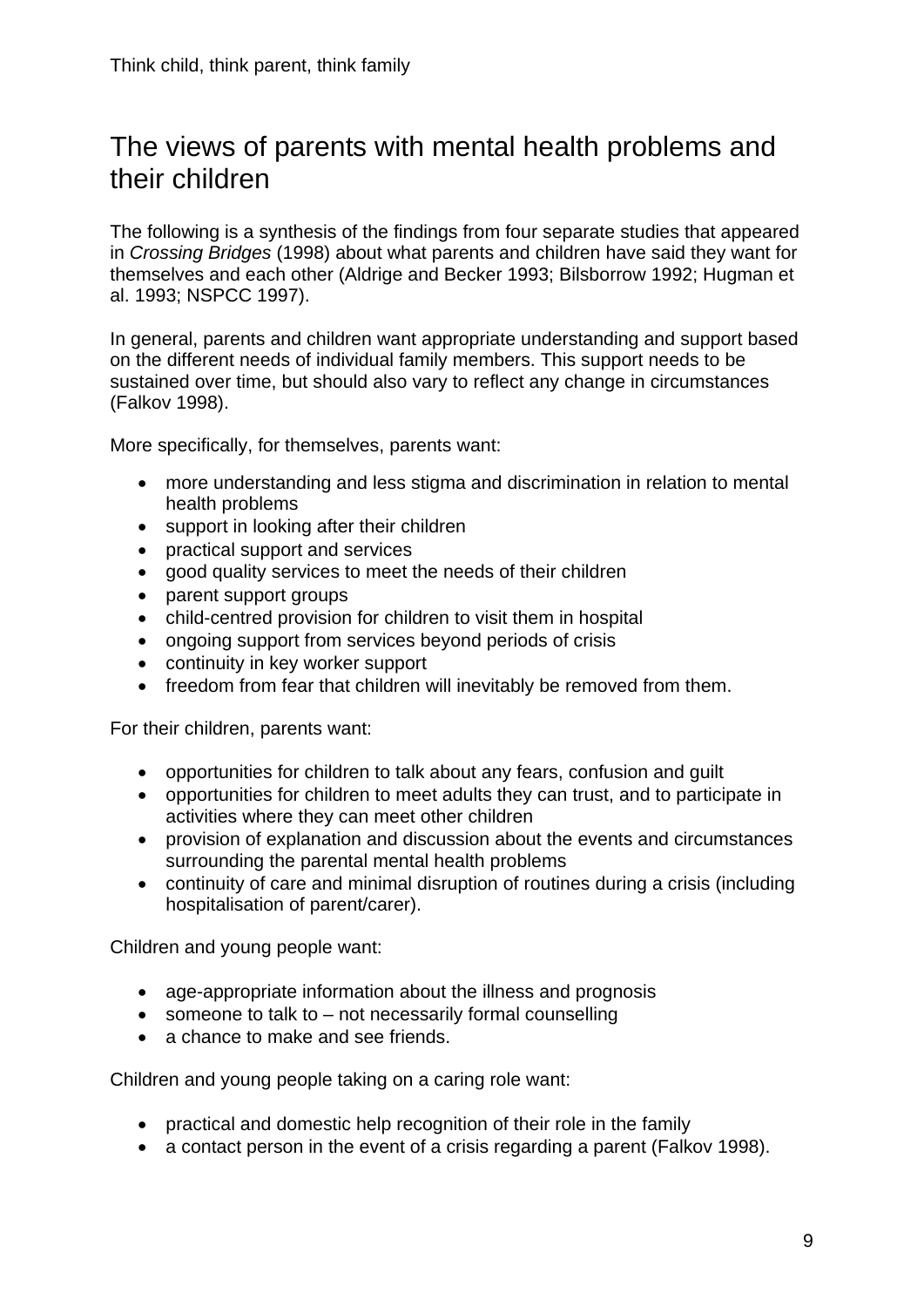A group of young carers in Merseyside (Barnardo's 2007) came up with following 10 messages as a simple checklist for practitioners who come into contact with families where a parent has mental health problems:

- 1. Introduce yourself. Tell us who you are. What your job is.
- 2. Give us as much information as you can.
- 3. Tell us what is wrong with our mum or dad.
- 4. Tell us what is going to happen next.
- 5. Talk to us and listen to us. Remember it is not hard to speak to us. We are not aliens.
- 6. Ask us what we know, and what we think. We live with our mum or dad. We know how they have been behaving.
- 7. Tell us it is not our fault. We can feel really guilty if our mum or dad is ill. We need to know we are not to blame.
- 8. Please don't ignore us. Remember we are part of the family and we live there too!
- 9. Keep on talking to us and keeping us informed. We need to know what is happening.
- 10. Tell us if there is anyone we can talk to. MAYBE IT COULD BE YOU.

# The policy context

In recent years there has been a notable and welcome shift in children's and adult social care policy and guidance, which places greater emphasis on the need to support parents in their parenting role. The main policy drivers in England, Wales and Northern Ireland are as follows.

#### **Every Child Matters: change for children**

*Every Child Matters: Change for Children* (DfES 2003) sets out the national framework for local change programmes to build services around the needs of children and young people so that we maximise opportunity and minimise risk of poor outcomes. The Children Act 2004 (which also covers Wales) provides the legislative foundation for whole-system reform. It outlines new statutory duties and clarifies accountabilities for children's services. It acknowledges that legislation by itself is not enough: it needs to be part of a wider process that can only be delivered through local leaders working together in strong partnership with local communities.

Every Child Matters identifies five outcomes that are key to wellbeing in childhood and later life which are:

- 1. Being healthy.
- 2. Staying safe.
- 3. Enjoying and achieving.
- 4. Making a positive contribution.
- 5. Achieving economic wellbeing.

The aim is to improve those outcomes for all children and to narrow the gap in outcomes between those who do well and those who do not.

Working Together 2006 addresses parental mental health and its impact on children.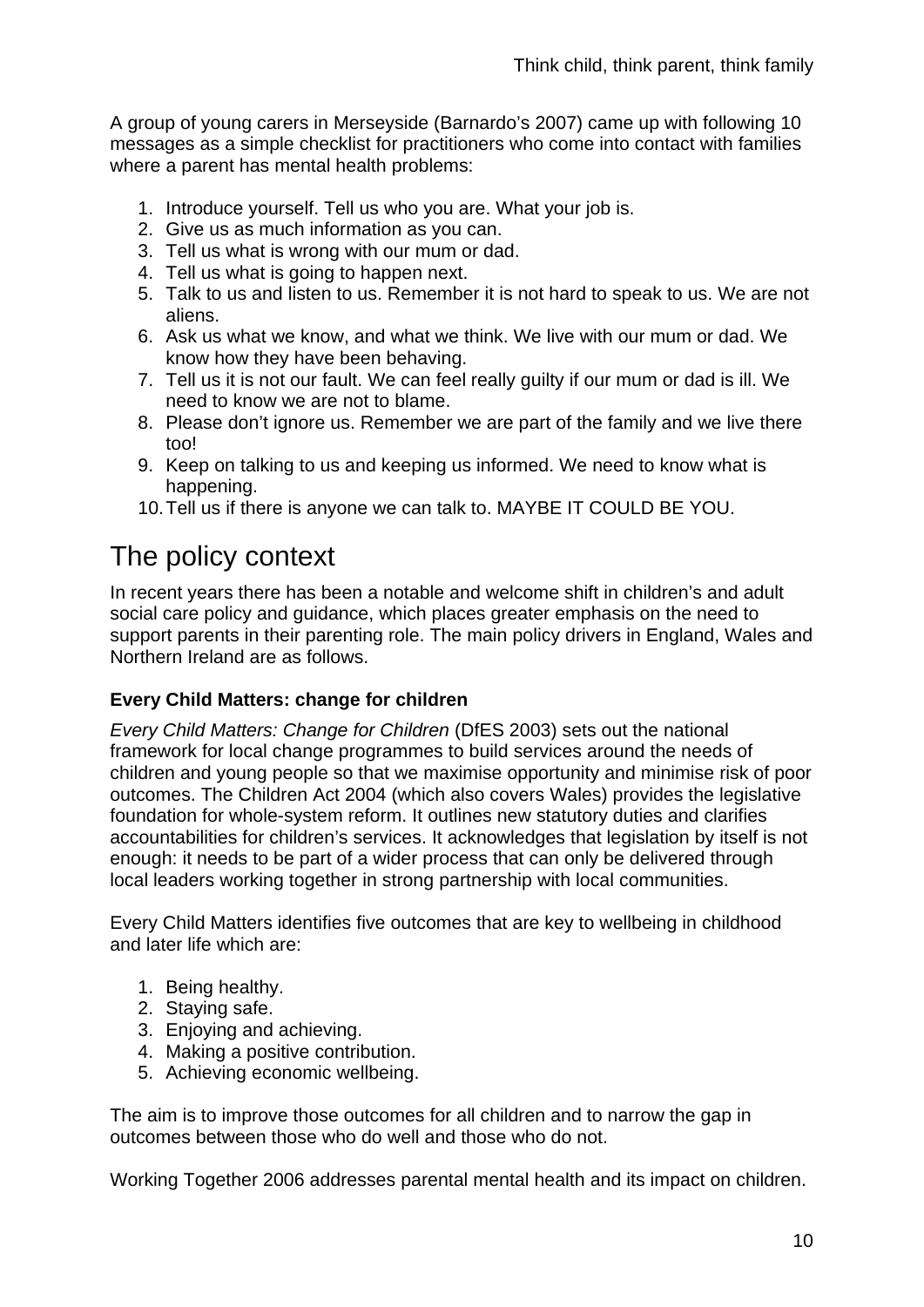Similar to Every Child Matters, in Northern Ireland 'Our Children and Young People – Our Pledge' (2006), is a ten-year strategy for children and young people, which seeks to achieve the following outcomes for all children and young people:

- Being healthy
- Enjoying, learning and achieving
- Living in safety and with stability
- Experience economic and environmental wellbeing
- Contributing positively to community and society
- Living in a society which respects their rights.

It identifies that not all children have an equal start in life and that targeted support should be available to particular groups to ensure that all young people have the opportunity to fulfill their potential. It proposes a 'whole child' approach to ensure support in each of these key areas.

(http://www.dhsspsni.gov.uk/child\_care-carematters)

#### **Mental Health and Social Exclusion report 2004**

This report addressed the social and economic costs of mental health problems and their impact on family wellbeing and child development. Included in the report was a 27-point action plan to improve access to social participation, employment and services for those affected by mental health problems (SEU 2004). Action 16 of the plan focused on enhancing opportunities and outcomes for parents with mental health needs and their children. A review of the implementation of Action 16 can be found at http://www.barnardos.org.uk/action16-2.pdf

#### **Families at risk review 2007–2008 and Reaching out: think family 2007**

These two reports from the Social Exclusion Unit (SEU) Task Force (SEU 2008a, 2008b) outline the government's commitment to ensuring that adult services support whole families, not just individuals:

'The primary responsibility for a family's success or failure will always lie with parents, but government can make a significant difference to the chances of success. There should be no wrong door to help for families, so that whenever vulnerable parents turn to local services they receive support that recognises the needs of the whole family … If we're going to break the cycle of inter-generational exclusion, we must empower local services to always 'think family' and enable families to help themselves.'

Ed Milliband, Cabinet Minister responsible for social exclusion

In order to support and enable local services to put these principles into action, the government also committed to: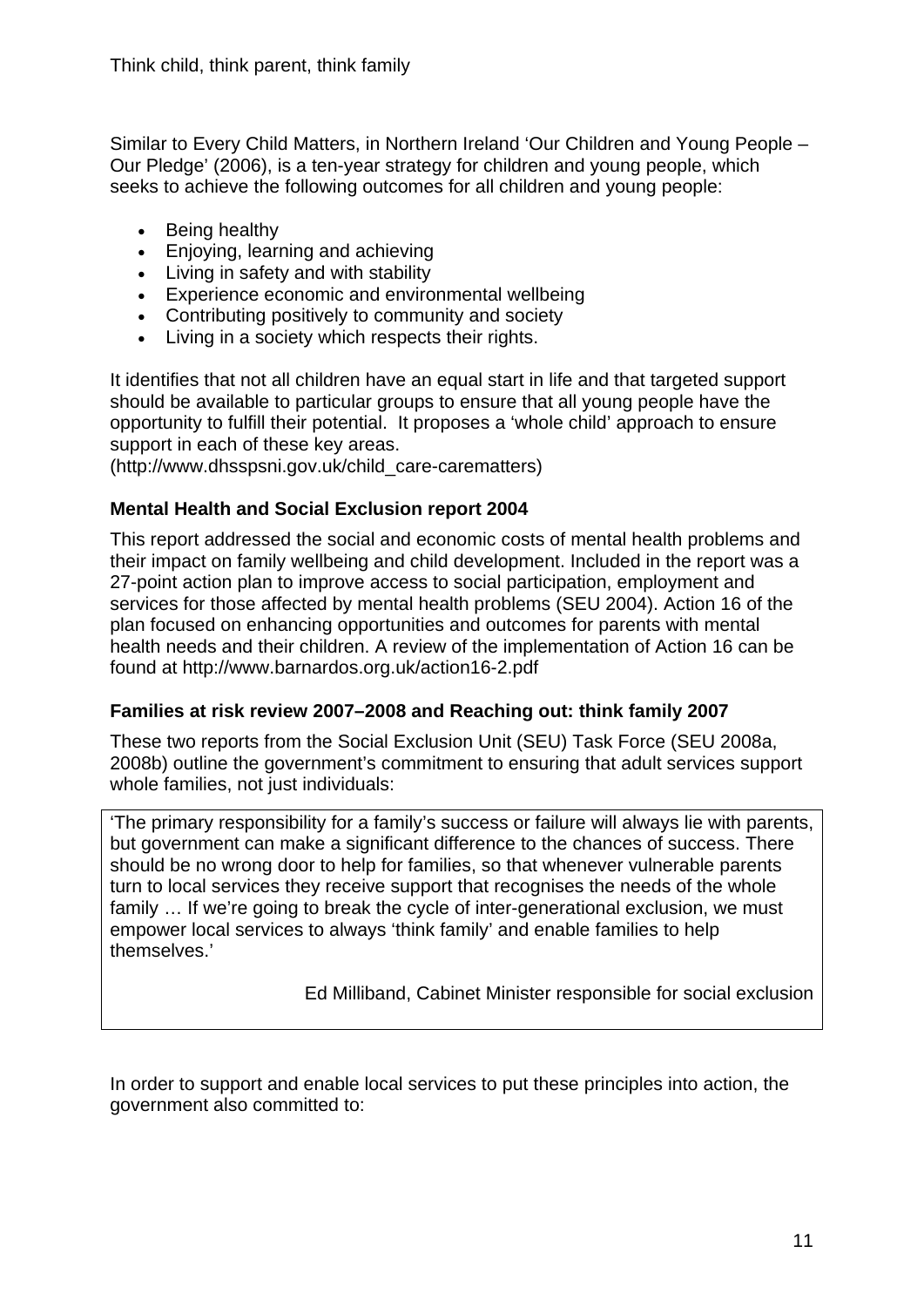- launching a series of **Family Pathfinders** to test and develop the 'think family' model and to generate and share evidence of what works on the ground
- continuing to invest in projects already shown to work including **Family Nurse Partnerships** and **Family Intervention Projects** (FIPs) with the aim of embedding early intervention and prevention within the existing system of support and extending tailored family services to reach a wider range of vulnerable families
- extending cooperation across children's services to include adult social services, so that all services share responsibility for family outcomes. The aim is to **[encourage and empower frontline staff](http://www.cabinetoffice.gov.uk/social_exclusion_task_force/families_at_risk.aspx)** to innovate and cooperate in response to whole family situations.

The Welsh updated *National service framework for mental health*, published in 2005, commits the Welsh Assembly Government and local authorities/local health boards to implement local and national action to promote social inclusion. Included within this is specific action to meet the needs of parents who have mental health problems. (Welsh Assembly Government (2005) *Raising the standard: The revised adult mental health national service framework and action plan for Wales*, Cardiff: Welsh Assembly Government).

In Northern Ireland, the *Strategic framework for adult mental health services*  recognises parenting roles in a section on carers and contains a recommendation that: 'Service users who are parents should be supported in their parenting role' (The Review of Mental Health and Learning Disability (Northern Ireland) (2005a) *A strategic framework for adult mental health services)* 

.

#### **Putting people first: a shared vision and commitment to the transformation of adult social care 2007**

This landmark protocol (DH 2007) seeks to set out and support the government's commitment to independent living for all adults. Among the key elements of personalised adult social care are the following requirements:

- all people, irrespective of illness or disability, should be supported to sustain a family unit, which avoids children being required to take on inappropriate caring roles
- family members and carers should be treated as experts and care partners
- carers should be supported by programmes which develop their skills and confidence
- systems should support integrated working with children's services, to include transition planning and parent carers, and identifying and addressing concerns about children's welfare.

Adult social care will also take responsibility for championing local action to tackle the stigma faced by people with mental health problems.

• **[Putting people first: a shared vision and commitment to the](http://www.dh.gov.uk/en/Publicationsandstatistics/Publications/PublicationsPolicyAndGuidance/DH_081118)  [transformation of adult social care](http://www.dh.gov.uk/en/Publicationsandstatistics/Publications/PublicationsPolicyAndGuidance/DH_081118)**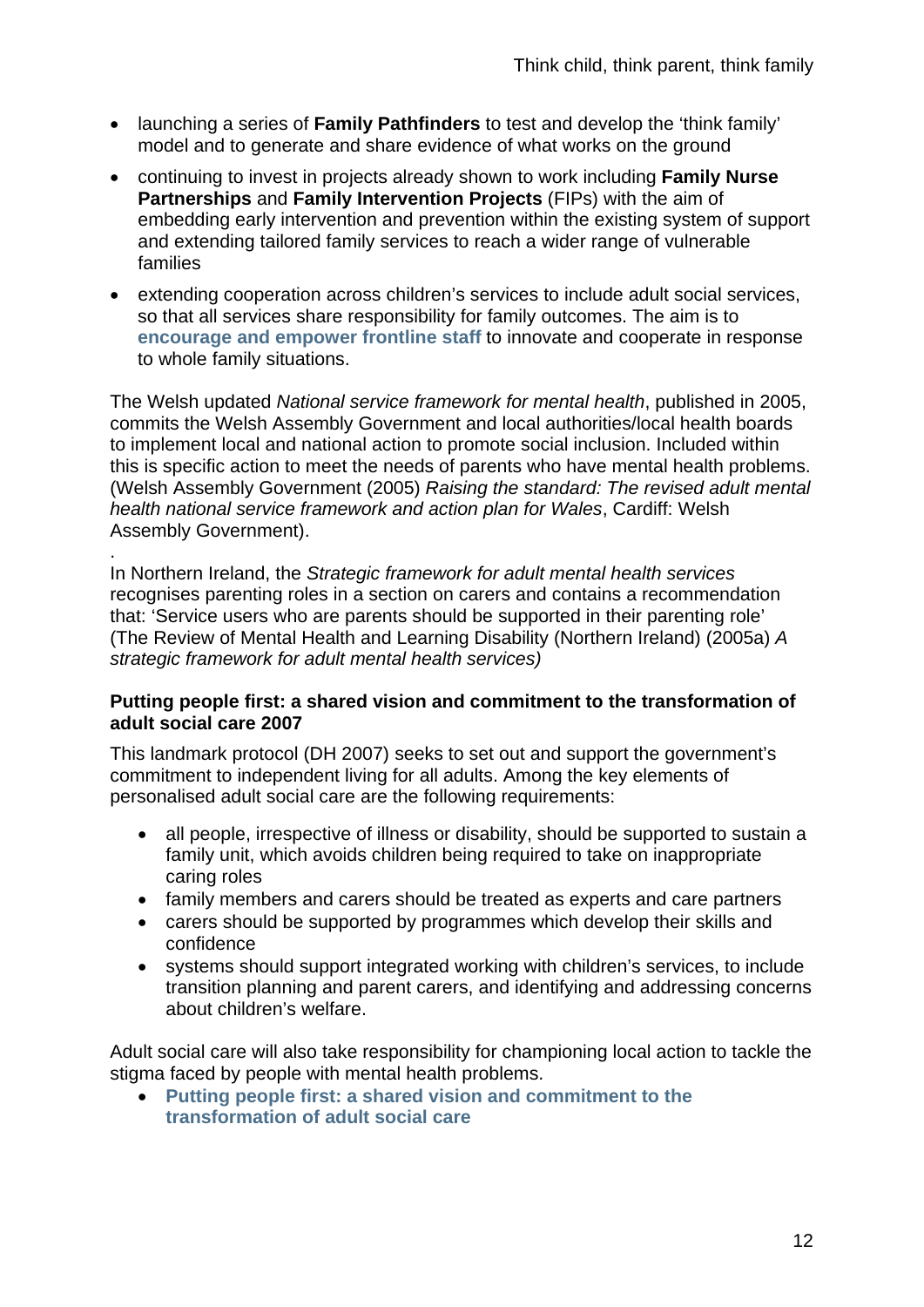### **[Refocusing the Care Programme Approach \(CPA\) 2008](http://www.dh.gov.uk/en/Publicationsandstatistics/Publications/PublicationsPolicyAndGuidance/DH_083647)**

This report states that the needs of key groups, including parents, should be fully explored to make sure that the range of their needs are examined, understood and addressed when deciding their requirement for support under the new CPA. These are important changes to the CPA process which for the first time explicitly recognises the needs of the adult as a parent and the importance of taking a holistic approach to the assessment and care planning process.

• **[Care Programme Approach \(CPA\) 2008 Briefing DH, SCIE, CSIP NW](http://www.scie.org.uk/publications/guides/guide30/files/CPAbriefing.pdf)**

#### **Parents with mental health problems and their children**

This briefing summarises why it is important to address the needs of parents with mental health problems and ensure that they and their children receive support. It describes the potential of the CPA to improve outcomes for affected families. The new CPA guidance recommends that the needs of the parent, the child and the family are assessed *routinely a*t each stage of the care pathway from referral to review. Service activity data should be recorded,

collected and used to inform local commissioning, reviewing eligibility criteria for access to assessment and services, as well as professional training and development. In addition, this briefing also references key related policy, guidelines, practice developments and further reading.

#### *New Horizons* **2009]**

New Horizons is a new strategy that will promote good mental health and wellbeing, while improving services for people who have mental health problems. It will build on the National Service Framework for mental health – widely acknowledged as the catalyst for a transformation in mental health care over the last 10 years – which comes to an end in 2009.

New Horizons heralds a dynamic new approach to whole population mental health. The focus on prevention and maintaining good mental health, and on promoting *recovery* is particularly relevant to parents with mental health problems and their children, as is putting mental health promotion at the centre of public health efforts. Many services are already in place, which aren't normally considered as mental health services, but which could help promote public mental health and wellbeing and prevent future problems across the lifespan and intergenerationally. It is these types of services that New Horizons could help to promote. Examples include:

- mother and toddler groups
- school health initiatives that promote self-respect or better relationships
- reading initiatives which improve literacy, social skills and self-esteem.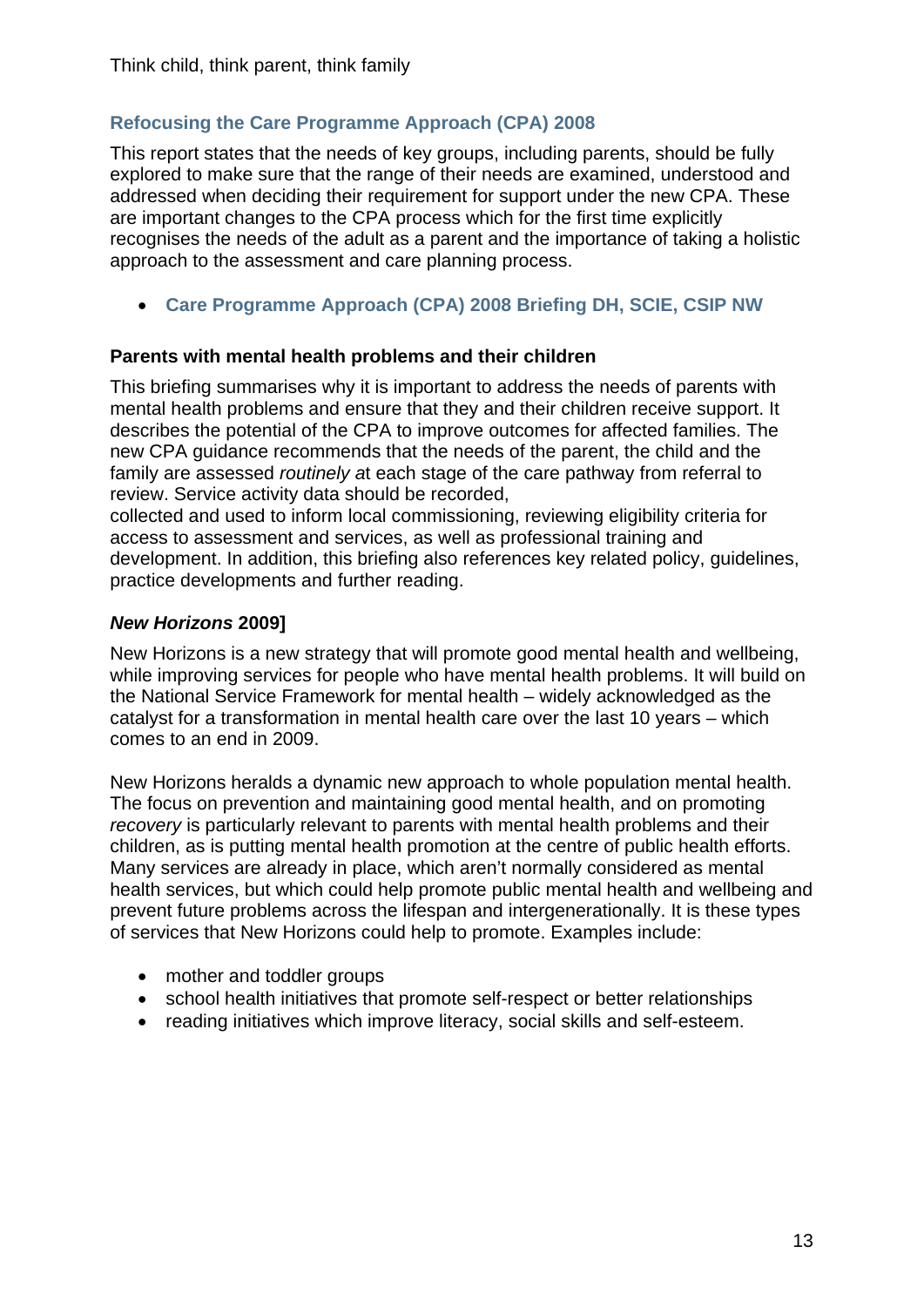# **The current organisational context**

Research has shown that adult mental health and children's services need to work together to be able to meet the needs of families. However, the current organisational context is very complex. Mental health and children's services each have separate legal frameworks and therefore separate guidance on policy and practice. This has led to specialisation of knowledge and management structures within the different departments. Managers and practitioners have also reported that the lack of a family perspective in central policy directives has made it difficult to make progress in this area, at the same time as delivering other government objectives.

Specialisation in health and social care has had its benefits, for example the opportunity for in-depth training and experience in one area, but has also limited the 'breadth of view' of the same professions.

# **Service and practice developments**

There have been a number of national and local developments in response to research evidence and consultation with people who use services. For example:

- **[Crossing Bridges](http://www.dh.gov.uk/en/Publicationsandstatistics/Publications/PublicationsPolicyAndGuidance/DH_4006314)** –, a government sponsored 'training the trainers' programme (Mayes et al. 1998)
- the **[Parental Mental Health and Child Welfare Network](http://www.pmhcwn.org.uk/)**, a national professional improvement programme – see practice examples
- **[interagency service protocols and strategies](http://www.scie.org.uk/publications/guides/guide30/casestudies/case12.asp)**
- recruitment of specialist interface workers
- services commissioned specifically to offer **[support to families](http://www.scie.org.uk/publications/guides/guide30/casestudies/case06.asp)** where there is a parent with a mental health problem.

# **Conclusion**

The context for change is complex. This area of work cuts across a number of sectors and requires a multi-disciplinary response if outcomes for this group of children and families are to be improved.

Working in both adult mental health and children's social care services is particularly difficult. Both areas are highly emotive, they attract high levels of media attention and criticism, and staff can be wary of stepping outside professional boundaries. Breaking down these professional barriers is as important as addressing the stigma that exists in accessing services for parents and children.

Therefore our approach to developing the recommendations in this guide has been to consider not only what practitioners need to do differently but also what needs to be in place to support them in changing their practice – in particular what needs to be done at an organisational level to secure this change.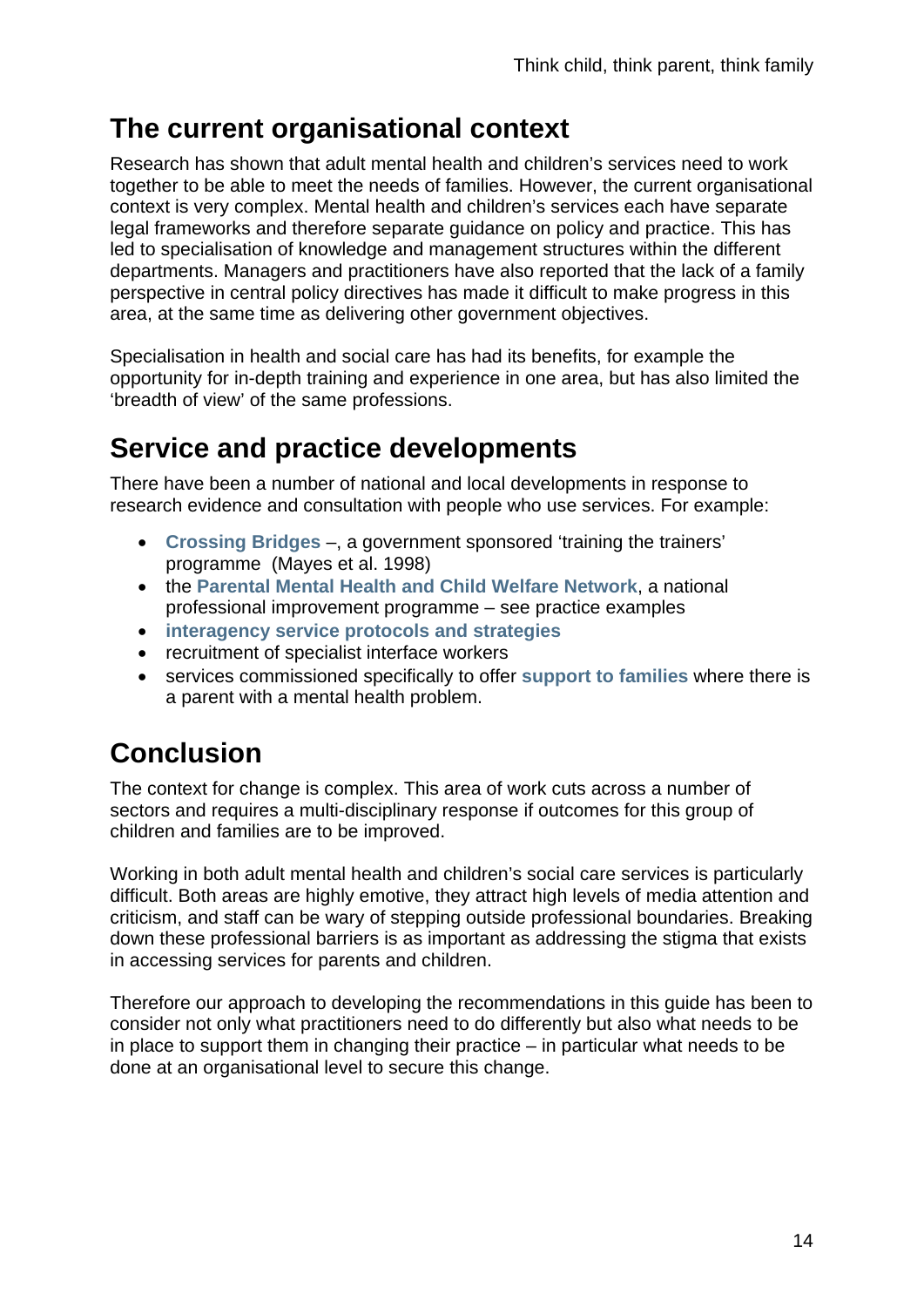# **Think child, think parent, think family**

The government's Think Family agenda recognises and promotes the importance of a whole family approach which is built on the principles of *[Reaching out: think](http://www.cabinetoffice.gov.uk/media/cabinetoffice/social_exclusion_task_force/assets/think_families/think_families_full_report.pdf)  [family](http://www.cabinetoffice.gov.uk/media/cabinetoffice/social_exclusion_task_force/assets/think_families/think_families_full_report.pdf)* (SEU 2008b):

- **No wrong door** contact with any service offers an open door into a system of joined-up support. This is based on more coordination between adult and children's services.
- **Looking at the whole family** services working with both adults and children take into account family circumstances and responsibilities. For example, an alcohol treatment service combines treatment with parenting classes while supervised childcare is provided for the children.
- **Providing support tailored to need** working with families to agree a package of support best suited to their particular situation.
- **Building on family strengths** practitioners work in partnerships with families recognising and promoting resilience and helping them to build their capabilities. For example, *family group conferencing* is used to empower a family to negotiate their own solution to a problem.
- *[Reaching out: think family](http://www.cabinetoffice.gov.uk/social_exclusion_task_force/families_at_risk/reaching_out_summary.aspx)*.

A family focus alone may not be enough to address the problems faced by some parents with a mental health problem nor will it necessarily prevent a child from suffering harm. The adults' problems need to be addressed through specific clinical expertise and services, just as children's problems need to be, or those requiring a whole family approach.

While the recommendations in this guide wholeheartedly support a family focus it should not be seen as an alternative to providing individual care, but must be considered alongside it. This means thinking about the child, the parent and the family, with adult and children's health and social care services working together to consider the needs of the individual in the context of their relationships and their environment. It should thus provide the optimum service that makes the best of what specialist training, knowledge and support is on offer. 'Think parent, think child, think family' is therefore the guiding principle for this guide.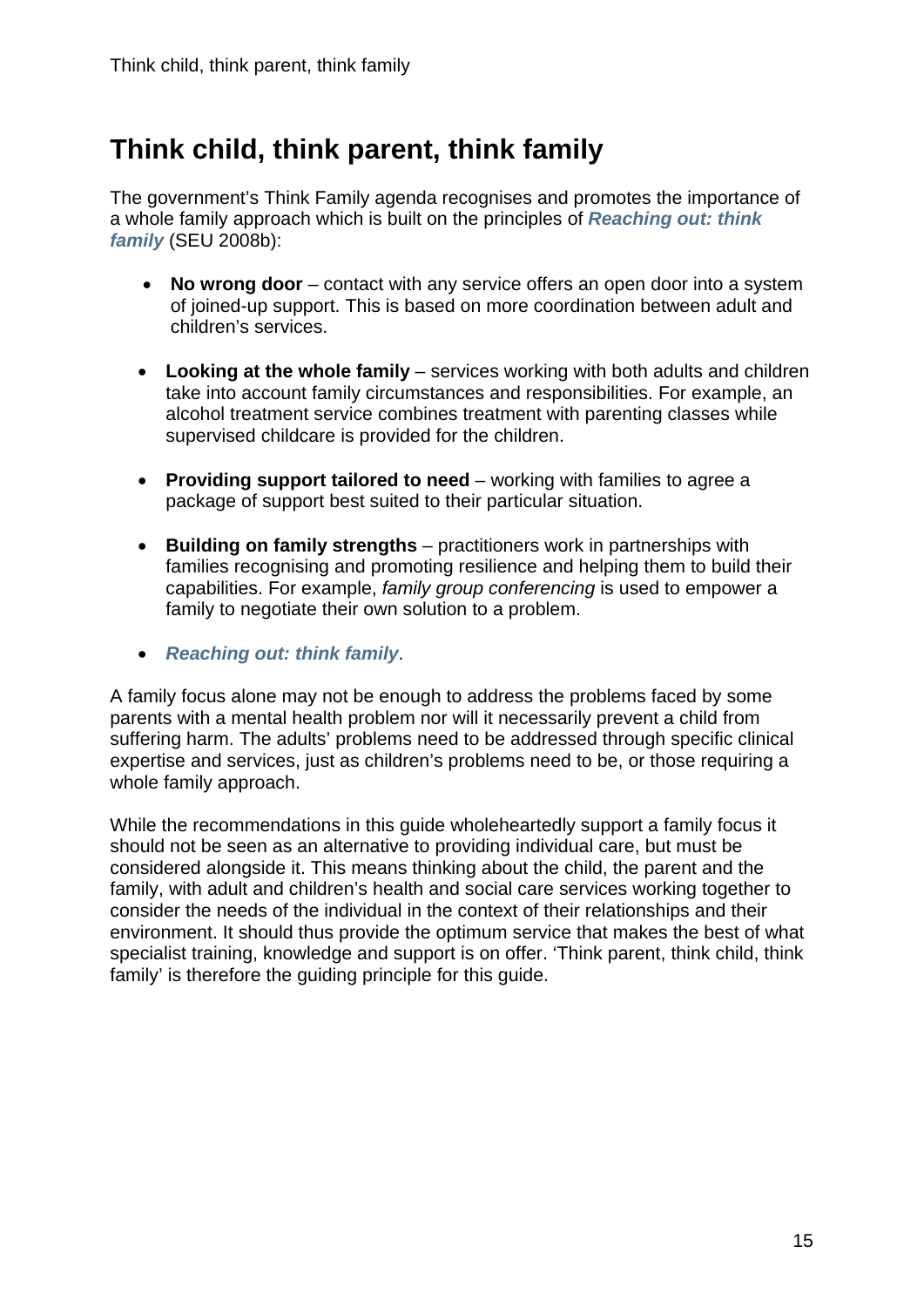# **The Family Model as a conceptual framework**

The Crossing Bridges Family Model (Falkov 1998) is a useful conceptual framework that can help staff to consider the parent, the child and the family as a whole when assessing the needs of and planning care packages for families with a parent suffering from a mental health problem. The model illustrates how the mental health and wellbeing of the children and adults in a family where a parent is mentally ill are intimately linked in at least **three** ways (see Figure 1):

- parental mental health problems can adversely affect the development, and in some cases the safety, of children
- growing up with a mentally ill parent can have a negative impact on a person's adjustment in adulthood, including their transition to parenthood
- children, particularly those with emotional, behavioural or chronic physical difficulties, can precipitate or exacerbate mental ill health in their parents/carers.

The Model also identifies that there are risks, stressors and vulnerability factors increasing the likelihood of a poor outcome, as well as strengths, resources and protective factors that enable families to overcome adversity.



### **Figure 1** The Family Model

#### **Risks, stressors and vulnerability factors**

Individual risk or stress factors, on their own, do not necessarily have a serious effect on an adult's parenting capacity or their children's mental health. However, some parents with mental health problems will face multiple adversities. Risk factors are also cumulative – the presence of more than one increases the likelihood that the problems experienced and impact on the child and parent will be more serious.

It is when three or more environmental and/or personal factors occur in combination that a negative impact on child and/or parental mental health is much more likely. For example, the presence of drug or alcohol dependency and domestic violence in addition to mental health problems with little or no family or community support would indicate a increased likelihood of risk of harm to the child, and to parents' mental health and wellbeing.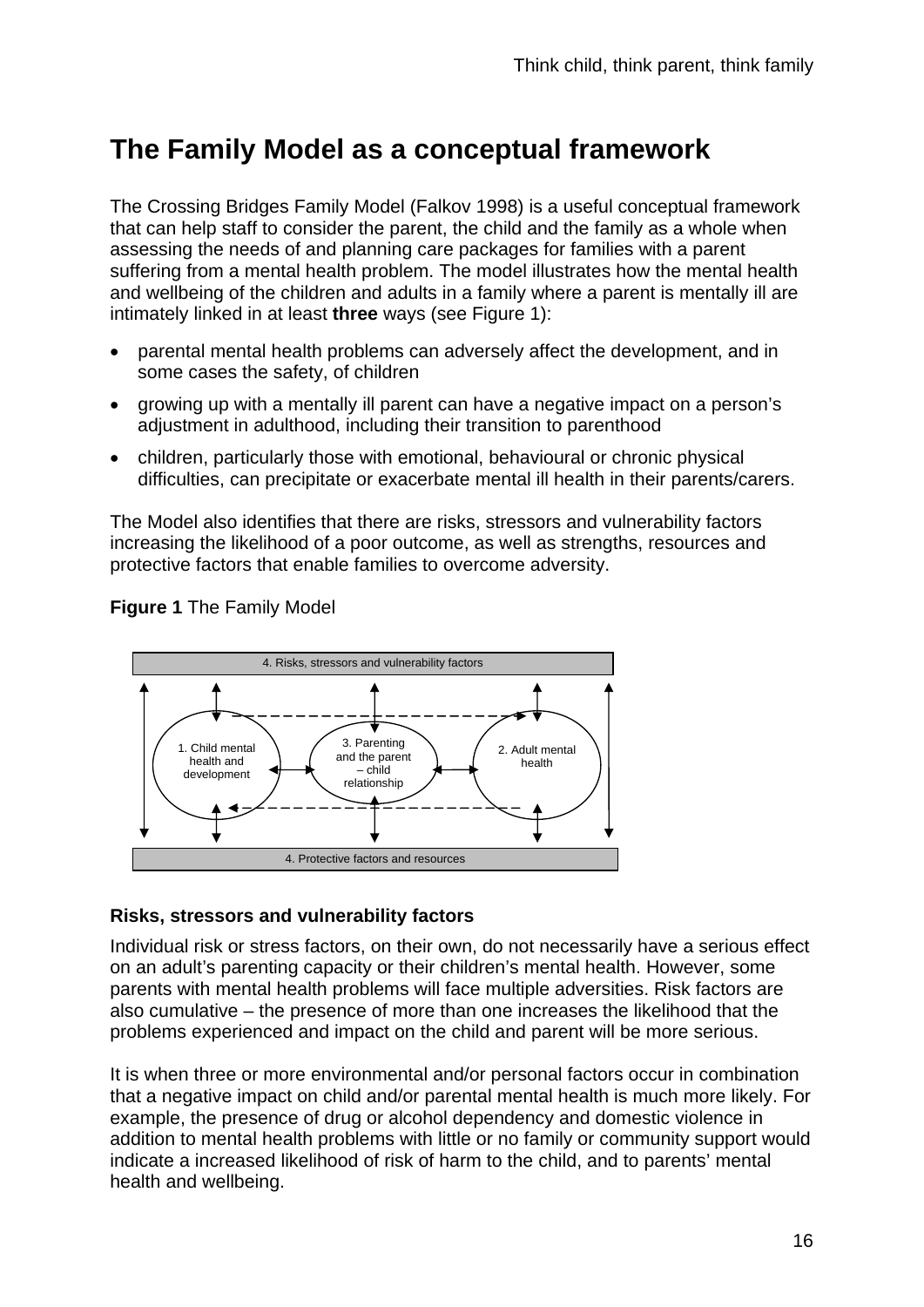Risks can also change over time and create acute problems. For example, going into hospital can represent a significant crisis in terms of family life. Everyday routines are disrupted, other adults are overstretched, and both parents and children often feel worried and powerless. An intervention needs to consider the effects on outcomes for the whole family to be effective.

Risks to health and wellbeing will also vary from person to person. For example, people with the same mental health problem can experience very different symptoms and behave in different ways. Therefore relying on a diagnosis is not sufficient to assess levels of risk. This requires an assessment of every individual's level of impairment and the impact on the family.

#### **Strengths, protective factors and resources**

The factors which can promote resilience in children  $-$  i.e. the factors which determine how well a child copes with their parent's mental health problem – are related to:

- their physical traits and personality
- their relationships with other family members
- the immediate environment in which they live
- life events.

People acquire whatever qualities of resilience they may have in two ways – by what they are born with through their genes, and by the effects of subsequent social experience. The surrounding environment and an individual's biological make-up will continually interact and influence each other in aiding or hindering children's ability to cope with living with a parent who has a mental health problem.

#### **Risk to resilience**

It may not be possible to easily change all the adversities which families experience. However, promoting and supporting protective factors can help reduce the negative effects when a parent is mentally ill.

For children, all protective strategies operate through one or more of the following processes (**[Bostock 2004](http://www.scie.org.uk/publications/guides/guide06/index.asp)**):

- by altering the child's perceptions of, or exposure to, risk of harm
- by reducing the cumulative effect of risk factors compounding each other
- by helping the child improve her/his self-esteem and self-efficacy
- by creating opportunities for change

In addition there may be optimum situations or times to target specific interventions to boost resilience – for example, assistance with parental housing or financial problems or offering support at transition points in children's lives.

Promoting resilience does not mean minimising concerns about risk of poor outcomes. If a child is exposed to continuous and extreme stress, then they are very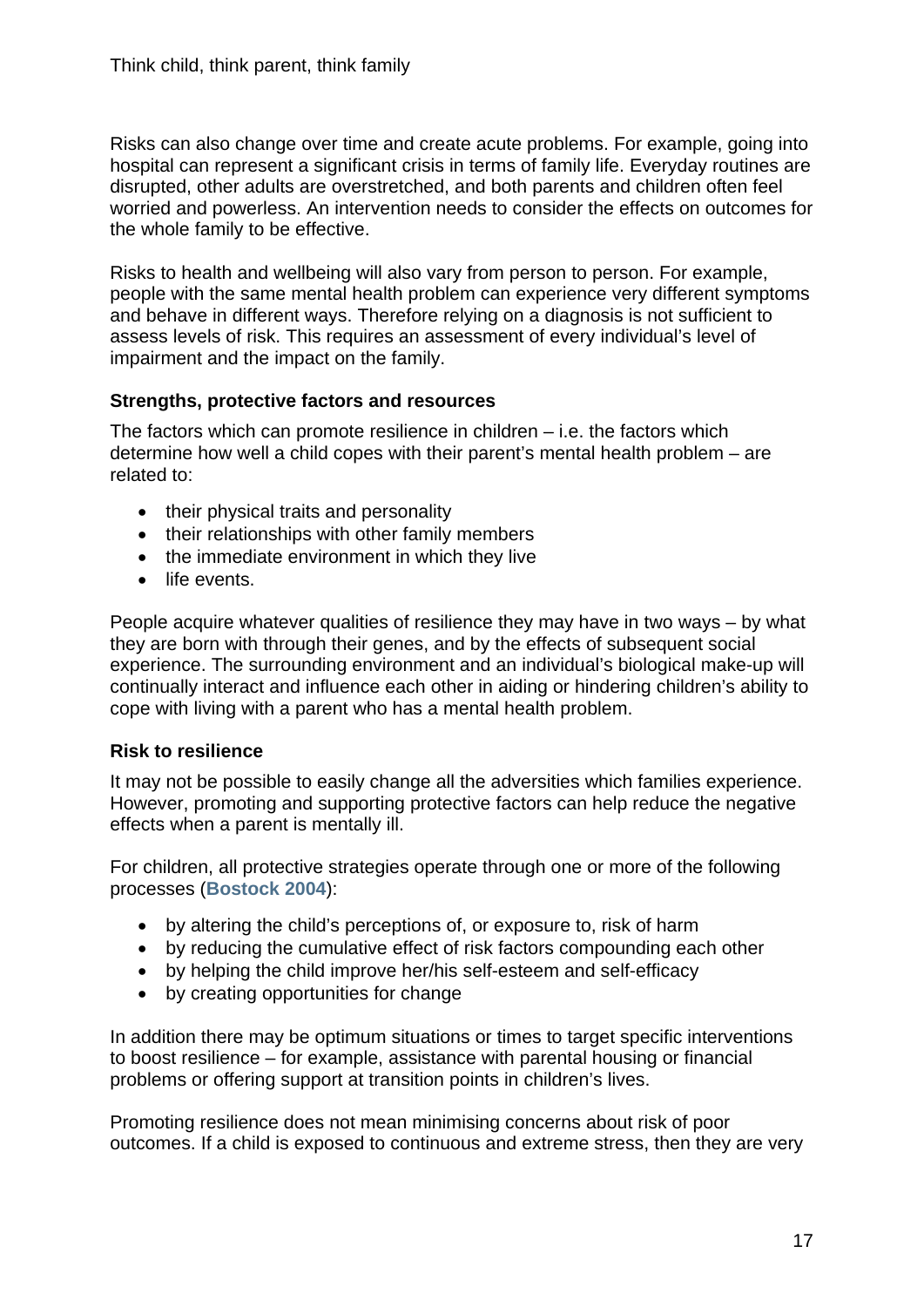unlikely to develop resilience. It is therefore unrealistic and unhelpful to rely exclusively on a resilience-led approach (Fraser et al. 1999).

#### **Implications for organisations and for practice**

An approach based on the Family Model enables staff to:

- know what to look for
- take a holistic approach to assessment and consider the environment, family, cultural and social systems within which individuals live (e.g. housing, finance, employment, relationships).
- gain a better understanding of the links and relationships between risk of poor outcomes and resilience, adult and child, symptoms and parenting, the changing pattern over time, and what to do with the information they gather
- understand the risks to health and wellbeing that occur across generations and manage these risks to reduce their impact.

#### **Implications for the frontline practitioner**

Adopting this approach requires a change in attitude and practice which includes:

- switching from a focus on diagnosis or pathology to concentrate on individual strengths and interventions that are strongly associated with promoting mental health and recovery, sustaining families and promoting inclusion
- raising the expectations of people who use mental health services who are parents and taking seriously their views of their resource needs
- looking at the family as a unit and focusing on positive interdependency and supportive relationships
- helping parents to understand their mental health problems, their treatment plan, and the potential impacts of mental health problems on their parenting, the parent-child relationship and the child
- working with parents and children to enable the child to have age-appropriate understanding of what is happening to their parent and information about what services are available for them in their situation and how they can access these.

At the same time, practitioners need to remain aware and be prepared to intervene when there is evidence that the child is suffering or is likely to suffer harm.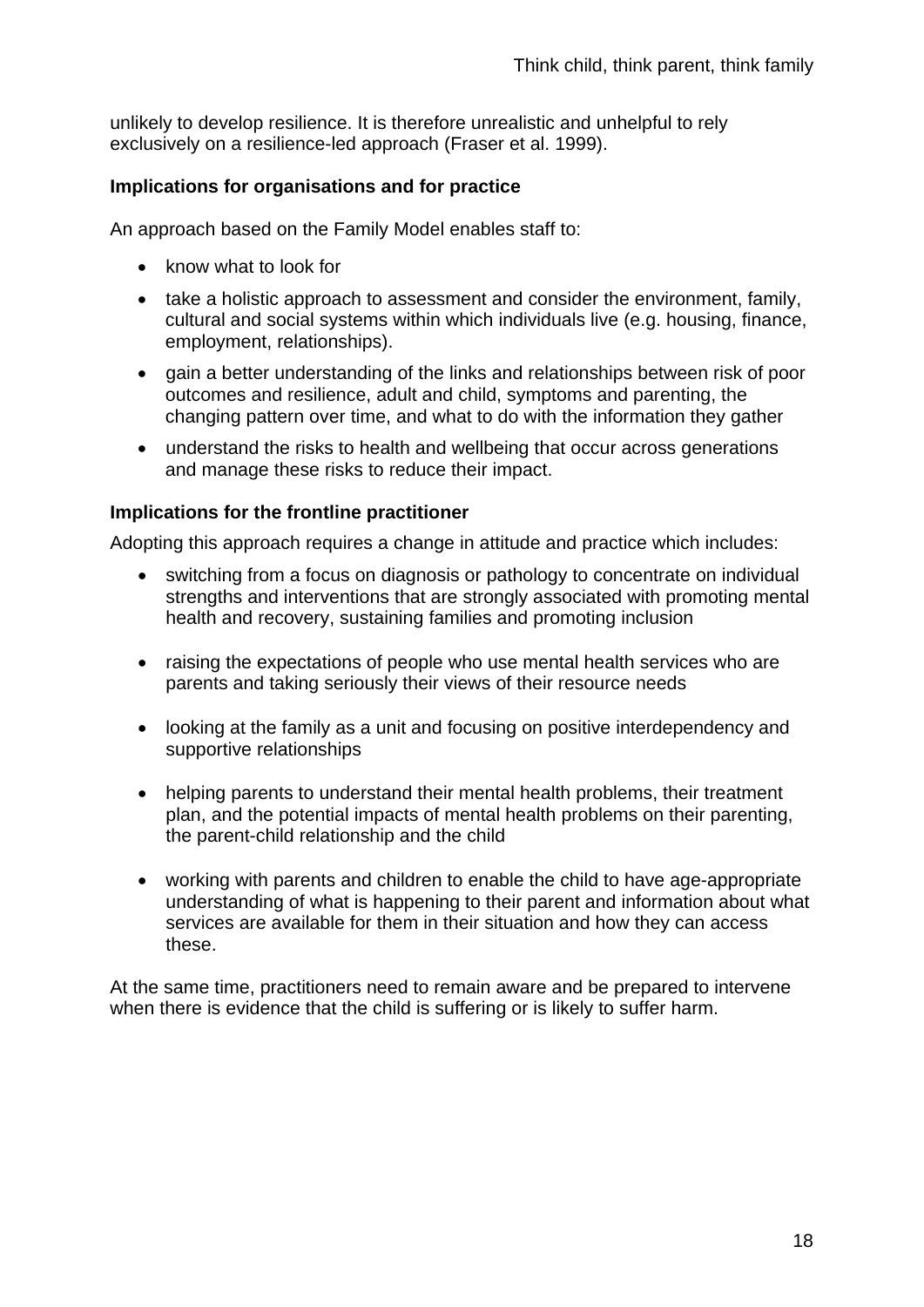### **Characteristics of a successful service**

The characteristics or indicators of success outlined below are drawn from the requirements of law and policy, along with messages from research and practice.

We have included this section as it gives an overview of what this guide is striving to achieve. It also provides broad outcome measures that can be used to assess impact locally and in evaluating the impact of the guidance overall.

A successful service will:

- promote resilience and the wellbeing of all family members now and in the future
- offer appropriate support to avoid crises and also manage them appropriately should they arise
- secure child safety.

A high-quality service that incorporates a 'think individual, think family' model is one that:

- respects individuals' wishes and needs and their role and responsibilities in a family
- incorporates a 'strengths and resilience-led' perspective, believing that change can be possible – even in unpromising conditions – and that it may start in simple ways
- intervenes early to avoid crises, stops them soon after they start and continues to provide support once the crisis has been resolved
- is built upon a thorough understanding of the developmental needs of children, the capacities of parents (or caregivers) to respond appropriately to these needs, the impact of wider family and environmental factors on parenting capacity, the combined impact of parental mental health problems and environmental factors on children, and the impact of parenting on a parent's mental health
- incorporates a public health perspective to address the potential impact of parental mental health problems on the child over time and across generations
- supports the empowerment of people who use services through sharing information and knowledge and ensuring their involvement in all stages of the planning and delivery of their care
- respects the right of the child to maintain direct contact with both parents, except if this is contrary to the child's best interests (and limited by a contact order).

To achieve this, a cross-agency response will need to (Diggins 2009):

- draw upon an established knowledge base which integrates research evidence and practitioner and user expertise
- promote holistic assessment with a genuine focus on prevention and promoting the health and wellbeing of all family members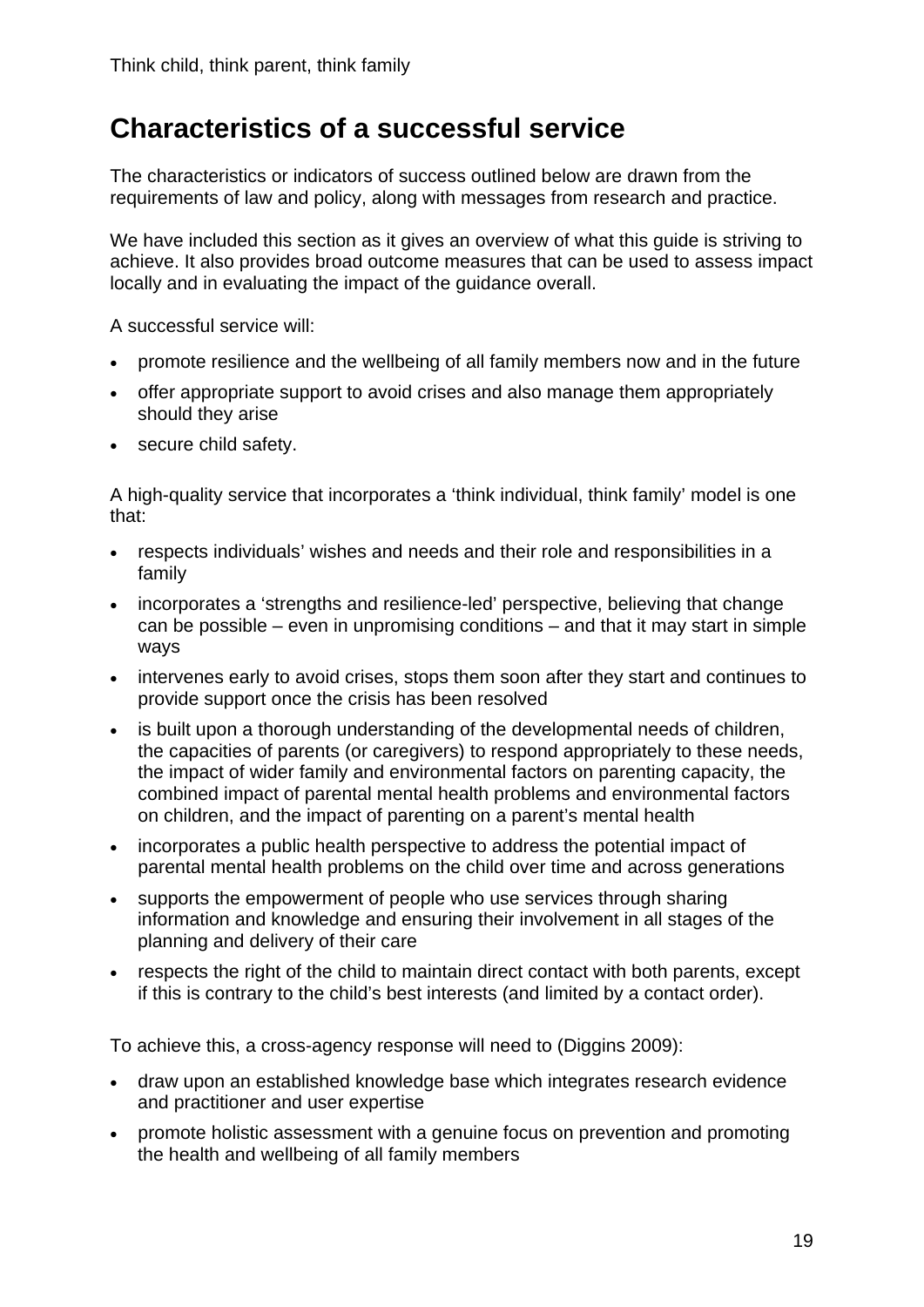- include assessment and analysis of risk to health and wellbeing that investigates opportunities and obstacles for the present and the future
- ensure continued assessment of the impact of parental mental health on the family and if children are separated from their parents
- consider the timing and timeliness of interventions when prioritising services
- be flexible enough to deal with complexity and facilitate more cross-agency working for the benefit of parents and children
- strive to make services accessible, acceptable, effective and accountable to parents with mental health problems and their children.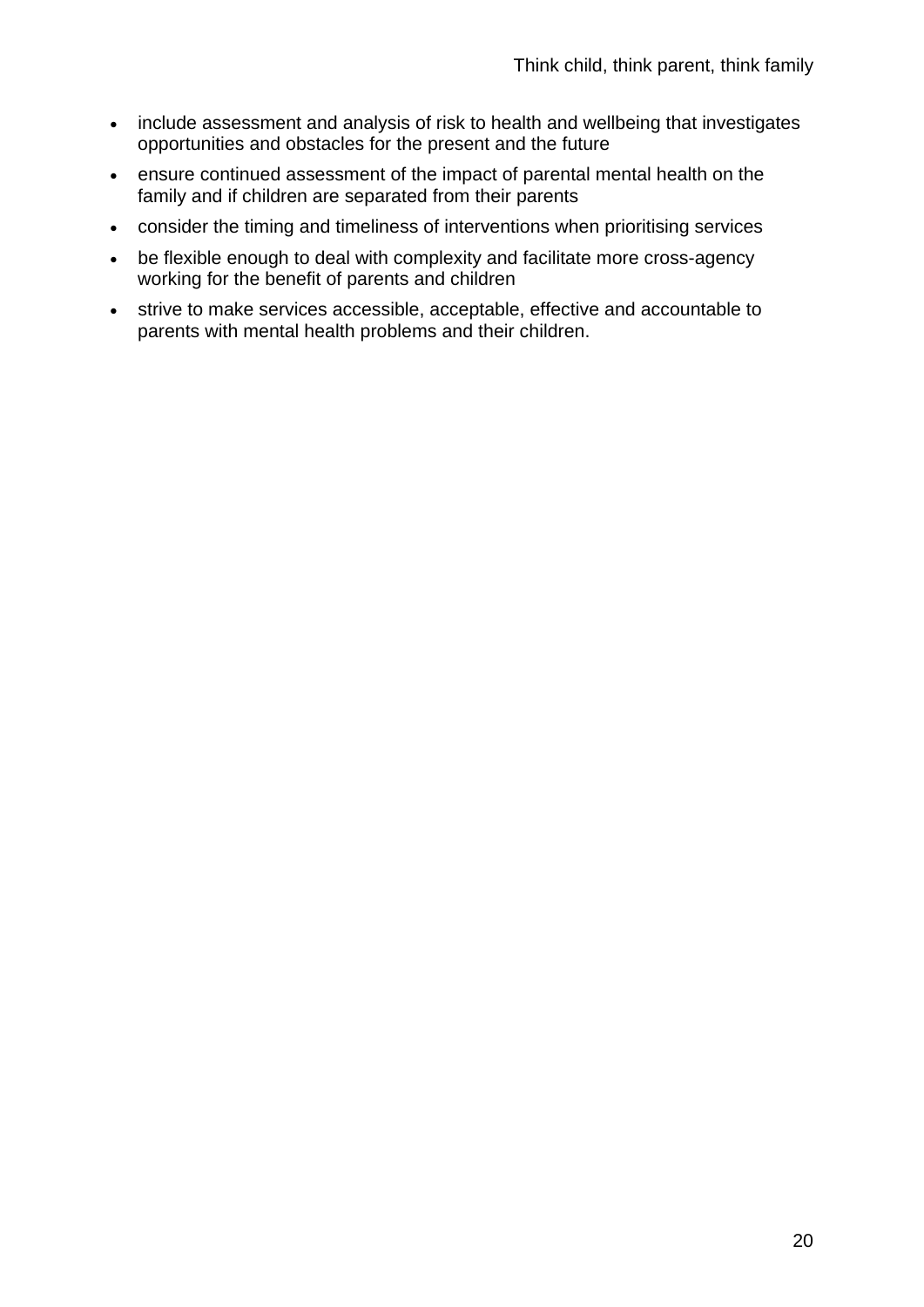### **Recommendations**

The recommendations for change have been described in terms of what needs to happen at each stage of a generic care pathway, as changes need to take place at every step to ensure services are accessible and acceptable to families with a parent with a mental health problem. We have described the stages of the care pathway as:

- 1. Screening
- 2. Assessment
- 3. Planning care
- 4. Providing care
- 5. Reviewing care plans

At each stage, we first describe the problems with current practice. We then describe what a successful service would look like, and finally make recommendations as to what changes need to be made by practitioners, managers, organisations and at a national level in order to improve current practice and support staff to deliver a successful service.

#### **A note about terms**

We note that different services use very different language to describe the processes they follow for assessing need and delivering support. However, essentially they all operate a basic care pathway that involves making and receiving referrals, screening clients, assessing need, putting together a care plan and reviewing care plans. We have therefore used these terms to describe a generic care pathway throughout the following recommendations, based on the assumption that whatever service is providing care and whoever receives it, they will typically go through a process which includes these components

#### **Screening**

#### *Problems with current practice*

Families with a parent with mental health problems often fall through the service net because:

- staff do not ask the right questions early on
- there are ambiguities with regard the to roles and responsibilities of different professionals
- $\bullet$  there is a lack of signposting information it is often the people who use services themselves who collect information and inform staff of other services and resources
- parents with a mental health problem may be reluctant to identify themselves because they fear losing parental responsibility for their children and because of the stigma associated with mental health and social services; children are also reluctant to raise concerns as they fear being separated from their family.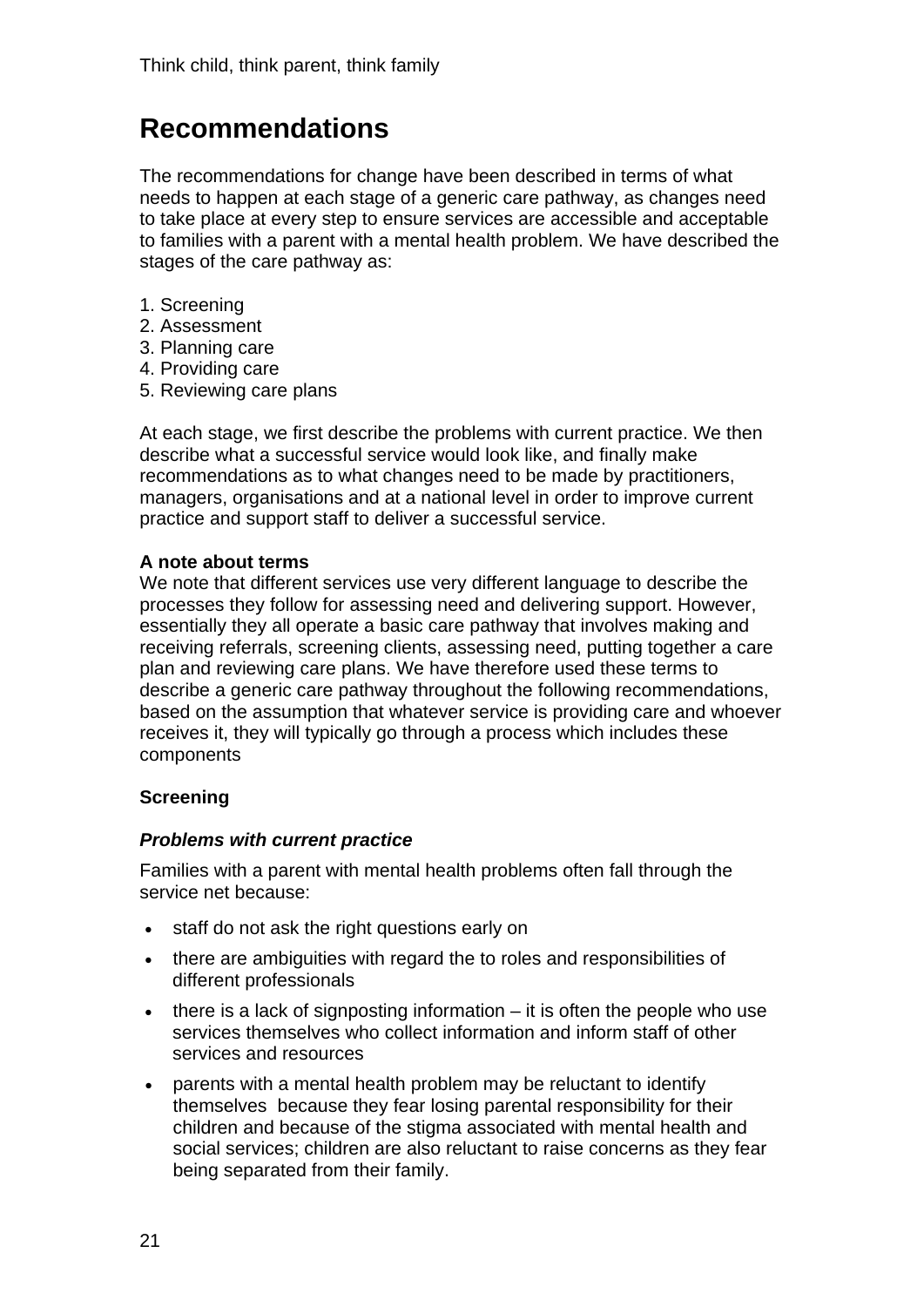In a successful service:

- all families are routinely screened to identify which adults with mental health problems are also parents in adult services, and which parents in children's services have mental health problems
- given a parent's permission, staff make contact with all other relevant agencies to assess, plan and deliver a coordinated care package for the whole family
- families with a parent with a mental health problem are routinely signposted or referred to other appropriate services
- staff develop supportive relationships with adults who use services to allay people's fears and reduce the stigma surrounding services.

#### *Recommendations for change*

Staff need to:

- Ask the right questions to identify families with a parent with a mental health problem. During the screening process, they should also explore the impact of any mental health problem on parenting and the child, and then put parents in touch with the right services. In children's services, staff will need effective ways of screening for and assessing parental mental health, including a tried and tested screening tool that identifies potential mental health problems. In adult services, staff will need to find out whether the adult is a parent or has childcare responsibilities and to record this. All staff may need training and support to understand why it is important to ask for this information and how to change their practice.
- Develop a working knowledge and confidence in how other services operate, what they have to offer and how to refer to them. Staff need to be able to reassure parents that services will meet their needs, provide written information about a service and, when necessary, be able to challenge other services and advocate on their behalf. This applies to staff in all settings. For example, **[enabling children's centres, schools, FIPs](http://www.respect.gov.uk/members/article.aspx?id=8678&terms=FAMILY+INTERVENTION+PROJECTS&searchtype=2&fragment=False)** and GPs to navigate the local care pathway for mental health and children's services would provide a valuable mechanism to join up healthcare planning with family, parenting and children's services.
- Reassure parents that identifying a need for support is a way of *avoiding*  rather than *precipitating* child protection measures.
- Involve parents and children as much as possible in the screening process, explaining that the process is important for making sure families get the support they need. This should be the start of developing a supportive and therapeutic relationship.
- Be proactive in developing good working relationships with their counterparts in other agencies, so as to facilitate joint working and shared case management.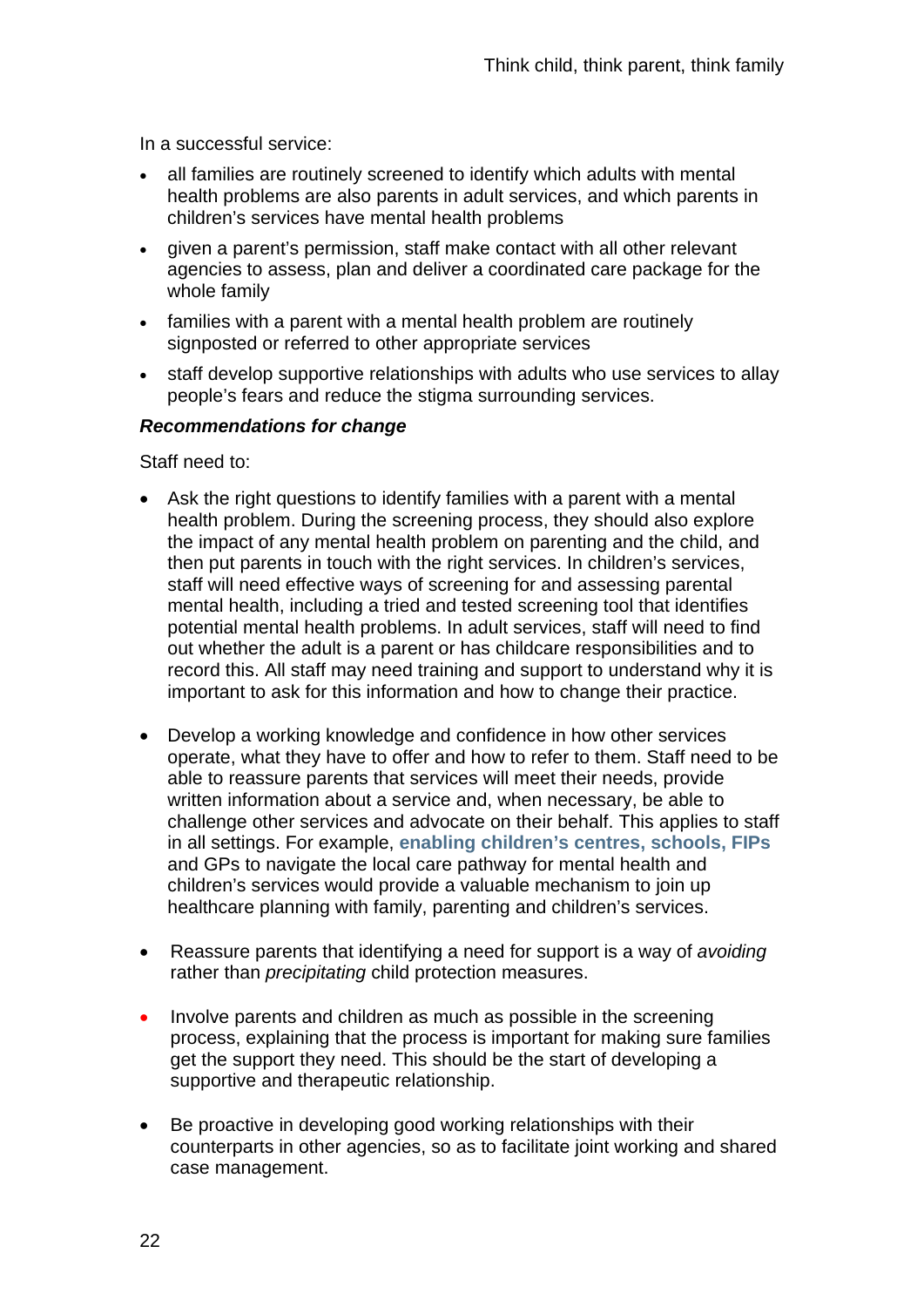Organisations need to:

- Develop new systems and tools in collaboration with parents and children (or customise existing ones) to routinely collect information about families where a parent has a mental health problem and record the data for future use. This information is essential for individual case assessment and care management. It is also crucial in building up a picture of the potential population for use by commissioners and managers of adult mental health and children's services.
- Provide training for their staff in talking with children, young people and adults to support the use of new screening tools as well as training to clarify roles and responsibilities in terms of collecting this information and acting on it. This applies to all staff in all agencies.
- Produce written and other formats of information about their services and include provision of translated materials and culturally sensitive information. This needs to include information about:
	- $\Rightarrow$  Adult mental health problems and the range of treatment and support available
	- $\Rightarrow$  the connections between adult mental health problems and parenting. and what has been helpful for families
	- $\Rightarrow$  how agencies work together to support individuals and families
	- $\Rightarrow$  services for young carers, as well as general information for all carers that explains what a carer's assessment is and what support is available
	- $\Rightarrow$  clear signposting to other services, including those providing parenting support and parenting education, and relationship support
	- ⇒ local and national advocacy services.
- Develop a communications strategy to tackle the stigma and fears that parents and children have about approaching and receiving services. It should be a priority to enable families to get the support they need as soon as possible and the focus should be on promoting good mental health and wellbeing for all family members. This strategy needs to span universal, targeted/specialist and secondary services and reach families at all levels of need. It is best coordinated by Children's Trusts working with local commissioners of adult mental health services.

Managers need to:

- Develop a 'whole family' perspective and along with all other staff improve their knowledge and understanding of the interrelated nature of mental health difficulties, parenting and child development, and reflect this learning in decision-making.
- Provide advice and guidance, both informally and through more formal systems, to help frontline staff work across agencies and signpost and refer families to appropriate services.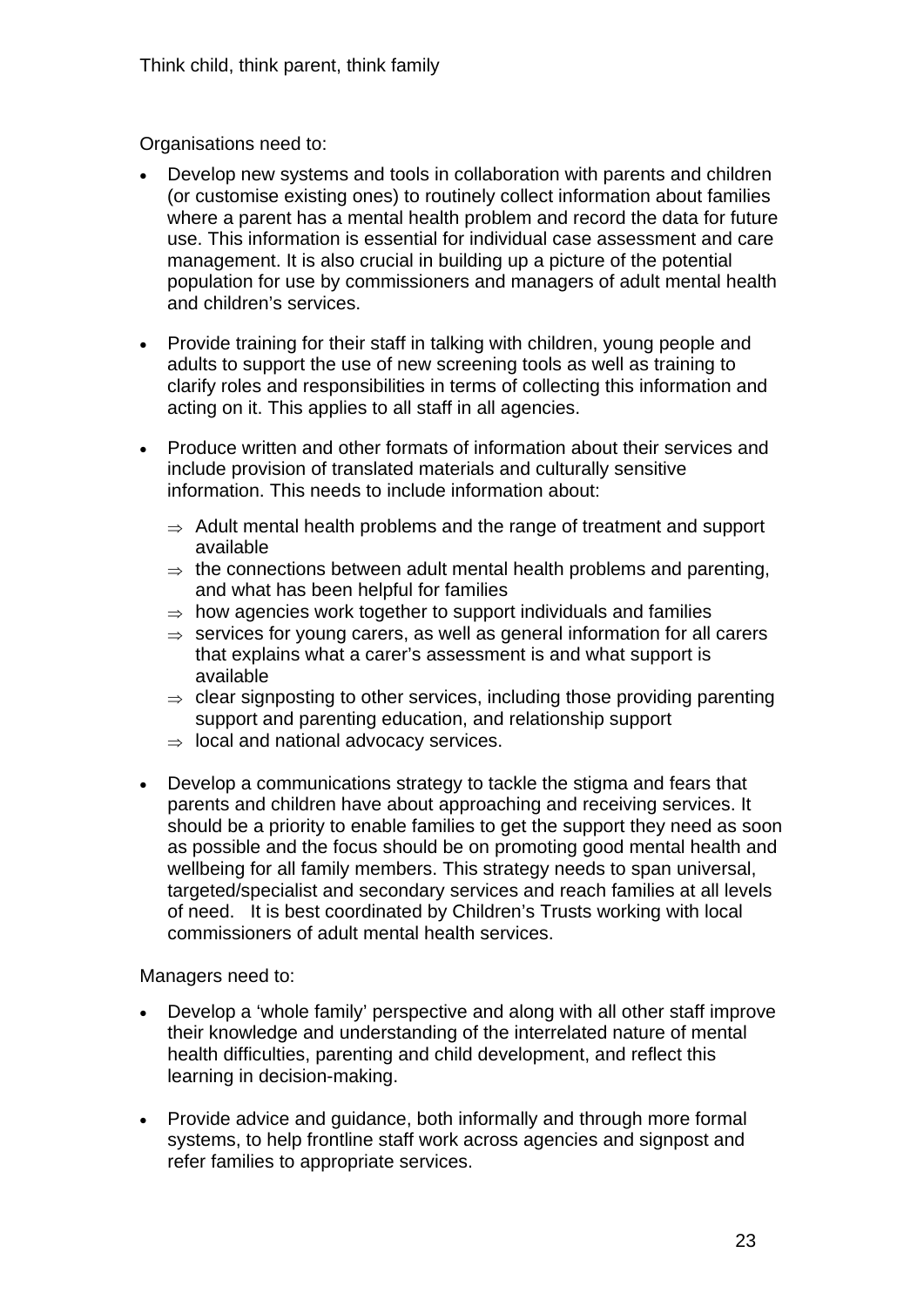Use management information systems/case management data and staff supervision and appraisal to ensure that referral, assessment and screening take place, that staff know how to use appropriate screening tools for adult mental health and are using them effectively. They also need to ensure that information-sharing is of high quality.

#### **Assessment**

#### *Problems with current practice*

Many staff lack confidence in making an assessment of the impact of mental health problems on a family. Staff from children's services may have only a limited knowledge of mental health problems, particularly their impact on parenting. They may not consider that parenting also has an impact on a person's mental health. Adult mental health staff can provide valuable information in support of these assessments, but it is not their responsibility to make a final judgement.

Families facing multiple adversity (e.g. depression, drug and alcohol misuse, and homelessness) need careful multi-disciplinary and multi-agency assessment and support. People who use services have commented that assessments are only 'partial' because they are too fragmented and 'only the service user holds the whole picture'.

Assessments rarely explore a family's strengths in the same amount of detail as any areas of concern. The concept of resilience is not generally well understood. At the same time, some practitioners can be overly optimistic, and fail to recognise the need to protect children from harm. This has been a serious problem in some cases where children have died.

Assessments can be based on limited information is not shared appropriately across agencies:

- Different professional groups may not share the right information because they work to different criteria for information-sharing, use a different language and lack sufficient understanding of each others' roles. This means they may not understand what information is important for other agencies to have and so do not ask the right questions or pass the information on.
- Adult mental health staff are concerned that children's social care staff may make important decisions based on limited information such as a mental health diagnosis, or may over- or under react because they do not have a good understanding of mental health problems.
- Children's social care staff report that it is sometimes difficult to get reliable information from their adult mental health colleagues, particularly psychiatrists.

Criteria to access services currently act as a barrier to providing services to these families because: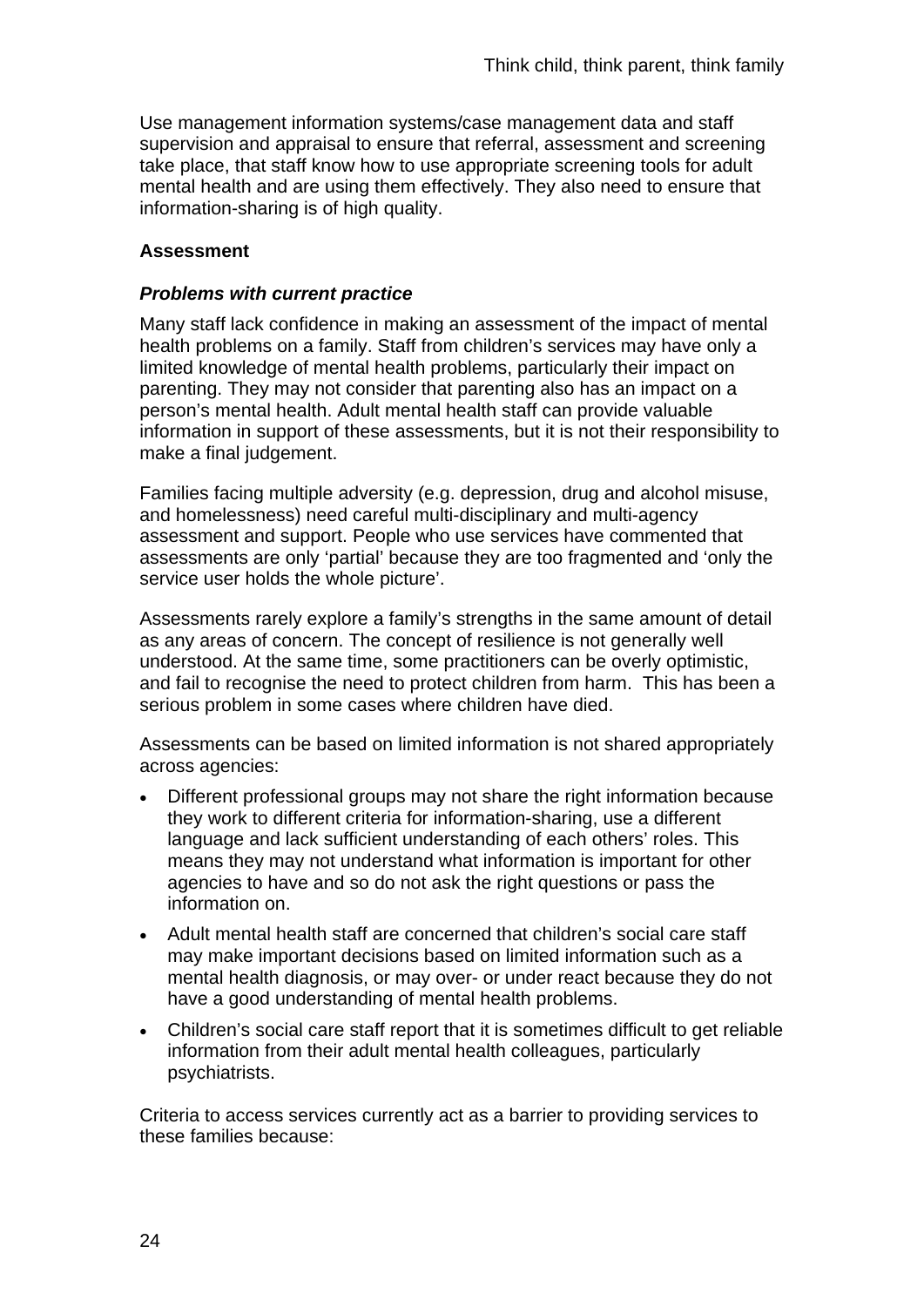Think child, think parent, think family

- There are separate local criteria for adult and children's services which work against identifying the needs of the family as a whole.
- Criteria are set very high which can lead to some families falling through the service net.
- Local eligibility is based on weaknesses and problems. This means families must present themselves in ways which hide their strengths and resources and means they need to exaggerate their difficulties to get access to a service. This also makes it extremely difficult to identify and prioritise opportunities for early intervention and prevention.

In a successful service:

- The assessment takes account of the whole family's full range of needs including those of young carers.
- The assessment takes account of present and future needs. For example, whether intervening in the present can help to avoid crises or prevent future ill-health for any member of the family.
- The assessment considers what support can be provided to maintain family wellbeing.
- Local eligibility criteria for services take account of the complex and varied needs of the whole family.
- Staff quickly identify the most vulnerable families, and intervene to prevent a crisis. All assessments comment on the mental health of both parents and any other adult member of the household, and record whether the parents live together and the degree of contact with children.
- All staff are equipped to identify cases where children are suffering, or are likely to suffer, significant harm and are able to respond quickly and effectively.

#### *Recommendations for change*

Staff need to:

- Take a systemic and socially inclusive approach to assessments. This is essential because parents often need advice on other matters such as housing and financial problems that would otherwise add stress and limit their chances of recovery.
- Involve all members of the family including the children in the process of assessment (as well as subsequent care planning and review). Staff may need to support children to be involved. They should also identify whether there is an adult or young person carrying out caring responsibilities in the family and where appropriate carry out a carer's assessment as soon as possible.
- Develop good working relationships with their counterparts in other agencies to support information-sharing and joint assessments. Staff need to gain a better understanding of other professionals' roles and their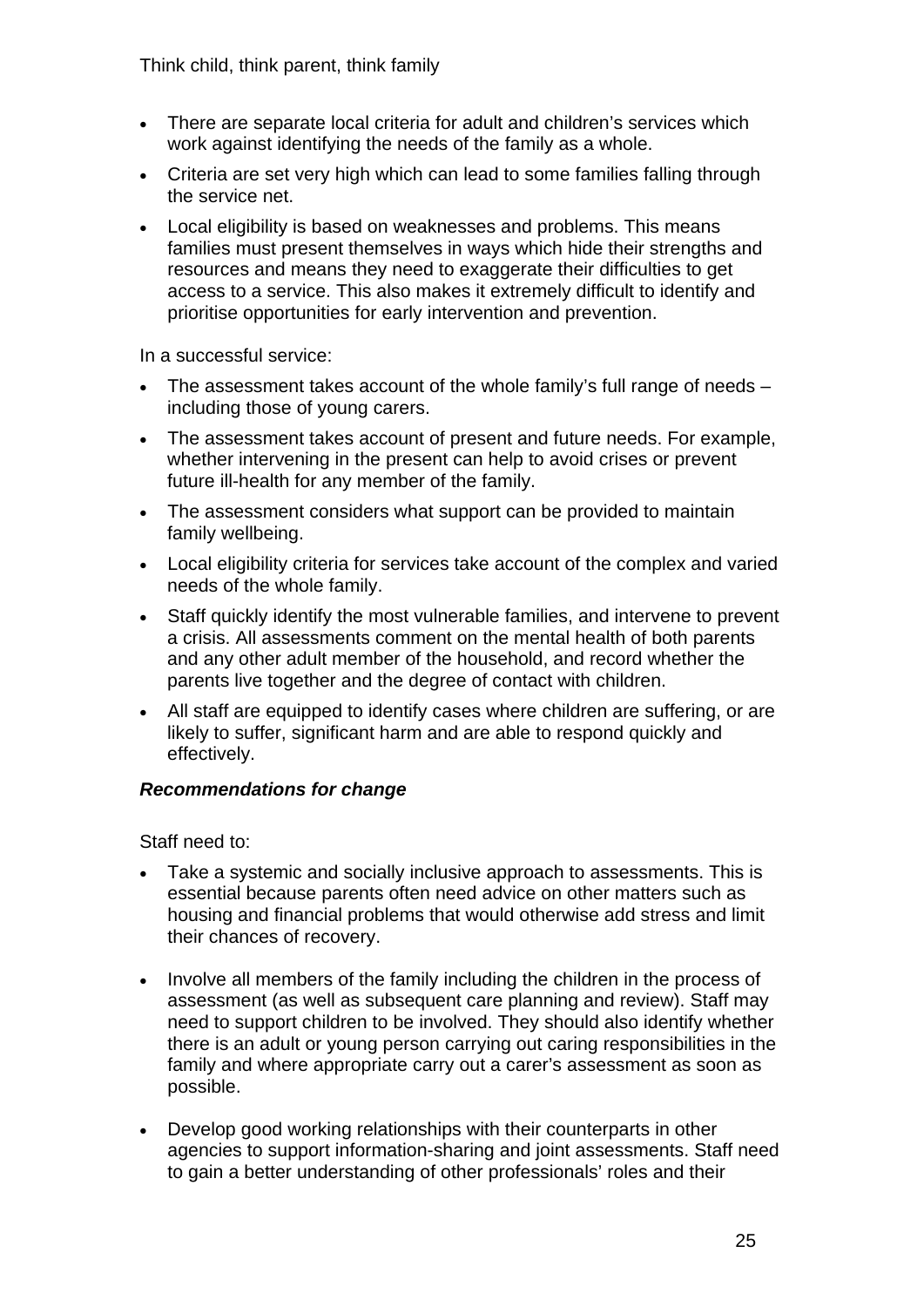differing perspectives. They need to feel confident enough to challenge other agencies where appropriate.

- Be very clear about what information can be shared and with whom, also seeking parents' and children's permission for information-sharing wherever possible.
- Be able to recognise the most vulnerable groups and know from where to access appropriate advice, including: young mothers, women in the perinatal period, fathers, black and minority ethnic families, asylum seekers, parents with dual diagnosis or personality disorder, parents experiencing domestic violence, families who are separated and lookedafter children.
- Be better informed about what forms of adult mental health problems and their symptoms and associated behaviours could present a risk of harm to children. Staff also need to be aware of their responsibilities for safeguarding children. (See Box 1).

#### **Box 1 Safeguarding children in families with a parent with mental health problems**

The responsibility for safeguarding children does not only lie with children's services. It is a requirement of safeguarding children policy that adult services, including mental health services, know whether their service users have children or are in contact with children. This again highlights the importance of routinely identifying and recording which people who use mental health services are parents and which children have parents with mental health problems.

This is not to imply that adult mental health problems are the only serious risk factor for children's safety. The research evidence suggests that other factors (e.g. parental drug and alcohol misuse, domestic violence, and/or learning disability) are often present in serious child abuse or neglect situations. It is therefore important to be able to recognise and understand what contribution adult mental health problems make to an assessment of overall risk of harm to children.

The lessons from cases where children have been killed by their parents, or suffered significant harm, suggest it is also important to train and support for staff so that they are:

- constantly vigilant
- open and inquisitive, regardless of any assumptions based on previous assessments
- aware of the need to reassess following new or increasing numbers of incidents and following changes in circumstances
- able to challenge colleagues within partner agencies if required
- aware of their responsibility to pass on concerns about the welfare of a child to Children's Social Care.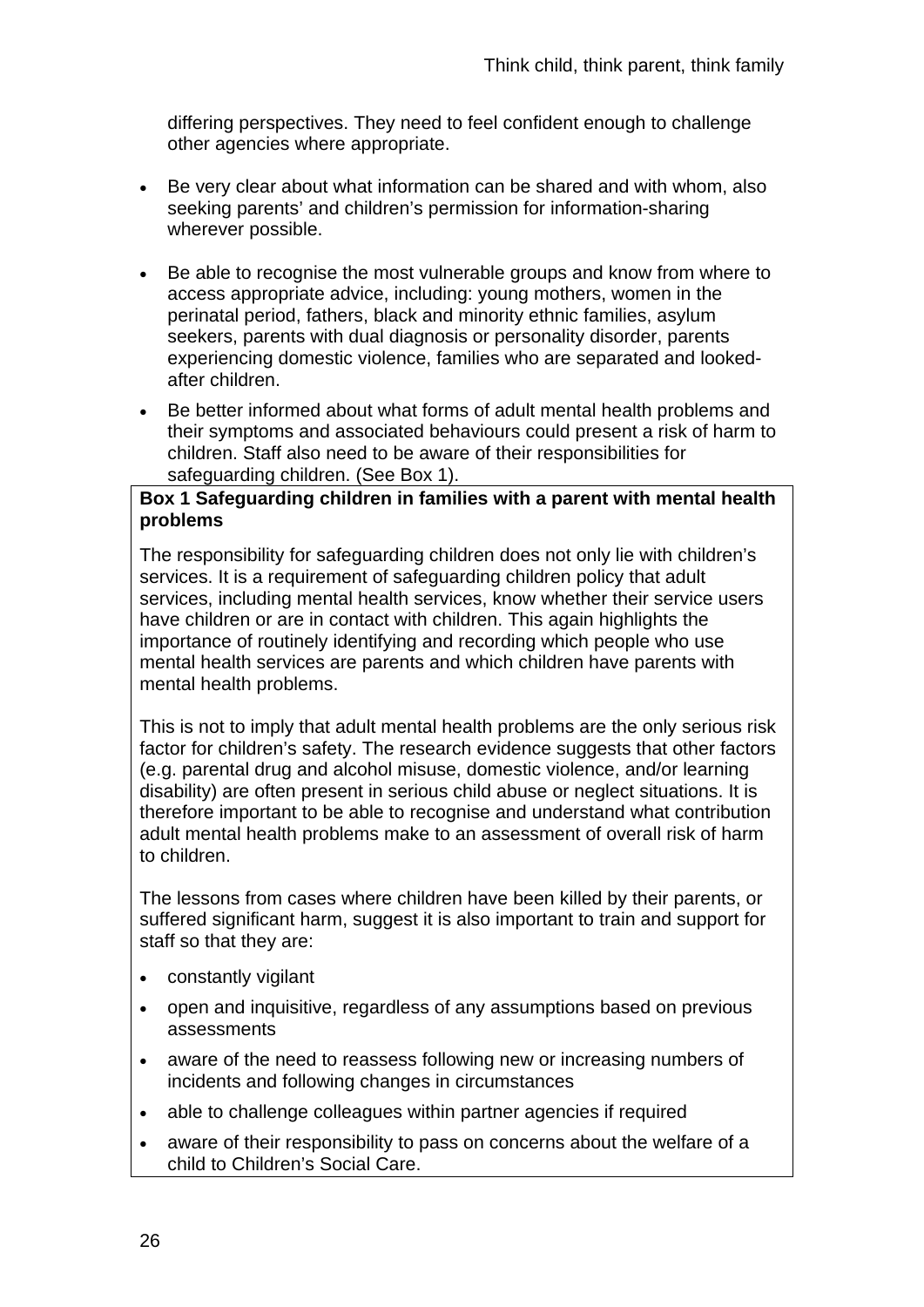Organisations need to:

- Adapt and develop existing assessment and recording processes to take account of the whole family. See **[MHOAT practice example](http://www.health.vic.gov.au/mentalhealth/outcomes/links.htm)**.
- Provide staff with assessment tools (or amend existing tools) that identify the needs of parents, children, carers and young carers and take account of a family's strengths as well as their difficulties. These tools also need to be acceptable and accessible to families. They should be applied in universal, targeted and specialist, maternity and secondary care services. See **[MHOAT practice example](http://www.health.vic.gov.au/mentalhealth/outcomes/links.htm)**
- Develop information-sharing and joint working policies/protocols to improve communication, coordination and collaboration within their organisation and across agencies.
- Train and support their staff in making joint assessments. Training should include how to interpret the information gathered in assessment and support should include clear signposting to specialist consultation and advice for complex cases (e.g. child and family mental health, risk assessment and culturally sensitive services).
- Develop and implement 'family' threshold criteria for access to services to take into account the individual *and* combined needs of parents, carers and children. They also need to ensure that vulnerable families meet necessary service thresholds, to ensure better access to services regardless of setting and agency.
- Train all their staff to increase their knowledge and understanding of adult mental health problems and their impact on the family in the present, over time and across generations, to help them identify when to intervene early or as a preventive measure.
- Train and support their staff to recognise the signs of adult mental distress so that they are aware of the risk of neglect, abuse and domestic abuse and are equipped to follow the local safeguarding procedures laid down for their services within their area.

Managers need to:

- Increase their knowledge of all parts of the professional network.
- Develop strong working relationships across divisions, particularly at senior management level.
- Foster a culture of respect for staff in different disciplines.
- Agree and record strategies for the management of joint cases (case files) where the situation is complex or there is a risk of poor outcomes.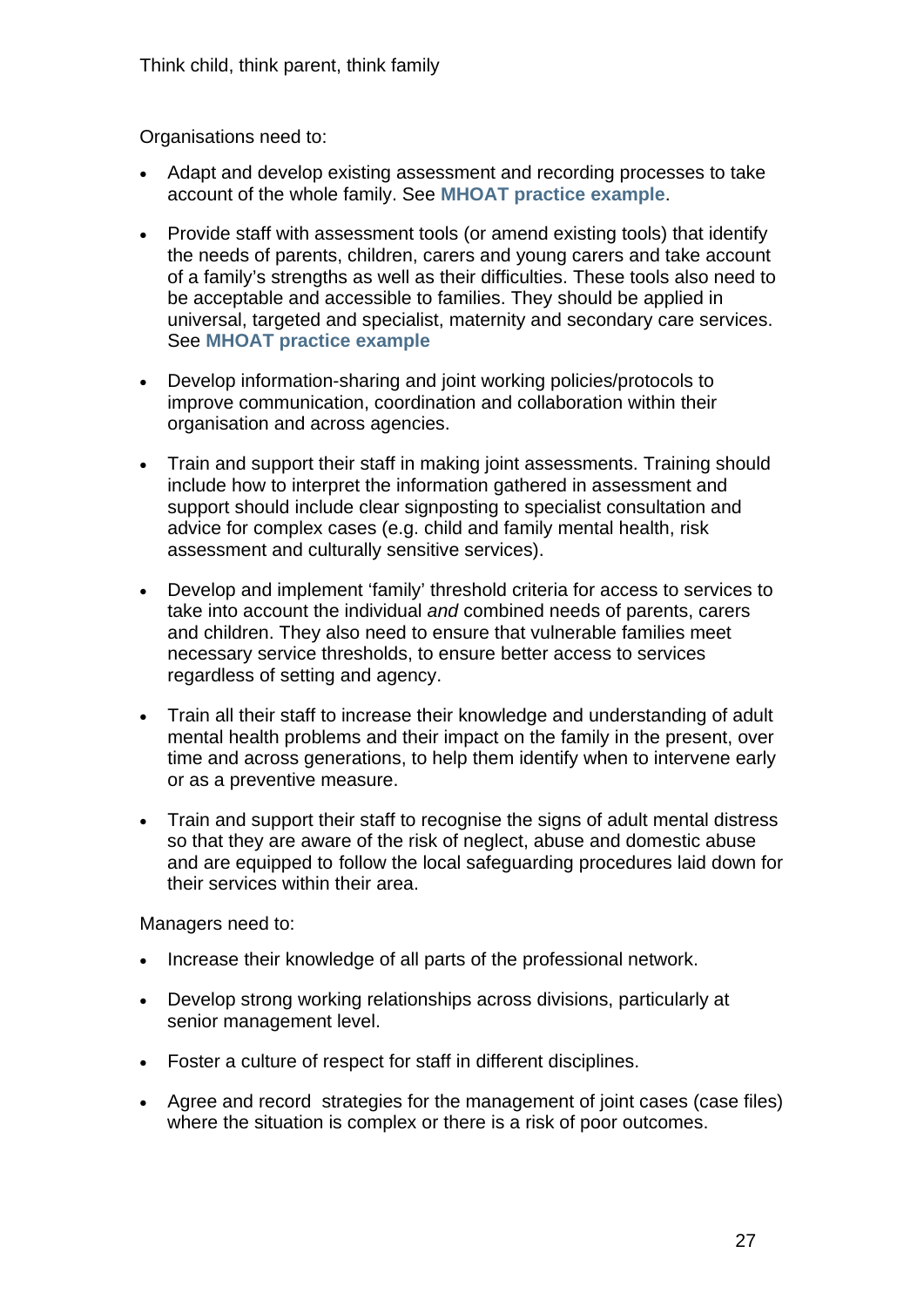• Develop new or adapt existing management information tools to ensure the quality and timeliness of assessments as part of their day-to-day supervision of staff

#### **Planning care**

#### *Problems with current practice*

Difficulties seem to arise in developing care plans when more than one agency is involved. This is because staff from different disciplines often adopt different views. For example, staff from adult mental health services may not acknowledge that there is a risk of harm to children. At the same time, children's services staff may not accept that change might be possible for the parent. As a result, any joint care plans may not realise the potential to promote the resilience of either the parent or the child. In the absence of any preventative measures and forward planning, families can end up 'drifting' until crisis point is reached.

It also seems that there is little coordination of the care plans for the individuals within a family. For example, young carers' assessments are not routinely fed into adults' care plans. Similarly, the views of young people are often not taken into account when making decisions about the care and support of adult family members.

In a successful service:

- Care planning takes a holistic approach to include appropriate care plans for each individual family member as well as the family as a whole.
- The care plan involves all members of the family in its development and implementation to ensure it is relevant, realistic and achievable.
- The care plan is flexible enough to meet the needs of the individuals and the family as a whole, and to be able to respond to changes in circumstances. Allocating an individual budget could provide this flexibility and give people who use services more choice.
- The care plan includes contingency and crisis preparation for both predictable and unforeseen situations. For example, a parent showing recognised signs and symptoms of becoming unwell, a parent being made redundant, or a young person needing stability at home to study for GCSEs. Respite care, agreeing who the child should contact if their parent becomes unwell and other support services can be planned for such events.

#### *Recommendations for change*

When writing, sharing and coordinating adult and child care plans, staff should ensure that:

• The needs of the adult as a parent, and their child, are addressed separately and together.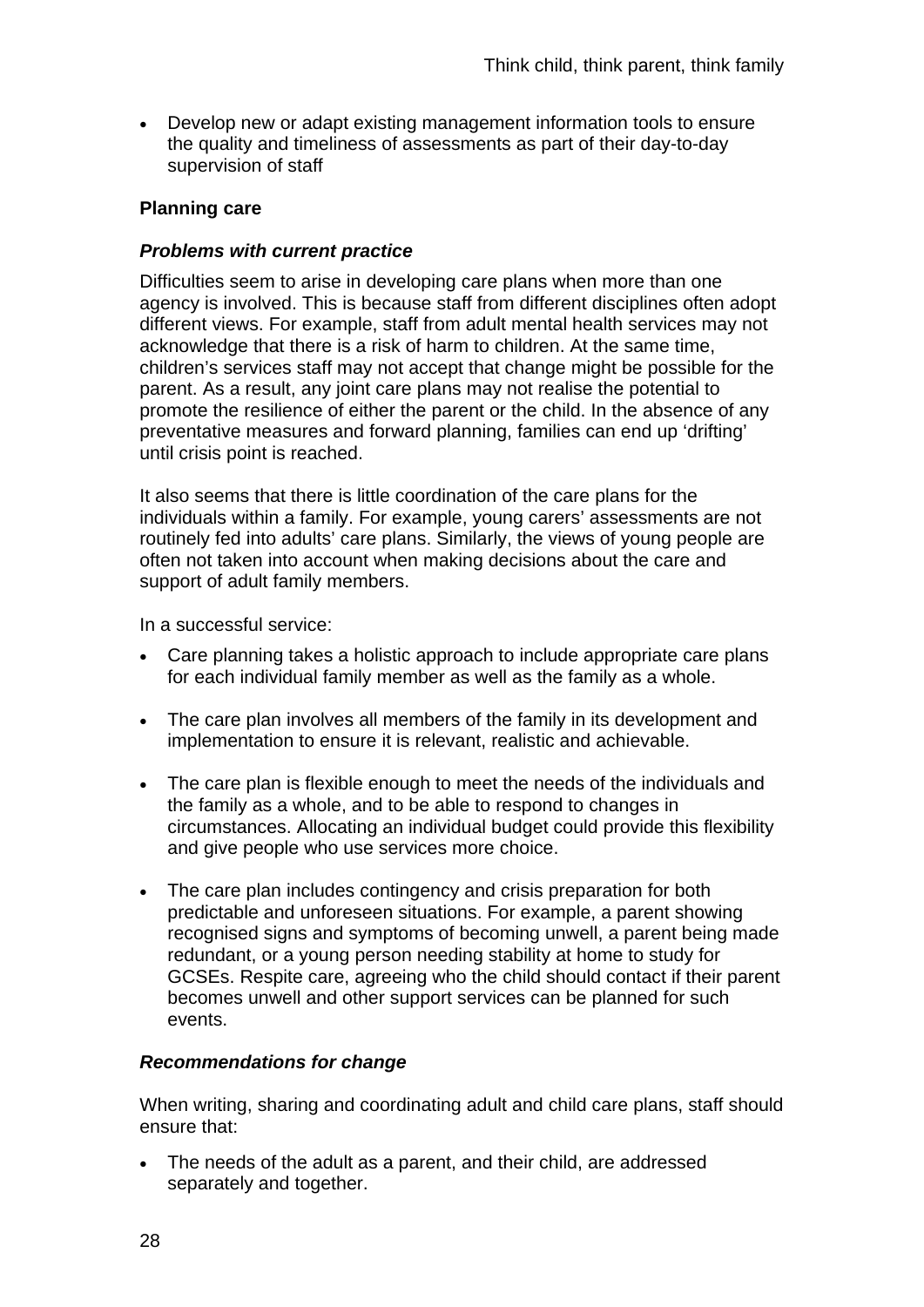Think child, think parent, think family

- The care plan explains the rationale for each recommendation including the preferences of the individual family members.
- The care plan includes realistic and relevant targets and timescales to address the specific difficulties faced by each family member.
- It is clear to all family members what the plan intends to achieve and how progress will be measured, including progress with parents' and children's understanding of the mental health problem.
- There is a clear explanation of what will happen, in what order and why, as well as who will be responsible for each intervention.
- There are clear lines of communication between staff providing services and individual family members.
- Parents and children/voung carers can recognise when to ask for help and who to ask.
- There are clear arrangements for child care should the parent not be able to care for their children at any time. For example,during hospital admission. These should be agreeable to parents.
- It is clear how the views of family members will be obtained and recorded during the implementation of the care plan and its review.

Staff need to develop care plans that aim to increase resilience. Research has shown that increasing every family member's understanding of a parent's mental health problem is highly successful in terms of increasing their ability to cope. Therefore, care plans need to provide details of how:

- Parents will be assisted in understanding their own mental health problems
- Children will be helped to understand their parent's mental health difficulties
- Any potential negative impacts of mental health problems on the family will be minimised
- Children will protected from the risk of harm and supported to promote their continued development and wellbeing
- Communication will be improved between family members and relationships maintained
- Family health and wellbeing will be promoted and maintained.

Staff should consider whether using a 'personal budget' will give greater flexibility to the care package to better meet the needs of the individual and the family. See *[Personalisation: a rough guide](http://www.scie.org.uk/publications/reports/personalisation.asp)* (SCIE 2008)

Contingency and crisis plans (may also be relevant to advance directives) should include how many children the parent has, their ages and gender, and the arrangements for their care to be put in place if the parent is not able to care for them at any time e.g. if a parent is admitted to hospital.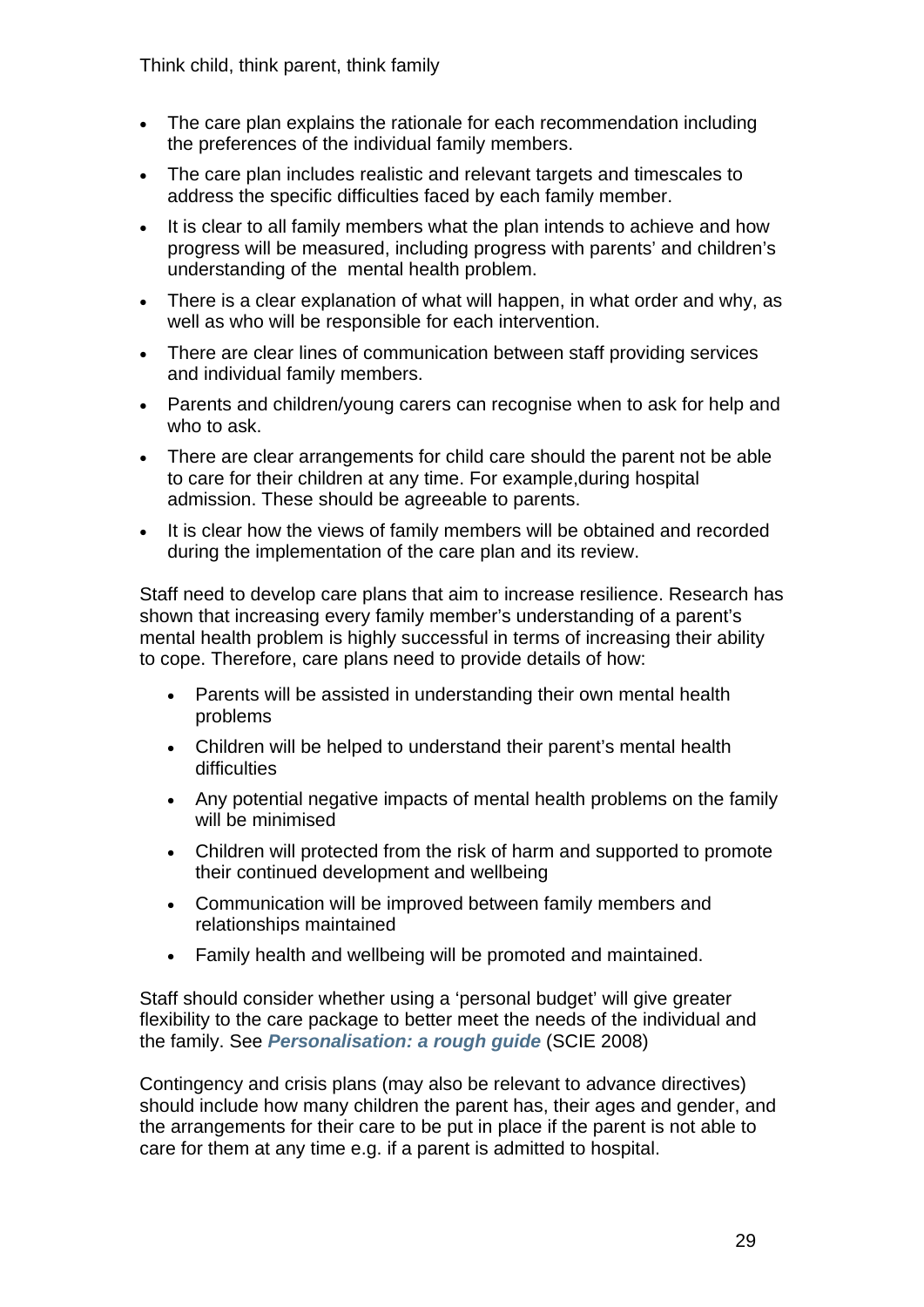Organisations need to:

- Provide training and support to their staff to improve the effectiveness and functioning of interagency working. This will support the development of coordinated care plans.
- Develop interagency policies/protocols in collaboration with parents and children that include a performance management and evaluation framework to ensure their use in everyday practice.

Managers need to:

• 'Manage' and monitor the use of interagency policies/protocols and make them part of mainstream management and practice. They should consider adapting existing electronic case management and management information systems to include a requirement for staff to record that they have followed the protocol and that managers have observed that this has happened.

#### **Providing care**

#### *Problems with current practice*

There are gaps between children's and adult services which do not reflect the extent to which children's and adults' needs are interlinked. There are few services that aim to support the whole family.

Parents and young people are not invited to participate in commissioning and service development initiatives in a meaningful way.

Professionals want to be able to work together to better meet the needs of a whole family. Strict entry criteria and service boundaries do not allow practitioners to collaborate or undertake joint working arrangements across service settings. There can also be disagreements as to where responsibilities lie. For example, adult mental health services tend not to arrange home support for children when a parent requires treatment, because children and family services are viewed as being responsible for all forms of child support.

There are also differences between the professionals' and parents' priorities for support. Professionals do not always prioritise more social interventions, but for parents, it may be more important to deal with any financial or housing problems first, as they are then better able to usefully engage with any therapeutic intervention.

When it comes to commissioning services, commissioners tend to focus on meeting the needs of individuals, rather than families. Services for families with a parent with a mental health problem are not being given a high priority because: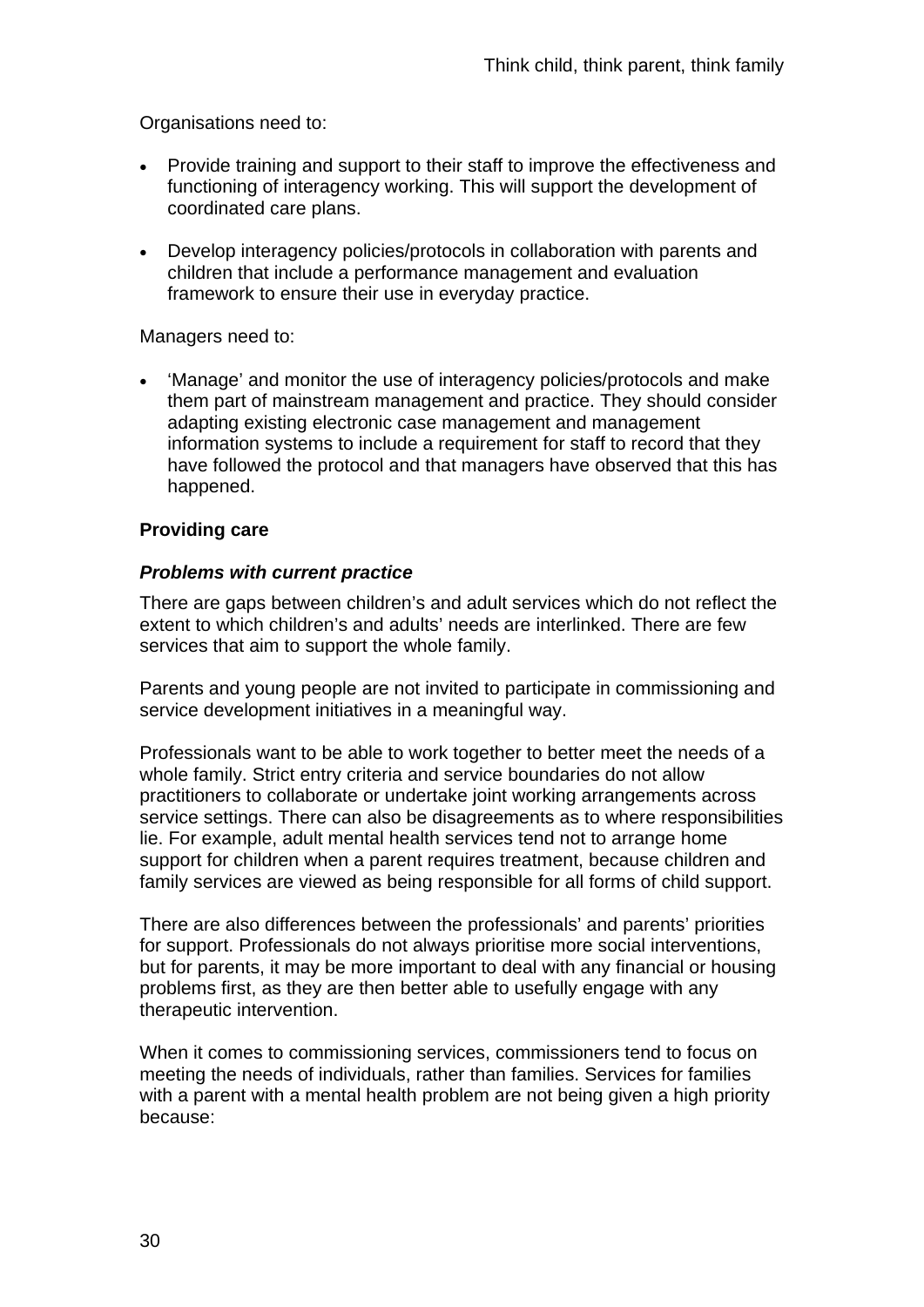Think child, think parent, think family

- the drivers for improving outcomes for these families are less significant in comparison with others
- there are no specific performance indicators to promote service provision in this area
- the existing **[Quality and Outcomes Framework](http://www.dh.gov.uk/en/Healthcare/Primarycare/Primarycarecontracting/QOF/DH_099079)** standards for mental health are about assessing and treating individuals
- systems for joint commissioning across services exist, but are not yet being used fully.

There are also limitations on the kinds of service that can be developed because of current funding arrangements:

- There is little long-term funding for services, even though families often experience chronic problems and would benefit from longer-term, 'revolving door' support. In many instances this might be less costly than, for example, hospital stays and children being looked after by the local authority. There would also be enormous value in enabling families to reengage with services they trust.
- There are problems with funding joint care packages. Disagreements between services are often about who will pay for which service component.

In a successful service:

- Parents and children are meaningfully involved in developing, reviewing and evaluating services (e.g. commissioning processes and developing interagency service protocols).
- The specific needs of families with parental mental health problems are met.
- The variety of needs experienced by members of these families are addressed.
- Staff take a greater account of parents' priorities and desired outcomes and their perceptions about the cause of their mental distress. They are more sensitive to the sometimes complicated, chaotic lives some of these families lead.
- Support is provided in the long term through long-term funding for services that have demonstrated continuous positive improvements for families.
- Barriers to access are addressed, including practical barriers (e.g. transport and childcare), as well as acceptability factors (e.g. sensitivity to ethnicity, sensitivity to parents' other needs and priorities).
- The most vulnerable and excluded groups are targeted by services (e.g. young mothers, mothers in the perinatal period, black and minority ethnic families, asylum seeking and refugee families, staff who use services, parents with personality disorder or dual diagnosis and their children, families who are separated temporarily or permanently).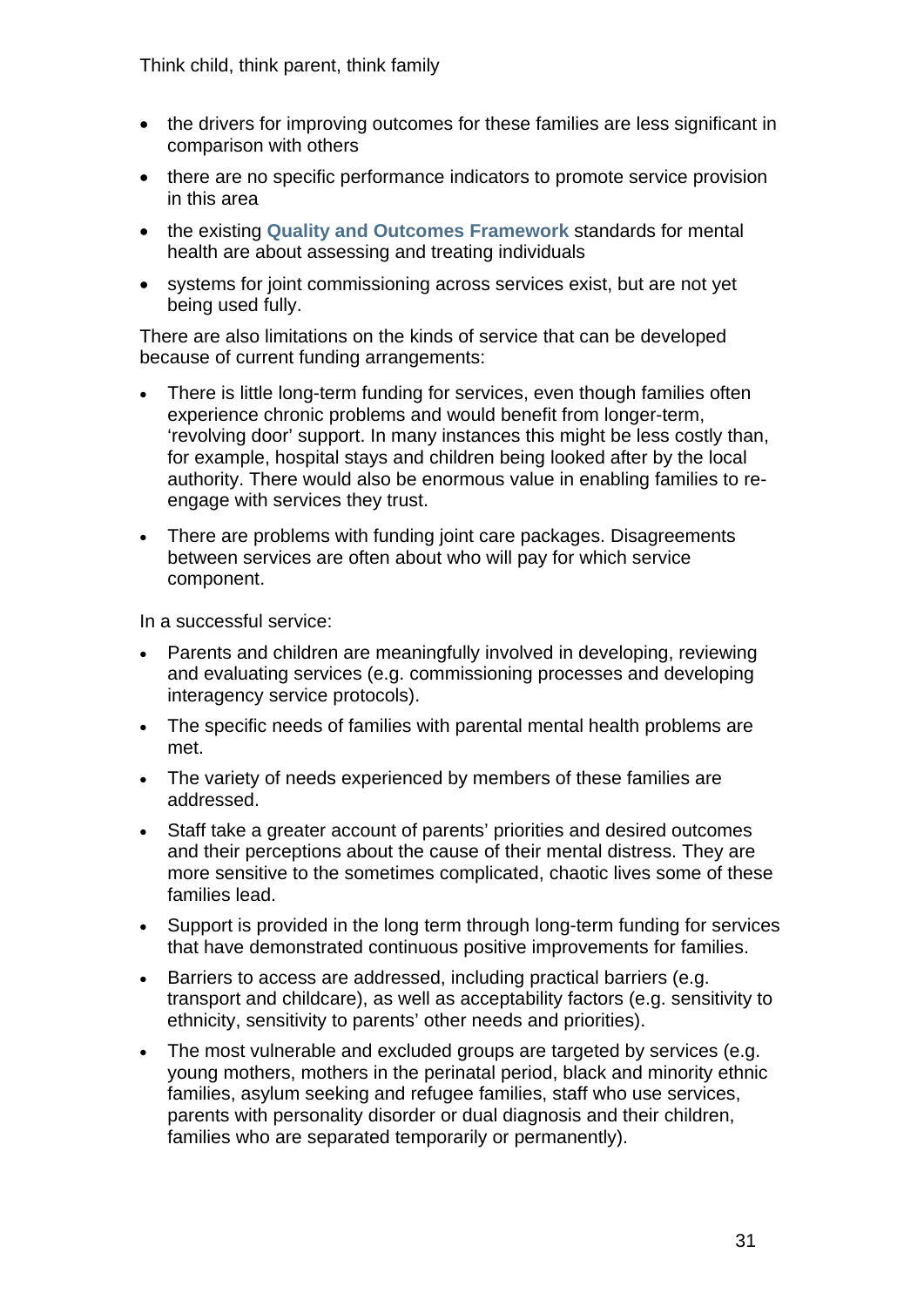• The emergence of mental health problems in the next generation is prevented by targeting children most at risk of poor outcomes, intervening early and using preventive interventions (e.g. supporting looked-after children to break the cycle of disadvantage that can pass across generations).

#### *Recommendations for change*

All staff need to implement interventions that will:

- address immediate concerns about the safety of children
- quickly identify and treat any mental health problems
- help parents with mental health problems to better manage their symptoms
- prevent crises and promote good health and wellbeing
- help manage a crisis quickly and effectively
- prioritise social inclusion
- reflect the priorities of parents and their families
- be flexible enough to take account of issues such as medication sideeffects, scheduling of hospital appointments etc.

Organisations need to:

- Develop, implement and regularly review interagency protocols that include clear pathways for decision-making, that are explicit about who makes decisions and in what circumstances, so that decisions are timely and delays in allocating services are avoided.
- Involve parents and young people in the development, review and evaluation of interagency protocols.
- Develop or maintain services that meet the full spectrum of need in these families including:
	- $\Rightarrow$  services that tackle social exclusion issues
	- $\Rightarrow$  family-focused mental health services
	- $\Rightarrow$  services for families whose problems are less severe, but who need help to maintain their health and wellbeing (e.g. including access to psychological therapies – **[IAPT](http://www.iapt.nhs.uk/)**)
	- $\Rightarrow$  interventions that will reduce other stresses on parents (e.g. short breaks for parents and shared care options)
	- $\Rightarrow$  services for young carers
	- $\Rightarrow$  services that help parents with parenting (e.g. childcare, parenting skills courses)
	- $\Rightarrow$  services that support parents through crises (e.g. when a parent goes into hospital).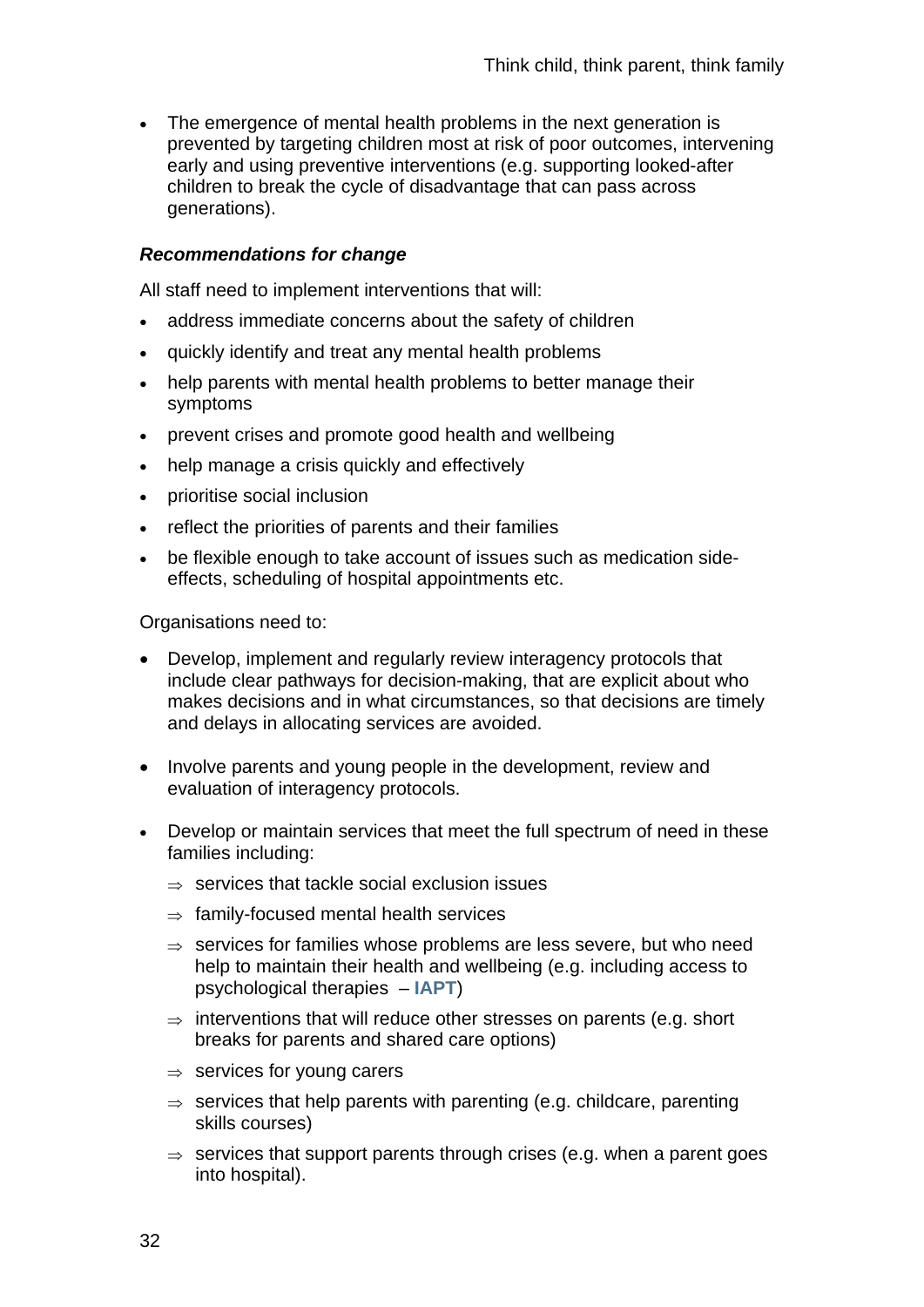- Develop commissioning processes to enable:
	- $\Rightarrow$  parents and children to be involved
	- $\Rightarrow$  joint commissioning across agencies
	- $\Rightarrow$  the development of non-traditional and creative ways of delivering services (e.g. delivering therapy services from libraries, community centres and children centres) as a means of targeting families and improving access
	- ⇒ commissioning based on reliable information about how well services are meeting local needs
	- ⇒ ongoing monitoring and evaluation to inform future planning and commissioning cycles.
- Change funding mechanisms to:
	- $\Rightarrow$  pool budgets so that adult mental health and children's services jointly fund these services, which will require developing new protocols that explicitly define who, how, why and when financial issues will be decided when agreeing multi-agency care packages
	- $\Rightarrow$  provide long-term funding (e.g. for voluntary sector services), so that they can continue to support families where a parent has a chronic mental health problem
	- $\Rightarrow$  make funds available for evaluating services, separate from the service delivery budget
	- $\Rightarrow$  facilitate the use of personal budgets to give more flexibility and choice for parents.

### **Reviewing care plans**

#### *Problems with current practice*

Children and young people are not often involved in care planning and review. However, they need to be directly involved because they are direct beneficiaries of the care package, and also key to implementation plans.

In a successful service:

- Long-term assessments, involving continuous monitoring and review, enable services to respond to changes in family circumstances.
- Parents with mental health problems develop continuous, responsive relationships with trusted professionals, so that they and their children feel empowered to discuss any difficulties without feeling that they are being judged.
- Staff (inpatient nurses, community mental health staff, children's social care staff, foster carers etc.) work with families to make sure arrangements for the children's care, including any 'contact' arrangements, are put in place when a parent is hospitalised and that support is in place for the parent and child on discharge.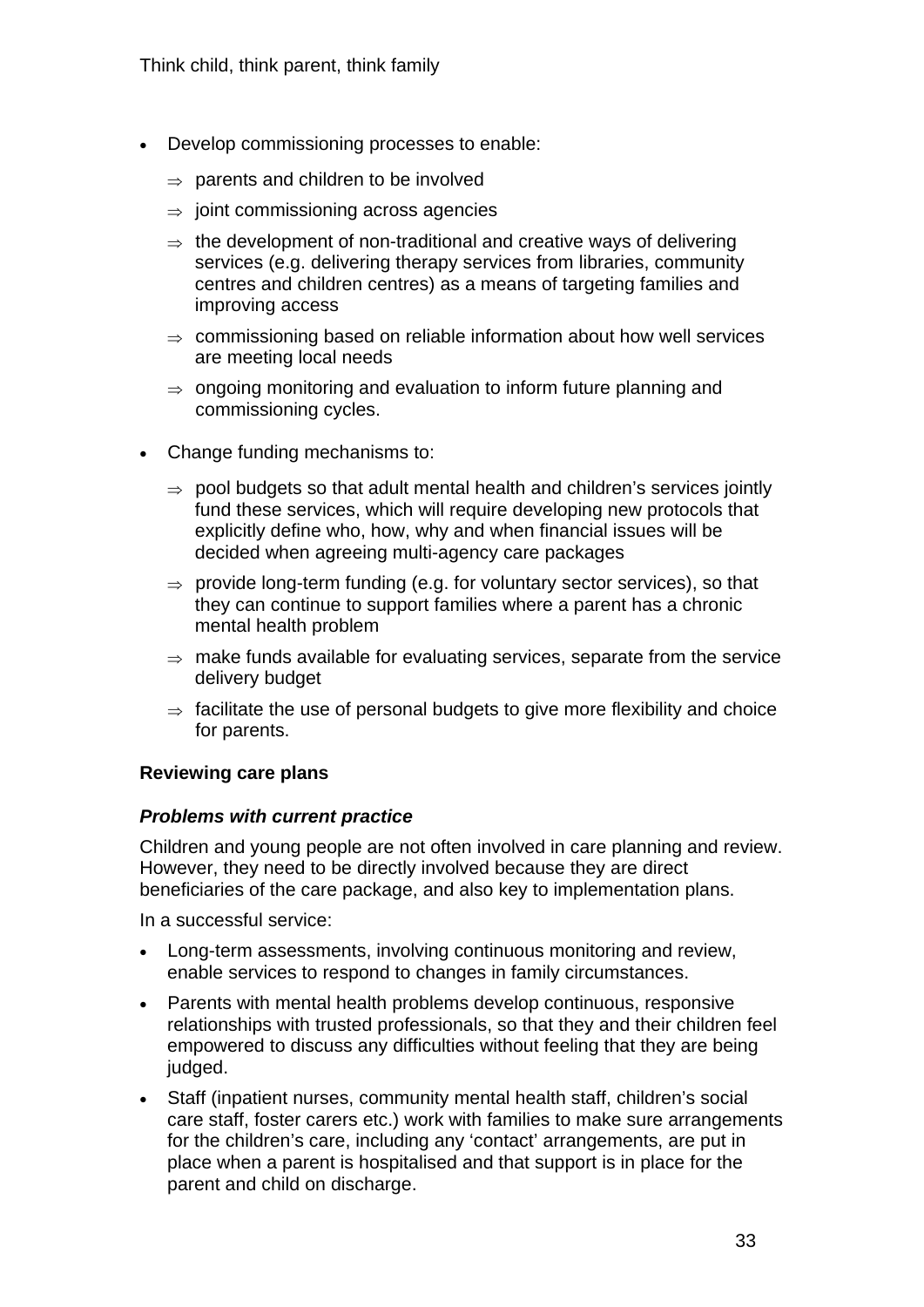• Carers and young carers are involved in the care plan review for the person they care for.

## *Recommendations for change*

Staff need to:

- Seek parents' permission and as far as possible involve children and young carers in the parent's care plan review process. This is important because young people can provide a valuable and unique perspective on what has been happening with their parent, how it is has been for them and what they think has worked well. They can then also comment on how any changes in the care plan might affect them.
- Aim to review the carer's plan as close as possible to the review of the adult's care plan. This will ensure the care plans work better together and reflect both individual and family goals. It will also ensure that any changes to the care plan that affect the carer are also addressed in their own care plan.
- Ensure care plan reviews consider change in family circumstances over time. For example, if important life events such as the birth of another child, a child studying for GCSEs, or the six-week summer holidays are coming up, then this needs to be explored and any contingency or extra support included in the plans if necessary.

In terms of hospital admission and reviewing care, staff need to:

- Ensure that the care plans for the parent and child are reviewed when a parent is hospitalised or receiving respite and again before they are discharged.
- Prioritise and address any financial and housing issues arising from hospitalisation (e.g. interruptions in welfare benefits, assistance with child care to avoid a parent or carer having to take unpaid leave to look after the children during this time).
- Contact or help parents to contact their children's school to make them aware of the temporary changes in the family to maintain family life during a time of crisis and ease the path of return when the parent returns home.
- On discharge from hospital or during periods of 'hospital leave' ensure that enough time is given to put any identified support in place for the parent and child as 'coming back together' for families can be a very stressful time with high expectations.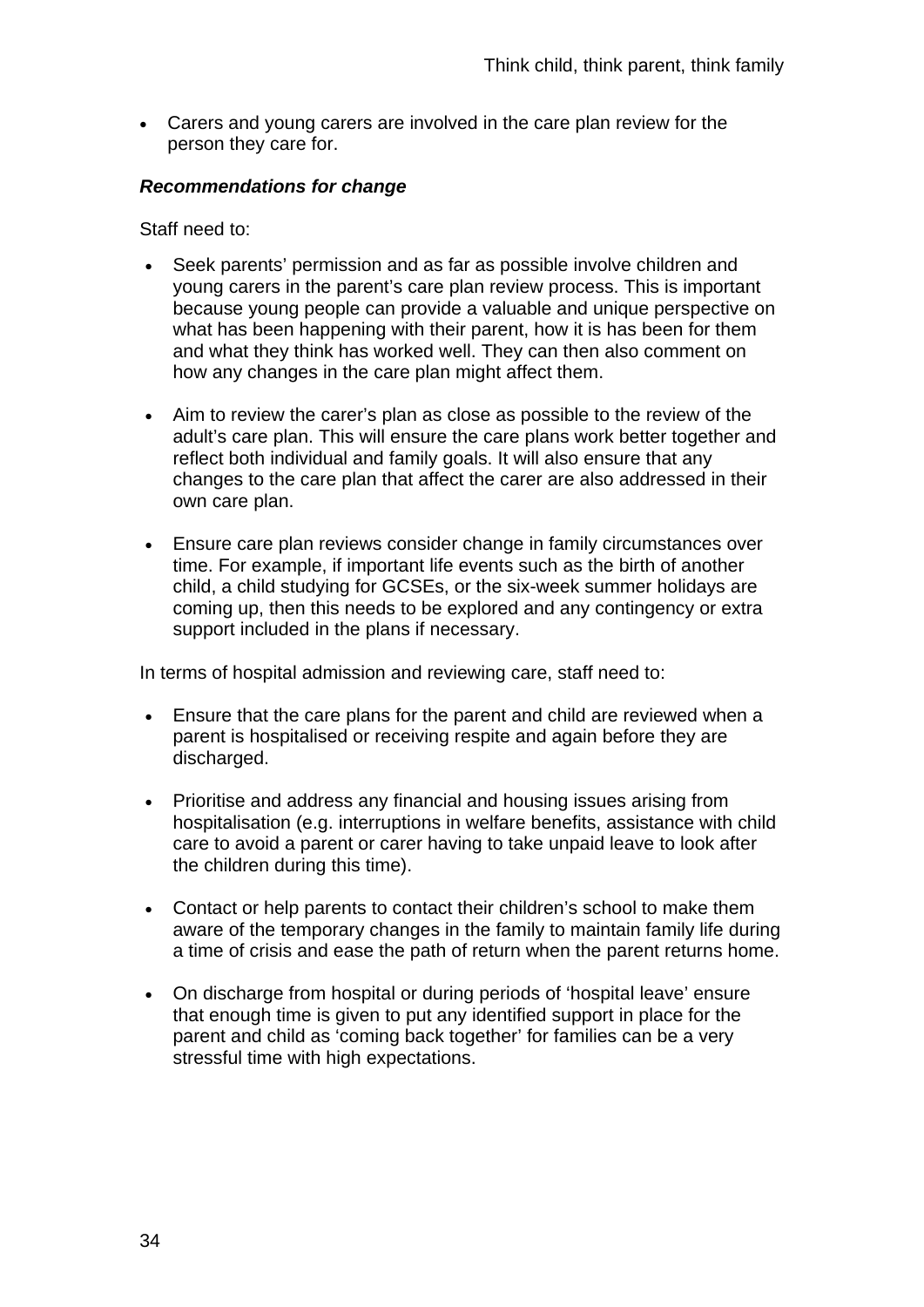• If children and families or other essential support services are involved in the parent and children's care then it is imperative that the doctor and ward staff in charge of the parent's inpatient care involve named agencies in discharging planning or give adequate notice of discharge arrangements. See *[Parents in hospital](http://www.barnardos.org.uk/parents_in_hospital_final_report_july_2007.pdf)* (Barnardos 2007).

# **A strategic approach**

Based on this review, changes are needed at every level for services to effectively meet the needs of families with a parent with a mental health problem. Such systemic and fundamental change requires the following strategic approach in order to successfully influence mainstream practice:

- 1. A multi-agency-led review and development of services.
- 2. Senior-level commitment to a strategic review and implementation of new policy and practice.
- 3. Training and development of the workforce.

These will be discussed in turn.

# *A multi-agency-led review*

Implementing these recommendations requires more interagency working, joined-up services and pooling of resources. We therefore recommend conducting a multi-agency, strategic review that involves:

- Mapping the services currently available across all sectors to parents with mental health problems and their children, and identifying how well the services meet these families' needs across the full spectrum of problems.
- Working in partnership with parents and children at all levels and at all stages to ensure a service user centred approach to developing and delivering services that reflects what families say they want. Involving parents and children will lead to better service outcomes.
- Generating clear family-focused outcome measures, management targets, accountability measures and agreed audit and evaluation plans to monitor and evaluate the implementation of the strategy.

Children's Trusts and local commissioners of adult mental health services are well placed to initiate, manage, monitor and report on the development and implementation of a strategy. They will need to take the lead in coordinating and managing change.

# *Senior level commitment*

There needs to be support from the top of organisations so that these changes become a 'must do' rather than an optional extra. Staff have found that the absence of a 'must do' incentive or lever centrally and locally has contributed to the difficulties in mainstreaming family-focused protocols.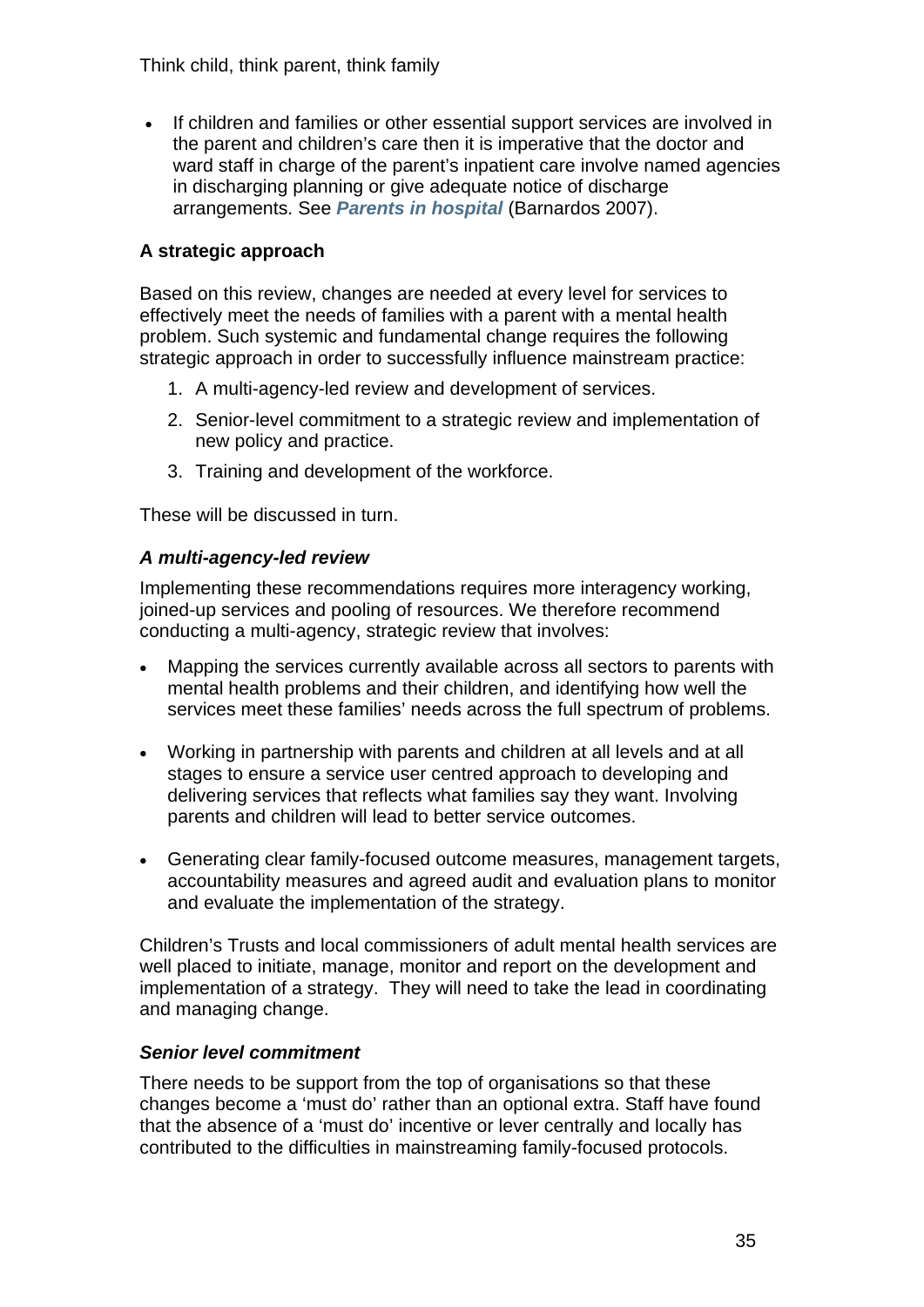Specific organisation or management targets are also necessary for these changes to become a priority for mainstream practice. Embedding the changes in culture and practice requires strong leadership and high-quality management. Managers and supervisors have a responsibility to ensure that the changes happen in practice by:

- supporting staff
- identifying what is needed to promote change
- recording the changes that happen
- ensuring their staff are accountable for delivering change
- monitoring the quality and impact of changes.

We therefore recommend that:

- a 'think family strategy' is developed for leaders and managers, to engage them in taking forward the recommendations for change
- local 'champions' are identified with specific responsibility for ensuring that recommendations are implemented
- training managers are charged with delivering the training programmes necessary to support all staff – frontline practitioners and senior-level managers.

### *Workforce development*

Frontline managers and supervisors in all services are in a unique and important position to develop and lead practice change within and across services, but investment is needed in training and staff development before these roles can be used to their best advantage. There appears to be a need for training, particularly joint training, in this area.

We therefore recommend that in terms of professional qualifications:

• those responsible for professional education and training and workforce standards should introduce a family perspective.

In terms of continuing professional development we recommend that:

- For social workers (adult and child), accredited post-qualifying standards and courses should include specific material about how to deal with complexity, think child, think parent and think family, and how to work across service interfaces to promote the social inclusion and health and wellbeing of individuals and families. This is best delivered after a year or more in practice.
- Joint training is provided for staff in adult mental health and children's services or for other professional groups (e.g. primary and secondary care staff), as this can help to break down barriers and increases people's understanding of other service areas and responsibilities.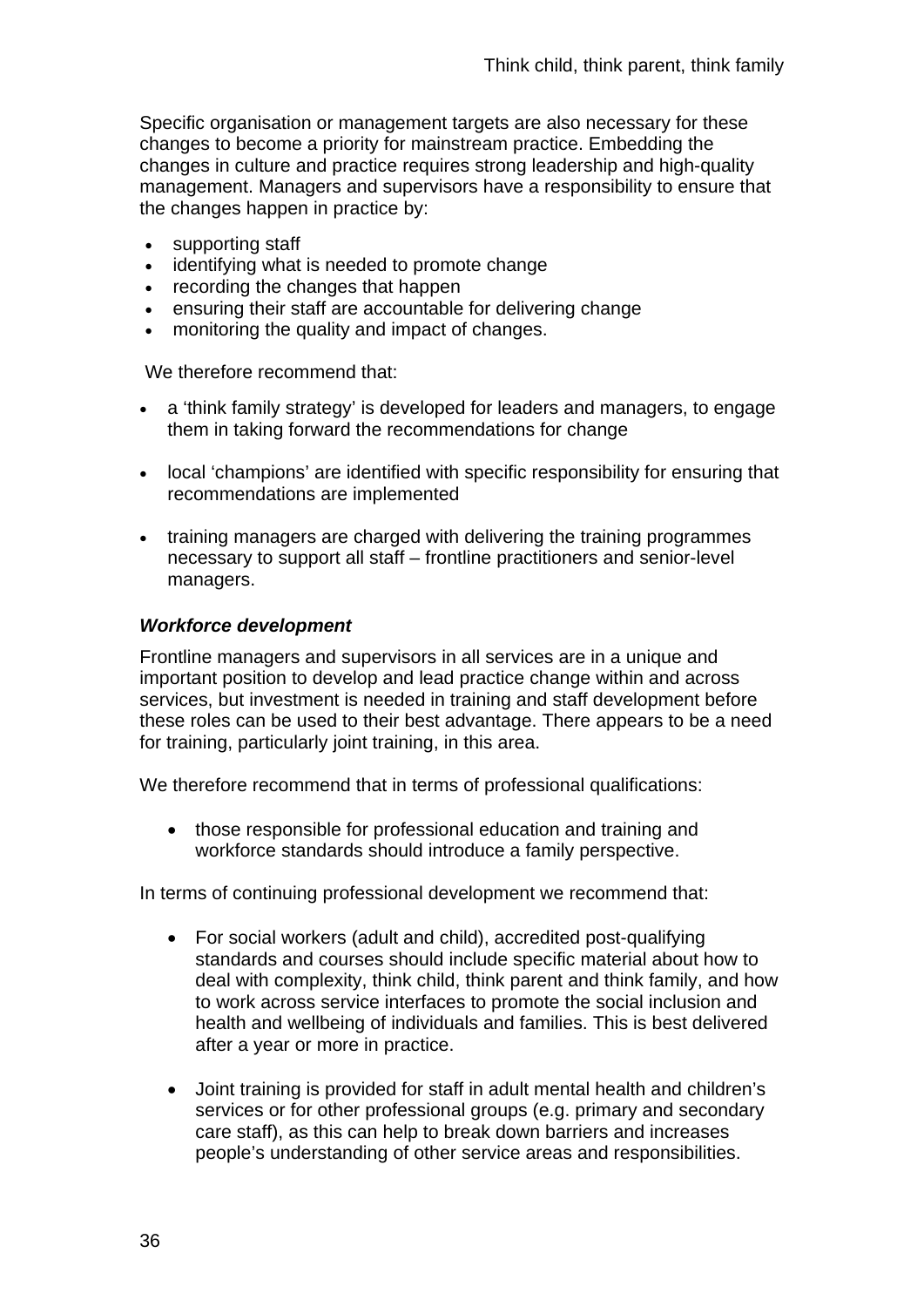Think child, think parent, think family

• A new leadership programme for adult and children's social work supervisors and managers should be developed. This should help managers to support staff who are working across agencies and dealing with complex cases.

# **Research recommendations**

# *Service and practice evaluation*

SCIE's *Parental Mental Health and Child Welfare Training Resources* (under development – available in 2010) will include material to assist staff and organisations to undertake good quality evaluations of their services.

The following research questions were identified for further research in the SCIE commissioned reviews and practice survey:

- Are the experiences and needs of fathers with mental health problems different? The literature is dominated by research on mothers or undefined 'parents', who are usually mothers. See *[Research reviews on prevalence,](http://www.scie.org.uk/publications/guides/guide30/files/yorkreview.pdf)  [detection and interventions in parental mental health and child welfare:](http://www.scie.org.uk/publications/guides/guide30/files/yorkreview.pdf)  [summary report](http://www.scie.org.uk/publications/guides/guide30/files/yorkreview.pdf)* (SCIE 2009)
- Are the experiences and needs of parents with mental health problems from black and minority ethnic communities different from those of parents with mental health problems in majority communities and, if so, how best can they be identified and supported?
- Are the experiences and needs of 'looked-after children' who have birth parents with mental health problems different to children living with parents with mental health problems, and if so how best can they be identified and supported?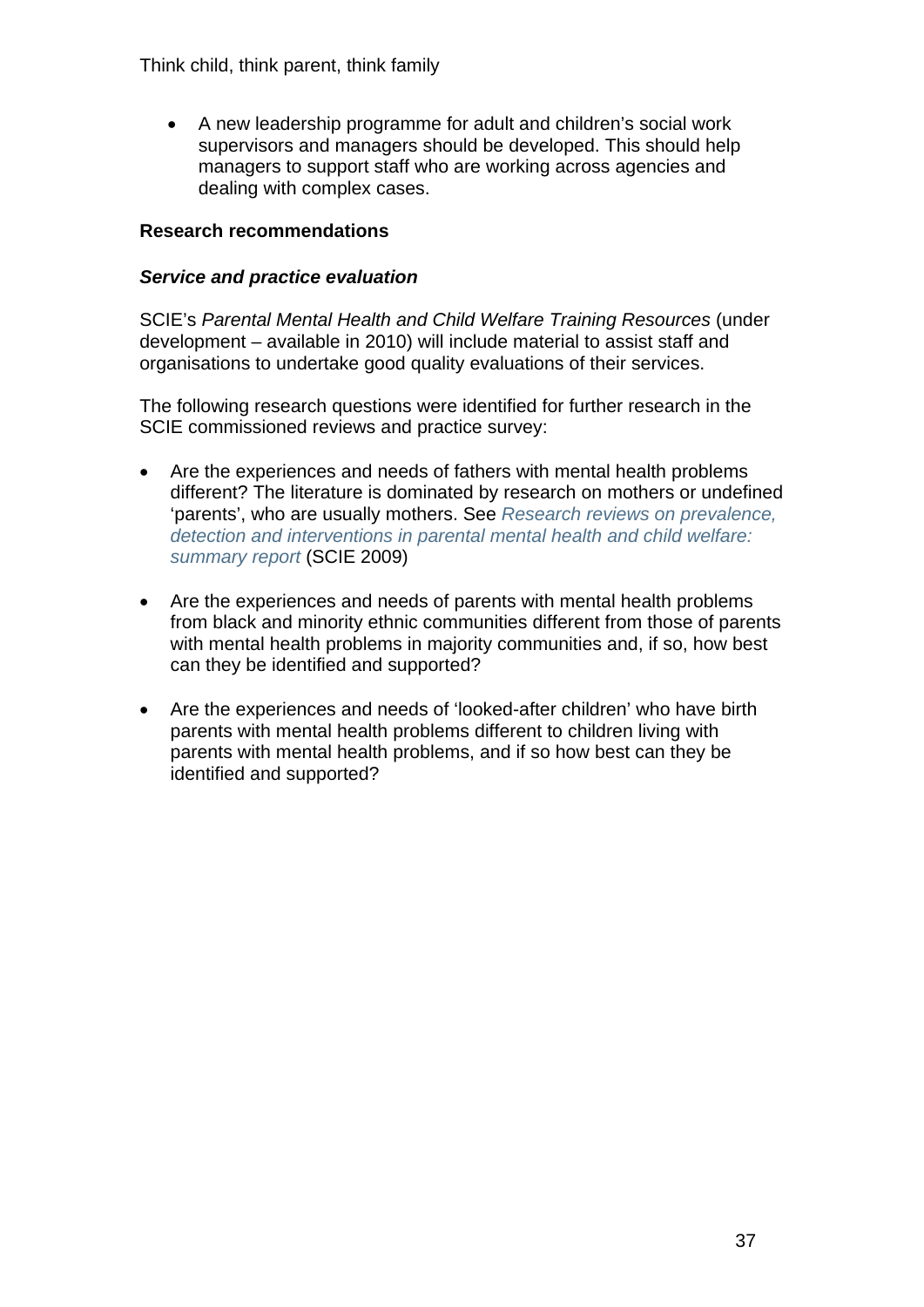# **Future developments**

## **Web and e-learning training and development resources**

A set of online SCIE training and development resources explicitly linked to the recommendations in this guide will be developed and published in 2010.

These resources will test and develop your knowledge in relation to parents with mental health problems and their children, and provide ideas and models for service and practice development based on the recommendations in this guide. The resources will include materials and guidance for trainers.

## **SCIE guidance implementation sites**

There are six implementation sites in England and Northern Ireland which have agreed to work collaboratively with SCIE to record and evaluate the processes and outcomes of putting the policy and practice recommendations in this guide into practice and to share the outcomes of this work with others.

Details of the implementation plans and their progress for the five sites will be posted on the SCIE website late in 2009.

## **Supporting implementation and evaluating outcomes**

The recommendations in this guide emphasise the need to generate further evidence about 'what works for families' and this requires attention and resources to be dedicated to ensuring that the policy, service and practice recommendations suggested here are 'tried and tested' and their impact evaluated and reviewed.

SCIE will lead a national implementation and evaluation plan in collaboration with partner agencies using the key messages and recommendations in this guide for future evaluation and review. The linked training resources and implementation sites will provide important resources for achieving these goals. Further information about the components of this plan and progress made will be posted in this section of the website from September 2009 onwards.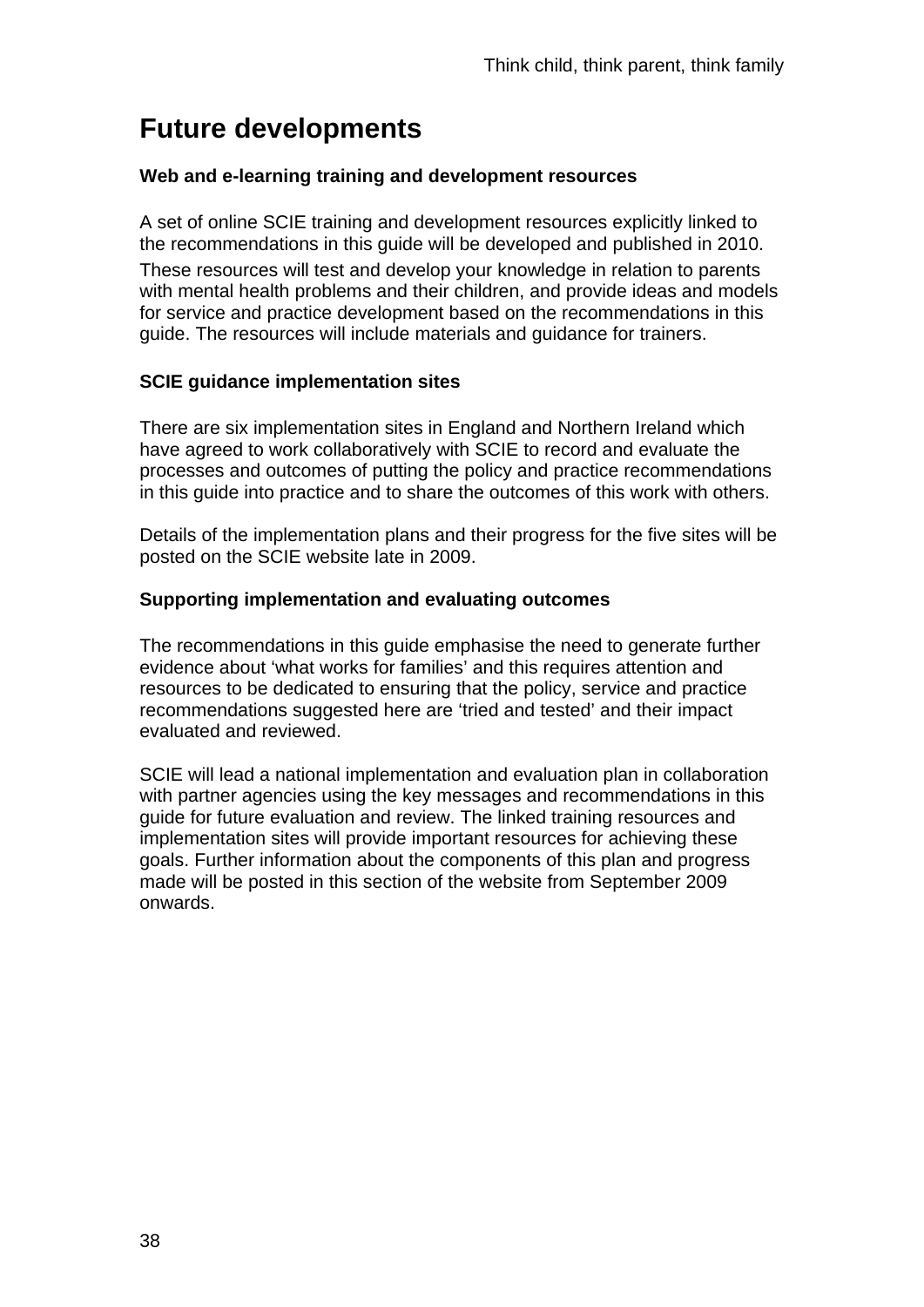# **Resources**

Whilst this is not an exhaustive list of the wide range of resources that are available on parental mental health and child welfare, it is a starting point for accessing information that supports and informs the guidance. The vast majority of the references are hyperlinked, designed to give instant access as you need it.

# **Advance directives**

- Royal College of Physicians (2009) *[Advance care planning: national](http://www.rcplondon.ac.uk/pubs/contents/9c95f6ea-c57e-4db8-bd98-fc12ba31c8fe.pdf)  [guidelines.](http://www.rcplondon.ac.uk/pubs/contents/9c95f6ea-c57e-4db8-bd98-fc12ba31c8fe.pdf)*
- Social Care Institute for Excellence (2009) *[Mental Capacity Act 2005](http://www.scie.org.uk/publications/mca/index.asp)  [resources.](http://www.scie.org.uk/publications/mca/index.asp)*
- MIND (2008) *[Overview and key provisions of the Mental Capacity Act](http://www.mind.org.uk/Information/Legal/Briefing+1+-+Overview+and+Key+Provisions+of+the+Mental+Capacity+Act+2005.htm)  [2005.](http://www.mind.org.uk/Information/Legal/Briefing+1+-+Overview+and+Key+Provisions+of+the+Mental+Capacity+Act+2005.htm)*
- MIND (2008) *[Healthcare and welfare/Personal care decisions under the](http://www.mind.org.uk/Information/Legal/Briefing+4+Healthcare+and+Welfare+Personal+Care+Decisions+under+the+Mental+Capacity+Act+2005.htm)  [Mental Capacity Act 2005](http://www.mind.org.uk/Information/Legal/Briefing+4+Healthcare+and+Welfare+Personal+Care+Decisions+under+the+Mental+Capacity+Act+2005.htm)*.

# **Carers and young carers**

- Social Care Institute for Excellence (2007) *[Implementing the Carers](http://www.scie.org.uk/publications/guides/guide09/index.asp)  [\(Equal Opportunities\) Act 2004,](http://www.scie.org.uk/publications/guides/guide09/index.asp)*
- Butler, A. and Astbury, G. (2005) 'The caring child: an evaluative case study of the Cornwall Young Carers project', *Children and Society*, 19(4), September 2005, pp 292–303.
- Becker, S. and Dearden, C. (2004/05) 'Carers', Research Matters, No18, October 2004–April 2005, pp 11–18.
- Fox, A. (2004), 'Who cares about us?: the unmet needs of young carers' Childright, No 209, September 2004, pp 17–18.
- Princess Royal Trust for Carers (2002), *[Consultation with carers: good](http://www.carers.org/data/files/consultation-9.pdf)  [practice guide](http://www.carers.org/data/files/consultation-9.pdf)*.
- Office for Standards in Education, Children's Services and Skills (OFSTED) (2009) *[Supporting young carers: identifying, assessing and](http://www.ofsted.gov.uk/Ofsted-home/Publications-and-research/Browse-all-by/Documents-by-type/Thematic-reports/Supporting-young-carers)  [meeting the needs of young carers and their families](http://www.ofsted.gov.uk/Ofsted-home/Publications-and-research/Browse-all-by/Documents-by-type/Thematic-reports/Supporting-young-carers)*, Manchester: OFSTED.
- Becker, F. and Becker, S. (2008) *[Young adult carers in the UK:](http://static.carers.org/files/yac20report-final-241008-3787.pdf)  [experiences, needs and services for carers aged 16–24](http://static.carers.org/files/yac20report-final-241008-3787.pdf)*, Woodford Green: Princess Royal Trust for Carers.
- Department of Health (2008) *[Carers at the heart of 21st-century families](http://www.dh.gov.uk/en/Publicationsandstatistics/Publications/PublicationsPolicyAndGuidance/DH_085345)  [and communities](http://www.dh.gov.uk/en/Publicationsandstatistics/Publications/PublicationsPolicyAndGuidance/DH_085345)*, **[London: Department of Health](http://www.scie-socialcareonline.org.uk/searchp.asp?query=author=%22GREAT%20BRITAIN.%20Department%20of%20Health%22)**.
- Aldridge, J. (2008) 'All work and no play?: Understanding the needs of children with caring responsibilities, *Children and Society*, 22(4), July 2008, pp 253–264.
- Bernardo's (2009) Barnardo's 10 messages from young carers (part of '*[Keeping the family in mind](http://www.barnardos.org.uk/resources/research_and_publications/books_and_tools_tools_for_professionals.htm#kfmpack)*' project and pack), Ilford: Bernardo's.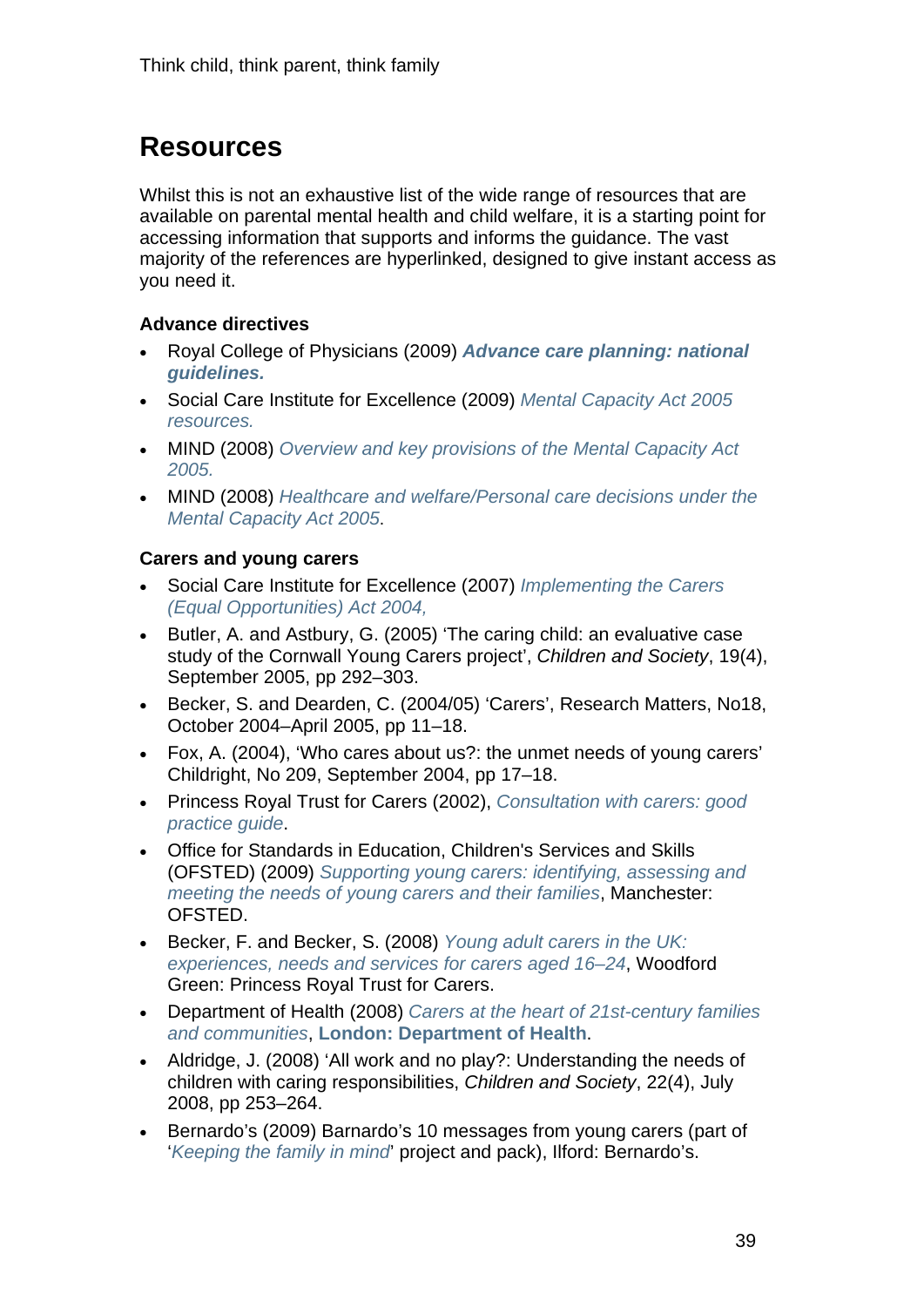- Bernardo's (2009) *[For children's sake](http://www.barnardos.org.uk/resources/research_and_publications/books_and_tools_tools_for_professionals.htm)* (anti-stigma pack), Ilford: Barnardo's.
- Rethink (2001) *[Young carers of people with a severe mental illness](http://www.rethink.org/search_clicks.rm?id=498&destinationtype=2&instanceid=310428)*
- Children's Society (2008) Young Carers Initiative, *[Promoting good](http://www.youngcarer.com/showPage.php?file=initiative.htm)  [practice for young carers and their families](http://www.youngcarer.com/showPage.php?file=initiative.htm)*
- Princess Royal Trust for Carers (2008) [Young Carers.net information](http://www.youngcarers.net/)  [and advice for young carers.](http://www.youngcarers.net/)

## **Children and families policy and guidance**

- [Every Child Matters](http://www.everychildmatters.gov.uk/)
- Department for Children, Schools and Families (2008) *[Parenting](http://www.dcsf.gov.uk/everychildmatters/strategy/parents/pip/pip/)  [Implementation Project.](http://www.dcsf.gov.uk/everychildmatters/strategy/parents/pip/pip/)*
- Department for Children, Schools and Families (2009) *[Safeguarding](http://www.dcsf.gov.uk/everychildmatters/safeguardingandsocialcare/safeguardingchildren/safeguarding/)  [children.](http://www.dcsf.gov.uk/everychildmatters/safeguardingandsocialcare/safeguardingchildren/safeguarding/)*
- Department for Children, Schools and Families (2008) *[Family Pathfinders](http://www.dcsf.gov.uk/everychildmatters/strategy/parents/pathfinders/familypathfinders/)  [project](http://www.dcsf.gov.uk/everychildmatters/strategy/parents/pathfinders/familypathfinders/)*.
- Department for Children, Schools and Families (2008) *[Family](http://www.dcsf.gov.uk/everychildmatters/news-and-communications/local-authority-circulars-2008-2011/lac0907080001/)  [Intervention Project.](http://www.dcsf.gov.uk/everychildmatters/news-and-communications/local-authority-circulars-2008-2011/lac0907080001/)*
- Social Care Institute for Excellence (2008) *[Factors that assist early](http://www.scie.org.uk/publications/briefings/briefing27/index.asp)  [identification of children in need in integrated or inter-agency settings.](http://www.scie.org.uk/publications/briefings/briefing27/index.asp)*
- Social Care Institute for Excellence (2008) *[Children of prisoners.](http://www.scie.org.uk/publications/elearning/cop/index.asp)*

## **Children's and families' services**

- [Barnardo's information and support for young carers](http://www.barnardos.org.uk/resources/research_and_publications/books_and_tools_tools_for_professionals.htm)
- Childline free 24-hour telephone counselling service
- [Family Action providing practical, emotional and financial support to](http://www.family-action.org.uk/)  [families through over 100 services based in communities across](http://www.family-action.org.uk/)  [England.](http://www.family-action.org.uk/)

### **Confidentiality and information sharing**

- Royal College of Psychiatrists (2004) *[Carers and confidentiality in mental](http://www.rcpsych.ac.uk/PDF/Carersandconfidentiality.pdf)  [health.](http://www.rcpsych.ac.uk/PDF/Carersandconfidentiality.pdf)*
- Department of Health (2005) *[Confidentiality and Disclosure of](http://www.dh.gov.uk/en/Publicationsandstatistics/Publications/PublicationsPolicyAndGuidance/DH_4107303)  [Information: General Medical Services \(GMS\), Personal Medical](http://www.dh.gov.uk/en/Publicationsandstatistics/Publications/PublicationsPolicyAndGuidance/DH_4107303)  [Services \(PMS\), and Alternative Provider Medical Services \(APMS\) Code](http://www.dh.gov.uk/en/Publicationsandstatistics/Publications/PublicationsPolicyAndGuidance/DH_4107303)  [of Practice 2005.](http://www.dh.gov.uk/en/Publicationsandstatistics/Publications/PublicationsPolicyAndGuidance/DH_4107303)*
- [Patient Information Advisory Group](http://www.dh.gov.uk/ab/PIAG/index.htm)

### **Developing interagency protocols**

- Social Care Institute for Excellence (2006) *[Supporting disabled parents](http://www.scie.org.uk/publications/knowledgereviews/kr11.asp)  [and parents with additional support needs](http://www.scie.org.uk/publications/knowledgereviews/kr11.asp)*
- Social Care Institute for Excellence (2007) *[Working together to support](http://www.scie.org.uk/publications/guides/guide19/index.asp)  [disabled parents](http://www.scie.org.uk/publications/guides/guide19/index.asp)*.
- Social Care Institute for Excellence (2003) *[Families that have alcohol and](http://www.scie.org.uk/publications/guides/guide02/index.asp)  mental health problems: a template for partnership working*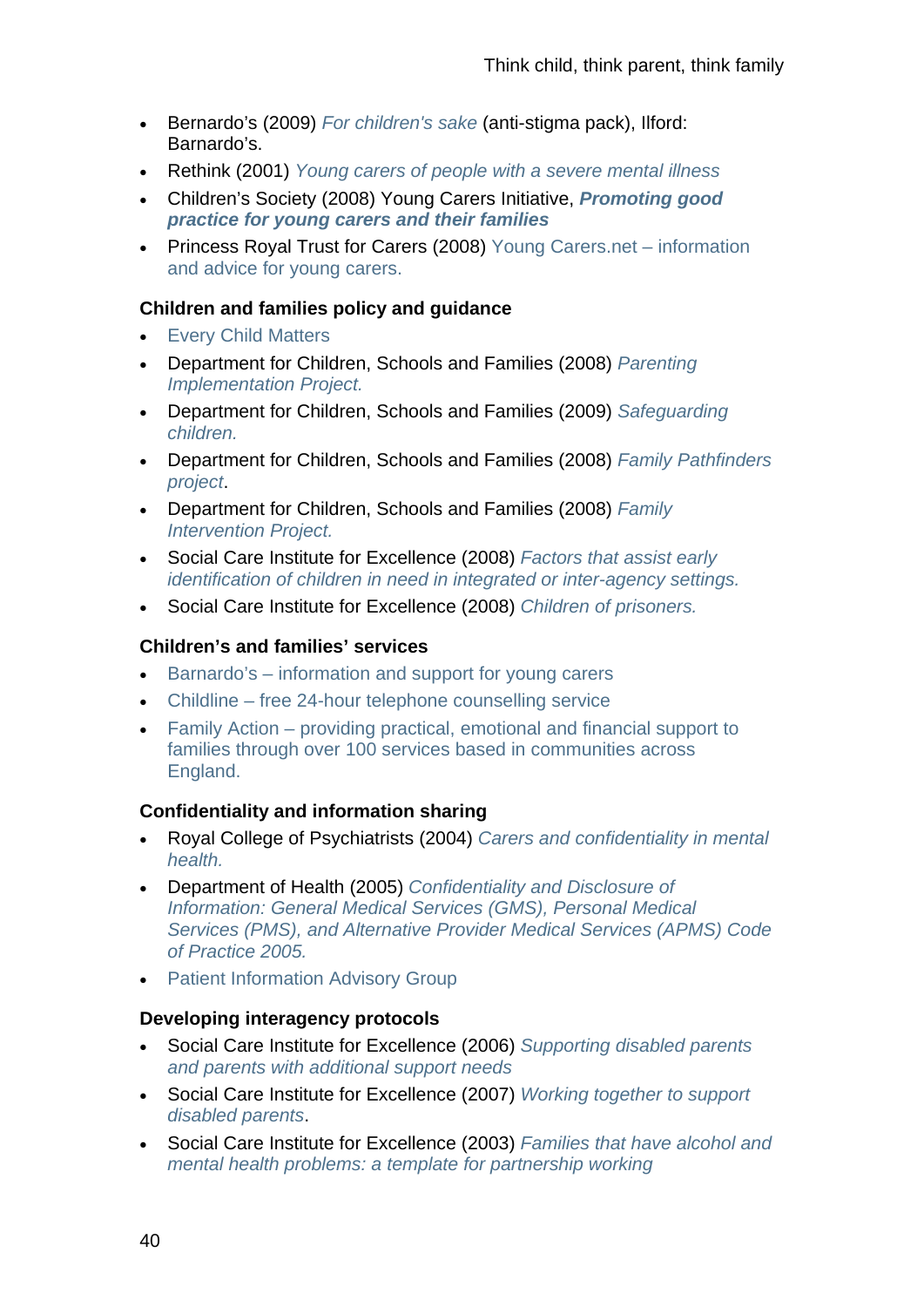Think child, think parent, think family

# **Family visiting rooms**

• Robinson, B. and Scott, S. (2007) *[How mental health services can best](http://www.barnardos.org.uk/parents_in_hospital_summary_report_july_2007.pdf)  [promote family contact when a parent is in hospital](http://www.barnardos.org.uk/parents_in_hospital_summary_report_july_2007.pdf)*, Ilford: Barnardo's.

# **Mental health services**

- [MIND offering support and information about mental health](http://www.mind.org.uk/Information/Legal/Briefing+4+Healthcare+and+Welfare+Personal+Care+Decisions+under+the+Mental+Capacity+Act+2005.htm)
- NHS Direct 24 hour advice from trained nurses
- [The Princess Royal Trust for Carers](http://www.carers.org/data/files/consultation-9.pdf) provides comprehensive carers support services across the UK.
- [Rethink](http://www.rethink.org/)
- [Sane](http://www.sane.org.uk/)  information and advice for people with mental health problems and those who support them.
- [Samaritans](http://www.samaritans.org/)  confidential support for people needing emotional support.
- [Young Minds](http://www.youngminds.org.uk/) information about mental health for young people.

# **Parent and children's accounts**

- Social Care Institute for Excellence (2008) *[Experiences of children and](http://www.scie.org.uk/publications/briefings/briefing24/index.asp)  [young people caring for a parent with a mental health problem.](http://www.scie.org.uk/publications/briefings/briefing24/index.asp)*
- Social Care Institute for Excellence (2008) *[Children's and young people's](http://www.scie.org.uk/publications/briefings/briefing25/index.asp)  [experiences of domestic violence involving adults in a parenting role.](http://www.scie.org.uk/publications/briefings/briefing25/index.asp)*
- Bernardo's (2009) *[Keeping the family in mind resource pack.](http://www.barnardos.org.uk/resources/research_and_publications/books_and_tools_tools_for_professionals.htm#kfmpack)*
- Townsend, M. (2007) *The father I had*, London: Bantam Press.
- Cowling, V. (ed) (2004) *Children of parents with mental illness*, West Drayton: Acer Press.

# **Personalisation and user involvement in service change**

- Social Care Institute for Excellence (2008) *[Seldom heard Developing](http://www.scie.org.uk/publications/positionpapers/pp10.asp)  [inclusive participation in social care.](http://www.scie.org.uk/publications/positionpapers/pp10.asp)*
- Social Care Institute for Excellence (2008) *[Looking out from the middle:](http://www.scie.org.uk/publications/reports/report18.asp)  [User involvement in health and social care in Northern Ireland.](http://www.scie.org.uk/publications/reports/report18.asp)*
- Social Care Institute for Excellence (2007) *[Developing social care](http://www.scie.org.uk/publications/knowledgereviews/kr17.asp)  [service users driving culture change.](http://www.scie.org.uk/publications/knowledgereviews/kr17.asp)*
- Social Care Institute for Excellence (2007) *[Improving social and health](http://www.scie.org.uk/publications/knowledgereviews/kr16.asp)  [care services.](http://www.scie.org.uk/publications/knowledgereviews/kr16.asp)*
- Social Care Institute for Excellence (2008) *[Personalisation: a rough](http://www.scie.org.uk/publications/reports/report20.asp)  [guide.](http://www.scie.org.uk/publications/reports/report20.asp)*
- Social Care Institute for Excellence (2009) *[Co-production: an emerging](http://www.scie.org.uk/publications/briefings/briefing31/index.asp)  [evidence base for adult social care transformation.](http://www.scie.org.uk/publications/briefings/briefing31/index.asp)*
- Social Care Institute for Excellence (2009) *[Changing social care: an](http://www.scie.org.uk/publications/guides/guide29/index.asp)  [inclusive approach.](http://www.scie.org.uk/publications/guides/guide29/index.asp)*

# **Mental health policy and practice guidance**

• Department of Health (2009) *[New Horizons Next Steps For Mental](http://www.dh.gov.uk/en/Healthcare/Mentalhealth/NationalDirectorforMentalHealth/DH_4031946)  [Health Policy](http://www.dh.gov.uk/en/Healthcare/Mentalhealth/NationalDirectorforMentalHealth/DH_4031946)*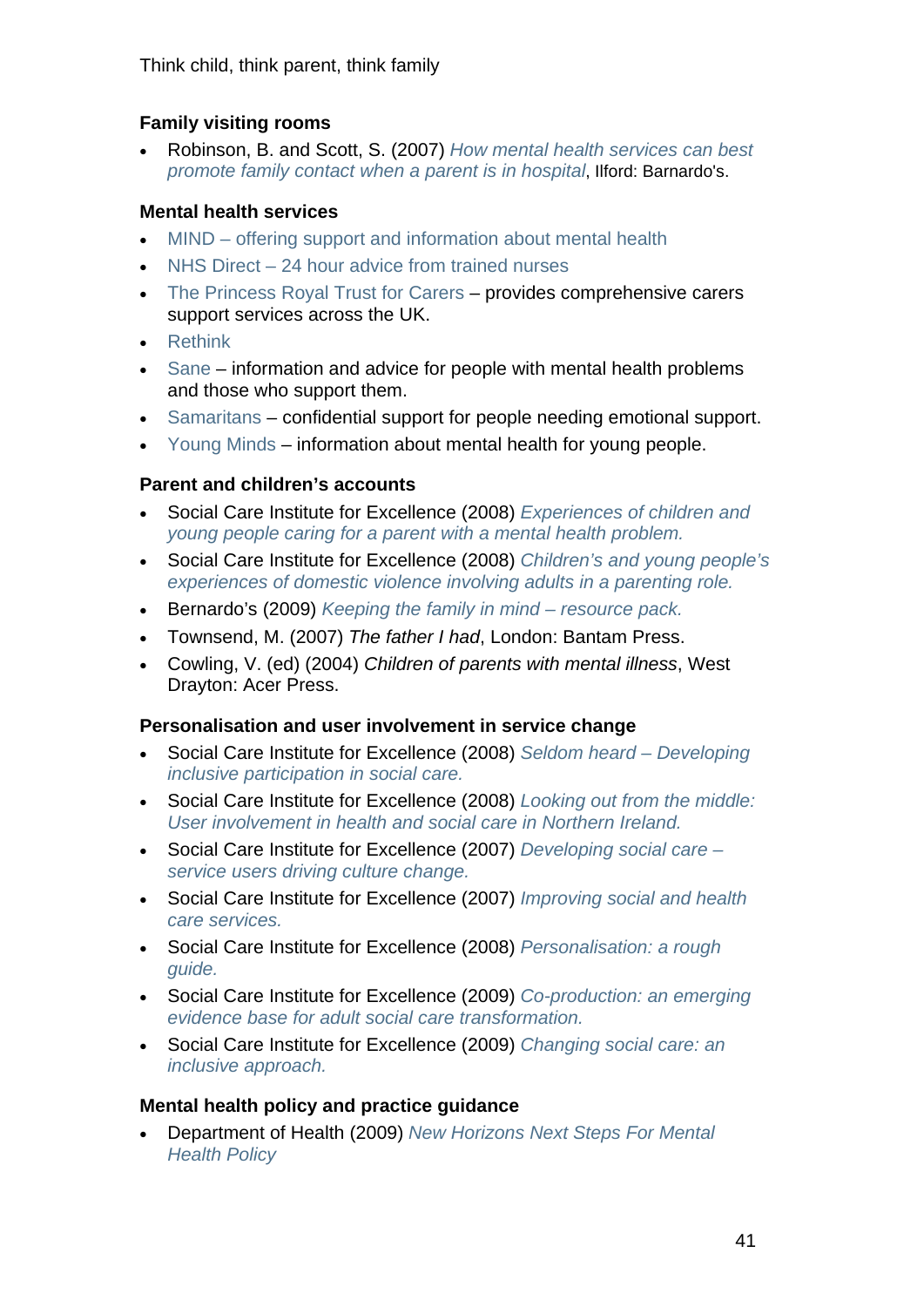- Department of Health (1999) *[National service framework for mental](http://www.dh.gov.uk/en/Publicationsandstatistics/Publications/PublicationsPolicyAndGuidance/DH_4009598)  [health: modern standards and service models](http://www.dh.gov.uk/en/Publicationsandstatistics/Publications/PublicationsPolicyAndGuidance/DH_4009598)*.
- [Care Quality Commission](http://www.cqc.org.uk/)  inspection for health and social care.
- Department of Health (2002) *[Women's mental health: into the](http://www.dh.gov.uk/en/Consultations/Closedconsultations/DH_4075478)  [mainstream.](http://www.dh.gov.uk/en/Consultations/Closedconsultations/DH_4075478)*
- Department of Health (2008) *[Refocusing the care programme approach:](http://www.dh.gov.uk/en/Publicationsandstatistics/Publications/PublicationsPolicyAndGuidance/DH_083647)  [policy and positive practice guidance](http://www.dh.gov.uk/en/Publicationsandstatistics/Publications/PublicationsPolicyAndGuidance/DH_083647)*.
- Department of Health (2008) *[Making the CPA work for you: booklet and](http://www.dh.gov.uk/en/Publicationsandstatistics/Publications/PublicationsPolicyAndGuidance/DH_083650)  [summary leaflet.](http://www.dh.gov.uk/en/Publicationsandstatistics/Publications/PublicationsPolicyAndGuidance/DH_083650)*
- SCIE/CSIP/DH (2008) Care programme approach (CPA) Briefing: Parents with mental health problems and their children
- Department of Health (2009) [Mental Health Act 1983 information leaflets](http://www.dh.gov.uk/en/Publicationsandstatistics/Publications/PublicationsPolicyAndGuidance/DH_089275).
- [Independent mental health advocates](http://www.dh.gov.uk/en/Healthcare/Mentalhealth/DH_091895)
- Department of Health (2009) *[Valuing people a new strategy for learning](http://www.dh.gov.uk/en/Publicationsandstatistics/Publications/PublicationsPolicyAndGuidance/DH_4007429)  [disability for the 21st century.](http://www.dh.gov.uk/en/Publicationsandstatistics/Publications/PublicationsPolicyAndGuidance/DH_4007429)*

### **Professional development and improvement networks**

- [Parental Mental Health and Child Welfare Network](http://www.pmhcwn.org.uk/)
- [Children of Parents with a Mental Illness](http://www.copmi.net.au/) (COPMI) Australia

### **Recovery model**

- Social Care Institute for Excellence (2008) *[Supporting people in](http://www.scie.org.uk/publications/knowledgereviews/kr21.asp)  [accessing meaningful work: Recovery approaches in community-based](http://www.scie.org.uk/publications/knowledgereviews/kr21.asp)  [adult mental health services.](http://www.scie.org.uk/publications/knowledgereviews/kr21.asp)*
- Social Care Institute for Excellence (2007) *[The recovery approach in](http://www.scie.org.uk/publications/map/map02.asp)  [community-based vocational and training adult mental health day](http://www.scie.org.uk/publications/map/map02.asp)  [services.](http://www.scie.org.uk/publications/map/map02.asp)*
- Social Care Institute for Excellence (2007) *[A common purpose: Recovery](http://www.scie.org.uk/publications/positionpapers/pp08.asp)  [in future mental health services.](http://www.scie.org.uk/publications/positionpapers/pp08.asp)*

### **Resilience and stressors**

- Social Care Institute for Excellence (2004) *[Promoting resilience in](http://www.scie.org.uk/publications/guides/guide06/index.asp)  [fostered children and young people.](http://www.scie.org.uk/publications/guides/guide06/index.asp)*
- Social Care Institute for Excellence (2008) *[Stress and resilience factors](http://www.scie.org.uk/publications/briefings/briefing23/index.asp)  [in parents with mental health problems and their children.](http://www.scie.org.uk/publications/briefings/briefing23/index.asp)*
- Social Care Institute for Excellence (2005) *[Managing risks and](http://www.scie.org.uk/publications/reports/report06.asp)  [minimising mistakes in services to children and families.](http://www.scie.org.uk/publications/reports/report06.asp)*
- Social Care Institute for Excellence (2008) *[Learning together to](http://www.scie.org.uk/publications/guides/guide24/index.asp)  [safeguard children: developing a multi-agency systems approach for](http://www.scie.org.uk/publications/guides/guide24/index.asp)  [case reviews.](http://www.scie.org.uk/publications/guides/guide24/index.asp)*

### **Screening, assessment tools and guidelines**

• Gopfert, M. (ed) (2004) *Parental psychiatric disorder: distressed parents and their families*, Cambridge: Cambridge University Press.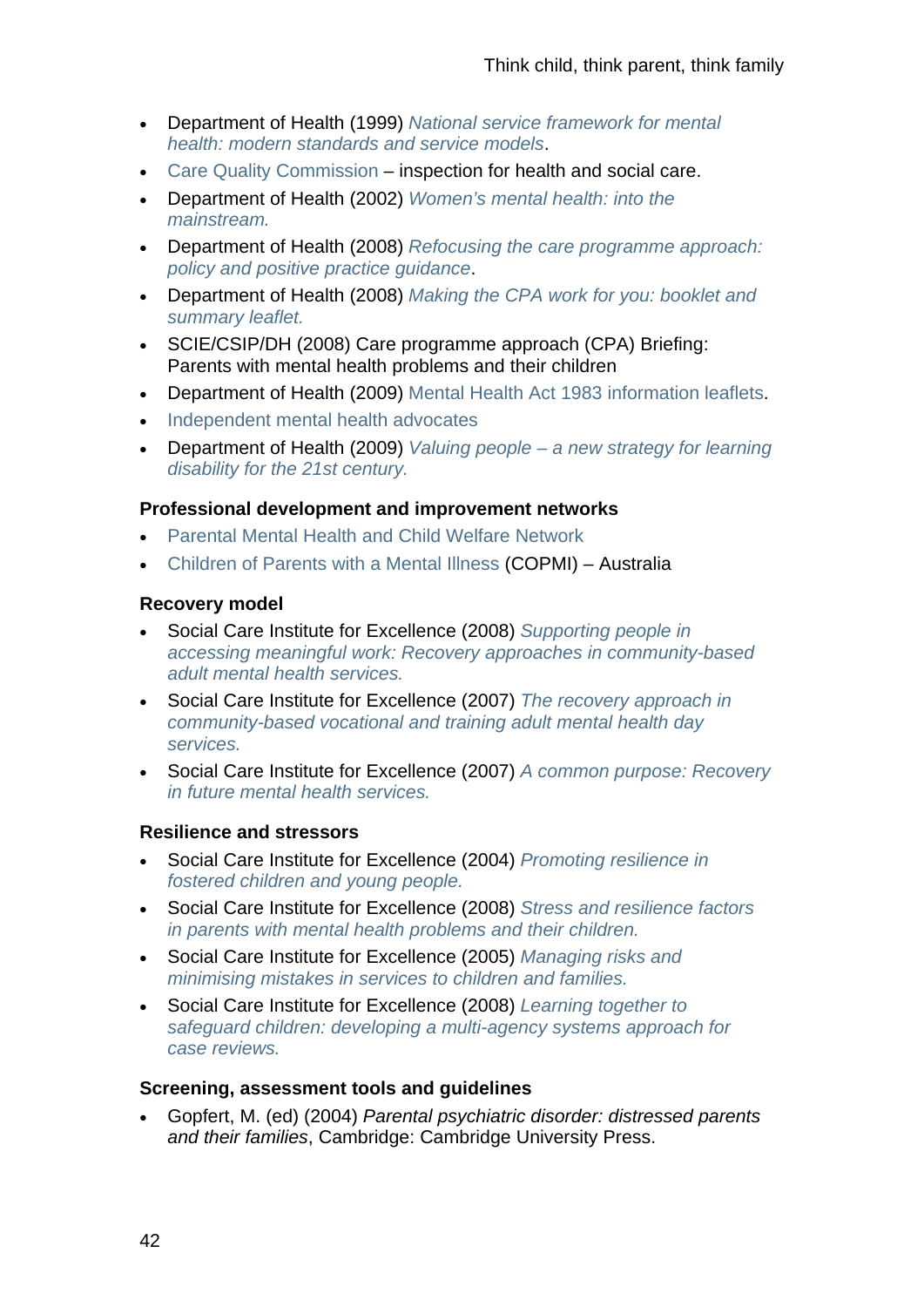Think child, think parent, think family

- Falkov, A. (ed) (2008) 'A family-focused assessment tool' in *The Clinician* MH-Kids Volume 4, Vulnerable families: children of parents with mental illness.
- [Mental Health outcomes and training tool \(MHOAT\)](http://www.health.vic.gov.au/mentalhealth/outcomes/links.htm)
- DCSF and University of Warwick (2008) *[Health-led parenting](http://www.dcsf.gov.uk/research/data/uploadfiles/DCSF-RW070.pdf)  [interventions in pregnancy and early years](http://www.dcsf.gov.uk/research/data/uploadfiles/DCSF-RW070.pdf)*.
- Mental Health Foundation (2003) *[From pregnancy to early childhood:](http://www.mhf.org.uk/EasysiteWeb/getresource.axd?AssetID=38638&type=Full&servicetype=Attachment)  [early interventions to enhance the mental health of children and families](http://www.mhf.org.uk/EasysiteWeb/getresource.axd?AssetID=38638&type=Full&servicetype=Attachment)*.
- National Institute for Health and Clinical Excellence (2007) *[Antenatal and](http://www.nice.org.uk/nicemedia/pdf/CG45fullguideline.pdf)  [postnatal mental health: The NICE guideline on clinical management and](http://www.nice.org.uk/nicemedia/pdf/CG45fullguideline.pdf)  [service guidance](http://www.nice.org.uk/nicemedia/pdf/CG45fullguideline.pdf)*.
- Roval College of Psychiatry (2007) A series of resources on postnatal [depression](http://www.rcpsych.ac.uk/mentalhealthinformation/mentalhealthproblems/postnatalmentalhealth.aspx)
- Royal College of Psychiatry (2007) *[Being seen and heard \(Patients as](http://www.rcpsych.ac.uk/campaigns/partnersincare/beingseenandheard.aspx)  [parents\) training pack](http://www.rcpsych.ac.uk/campaigns/partnersincare/beingseenandheard.aspx)*.

# **Social inclusion**

- Social Exclusion Taskforce (2009) *[Families at risk review](http://www.cabinetoffice.gov.uk/social_exclusion_task_force/families_at_risk.aspx)*.
- Social Exclusion Taskforce (2009) *[Family nurse partnerships](http://www.cabinetoffice.gov.uk/social_exclusion_task_force/family_nurse_partnership.aspx)*.
- National Social Inclusion Programme (2009) *[Vision and progress: social](http://www.socialinclusion.org.uk/publications/NSIP_Vision_and_Progress.pdf)  [inclusion and mental health](http://www.socialinclusion.org.uk/publications/NSIP_Vision_and_Progress.pdf)*.
- Social Exclusion Unit ODPM (2OO4) *[Mental health and social](http://www.socialinclusion.org.uk/publications/SEU.pdf?zoom_highlight=mental+health+and+social+exclusion#search=)  [exclusion](http://www.socialinclusion.org.uk/publications/SEU.pdf?zoom_highlight=mental+health+and+social+exclusion#search=)*.
- Social Care Institute for Excellence (2008) *[Black and minority ethnic](http://www.scie.org.uk/publications/briefings/briefing29/index.asp)  [parents with mental health problems and their children](http://www.scie.org.uk/publications/briefings/briefing29/index.asp)*.
- Social Care Institute for Excellence (2009) *[The relationship between dual](http://www.scie.org.uk/publications/briefings/briefing30/index.asp)  [diagnosis: substance misuse and dealing with mental health issues.](http://www.scie.org.uk/publications/briefings/briefing30/index.asp)*
- Barnardo's (2008) *[Family minded: supporting children in families affected](http://www.barnardos.org.uk/family_minded_report.pdf)  [by mental illness](http://www.barnardos.org.uk/family_minded_report.pdf)*.
- Barnardo's (2009) *[Improving opportunities and outcomes for parents with](http://www.barnardos.org.uk/action16-2.pdf)  [mental health needs and their children: A review of the implementation of](http://www.barnardos.org.uk/action16-2.pdf)  [Action 16 of the Mental Health and Social Exclusion Action Plan 2005–](http://www.barnardos.org.uk/action16-2.pdf) [2008](http://www.barnardos.org.uk/action16-2.pdf)*.

# **Training and development resources**

- [Meriden project](http://www.meridenfamilyprogramme.com/resources.php)
- State Government, Victoria, Australia (2007) *[Families where a parent has](http://www.health.vic.gov.au/mentalhealth/families/families.pdf)  [a mental illness: a service development strategy](http://www.health.vic.gov.au/mentalhealth/families/families.pdf)*.
- Department of Health (1998) Crossing Bridges training resources for working with mentally ill parents and their children reader – for managers, practitioners and trainers.
- Barnardo's (2009) *[Keeping the family in mind.](http://www.barnardos.org.uk/resources/research_and_publications/books_and_tools_tools_for_professionals.htm#kfmpack)*
- Social Care Institute for Excellence (2008) *[Poverty, parenting and social](http://www.scie.org.uk/publications/elearning/poverty/index.asp)  [exclusion](http://www.scie.org.uk/publications/elearning/poverty/index.asp)*.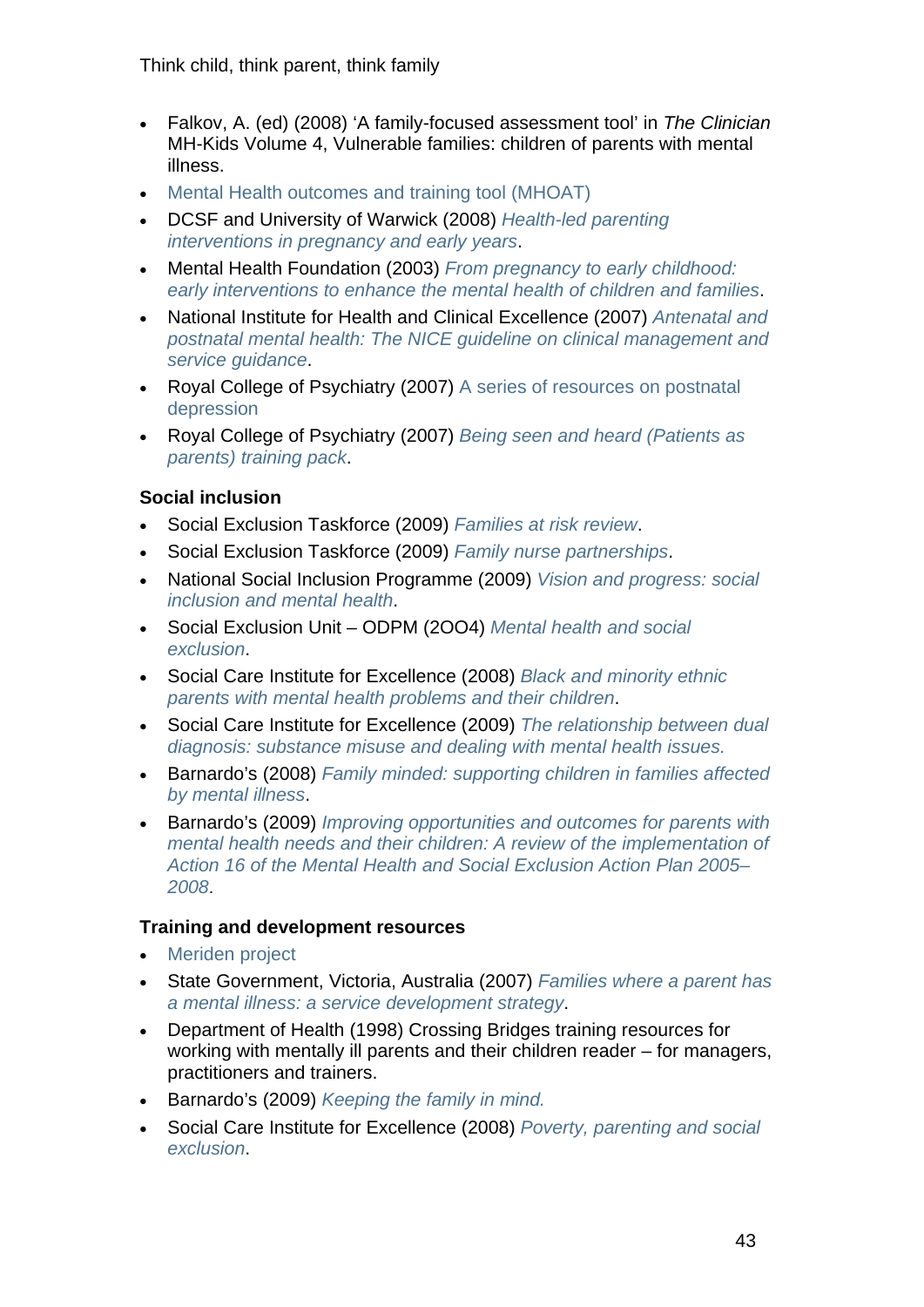# **Practice examples**

# **Meriden Family Programme**

# *What is the idea?*

The Meriden Family Programme is a training and organisational development programme promoting the development of family-sensitive mental health services. The overall aim of the programme is to:

- train clinical staff, voluntary organisation staff, people who use services, carers and others in the skills needed to work with families experiencing mental health difficulties
- ensure that workers are able to implement these interventions following receipt of training, through influencing management and creating a supportive host culture in their organisation.

More details can be found at **[www.meridenfamilyprogramme.com](http://www.meridenfamilyprogramme.com/)**

## *Why is this a good idea?*

There is an existing evidence base across cultures, including Japan, India and New Zealand suggesting that the provision of Behavioural Family Therapy results in the reduction of relapse rates and reliance on mental health services. The focus on the involvement of family members has been shown to have positive outcomes for them.

### *Who are the stakeholders?*

Originally funded from 1998 to 2004 through central West Midlands regional funding, Meriden worked closely with all the mental health provider trusts within the West Midlands. Several of these trusts provided funding for 2004 to 2007. From April 2007 onwards, the funding has come from a range of sources including West Midlands Mental Health and Primary Care NHS Trusts and through other organisations, primarily NHS and social care. It now sits as an NHS programme, hosted within Birmingham and Solihull Mental Health Foundation NHS Trust, with a regional remit. Meriden also operates at a national and international level.

Stakeholders include purchasing organisations, management links, clinical staff, people who use services and carers/family members together with a number of statutory and voluntary sector organisations.

### *Why do/did the stakeholders think it was a good idea?*

A Meriden evaluation showed that stakeholders felt strongly about the service provision for families and saw the need for this innovative approach. Meriden felt that implementing evidence-based practice improved clinical practice and services for families. Further, the approach enabled staff to include the family, rather than focusing on the individual.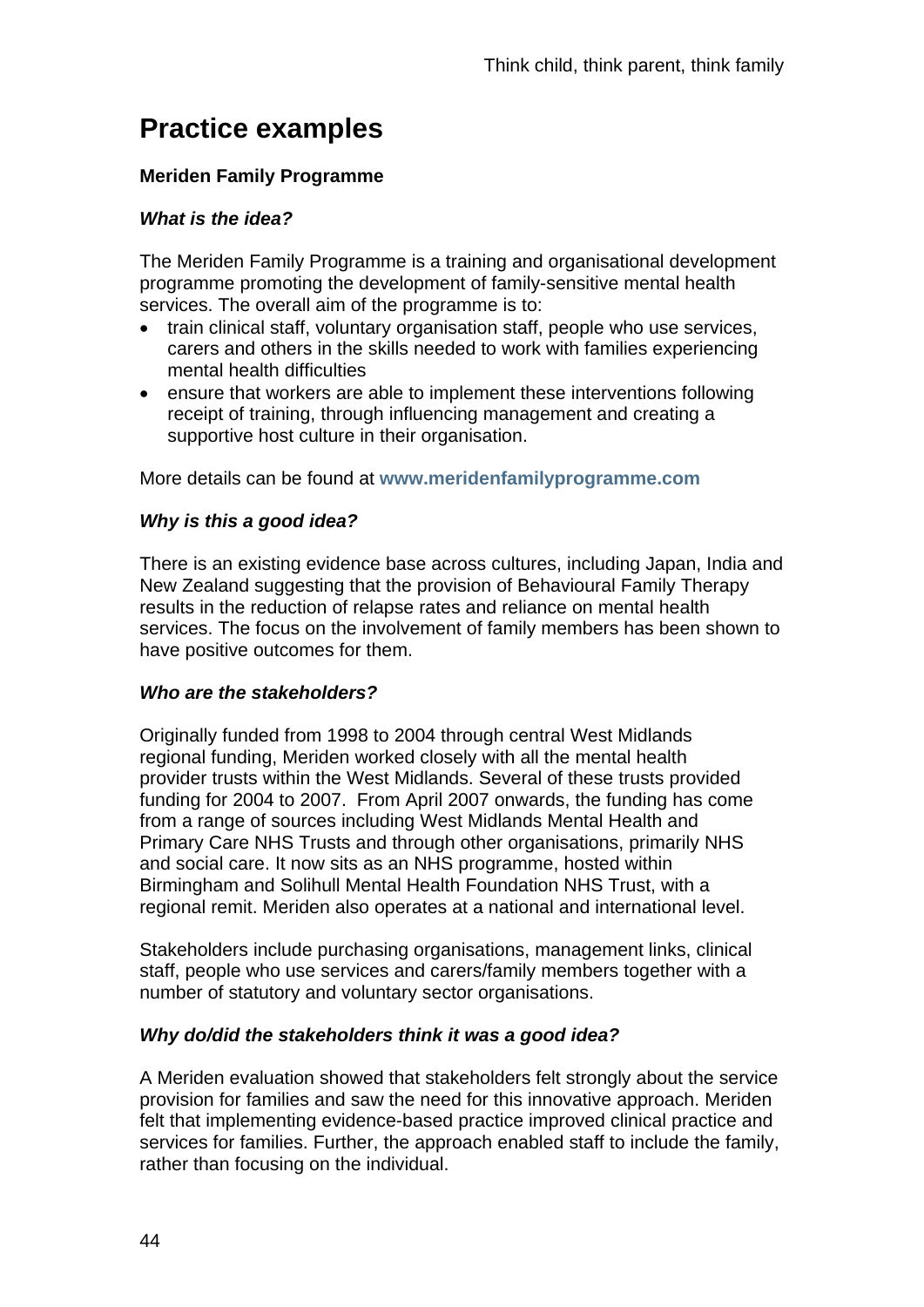The programme was established in 1998 and it has been difficult to locate material indicating the degree to which people who use services and their carers were part of the initial development of the programme. However, it is clear that their contribution has always been central to the development and delivery of the training materials. Since 2008, the Programme has employed a carer consultant as an integral member of the core team.

## *What are/were the desired outcomes?*

The desired outcome was to train clinical staff, people who use services and carers in the specific skills needed to work with families experiencing mental health difficulties. These skills included the sharing of information (including psychosocial education and relapse prevention strategies), problem solving and communication skills.

## *What was/will be done to achieve them?*

Process: Meriden worked closely with all the mental health provider trusts within the West Midlands region to provide a comprehensive programme of training and implementation..

Practice: The intervention involves training professionals, who later train others to work with families (cascade method). The model of family work is based on assessment of the whole family, followed by a skills-based intervention which includes the sharing of information (psychosocial education), skills in detecting early warning signs and relapse prevention, improved communication skills and a six-step problem-solving technique. Staff are closely monitored and supervised to ensure a consistent approach and adherence to the model.

# *What did stakeholders think about methods?*

Through Meriden's own evaluation processes, stakeholders reported that this evidence-based method influenced the implementation of family work within their trust and provided greater awareness of family issues. They also thought it helped establish and maintain family work as one of their trust's core functions. Further, they thought the method would help facilitate compliance with guidelines and policies.

More specifically, the programme's commitment to family work, support they provide, special interest groups (e.g. parental mental health), and international reputation, helped to make the approach accessible and encouraged them to drive family-sensitive services forward.

What have the outcomes been (both intended and unintended)? In total, Behavioural Family Therapy (BFT) training has been provided to over 3,600 psychologists, nurses, psychiatrists and other staff. Over 210 trainers have also been trained. In addition to courses held in the West Midlands, and due to the absence worldwide of any similar programmes, invitations to train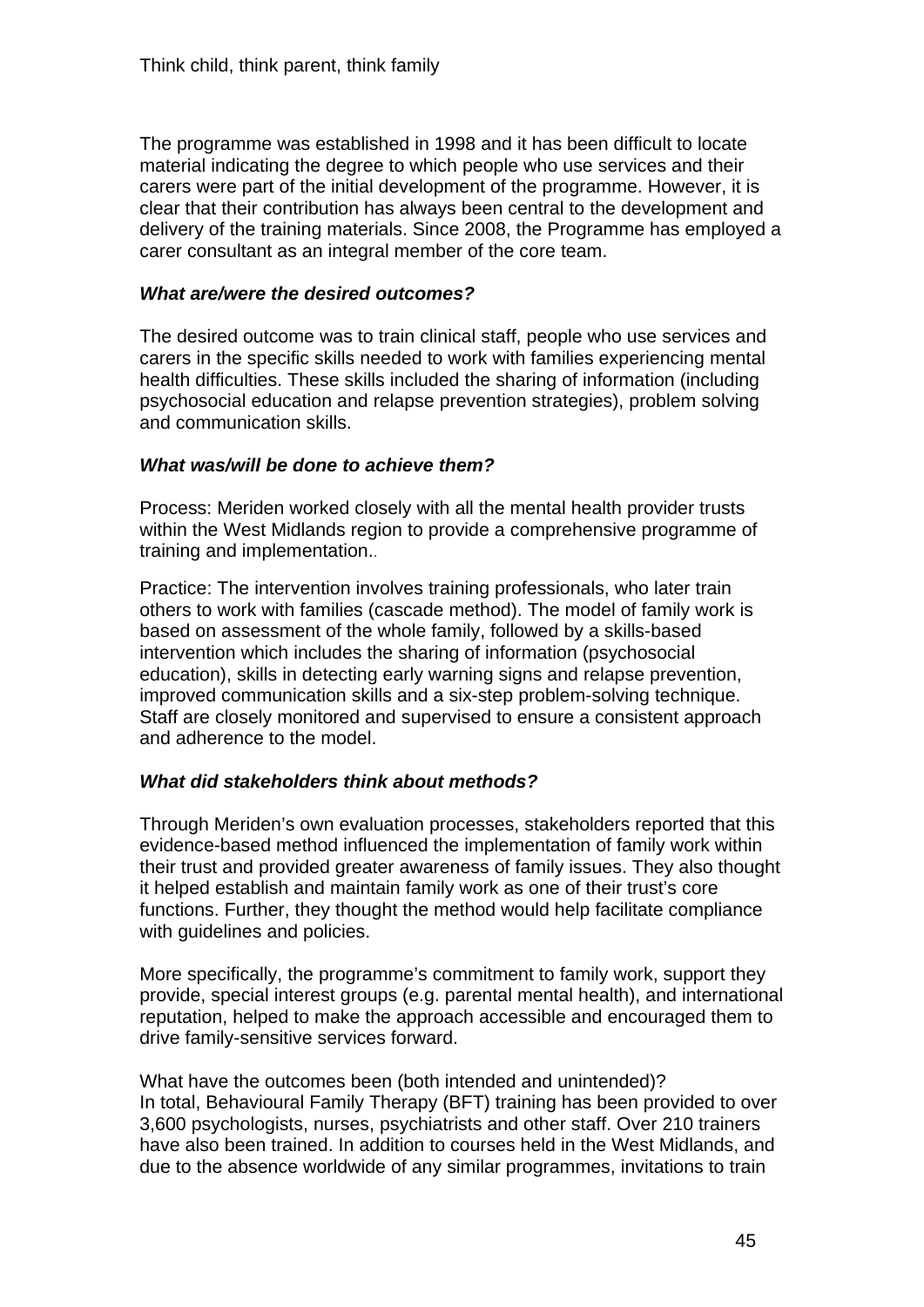teams have been received from across the UK. As a result, Meriden has delivered training in the north and south of England, London, Ireland, several areas in Scotland – travelling as far afield as Singapore and Australia.

People who use services and carers have been actively involved in a number of capacities. Several have trained as therapists and some of these have trained as trainers. They act as consultants to the programme and play an active role in special interest groups. In addition, a carer consultant is employed as part of the core Meriden team.

It would appear that as a result of action in the area of training staff to deliver the BFT model with families experiencing mental health difficulties, the programme has become involved with an increasing range of issues including:

- the development of family work in in-patient and acute services, and crisis/home treatment teams
- family interventions within early intervention in psychosis services
- reaching hard-to-reach groups e.g. ensuring family work is accessible to culturally diverse groups; work with assertive outreach teams; work in forensic settings
- family interventions within older adult services
- child and adolescent mental health services (CAMHS) and the needs of children whose parents experience mental health difficulties.
- links with higher education and curriculum development
- greater involvement of people who use services and carers both in training and delivery of family work
- carer education and support, (the Meriden Caring for Carers programme), with specific adaptations for use with black and minority ethnic (BME) carers and also substance misuse and alcohol services.

This suggests that an unintended outcome of greater expertise in one area is the uncovering of issues, and hence the need to address, issues in another.

The contribution made by the programme has been recognised by the professional stakeholders in a number of ways. Meriden was joint-winner of the National Institute for Mental Health in England (NIMHE) 2003 Positive Practice Award for Modernising Mental Health Services and winner of the Social Care Award (Midlands and East Region) in the Health and Social Care Awards by the Department of Health in 2005. In 2008, the programme won the Health Service Journal (HSJ) award for Mental Health Innovation.

Dr Gráinne Fadden, Meriden's Programme Director, states the most obvious benefits are for people who use services and carers who report feeling much more involved in the care process, feeling listened to by professionals and feeling more in control should their family member experience a relapse. A number of carer stories can be found on the Meriden website.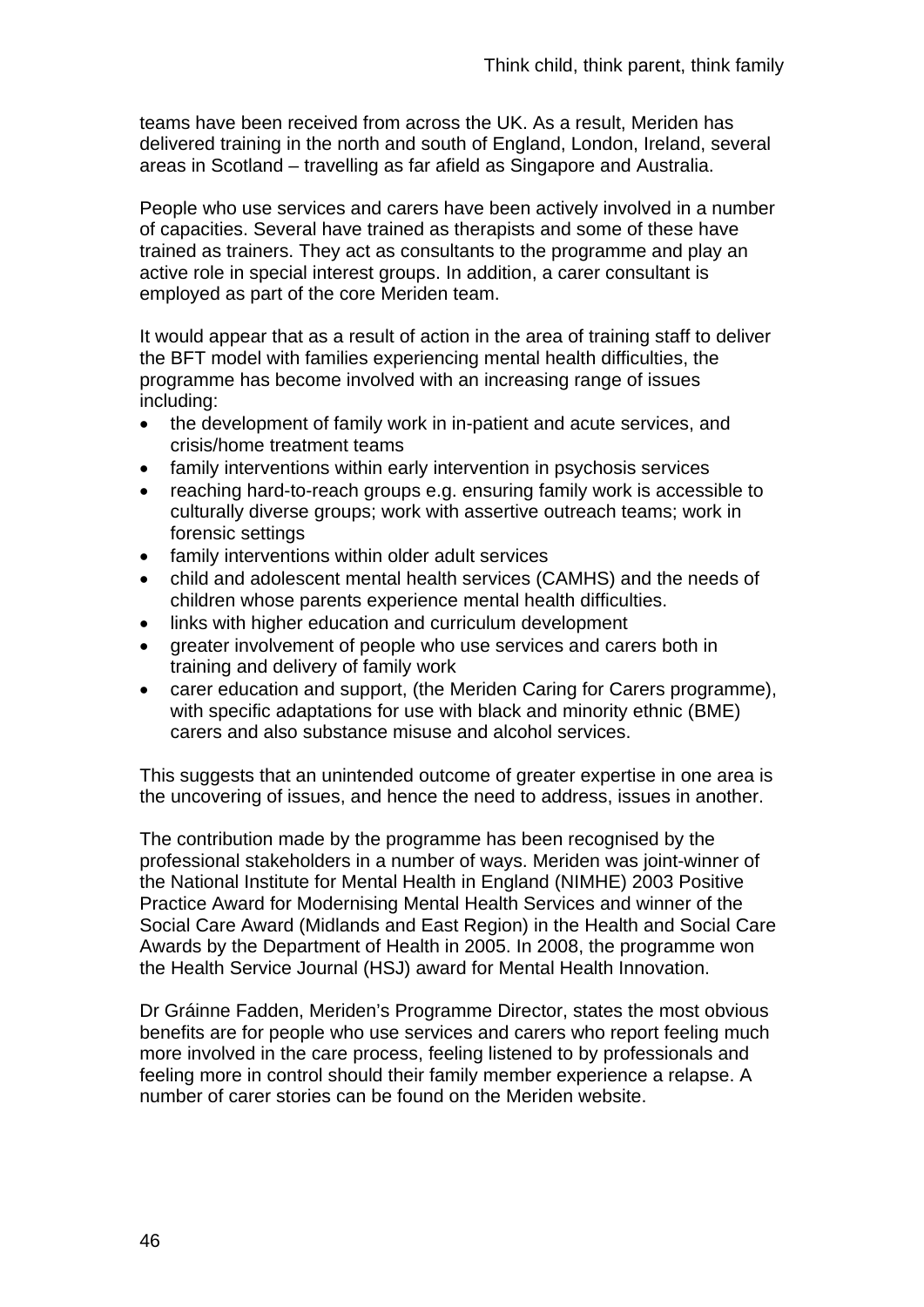A small-scale study of 10 families who received the intervention, carried out in  $2004<sup>1</sup>$  suggests that families were very satisfied with the intervention. They reported reductions in the levels of stress within the family, reduction in levels of carer burden, enhanced communication skills and a positive sense of empowerment, attributable to receiving BFT. The majority of families viewed mental health professionals and services more favourably compared to their experiences before receiving BFT.

The approach is aimed at empowering families to resolve difficulties themselves and so reduce professional interventions and statutory responses. While there is likely to be a consensus amongst stakeholders that reducing the relapse rates was desirable the question of increasing compliance with medication is more problematic. It would be interesting to see feedback from people who services feedback on this issue. One user was cited on Psychminded.co.uk in relation to BFT, as stating: 'It's comforting to see everyone in the family getting on so much better. Everybody made the effort to live with me, and it gave me the inspiration to carry on.'

# *Feasibility*

Meriden clearly demonstrates that it is possible to cascade a training initiative and maintain control over the quality of both training and practice delivery.

# *Affordability*

1

The programme represents value for money given its scale. From the planning in August 1997 to March 2004, the programme cost £350,000. This was possible as the strength of the leadership of the programme is to inspire and motivate others, and to develop partnerships. This shows what can be achieved at low cost through getting the existing workforce to work differently rather than by employing additional staff. The cost of the programme for 2004 to 2007 was £260,000 per year (total £780,000), and for 2007–2008 was £496,000. The total cost of the programme has been £1.6 million averaging out at £162,000 per year.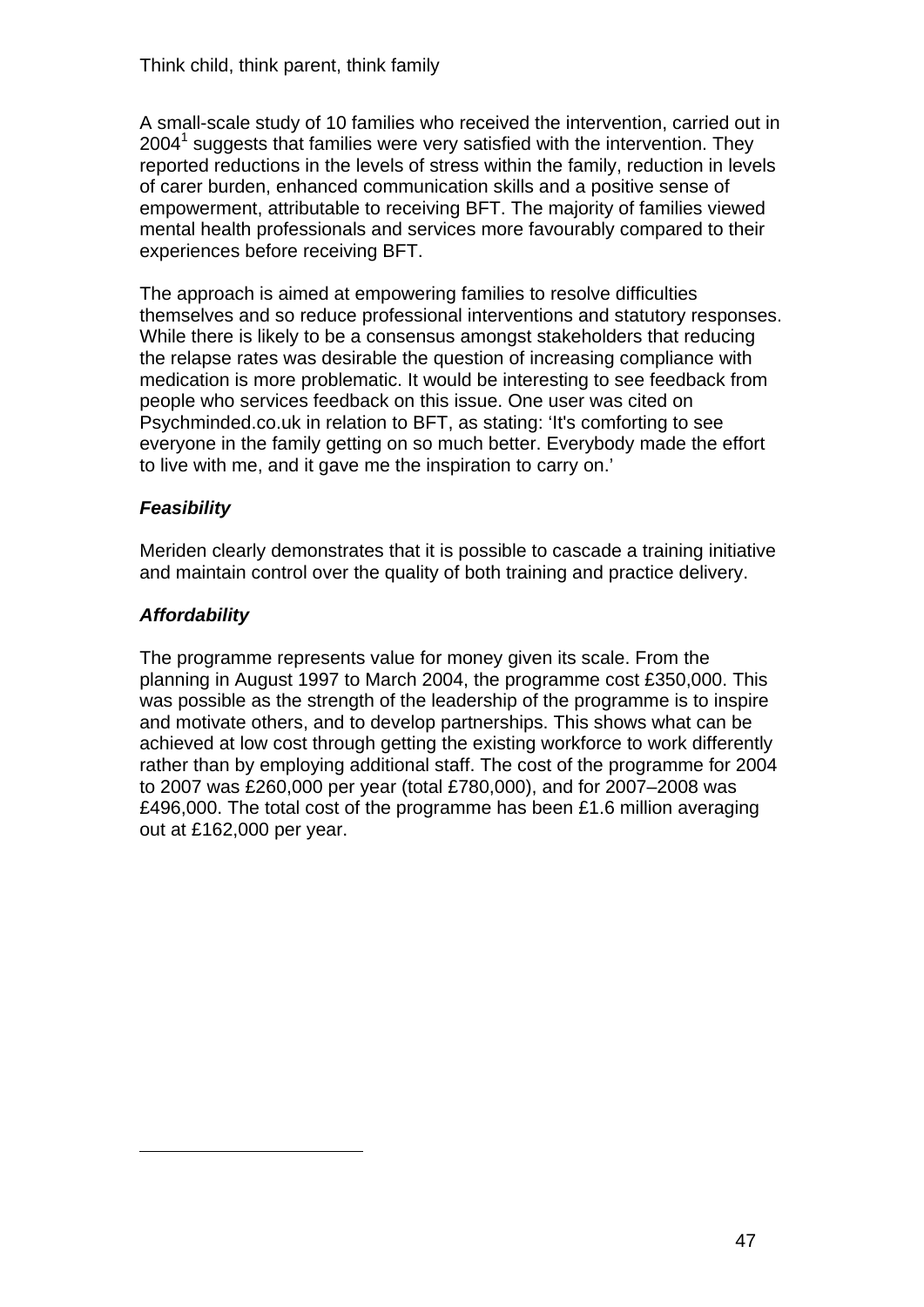# **The Being Seen and Heard training pack**

## *What is the idea?*

To improve the practice of the range of professionals working with families experiencing parental mental health problems by producing training and video materials aimed at ensuring the needs of children are addressed.

# *Why is this a good idea?*

The authors suggest that the investment in time, effort and resources to improve the practice of professionals is justified because there is a wealth of evidence suggesting:

- a substantial proportion of people who use mental health services are parents
- parenting with mental illness is especially challenging
- children in families experiencing mental health issues are at greater risk of a range of mental health problems and adverse life experiences
- **EXEDENT** improving the mental health and wellbeing of people who use mental health services who are parents is very important for the individual, and brings great benefits for their children.

## *Who are the stakeholders?*

- Camden and Islington Mental Health and Social Care Trust
- Camden and Islington Family Service Unit
- Camden Area Child Protection Committee
- Royal College of Psychiatrists
- London Mental Health Learning Partnership
- Professionals working with people who use mental health services, other users and their families

### *Do/did the stakeholders think it was a good idea?*

The professionals involved in the development of the project were committed to its completion and dissemination. As this is a long established project there is no information recording the views of the stakeholders at the point the idea was being developed. Parents and children were involved in its production but it is not clear how far they were involved in the steering group overseeing the development of these materials.

### *What are/were the desired outcomes?*

### **The stated aims of the video and accompanying training materials were**  to:

- ensure the needs of children are addressed
- **EXECTE:** enhance effective multi-agency working.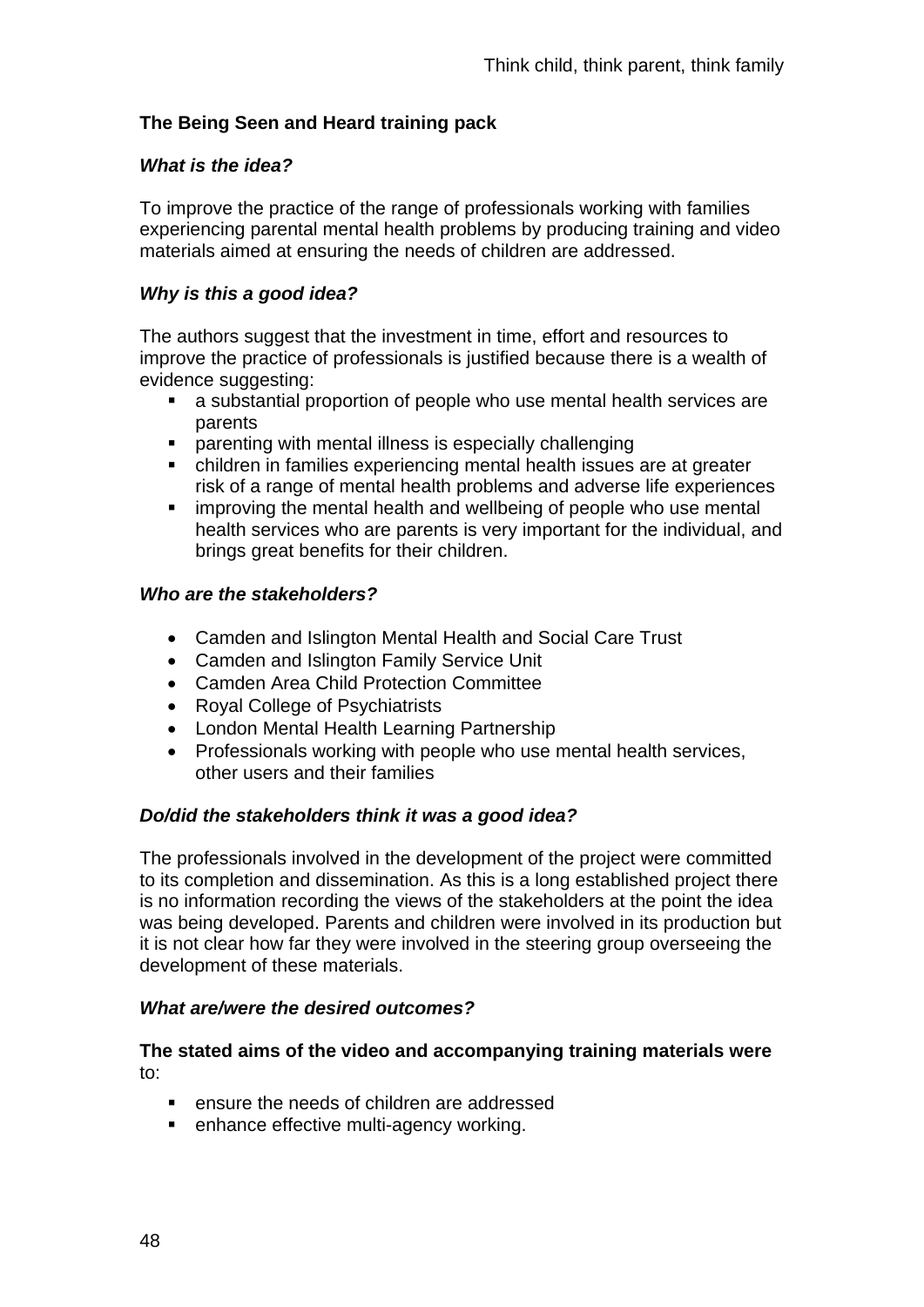# *What was/will be done to achieve them?*

The DVD contains video clips of parents with mental health problems and their children, clearly signposting key issues for use as part of single or multiagency training courses.

The materials emphasise the need to:

- enquire about and address the parenting role of the person using the services
- ensure that the child is listened to and provided with information about a parent's condition.

#### *What have been the outcomes – intended and unintended?*

Professionals using the materials have commented:

'Extremely informative...as a training video it is excellent, managing to give young carers a voice.' *Young People Now*

'Content is well organised and edited. ...A useful training tool across professional groups and cultures.' *Child and Adolescent Mental Health*

'Extremely useful for mixed groups of children's social workers and mental health workers.' *ADSS Inform*

'Wow! What a wonderful film! ...this is a must. This film makes the point forcefully that the welfare of children is everyone's business. *Mental Health Practice*

'A film that is already being talked about. We have heard of seasoned managers dabbing their eyes and teachers provoked to anger.' *Child and Adolescent Mental Health* 

*C*omments from people who use services are not readily available but the 'think family' message expounded in the training materials clearly resonates with the views of families expressed in the practice survey.

### *Feasibility*

The DVD and associated materials are widely used as a training resource as evidenced by the practice survey. The notion of gaining the consent and active participation of people who use services and their families in the provision of training was innovative and clearly continues to have resonance today. It is a method of involving people who use services and raising professional awareness that could be adopted by other groups to illustrate and address other issues.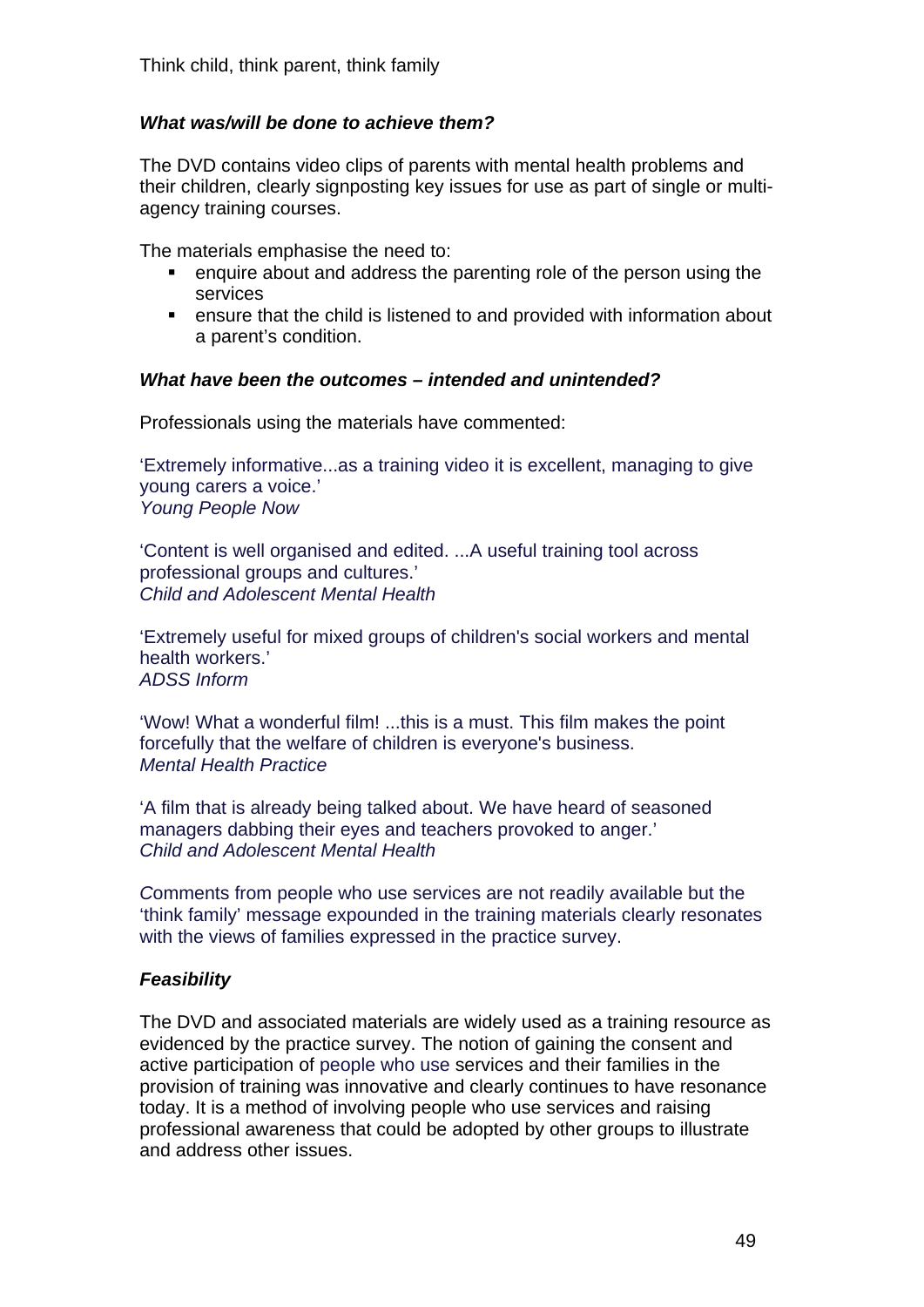# *Affordability*

Full information on the cost of production is not available. However, the cost of purchasing the materials is £35.25 (incl. VAT).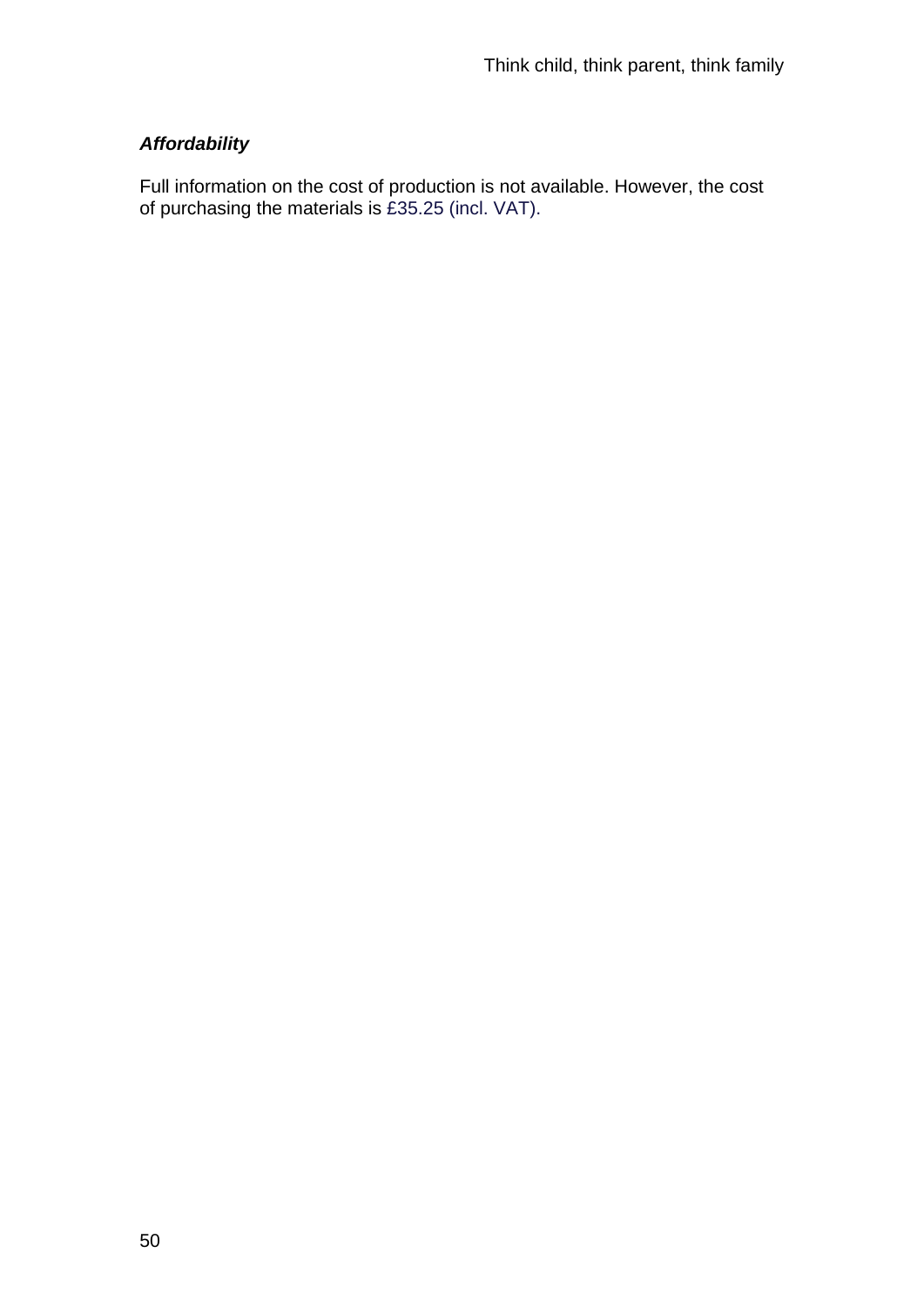# **Children and Parents Empowered (CAPE) project, Greenwich**

## *What is the idea?*

The CAPE project aims to provide direct support to Greenwich families experiencing severe and/or enduring parental mental health problems and change practitioner attitudes to ensure services reflect family needs.

# *Why is this a good idea?*

The project focuses on the family as a whole, encouraging positive attachments and resilience, strengthening family relationships and promoting social inclusion by raising awareness among professionals of the impact of parental mental illness and working to improve joint working between agencies. The aims are securely based on widely accepted evidence that parental mental health can adversely affect child development and that parenting can impact on mental health.

## *Who are the stakeholders?*

Greenwich Social Services and Oxleas NHS Foundation Trust secured funding from the Gatsby Charitable Foundation to develop and implement an innovative project to address the needs of children and families in Greenwich who were affected by parental mental health problems.

## *Do/did the stakeholders think it was a good idea?*

### *As this is a well established project it is difficult to access materials describing the stakeholders' responses as the project evolved.*

### *What are/were the desired outcomes?*

Improving communication and joint working between the agencies as evidenced by;

- reducing the number of 'crises' referrals to children and families and adult mental health services
- reducing the number of emergency/unplanned placements of children
- reducing the number of emergency/unplanned hospital admissions of adult parents/carers
- providing services which meet the needs of the whole community and increase confidence in, and take-up of services by users from black and minority ethnic communities and other disadvantaged groups in the borough.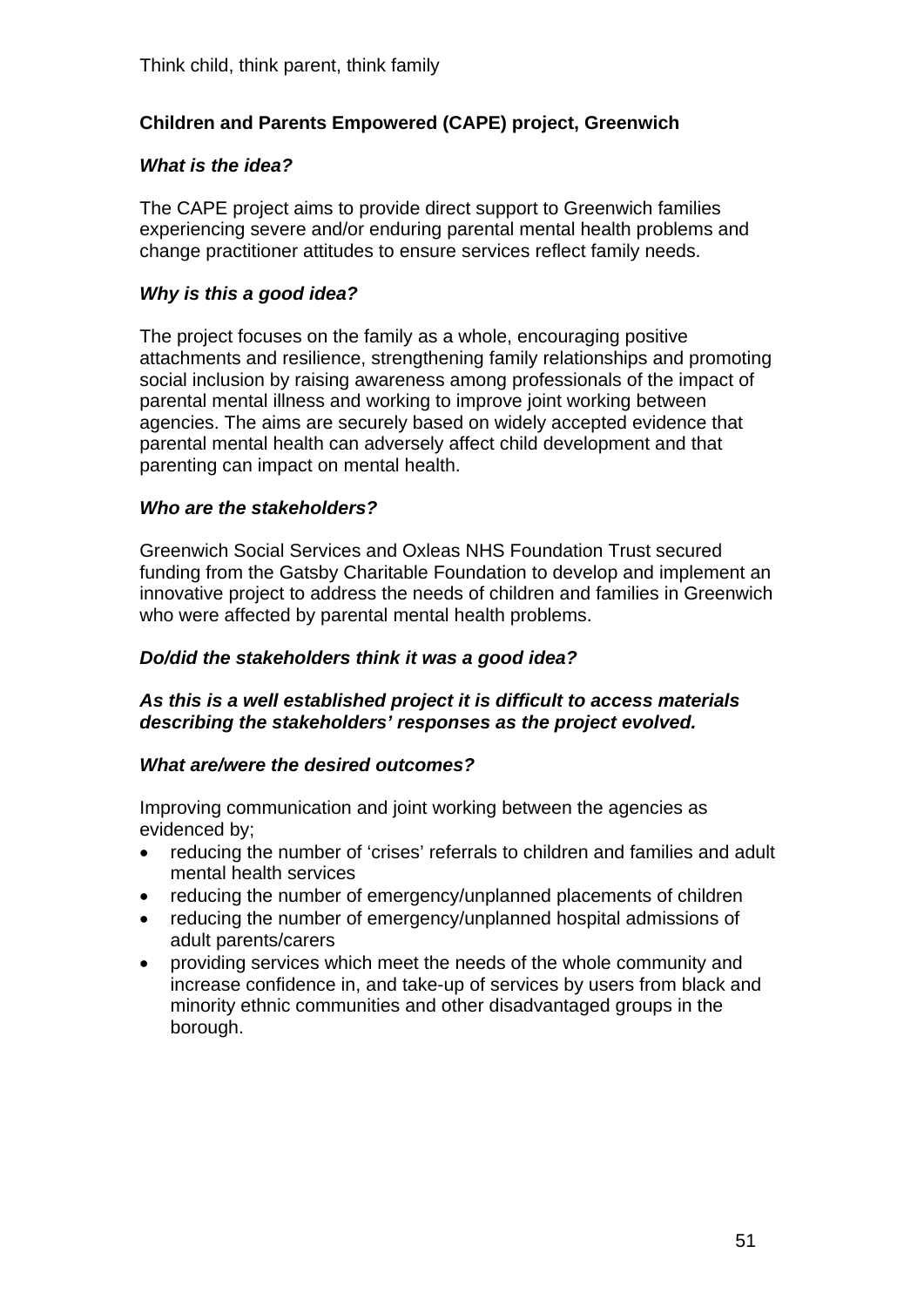# *What was/will be done to achieve them?*

Process: Following a needs analysis by the National Children's Bureau, which found that parents with mental health difficulties and their children represented a significant need group, Greenwich Social Services and Oxleas NHS Foundation Trust secured funding from the Gatsby Charitable Foundation for a project to address these issues. Funding was provided for:

- establishing a multi-disciplinary team to ensure a holistic view of family needs
- training across a wide range of disciplines in Greenwich and beyond, to raise awareness and knowledge
- consultancy and outreach services to offer support to both families and practitioners
- establishing links between adult mental health and children's services
- introducing new protocols and procedures, backed up by appropriate training
- initiating and developing a multi-disciplinary perinatal clinic (TIME clinic) to support pregnant women who use mental health services and women identified as being at risk of postnatal mental illness.

Practice: Support is offered to families through direct work and by providing training and consultation to practitioners working either with adults with mental health problems and/or with children.

Work includes:

- planning with families for periods of hospitalisation
- arranging hospital visits for children
- supporting expectant and new mothers likely to experience mental health difficulties
- supporting families to get children to school
- accessing activities for children
- understanding the impact of mental illness on them parenting skills
- care planning with families for crisis.

# *What did stakeholders think about methods?*

An evaluation by NCB<sup>2</sup>, employing a range of research methods including the analysis of monitoring data and feedback from staff, families and key stakeholders from relevant services concluded the CAPE Project has successfully developed a range of services to support practitioners from adult mental health and children's services, all of which have been well received.

# *What have been the outcomes – intended and unintended?*

The project aimed to change hearts and minds of key practitioners to enable a greater awareness of the impact of parental mental health on the whole family.

52

1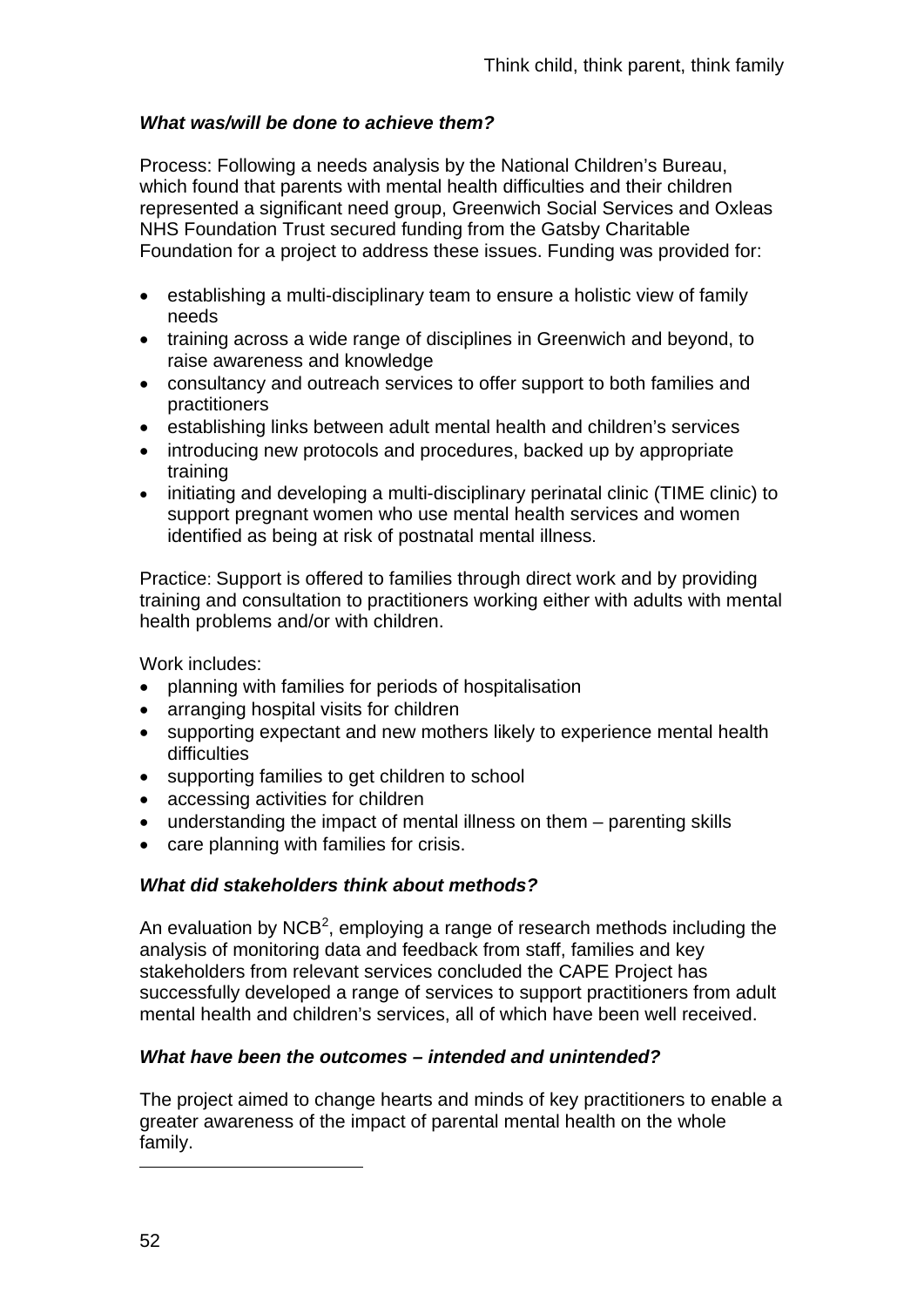The evaluation document suggests the project brought about significant change which was acceptable to both people who use services and practitioners. It has helped agencies comply with their statutory requirement to know whether patients are parents, and whether they are in contact with their children:

- The multi-disciplinary composition of the team ensured a holistic service to families and facilitated communication and liaison between agencies.
- **EXTER** Links between adult mental health and children's services were reported to have been enhanced.
- The development of new protocols and procedures led to a greater awareness of families' needs and hence better informed and more appropriate referrals.
- Stakeholders report that the TIME clinic fills an important gap between adult mental health and children's services.
- Adult services have had fields relating to parental status added to their databases and CAPE Project staff has worked to ensure that these fields are used in practice.
- **Joint working between agencies is more commonplace.**
- **IMPACT ON CHILD FOR THE METH IMPACT ON CHILD FOR THE IMPACT ON CHILD FOR THE IMPACT ON THE IMPACT ON THE IMPACT ON CHILD FOR THE IMPACT ON CHILD FOR THE IMPACT ON CHILD FOR THE IMPACT ON CHILD FOR THE IMPACT ON CHILD FOR**
- There is increased confidence in imparting information with regards to parental mental health to children
- The data gathered in the evaluation does not enable a full assessment of the impact of the CAPE Project on individual service users. However, case studies provided examples of reported impact, including reduced anxiety, increased confidence in parenting skills and increased trust in services.

In part the projects success can be seen to be linked to its independent, multidisciplinary nature enabling the making of links with key sections of both CSC and AMH to bring about changes but its very independence raises issues of funding. In order to maintain the project staff time and energy have to be diverted to managing this issue.

# *Feasibility*

The project since its inception in April 2005 has provided advice and consultation on over 250 new cases, with 700 follow-up contacts and so is clearly feasible. The process is well documented and indicates the project's ability to adapt to local need.

# *Affordability*

The project's continued success depends on securing on-going funding. Specific details of costs were not available.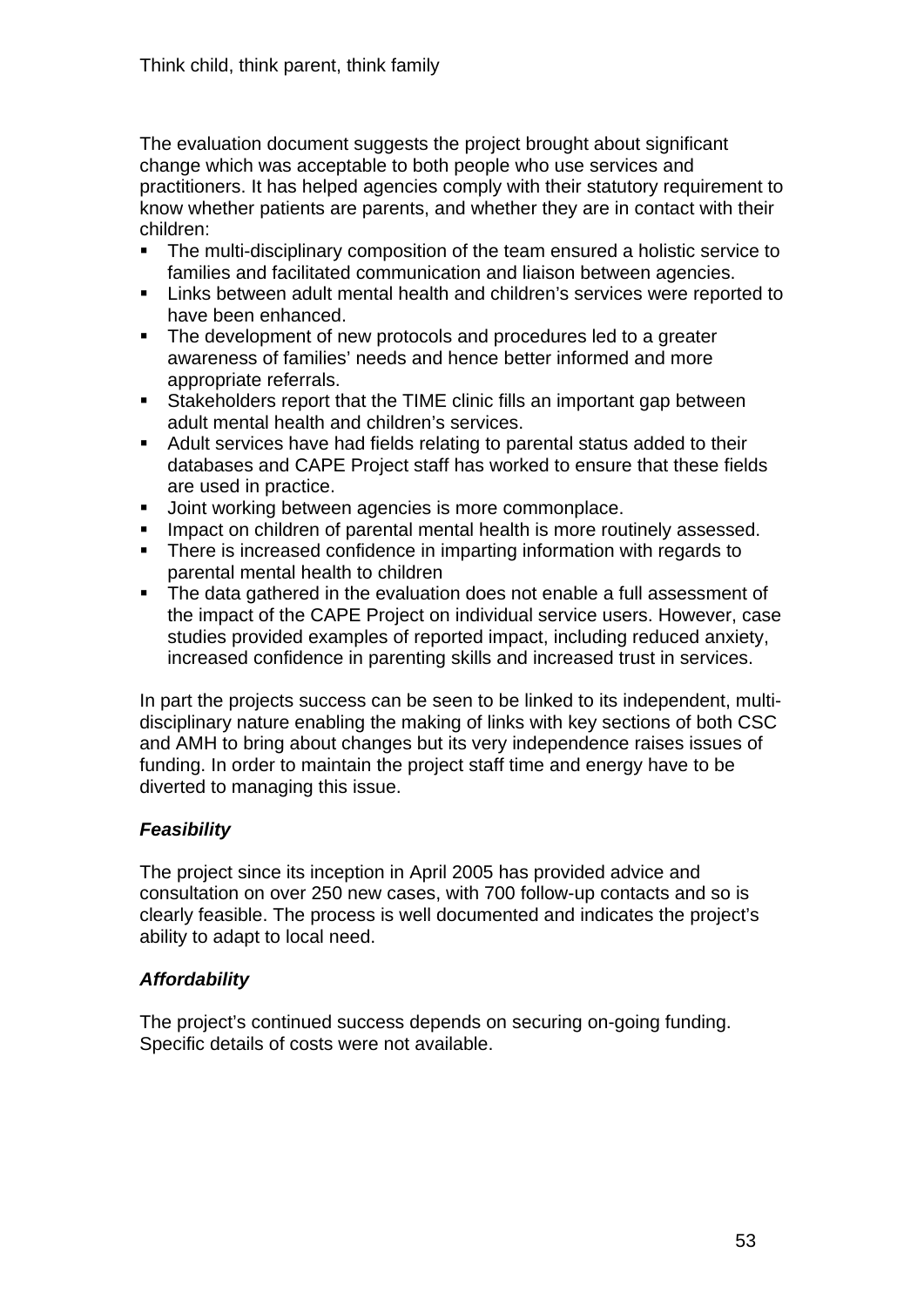# **Mersey Care Family Room Project**

# *What is the idea?*

To improve the experience for children and families when visiting a relative receiving in-patient care by working to set up a 'family visiting room' in their local psychiatric hospital.

# *Why is this a good idea?*

Young Carers Liverpool had articulated some of the difficulties they faced in finding private, supportive and child appropriate spaces to visit parents receiving in-patient treatment. This resonated with the experience of other young people, people who use services and professionals striving to maintain family links during hospitalisation and was recognised more widely within the research community $3$ 

# *Who are the stakeholders?*

- Mersey Care NHS Trust
- Barnardo's Keeping the Family in Mind.

# *Do/did the stakeholders think it was a good idea?*

The original idea was generated and developed by young carers within Barnardo's Keeping the Family in Mind project.

# *What are/were the desired outcomes?*

The initial aim was to develop one family-focused visiting room in a local hospital. One commissioner commented:

 'Children would have a long escorted walk along endless stark corridors.… the intensive care unit is also on the ground floor, where children could see very disturbed patients being admitted.'<sup>4</sup>

# *What was/will be done to achieve them?*

Process: Barnardo's Action With Young Carers was established in 1991. Through the involvement of children and young people who access the Barnardo's North West Action with Young Carers projects, Keeping the Family In Mind (KFIM) was established as an independent development project in 2001.

The project supports young people to make their voices heard and has been involved in a range of developments, echoing the needs of young carers, A number of factors have contributed to the success of this unique project, such as the fact that it was initiated from the 'bottom-up' – driven by the children of people who use services in Liverpool, and embraced by staff at ward level. It

1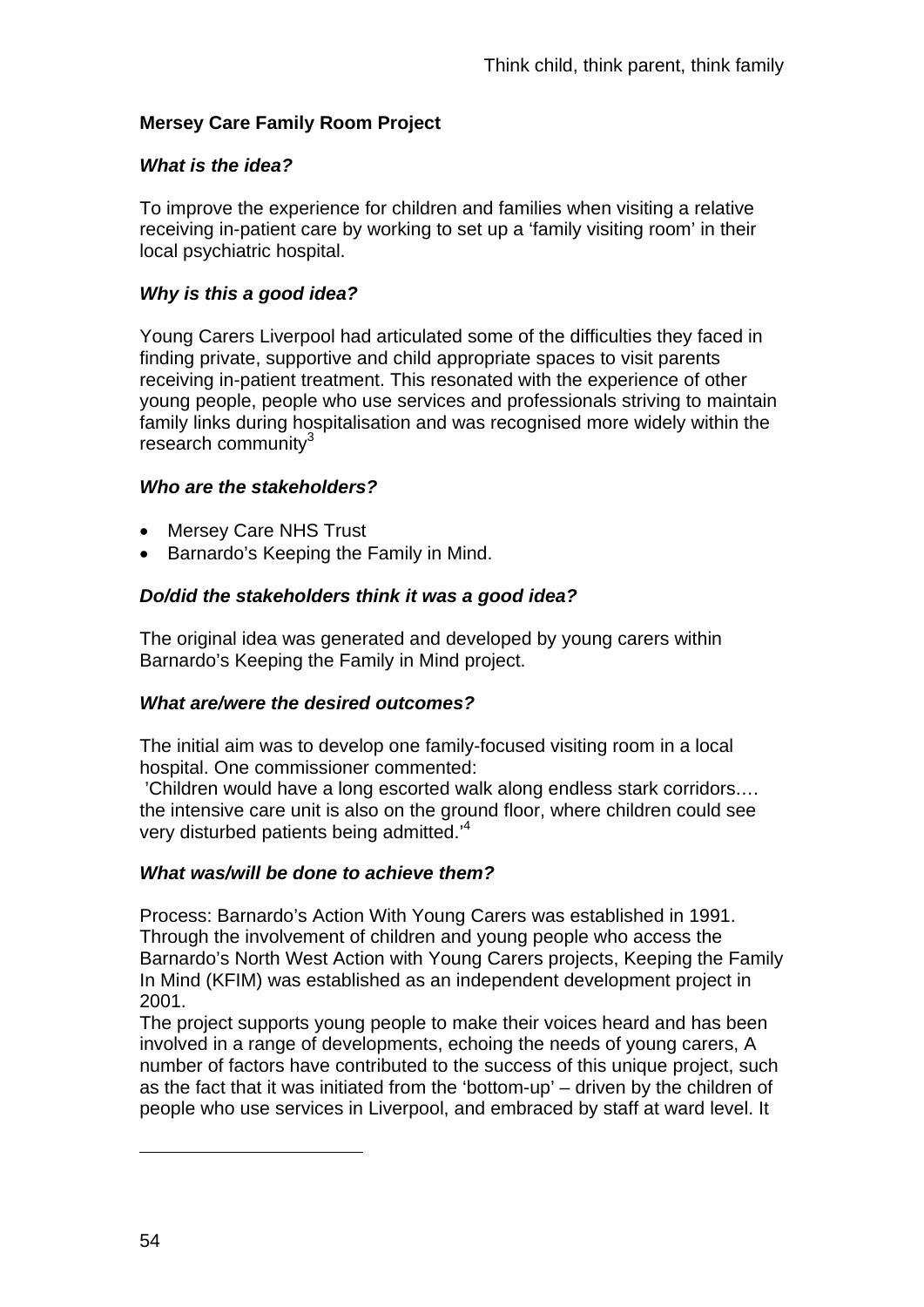was initiated as part of a wider plan to support all Merseyside mental health service users who are parents – a factor that has supported its sustainability. The project has been championed and mainstreamed by managers and staff at all levels of the organisation.

Practice: Mersey Care Trust acted on the concerns and ideas of the KFIM group to provide and furnish 11 family visiting rooms throughout the trust.

## *What did stakeholders think about methods?*

Detailed information on the process is not available but there is clear anecdotal information that the stakeholders were in agreement about the methods used.

## *What have been the outcomes of this work – intended and unintended?*

The issue of a family room was used to promote more family-focused services and impact on professional practice in in-patient services. As a result, staff more readily recognise the importance of patients' parenting role and are beginning to undertake pro-active work with families.

An evaluation of the Mersey Care family room provided evidence that the provision of this facility encouraged staff to talk to patients about family issues, and focused attention on the needs of families. A young person commented:

'I could ring up at anytime if I was worried about Mum. I rang up everyday when I was away on holiday and that was brilliant.'

### *Feasibility*

This initiative could be replicated in other trusts but is more likely to succeed where there is commitment at both ward and management level, informed by the views of people who use services, including those of young carers. Such initiatives need to become part of mainstream practice in order that responsibility is taken for their upkeep. The additional benefits in terms of the continued promotion of family-focused services will be more likely where there has been an agency review of practice in line with policy, undertaken in collaboration with other stakeholders, (user groups and children's services, in particular) to develop a strategic approach to supporting all people who use mental health services who are parents, their carers and their children.

### *Affordability*

Information on the cost of developing family rooms is not readily available but anecdotal information suggests significant improvements can be achieved for minimal outlay; most services have a re-decoration budget.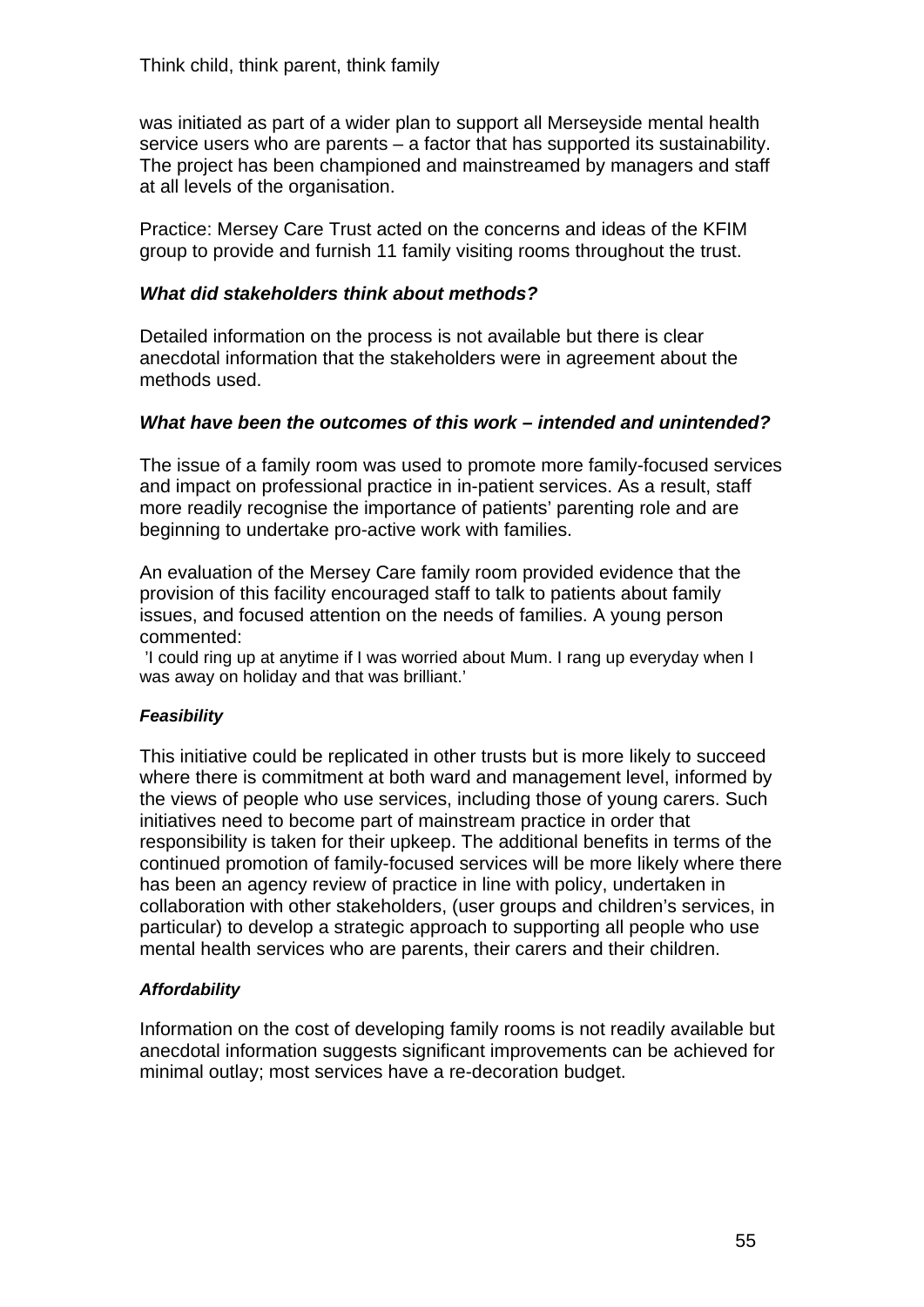# **The Family-Focused Assessment (FFA)**

# *What is the idea?*

To provide a tool for use by mental health clinicians to support systematic clinical assessment and recording of the needs of children whose parents are referred to or known to a mental health service where concerns about parenting and children's needs including safety are identified.

# *Why is this a good idea?*

All family members are affected by parental mental health problems. Available evidence indicates that despite parental fears, most children are not removed from their parents' care, the majority of parents want the best for their children and the majority of children want their opinions sought and to be kept informed. Timely discussion and systematic appraisal of need can help to minimise the impact of parental mental health problems on children, parenting and general quality of family life.

### *Who are the stakeholders?*

The FFA was developed by Dr Adrian Falkov and MH-Kids in conjunction with InforMH, the information unit of the New South Wales Department of Health (Mental Health and Drug and Alcohol Office) Australia.

The main beneficiaries of the tool are intended to be the children of parents experiencing mental health difficulties, their parents and the clinicians providing services.

# *Do/did the stakeholders think it was a good idea?*

Feedback was generally positive throughout the piloting process, acknowledging the importance of this tool to support practice and emphasising its role to support, not replace, the clinical process.

### *What are/were the desired outcomes?*

- To ensure that adult mental health staff record details of parents who use services
- To provide a framework for gathering, collating and analysing information relevant to the needs of parents with mental illness and their children in a structured format
- To ensure the needs and views of children of people who use services were recorded
- To assist clinicians in the prioritisation of need, to identify particular gaps in service provision and to inform risk management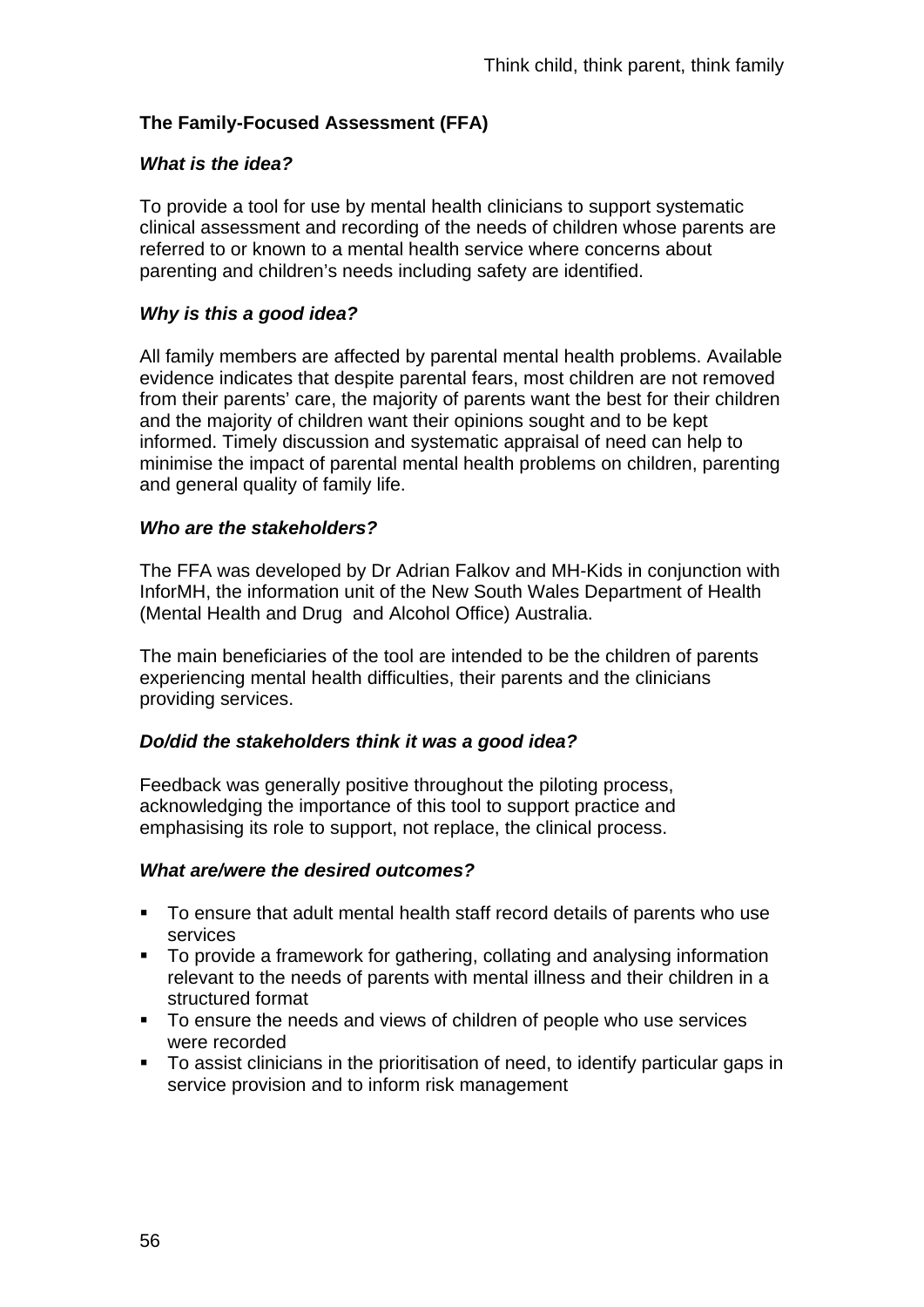# *What was/will be done to achieve them?*

Process: The tool was piloted initially by the Copmi coordinators (children of parents with mental illness) and others directly involved with children whose parents experience mental health problems.

Subsequent drafts were piloted as part of the field testing for the review of mental health clinical documentation in New South Wales, prior to endorsement and availability for all services in New South Wales.

FFA has been formally endorsed and included within the suite of revised mental health clinical documentation. It is intended for use in all mental health services in New South Wales.

Further evaluation will be required to ascertain uptake and usage as well as impact on practice and outcomes for families.

State-wide rollout of training (Crossing Bridges New South Wales) which includes use of the FFA is planned to commence in 2009.

Practice: Adult mental health practitioners will discuss parenting needs with people who use services as well as their children's needs as part of the assessment process and collect and record information about:

- current parent functioning and impact of symptoms on parenting
- child's current functioning
- concerns expressed by others about child's safety
- strengths, vulnerabilities and risk factors

All of this information is used to inform the clinical management plan and judge the need to refer any child of the family to other services, including safeguarding.

### *What did stakeholders think about methods?*

While the FFA provides an important opportunity to address staff anxieties associated with children's needs in adult mental health services and parental mental health needs in children's services via use of tools, frameworks, training and protocols and evaluation. Concerns have been expressed from a few mental health services regarding need for associated training for staff, whether the FFA is sufficiently balanced regarding strengths as well as weaknesses and underlying anxiety amongst adult mental health staff about skills, competence and role delineation.

These issues indicate the need for an implementation plan, training (using adapted Crossing Bridges) and evaluation.

#### *What have been the outcomes of this work – intended and unintended?*

- The evidence suggests an improvement in a range of areas including systematic assessment.
- Care planning which incorporates parenting needs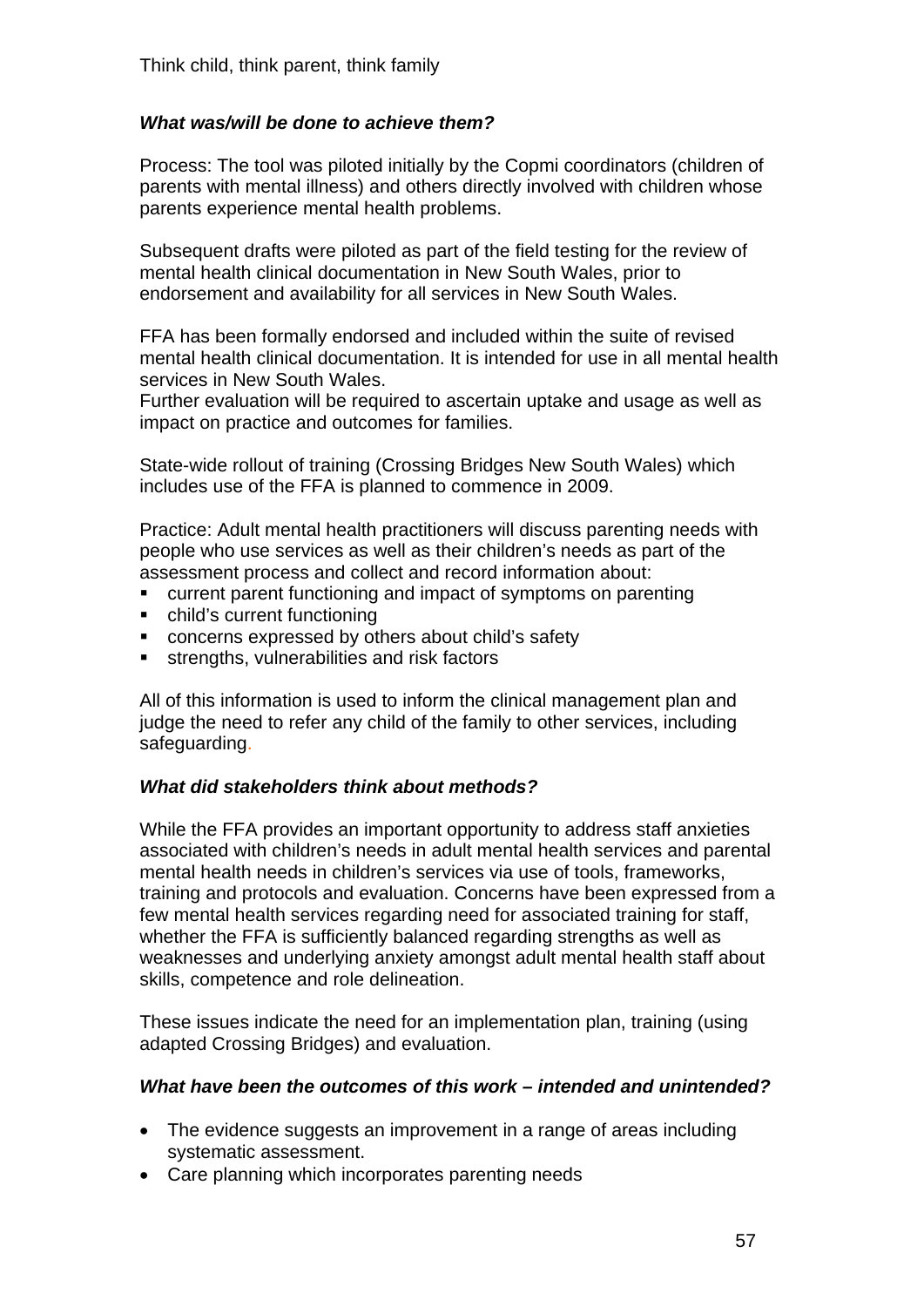• Children's wellbeing and safety.

# *Feasibility*

Developing and implementing an assessment model of this kind within adult services would require close collaboration with partner agencies and some joint training. In many instances this model could build on existing interagency structures.

# *Affordability*

There was no financial information available. However, the main costs are for staff development time, and the time needed to pilot and systematically evaluate a clinical tool.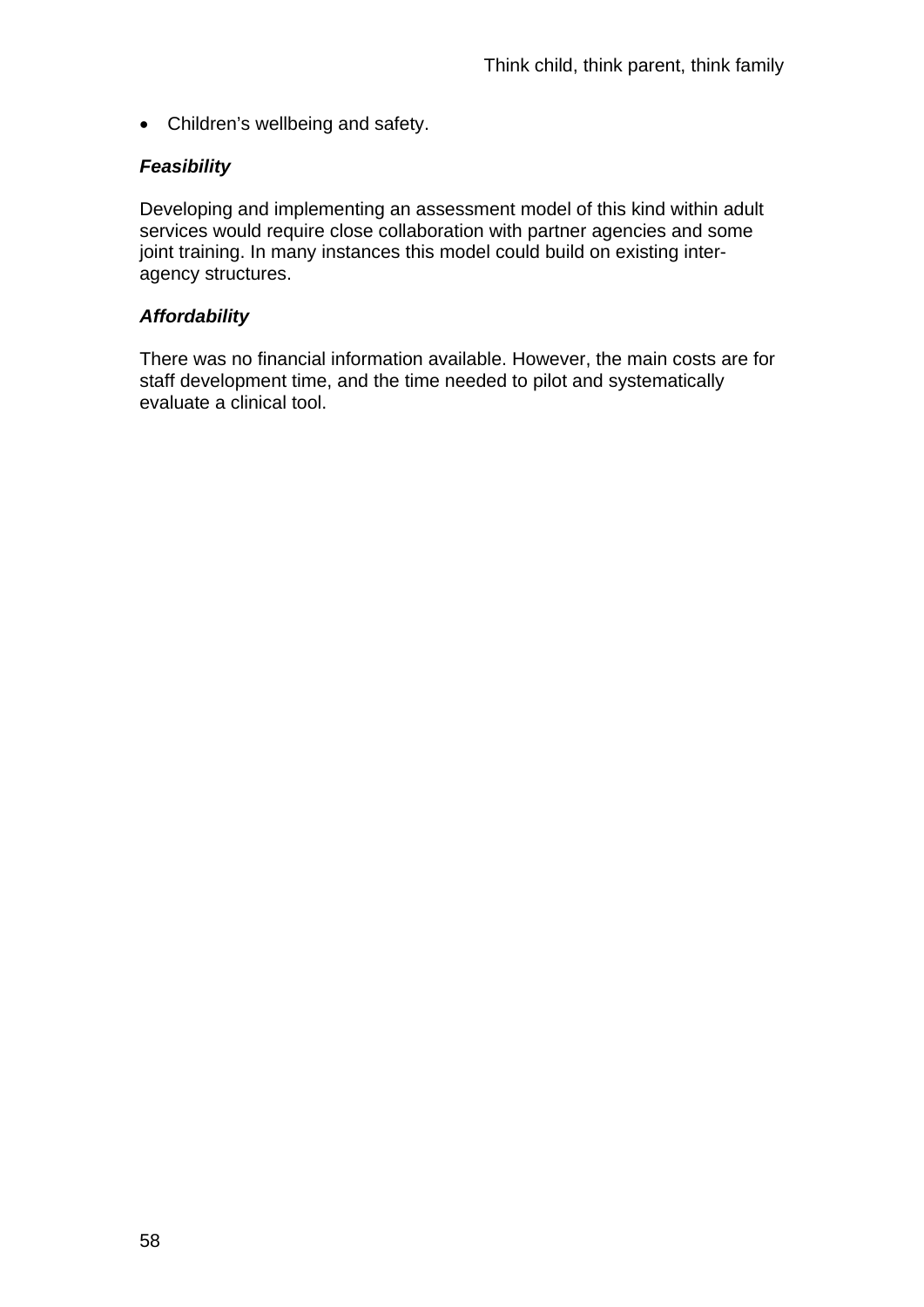# **Family Action Building Bridges projects**

# *What is the idea?*

Based on the Building Bridges<sup>5</sup> materials these projects aim to bridge the gap that often exists between adult mental health and children's services. This is done through providing a direct flexible and holistic service to meet the needs of families where parents have profound and enduring mental health problems. The service is available outside normal office hours and is tailored to meet families' needs.

# *Why is this a good idea?*

The Building Bridges projects were developed in response to growing recognition, concern and evidence about the number of families affected by parental mental health difficulties, its impact on family life and their interrelated needs. Although these issues are beginning to be addressed by adult mental health and children's services, there is an argument that the voluntary sector is well placed to provide the holistic and flexible response required to engage and support families experiencing mental health difficulties.

# *Who are the stakeholders?*

- Family Action
- Social Services
- NHS mental health trusts locally.

# *Do/did the stakeholders think it was a good idea?*

Although these projects preceded the implementation of this evaluation framework there is considerable research evidence that families experiencing mental health difficulties wanted a flexible service, available outside working hours that was responsive to individual need<sup>6</sup>. Similarly staff working with adults and those working with children variously recognised the need for a more holistic approach to families.

# *What are/were the desired outcomes?*

To provide a service which would:

- improve family relationships by improving parents' and children's understanding of one another's needs
- support parents to access other agencies
- **EXT** improve communication between the various agencies involved with families
- be task-centred and time-limited.

1

be available when other services are not, i.e. key 'family times'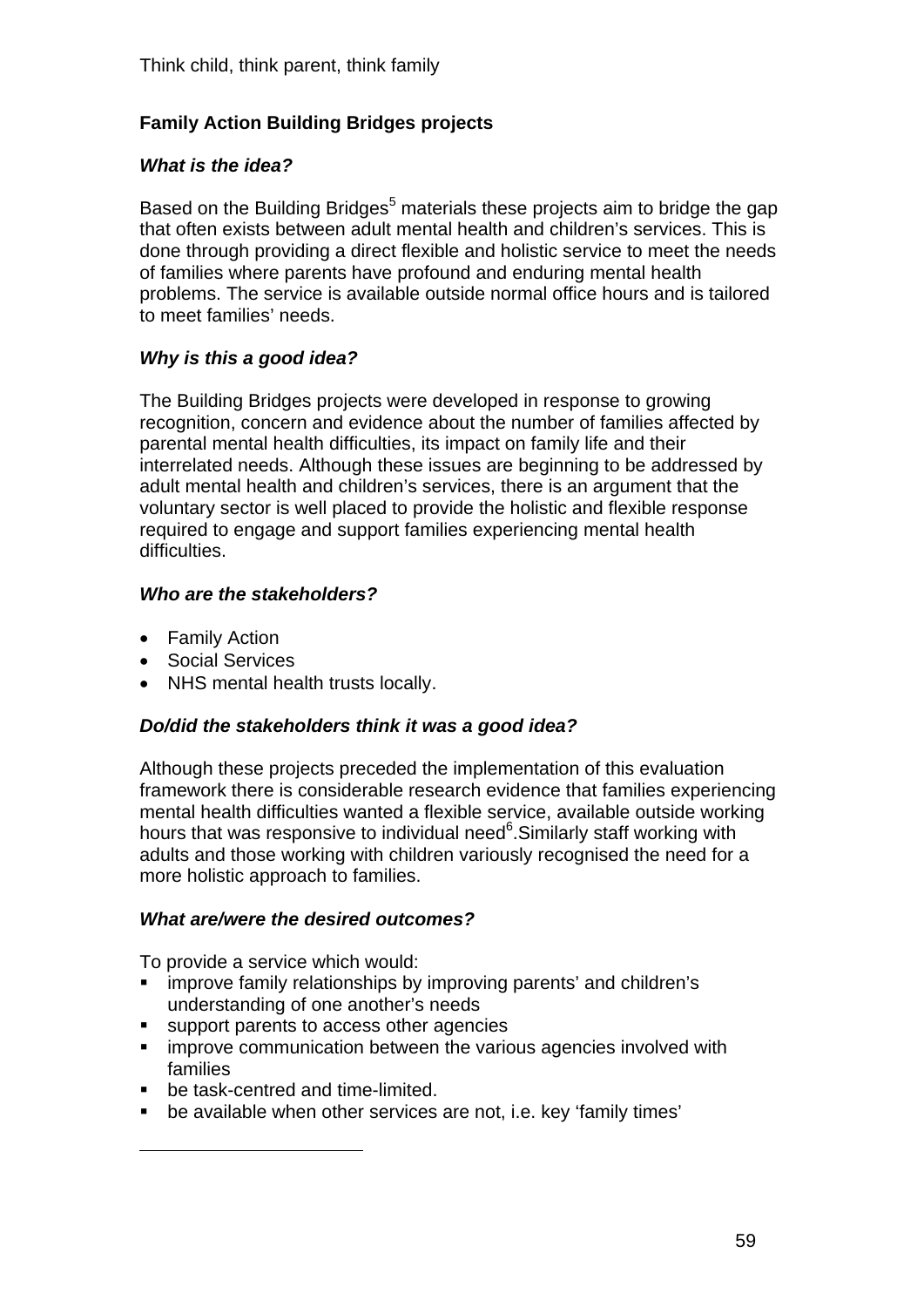use internationally validated clinical tools to measure the effects of service intervention<sup>7</sup>.

# *What was/ will be done to achieve them?*

Process: Family Action has used the Building Bridges model to provide family support services since 1999 with the first project in the London Borough of Lewisham. There are now 12 projects across England. The model is also used by services supporting parents with learning disabilities and other complex needs.

Practice: Families refer themselves or are referred by professionals. The service is led by a qualified person, and utilises unqualified family support workers who go into families' homes to help with practical issues and provide emotional support, when it is needed.

- The families' perceptions of their needs and the issues they want to address are key to the work undertaken.
- A flexible and holistic service, available outside normal office hours is offered, tailored to meet families' needs.

## *What did stakeholders think about methods?*

These projects were developed prior to the implementation of the SCIE framework and, as such, materials documenting the responses of stakeholders are not readily available. However, the fact that each project, although adhering to a service delivery model informed by the Building Bridges materials, has developed in response to local need, suggests that the stakeholders were able to influence the development of their local project. An evaluation report of the Building Bridges projects confirmed that Family Action Building Bridges projects also use the practical, flexible and partnership approach which research indicates is valued by parents.

# *What have been the outcomes of this work – intended and unintended?*

The evaluation produced positive feedback from other agencies and from parents themselves. Partner agencies valued the projects for their ability to work with families where there are high levels of needs, their positive working relationships with professionals, and the flexible and practical support provided to families particularly when there were significant concerns about children's welfare.

Parents thought that Building Bridges helped prevent deterioration in family relationships, helped their children to understand about mental illness and assisted in their relationships with other agencies. A statistically significant improvement with parents' satisfaction with their family relationships and with their parenting over the time that Building Bridges projects were involved with families was found. This improvement in both remained at the six-month

1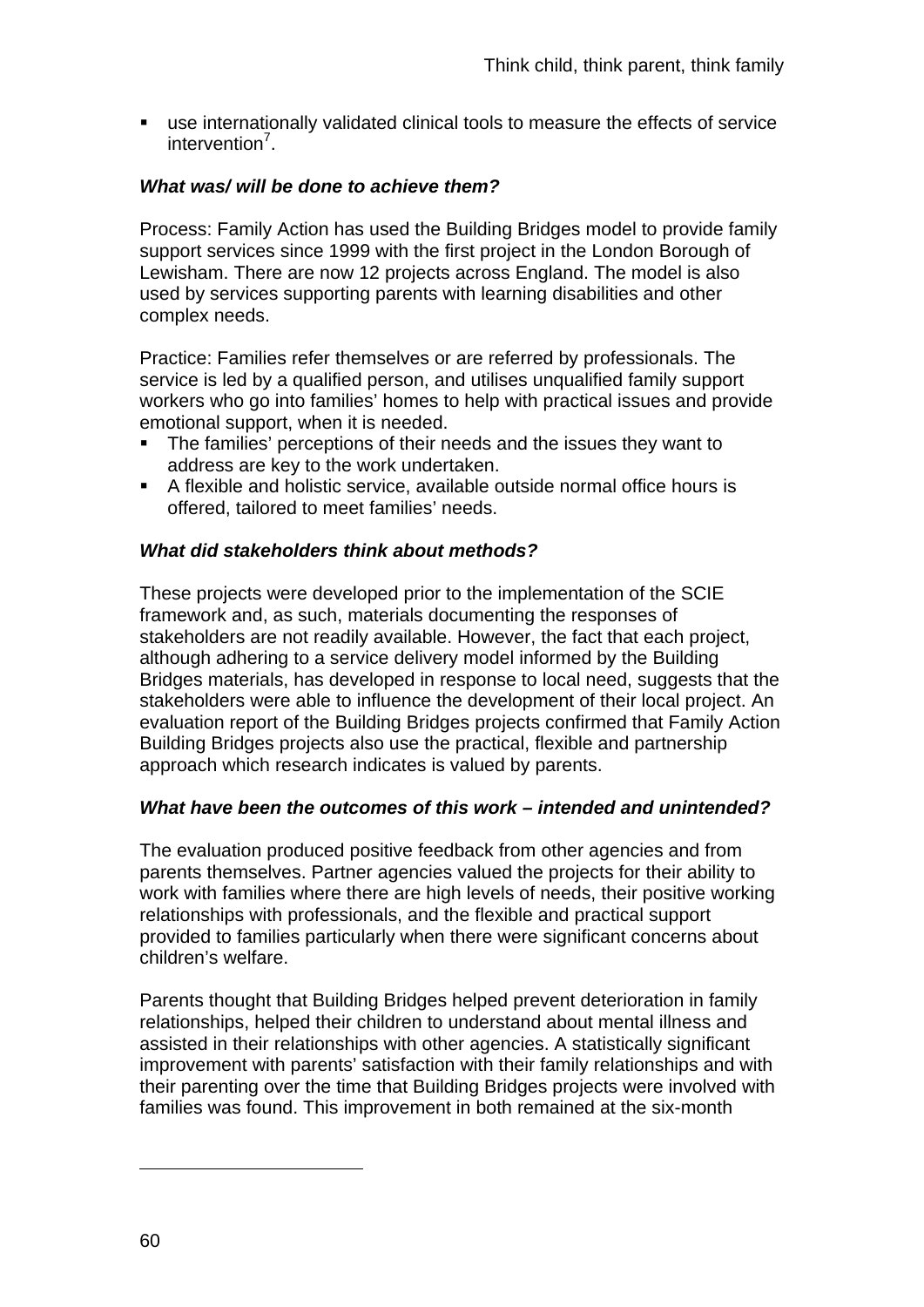follow up but was not statistically significant on the measurement of satisfaction with family relationships.

For children, there was a statistically significant improvement in levels of depression amongst children aged 11 and under. The tool adopted for children aged over 11 measured levels of self-esteem and, while levels of self-esteem improved on average this was not statistically significant. The project is unusual in attempting to measure, in a robust way, the impact of their interventions. The difficulties in such evaluations are well documented (Ibid).. The number of questionnaires completed at six months after closure of a case remains relatively small and firm conclusions about whether or not service interventions have any lasting effect should probably not be drawn until there are more questionnaires to analyse.

# *Feasibility*

The outcomes evidence clearly indicates the services provided by Building Bridges are wanted by people who use services and their children. The independent evaluation suggests a statistically significant improvement in parents' satisfaction with their family relationships and with their parenting, when assessed six months after the period of intervention but further work is recommended to assess longer term impacts.

# *Affordability*

Information exists regarding the cost of each of the projects which is accessible via FWA, but as each project is tailored to local need this can only serve as a guideline given costings will depend on the exact nature of the project and existing resources.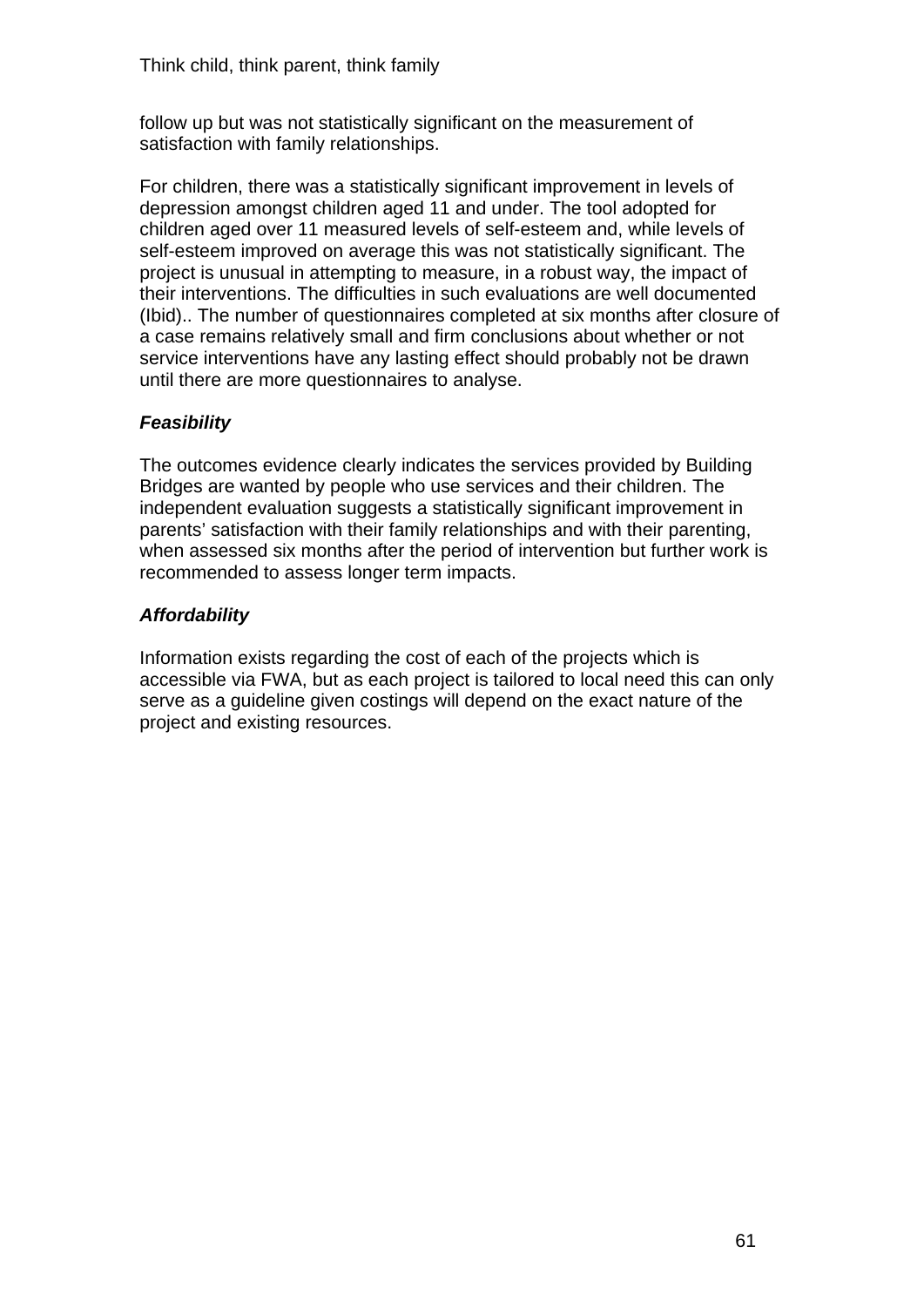# **Family Health Isis**

# *What is the idea?*

Family Health Isis is a voluntary sector project committed to promoting the rights of African and Caribbean people with mental health challenges by providing a range of culturally specific services to meet their needs.

# *Why is it a good idea?*

The project development was based on a variety of research findings which show that African and Caribbean people using mental health services continue to be misdiagnosed, overmedicated, and subject to higher rates of control and restraint than their white counterparts. This is despite having similar rates of mental ill health as any other ethnic group.

## *Who are the stakeholders?*

Family Health Isis was founded in June 1986 by a group of mental health professionals, people who use services and community workers, and was initially launched as The Black Mental Health Group. Funding has since been secured from a variety of sources including the London Borough of Lewisham and South London and Maudsley Mental Health Trust (SLaM).

## *Do/did the stakeholders think it was a good idea?*

Although it is difficult to locate details of the project's inception, such records as do exist suggest the project grew out of the commitment and determination of local professionals and people who use services.

### *What are/were the desired outcomes?*

The initial stakeholders were committed to providing a staffed centre and to raise the profile of the needs of the African and Caribbean people with mental health problems, along with their carers, family and friends, in order to work towards greater choice and flexibility in service provision to the African and Caribbean community.

### *What was/ will be done to achieve them? (Describe process)*

Process: The Black Mental Health Group had many diverse aims. Information detailing the process by which they have achieved these aims is not available. It is clear however that by encouraging discussion and exploration of mental health issues within the African and Caribbean community, they have been able to facilitate a positive contribution by the African and Caribbean community to mental health service planning and delivery. There is evidence of their ability to work collaboratively with statutory and independent agencies to create greater choice and flexibility in terms of service provision to the African and Caribbean community.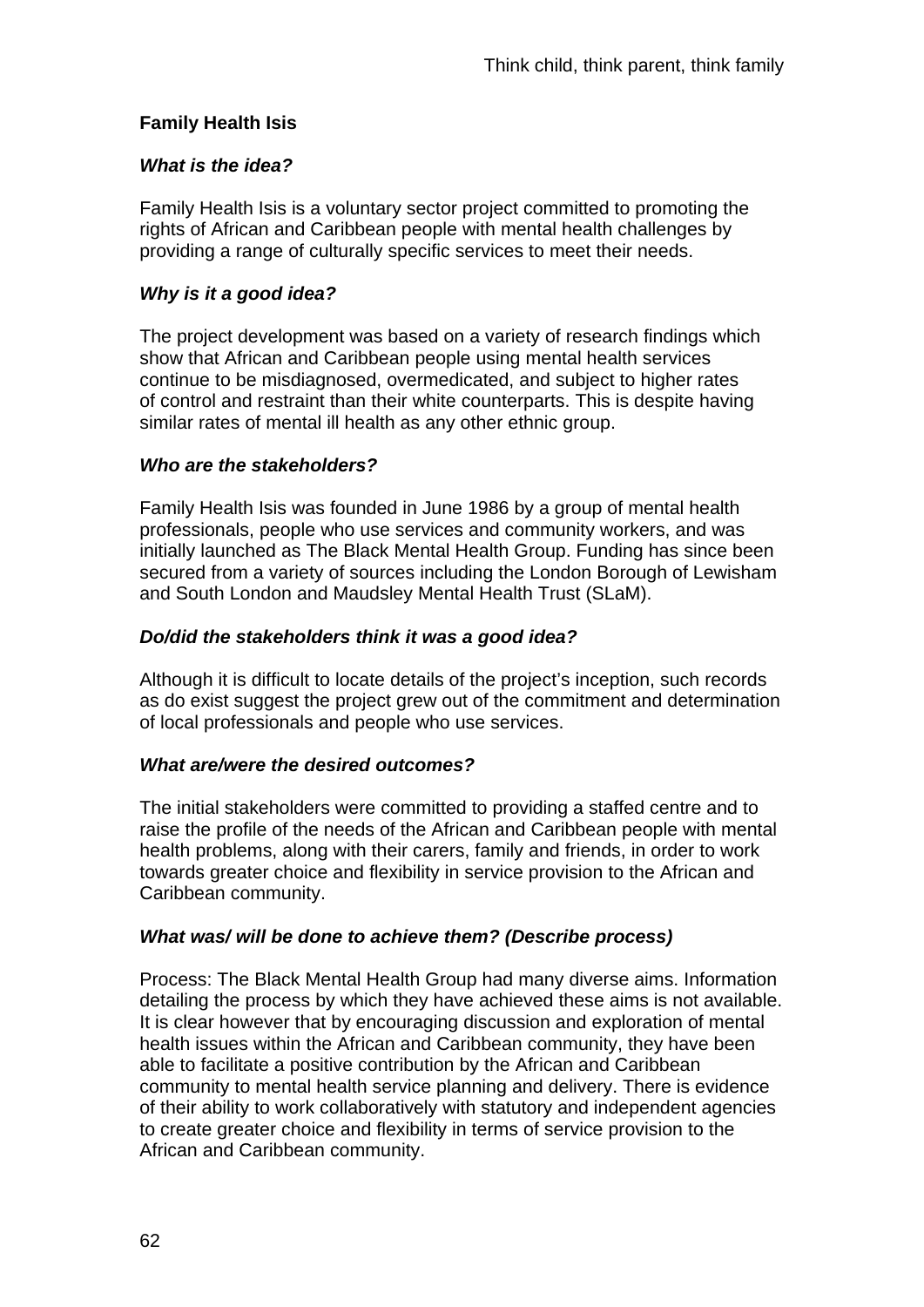Think child, think parent, think family

Practice: Isis' services include:

- [individual support](http://www.familyhealthisis.org.uk/isis%20arts/isis%20mens%20grp1.JPG) to both relatives and friends of people with mental health problems and to people experiencing mental distress
- [group activities](http://www.familyhealthisis.org.uk/centre_service.htm#Group_Activities#Group_Activities) include keep fit, the women's group, the men's group, as well as music, sewing, arts and crafts and creative writing workshops. There is also a long established social gathering group.

In addition the project provides:

1

- [advocacy;](http://www.familyhealthisis.org.uk/centre_service.htm#Advocacy#Advocacy) a flexible and client-focused support service
- [carer and family liaison](http://www.familyhealthisis.org.uk/centre_service.htm#Carers_&_Family_Liaison#Carers_&_Family_Liaison) offering practical support to families experiencing mental health difficulties
- [advice and information](http://www.familyhealthisis.org.uk/centre_service.htm#Advice_and_Information#Advice_and_Information) including benefits and rights in relation to housing, employment, the Mental Health Act and general information about race and mental health issues
- $\blacksquare$  [training and awareness](http://www.familyhealthisis.org.uk/centre_service.htm#Training_and_Awareness#Training_and_Awareness) providing practice placements for students undertaking social and community work training.
- **assertive outreach team acting as an interface between members and** other agencies in a culturally sensitive way
- in-reach support facilitating hospital admission for those requiring it and providing support to in-patients to lessen trauma and disruption
- counselling enabling people to be self-motivated and self-confident.

# *What did stakeholders think about methods?*

Again it is difficult to evidence the stakeholders' responses to processes described above. It is however clear from information within the practice survey and on the web site that it is a service valued both by funders and people who use services. Users at Isis praised the service, and were especially complementary about Isis' advocacy role, its counselling service, and the fact it would help people with whatever problems they had. One user stated: 'I don't think I'd be as happy now if there wasn't an Isis.'*<sup>8</sup>*

# *What have been the outcomes – intended and unintended?*

Review evidence is not available but as the oldest established black mental health organisation it is of interest to note that the project is now involved in a diverse range of activities, such as providing student placements and was recently a pilot site for a diabetes education programme. Isis, now a well respected local resource, has a long history of partnership working with NHS mental health services in Lewisham who work together to provide joint assertive outreach services.

The partnership approach between Isis and NHS services is beneficial for both organisations. Isis fills gaps in NHS services, and acts as a valuable, critical friend to NHS services, and in return much of Isis funding comes from the NHS. Isis staff is involved in the induction process for new NHS mental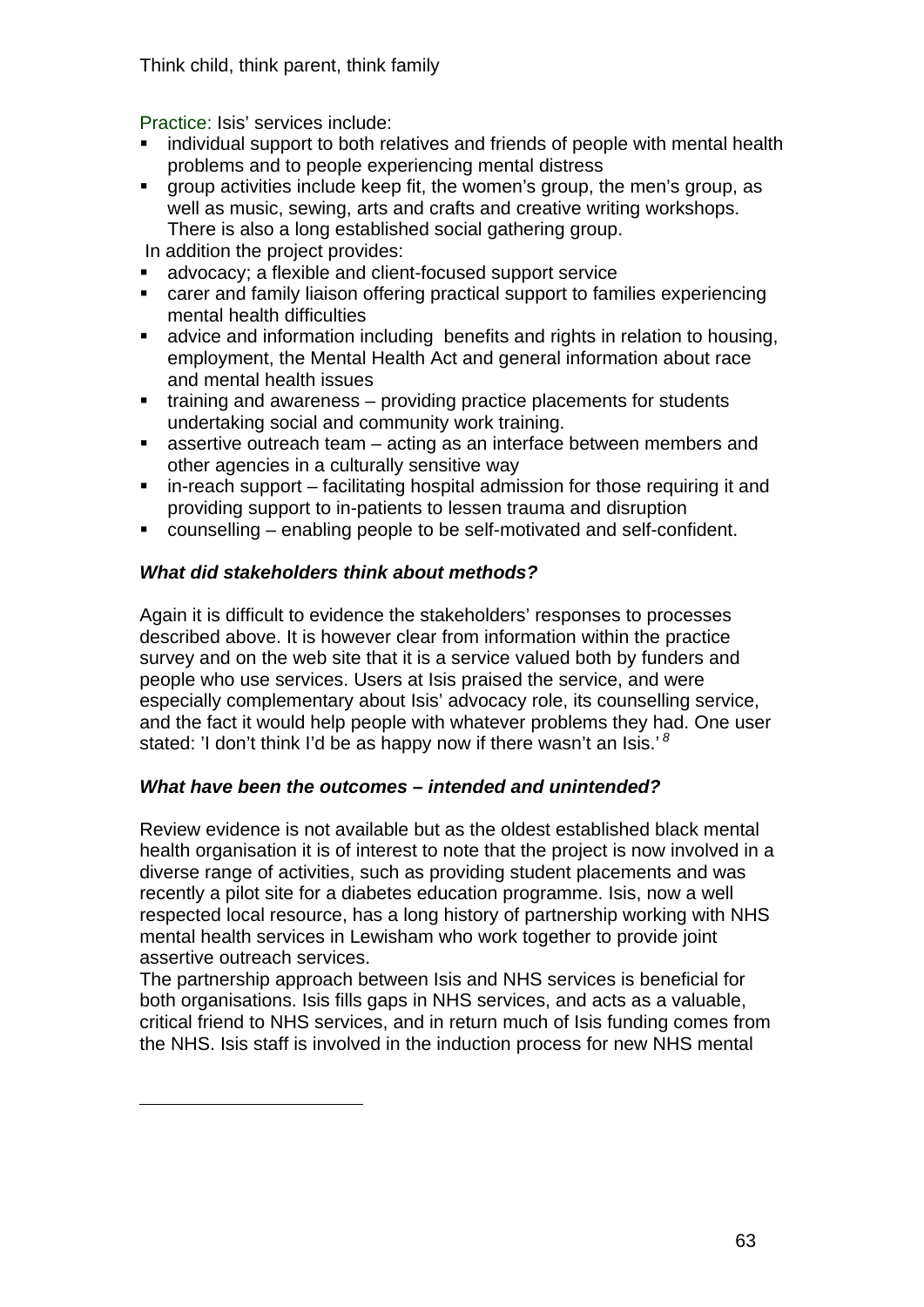health staff, and have also been involved in the recruitment process for NHS staff. All of which suggests that Isis is well respected in a variety of settings.

# *Feasibility*

Anecdotal evidence suggests that at its inception the aims of the Isis Family Health project were relatively modest but due to the commitment of the staff and people who use services involved, they have been able to identify and respond to local need and so meet their original aspiration to create greater choice and flexibility in terms of service provision to the African and Caribbean community. As such, there is no reason a similar service could not be replicated elsewhere.

# *Affordability*

Financial information is not available.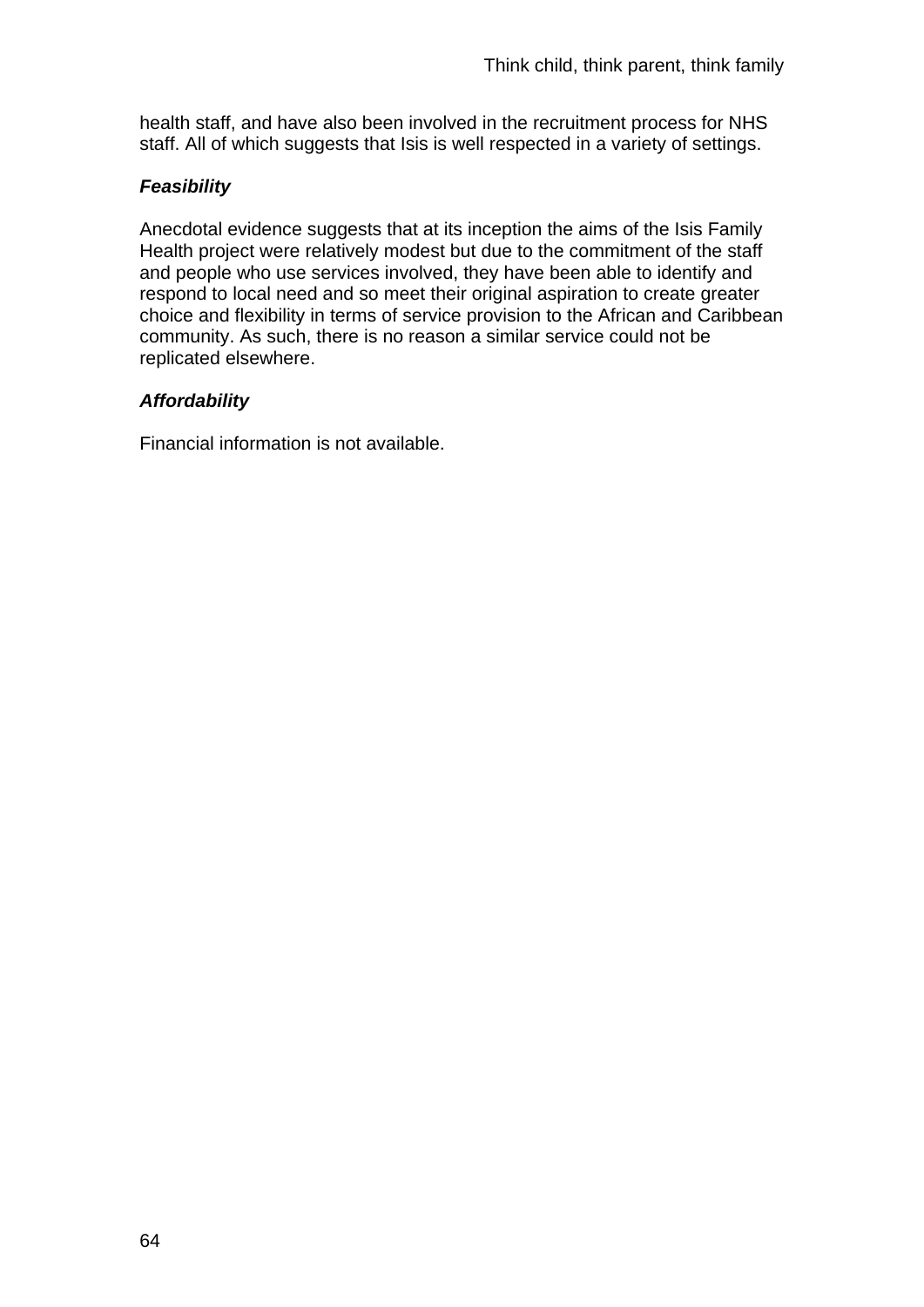# **Keeping the Family in Mind project and resource pack**

The Keeping the Family in Mind project (KFIM) is a strategic, rather than an operational piece of work, which been responsible for, or involved in, a range of inter-related projects, all of which are intended to improve services for families with children affected by adult mental ill health. This results in services being more accessible, non-stigmatising and timely. The work includes young carers and those children and young people who may become carers if adult services do not 'think family' and support parents adequately.

## *What is the idea?*

To harness the ideas and energies of young carers and those who work with them to change service provision to recognise that parental mental ill health affects the whole family, initially by developing a resource pack for sale to practitioners.

## *Why is it a good idea?*

The project and its various products, including the resource pack, are built on the premise that young carers, an untapped resource, are affected by parental mental ill health. They are often best placed to identify both their own needs and those of their mentally ill parents but all too often these needs are overlooked as the focus of the professionals is either 'adult needs' or child's needs' rather than 'family needs'.

### *Who are the stakeholders?*

The main stakeholders are Barnardo's Action with Young Carers, and the involvement of children and young people who access the Barnardo's North West Action with Young Carers project. They established KFIM as an independent development project in 2001.

Additionally, the stakeholders for the resource pack include any family affected by parental mental illness and the professionals working with them.

### *Do/did the stakeholders think it was a good idea?*

All the materials described below were written and produced with the participation of children and young people themselves.

'We have got lots to say: the challenge is to really listen to us and only then can we all work together to make things better for us and our families.' - (Young Carers, Barnardo's Action with Young Carers Liverpool)

### *What are/were the desired outcomes?*

• To raise awareness amongst practitioners of the issues faced by families affected by parental mental illness.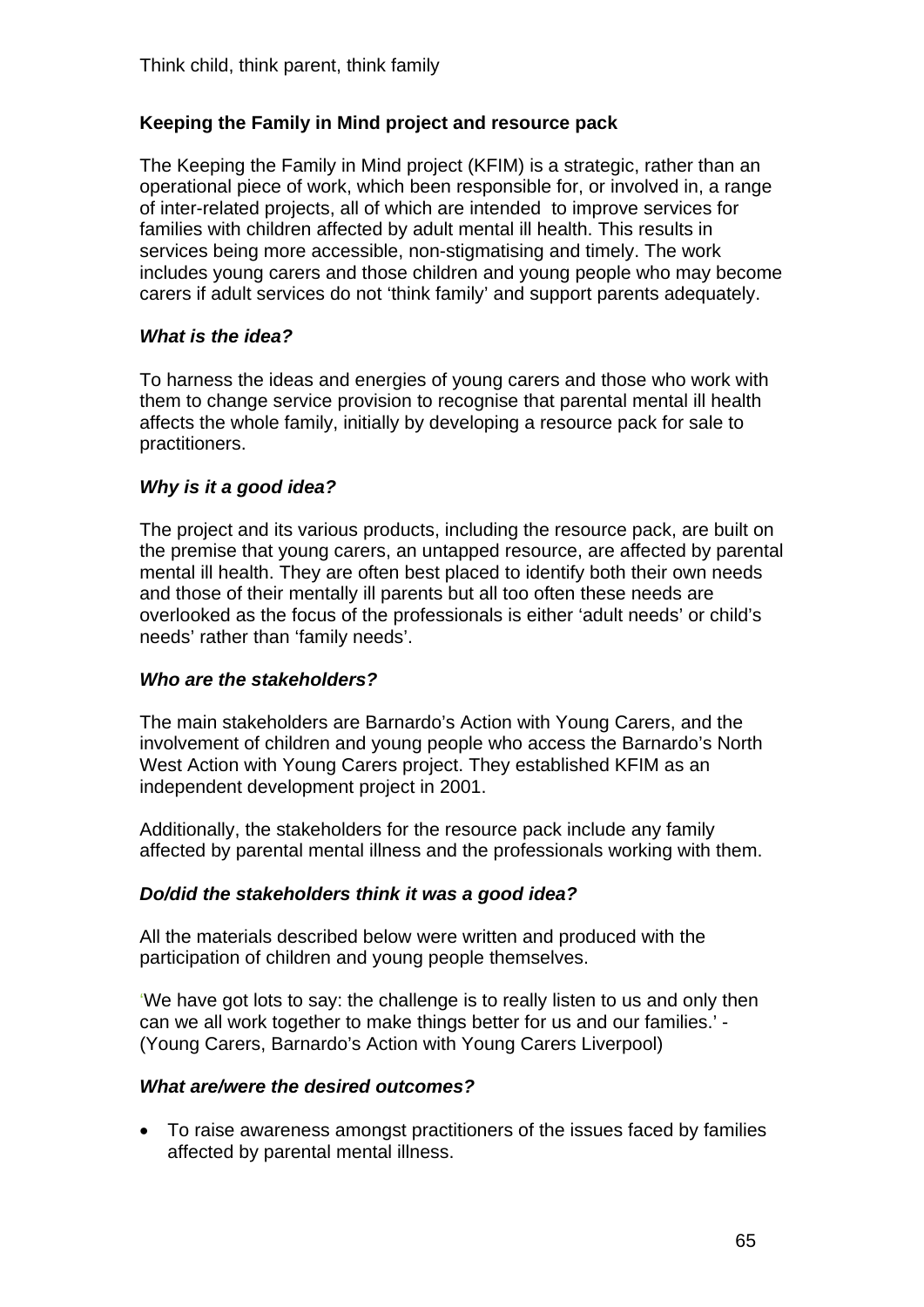## *What was/will be done to achieve them?*

Process: Young carers accessing Barnardo's North West Action with Young Carers project were supported to make a DVD 'Telling it like it is', which conveys the key issues faced by young people affected by parental mental illness. This was supplemented with postcards and posters, reports, booklets and advice sheets, which make up the resource pack.

The initial production of 500 copies sold so well that CSIP agreed to help produce a new, improved second edition.

Practice: Work to maintain a focus on the impact on the whole family of parental mental ill health continues and has sparked a range of connected activities described below.

### *What did stakeholders think about methods?*

The quotes below indicate a positive response from a wide range of stakeholders:

'The training materials are brilliant, they inspire, motivate and offer hope …I know that it is being widely used by people in child and adolescent services.' (Mike Shooter, Former President of the Royal College of Psychiatrists)

'I imagine all universities providing social work training would be interested in the pack as it provides a child's perspective which can often not be provided directly in training.'

(Nora McClelland, University teacher (social work))

'I think the great strength and selling point is the family focus and approach.' (Jo Tunnard, Independent trainer, Research in Practice)

### *What have been the outcomes – intended and unintended?*

Having raised awareness of the issues both locally and nationally , the KFIM project has gone on to tackle other issues of concern to young carers and their families and has been involved in bringing about the following changes:

- **Family Visiting Rooms in Hospital project.**
- the Jelly Baby kite marking logo, to indicate family-orientated mental health services
- the Postcard, anti-stigma campaign to raise awareness of the impact on children of the stigma of mental health difficulties
- The 10 Messages campaign, which aims to challenge the way professionals relate to young carers
- The Message in a Bottle pack, which addresses the issues of importance to families who may experience emergency hospital admission.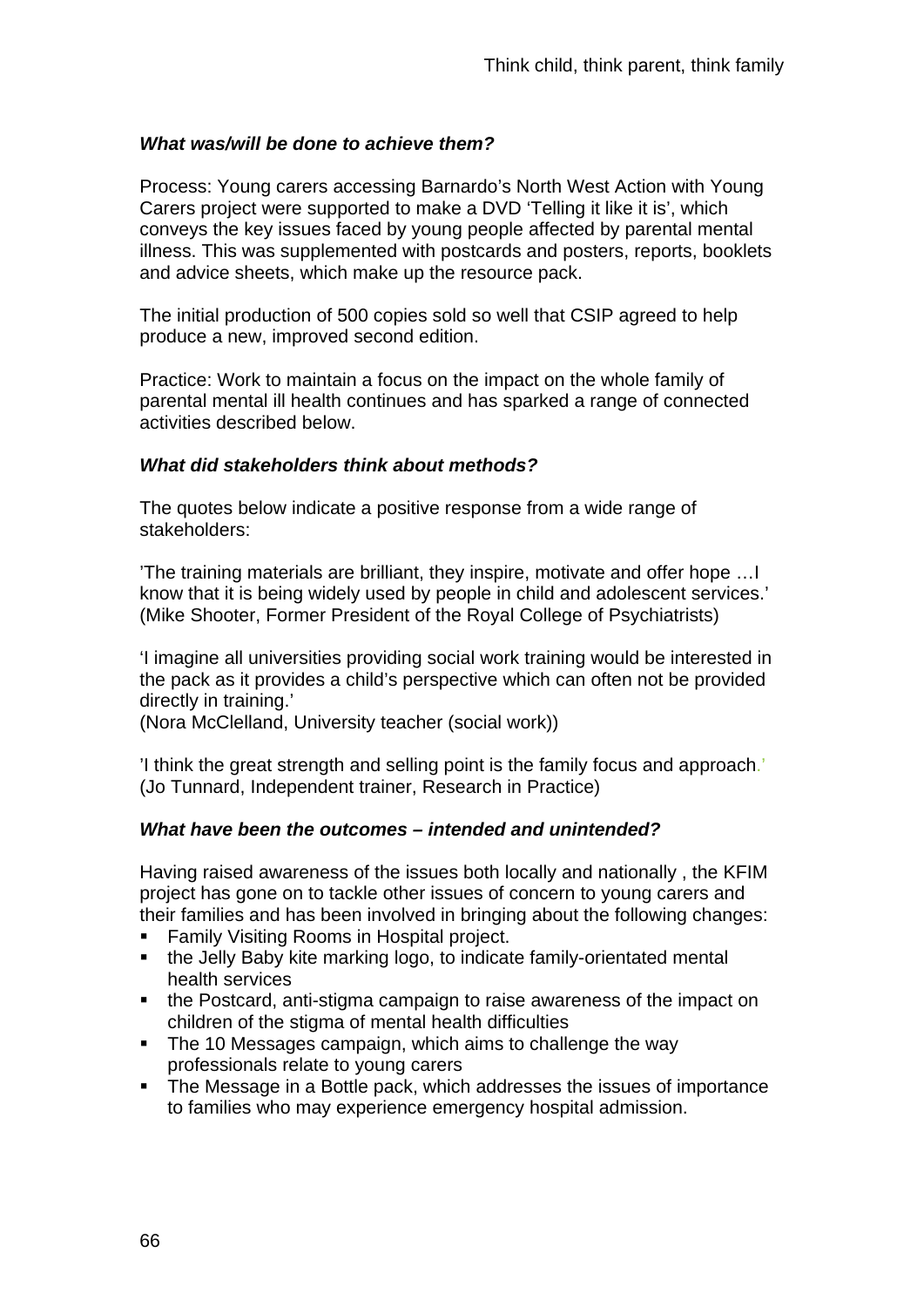The Annual Report 2007/08 gives details of the specific numbers affected by individual initiatives and cites positive responses from young carers, their families and partner agencies to the work achieved.

# *Feasibility*

The KFIM project has been able to achieve the above outcomes by systematically identifying local need and the desired change, utilising local resources to meet the need, engaging people who use services and professionals along the way. This process has recently become more formalised as the Liverpool FAMILY Collaborative, which grew of the SCIEcommissioned Liverpool Practice Survey and the Keeping the Family in Mind movement.

The Collaborative utilises a quality improvement methodology which instead of making a change throughout the entire system that requires years of planning for implementation, changes are made quickly in very small increments, utilising Plan-Do-Study-Act (PDSA) Cycles.

# *Affordability*

The KFIM resource pack was designed to cover costs. It currently retails for £34.99.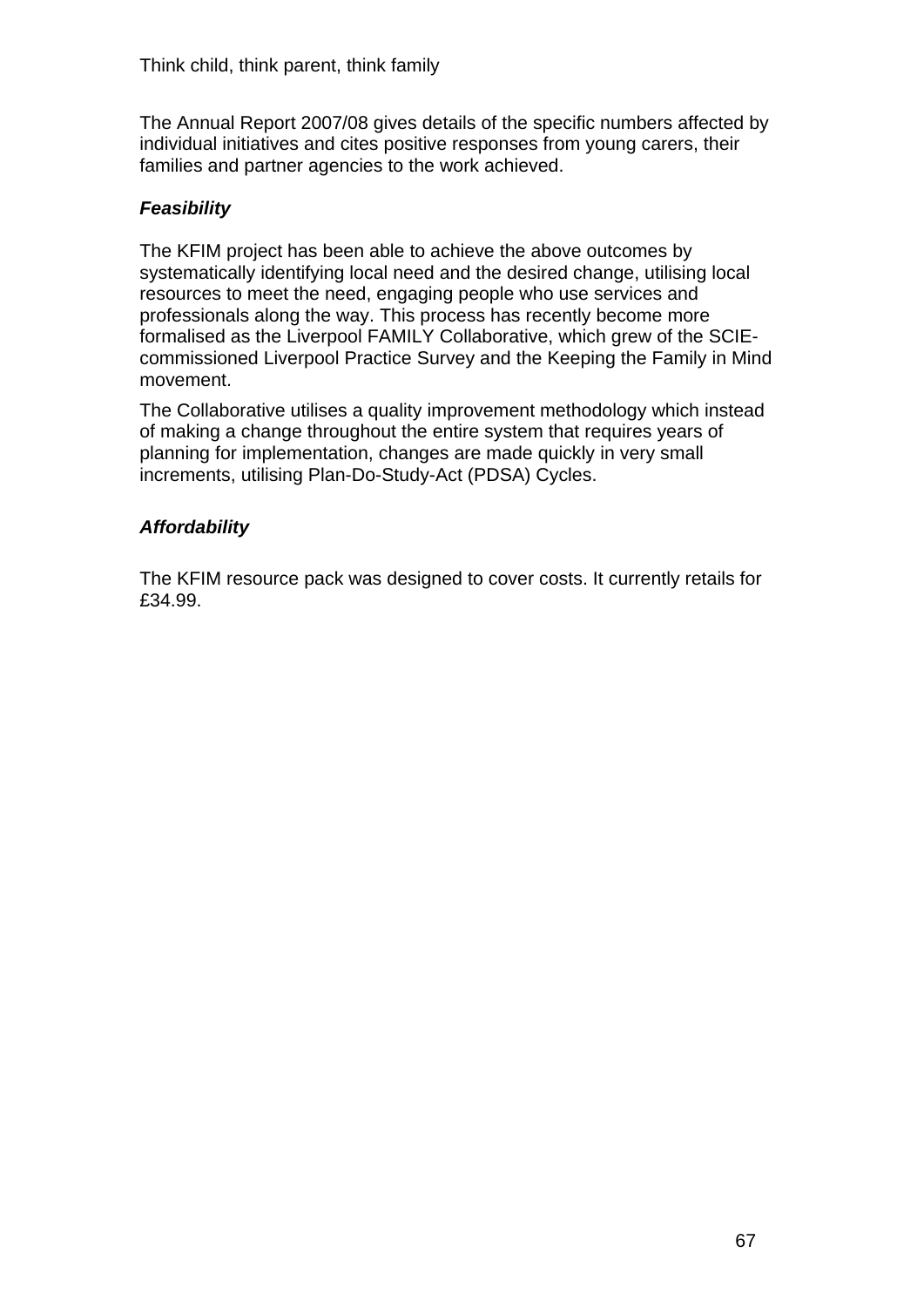# **Parental Mental Health and Child Welfare Network**

## *What is the idea?*

To develop a network of professionals and users of services to share and disseminate best practice in the field of parental mental health and child welfare.

# *Why is this a good idea?*

Research and enquiry reports have established the links between parental mental illness and child welfare issues, highlighting the need for mental health and children and family services to work together to meet the needs of families. The network aims to raise practice standards by improving knowledge, sharing information and influencing policy change.

### *Who are the stakeholders?*

Practitioners in AMH, CAMHS, CSC and users of services

## *Do/did the stakeholders feel it was a good idea?*

The views of the above were canvassed at a study day hosted by SCIE. Individuals were invited to register, which suggests stakeholders shared the view it was a positive initiative.

### *What are/were the desired outcomes?*

To develop closer working relationships between mental health services and children and family services in order to better meet the needs of families experiencing mental health difficulties.

# *What was/will be done to achieve them? (Describe process)*

There has been no formal recent review of the Network as yet. Feedback from study days and from survey information (May 2007) indicate high levels of member satisfaction with the Network, which is regularly used to re-shape and develop activities. A further survey of the membership is planned.

A report reviewing progress on Action 16<sup> $7$ </sup> indicated that the network was one of a number of significant national developments promoting collaboration between different organisations*.*

The Network's success in fulfilling its aims was summed up by the Director of the Social Perspectives Network suggested ''The study day was a reaffirmation of the Network's ability to draw together service users, practitioners and researchers with a shared objective of improving the quality of services. '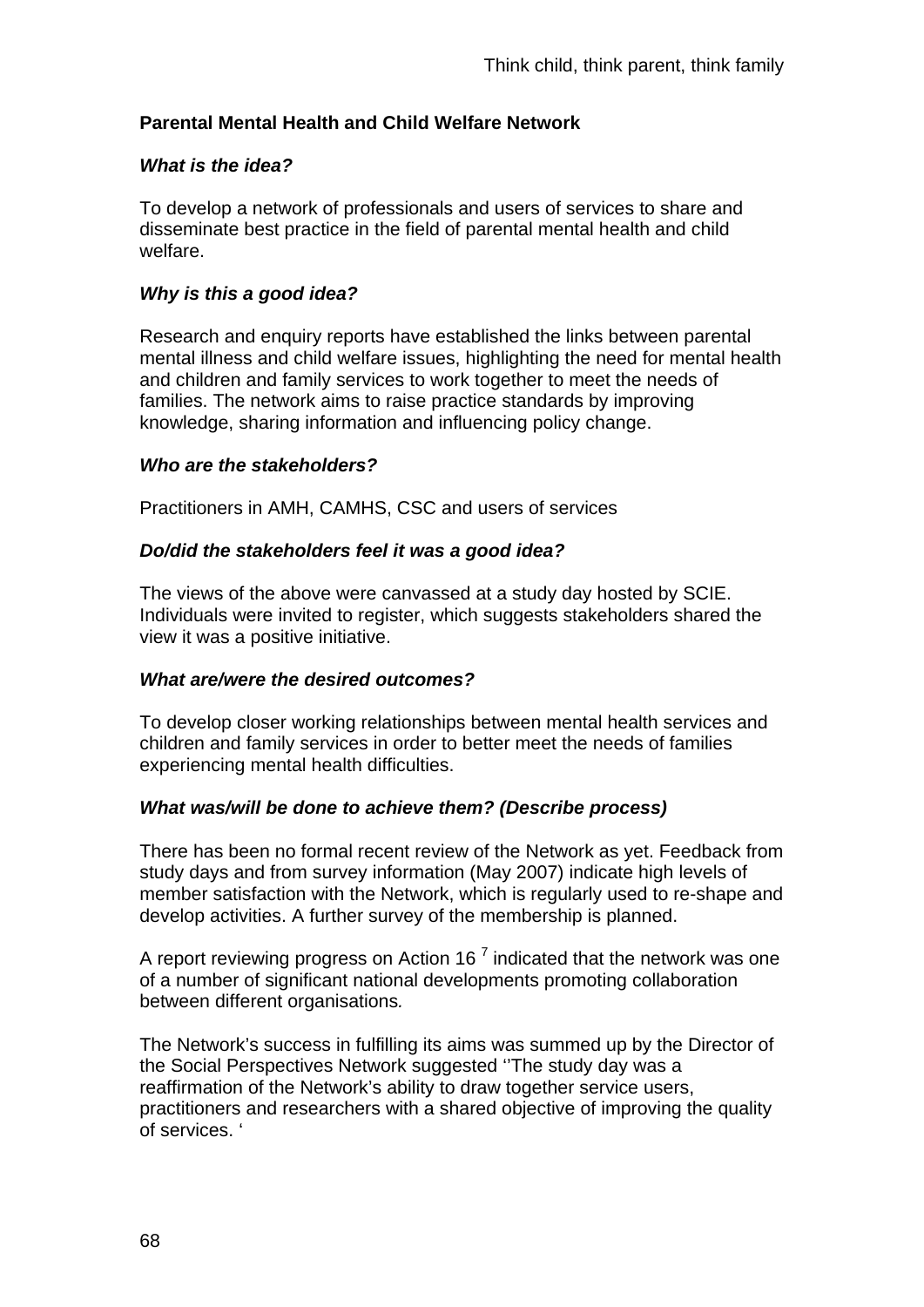# *Feasibility*

This is a successful national resource which clearly works in practice. The plans to develop regional networks demonstrate its applicability elsewhere.

Work is underway, following DCSF agreement to provide advice and small start-up finance to encourage existing groups and support new groups.

# *Affordability*

The Network has been successfully developed and run, funded by a threeyear grant from DCSF totalling £30,000 over three years and aims to be selffinancing by the end of the period. Additional income has been generated from twice-yearly study days.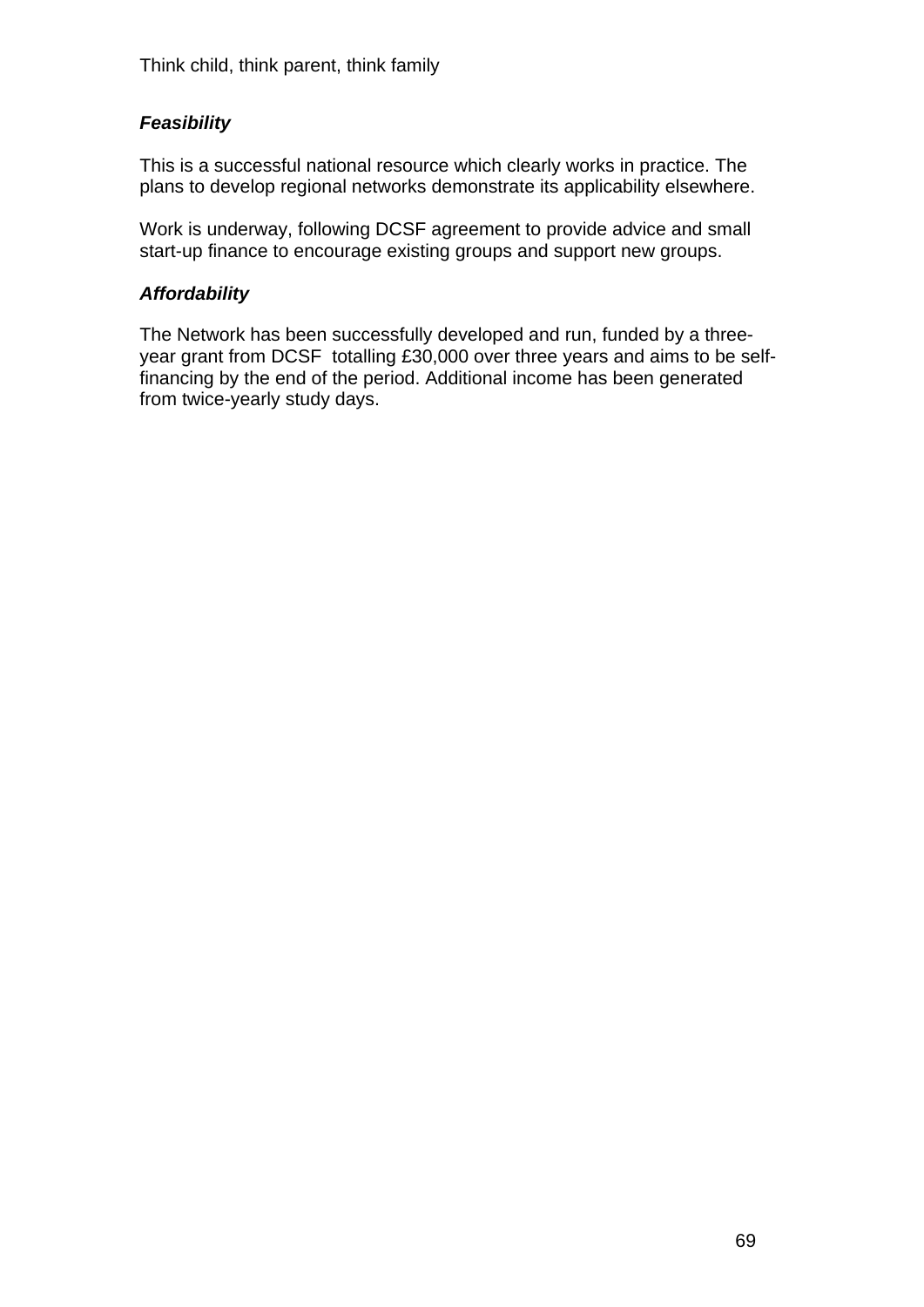# **Safeguarding Leads project**

## *What is the idea?*

To establish a national network for named and lead professionals for safeguarding children in mental health trusts in England. The network aims to develop and influence best practice in relation to the needs of parents experiencing mental health difficulties and their children.

# *Why is this a good idea?*

The safeguarding role in mental health trusts is relatively new and practice is still emerging. Leadership and the ability to influence best practice were felt to be crucial. Post holders felt that the lead safeguarding role in adult mental health is very different from that of named or designated nurses in a primary care trust and that the majority of existing best practice guidance related to the latter role, hence the need to clarify their role.

## *Who are the stakeholders?*

The named and lead professionals for safeguarding children in mental health trusts in England.

## *Do/did the stakeholders think it was a good idea?*

Participants have found the network very helpful. Many work in isolation and benefit a great deal from other professional experiences in both sharing examples of best practice and in being a source of professional support.

#### *What are/were the desired outcomes?*

To share best practice in relation to families experiencing parental mental illness and to build capacity within safeguarding systems by means of sharing, debating and working towards the implementation of regionally and nationally agreed examples of best practice in the area of parental mental health and child welfare.

The safeguarding leads priority actions for 2008/09 include:

- dissemination of findings from scoping exercise
- dissemination and refinement of positive practice guide and resource pack
- joint work with stakeholders to influence the Common Assessment Framework
- comment on the Personality Disorder guidelines and other emerging policy
- support for the development of regional groups for safeguarding and mental health
- contribution to the development of a national standard of good practice
- **•** organisation of a national learning event.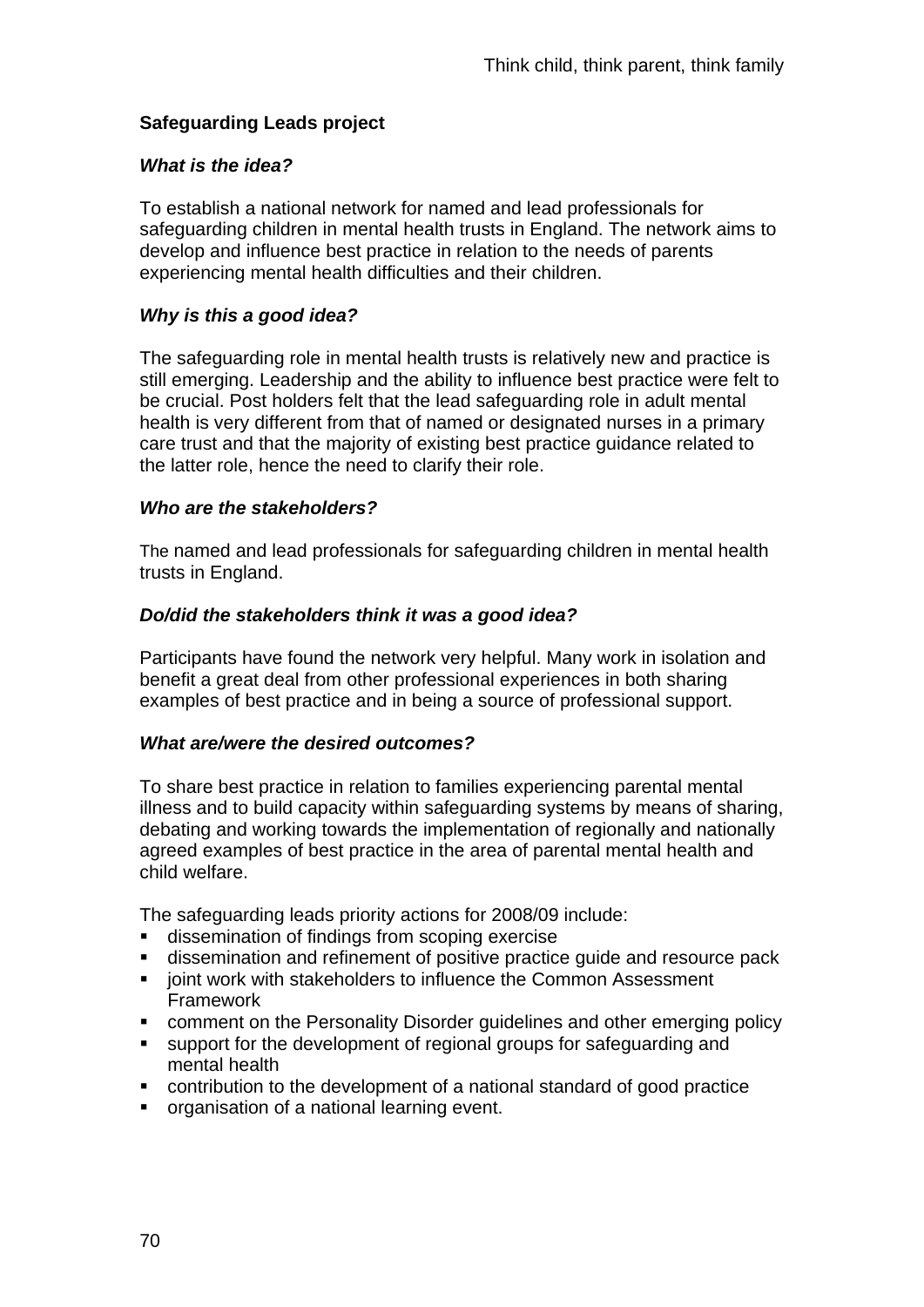## *What was/ will be done to achieve them?*

Process: Following Lord Laming's enquiry into the death of Victoria Climbié it became a requirement for adult mental health services to have a named nurse for child protection. The Safeguarding Leads project was developed in December 2007 to help and support the process of establishing this role and clarifying its remit.

In response to the above a national steering group (of the Safeguarding Leads) grew out of the Action 16 Group.(ibid). It sought to devise and develop structures to establish a national network.

In May 2009 arrangements for running the network changed. Previously it had been run jointly by SCIE and CSIP, hosted by SCIE. However, it now lies with the Department of Health.

It is seeking further funding to develop its work and is actively committed to representation from people who uses services on the network steering group.

Practice: The current focus is on developing the structures to support a network by which to share issues of common concern and to disseminate best practice, by means of regional meetings. Its business plan summarises the work achieved so far. It includes amongst its successes the dissemination of:

- the Derbyshire Protocol for Safeguarding Children in Mental Health **Practice**
- Child Needs and Risk Assessment Aid
- **Practice Guidance for Mental Health Practitioners.**

#### *What did stakeholders think about methods?*

The key stakeholders are the named nurses for child protection within adult mental health services, their staff and partner agencies and ultimately the families they provide services to. To date, there has been no formal means of capturing the views of people who use services, though the project is committed to their involvement.

#### *What have been the outcomes for this work – intended and unintended?*

Whilst there has been no independent evaluation to date it is possible to say they have achieved their initial aim of raising awareness of the family model in relation to parental mental health and child welfare issues and are currently seeking funding to embed and enhance the work of the project. However some people have argued that developing more formal links with

safeguarding leads within local authorities would more effectively ensure the development of the 'Family Model' at a strategic level with partner agencies.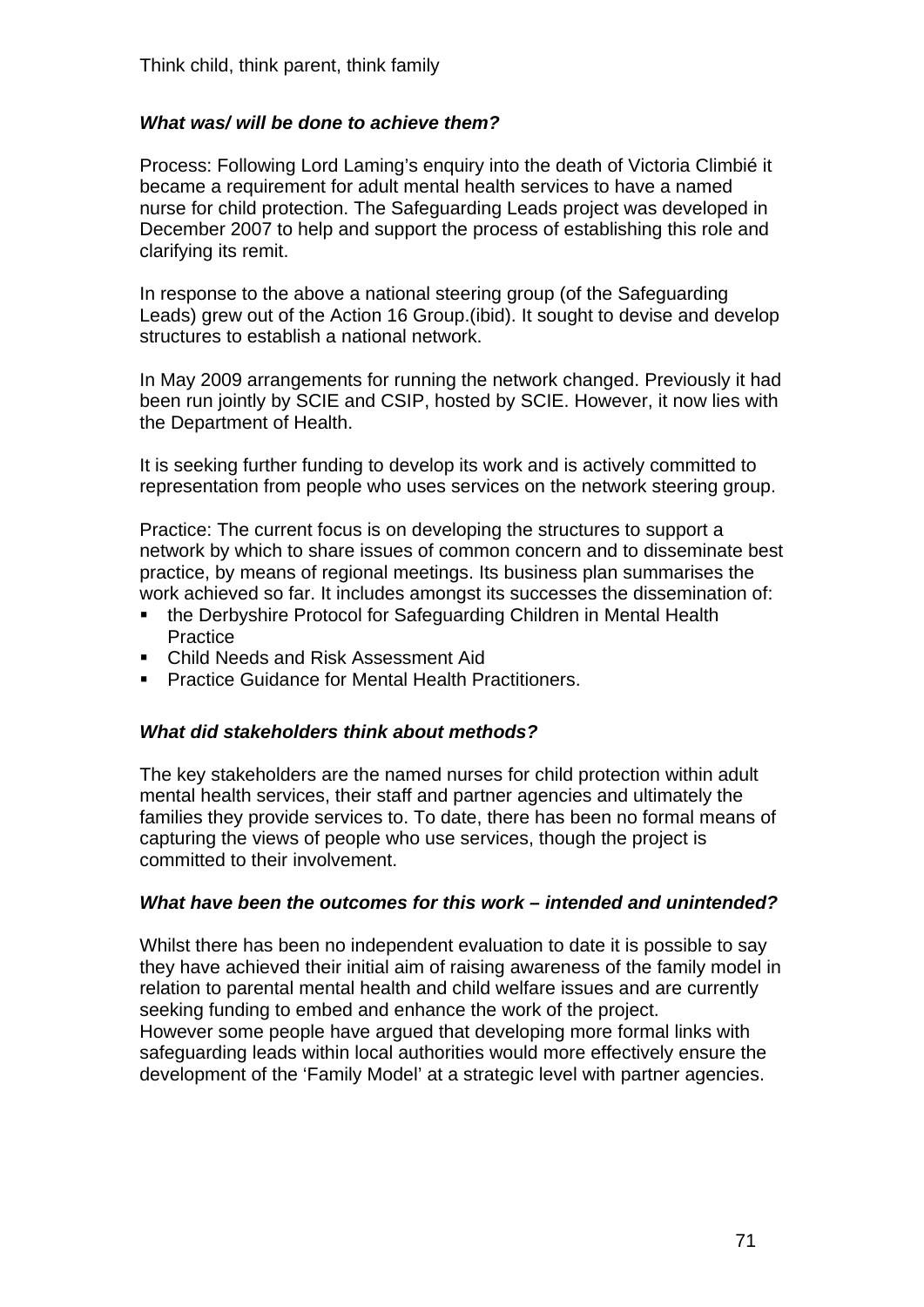# *Feasibility*

The Safeguarding Leads network is currently operational and serves as a possible example for other interest groups wishing to develop a similar support framework for practitioners.

# *Affordability*

Further funding is being sought from the Department of Health. At present, SCIE helps to host some e-knowledge community/networking arrangements. However projects of this nature need to secure continued funding in order to ensure that the work involved in maintaining a network is adequately supported and does not become burdensome to those energetic and committed individuals, responsible for its continuation.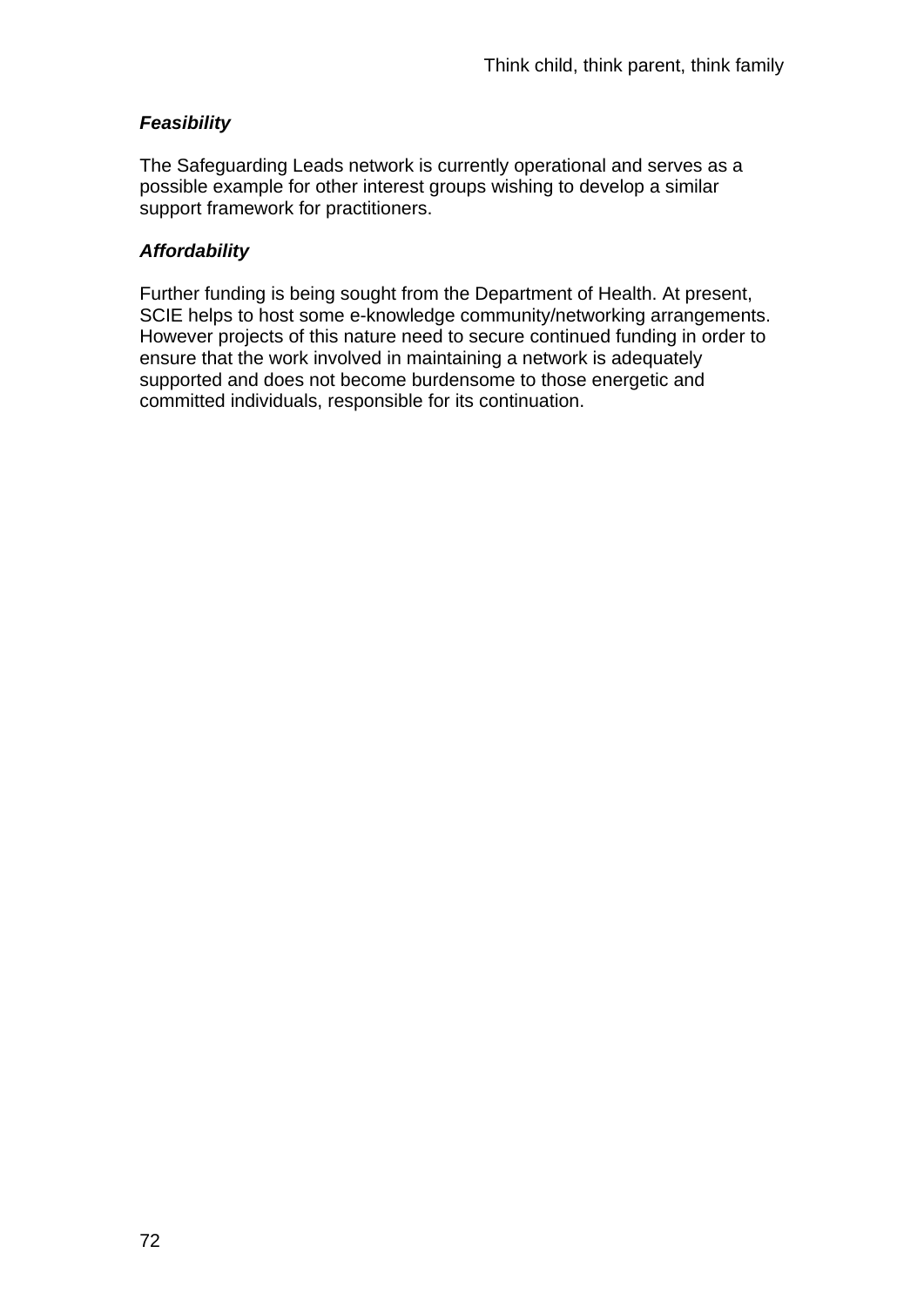## **The Parkside Parental Mental Health Service: 'Still Waiting for an Answer'**

## *What is the idea?*

To involve a voluntary sector specialist child care agency to ensure that the needs of children living with parental mental health issues, were addressed, in conjunction with the needs of the adult who uses services.

## *Why is this a good idea?*

In recognition of the inter-relatedness of parental mental ill health, parenting and child development on all family members and the traditional difficulties in co-ordination and communication between AMH, CAMHS and CSC, it was felt necessary to develop a service which could build links between existing services, for the benefit of the family. Identifying and supporting the children within these families, in partnership with a nationally respected voluntary sector organisation (NSPCC), was considered the most appropriate way forward.

#### *Who are stakeholders?*

- Central and North West London Child and Adolescent Services
- Adult mental health services
- NSPCC

#### *Do/did the stakeholders think it was a good idea?*

The Parental Mental Health Service made a film, available on DVD, entitled, 'Still Waiting for an Answer' documenting its experiences to capture and share the learning for the benefit of clinicians and commissioners. **The DVD illustrates how a pragmatic approach to service design and partnership work can respond to the needs of families where a carer has a mental health problem.**The need to develop better working strategies between partner agencies (AMH/CSC/CAMHS) for the benefit of families, is well documented in the film, however the role played by users of services in the project's development is unclear.

#### *What are/were the desired outcomes?*

Specifically the service aims to act as the interface between AMH, CSC and CAMHS to provide a dedicated clinical service for children and young people whose parents have mental health problems, in partnership with the voluntary sector.

#### *What was/ will be done to achieve them?*

Process: A working party was formed by West London Mental Health Trust in response to awareness it was not meeting the needs of parents with mental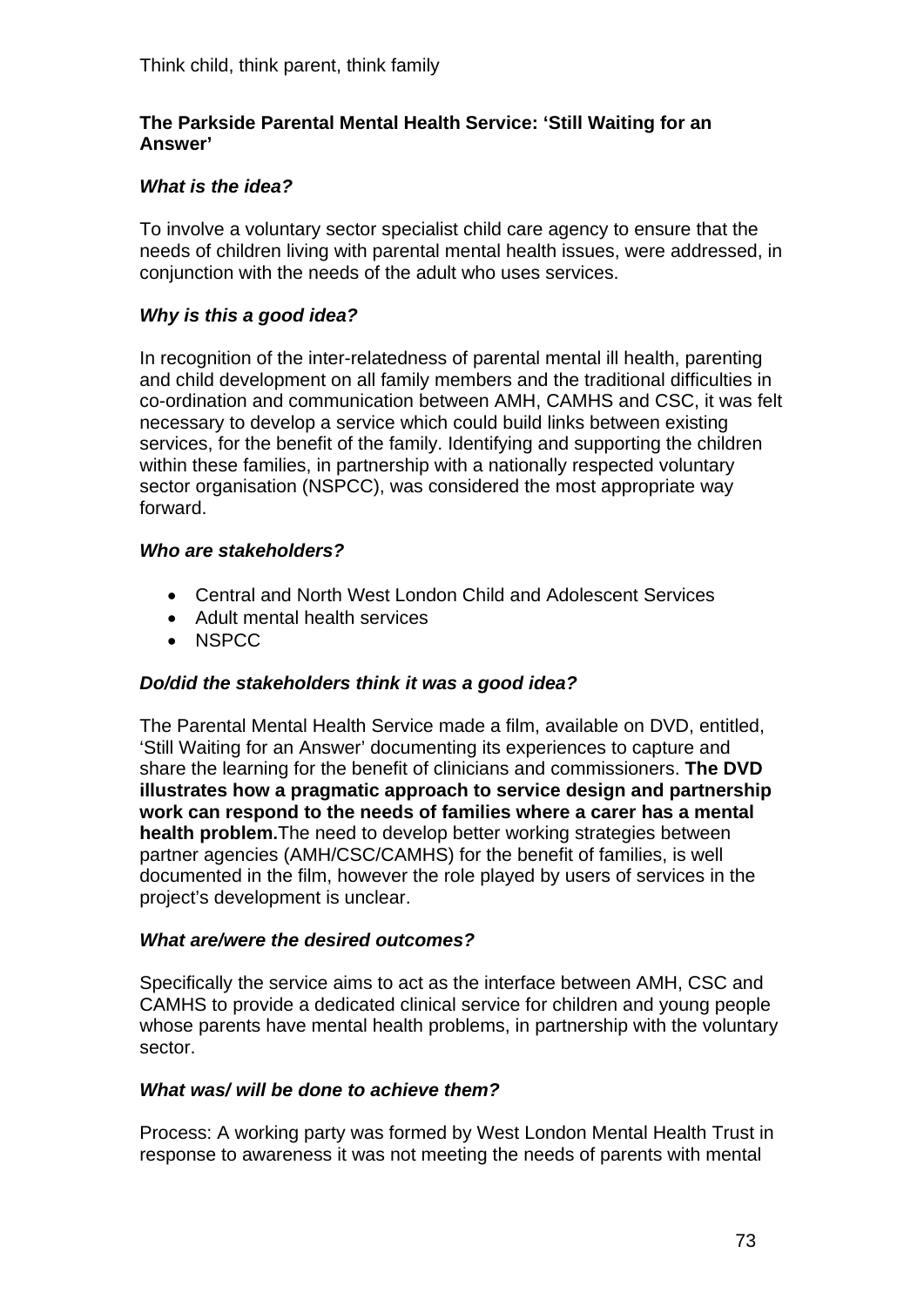health problems. It approached the NSPCC, valuing the input of an independent voluntary sector organisation.

Based on an earlier piece of research carried out by NSPCC on the needs of children whose parents experience mental health problems, in another part of the trust, it developed the Parental Mental Health Service. This is a team at the interface of CSC and AMH.

Practice: When people who are parents are referred to the CMHT they receive a joint assessment by an adult practitioner and a member of the parental mental health team. In effect, NHS adult and child care practitioners work alongside NSPCC child protection workers to provide multi-disciplinary clinical services, including family therapy, parenting support, and play therapy for children. They draw up care plans together and take part in case reviews.

Members of the multi-disciplinary parental mental health team attends clinics, ward rounds and meetings held by AMH and CAMHS to ensure that users' parenting role and the needs of their children are considered in both settings, working directly with families alongside colleagues in other directorates and agencies where required.

# *What did stakeholders think about methods?*

The film captures the positive responses of the stakeholders but the role of the person using services in the implementation of the project is not documented.

# *What have been the outcomes of this work – intended and unintended?*

It addresses the main policy drivers in AMH, to target the most complex situations and in CMH to identify child mental health issues as early as possible. It recognises the need to work closely with CSC to achieve these aims.

The staff involved in the project report an increase in cross-boundary activities between AMH and CAMHS directorates and across partner agencies. A user comments positively: ''They look at the whole picture – my children, and me with mental health problems.'

# *Feasibility*

This model requires the commitment of senior managers across services to address the needs of this client group. Whilst not offering a template for the establishment of similar services elsewhere, because of the importance of local variables, they do offer a range of support to agencies interested in developing similar types of provision including clinic-based open mornings, facilitated workshops and consultation.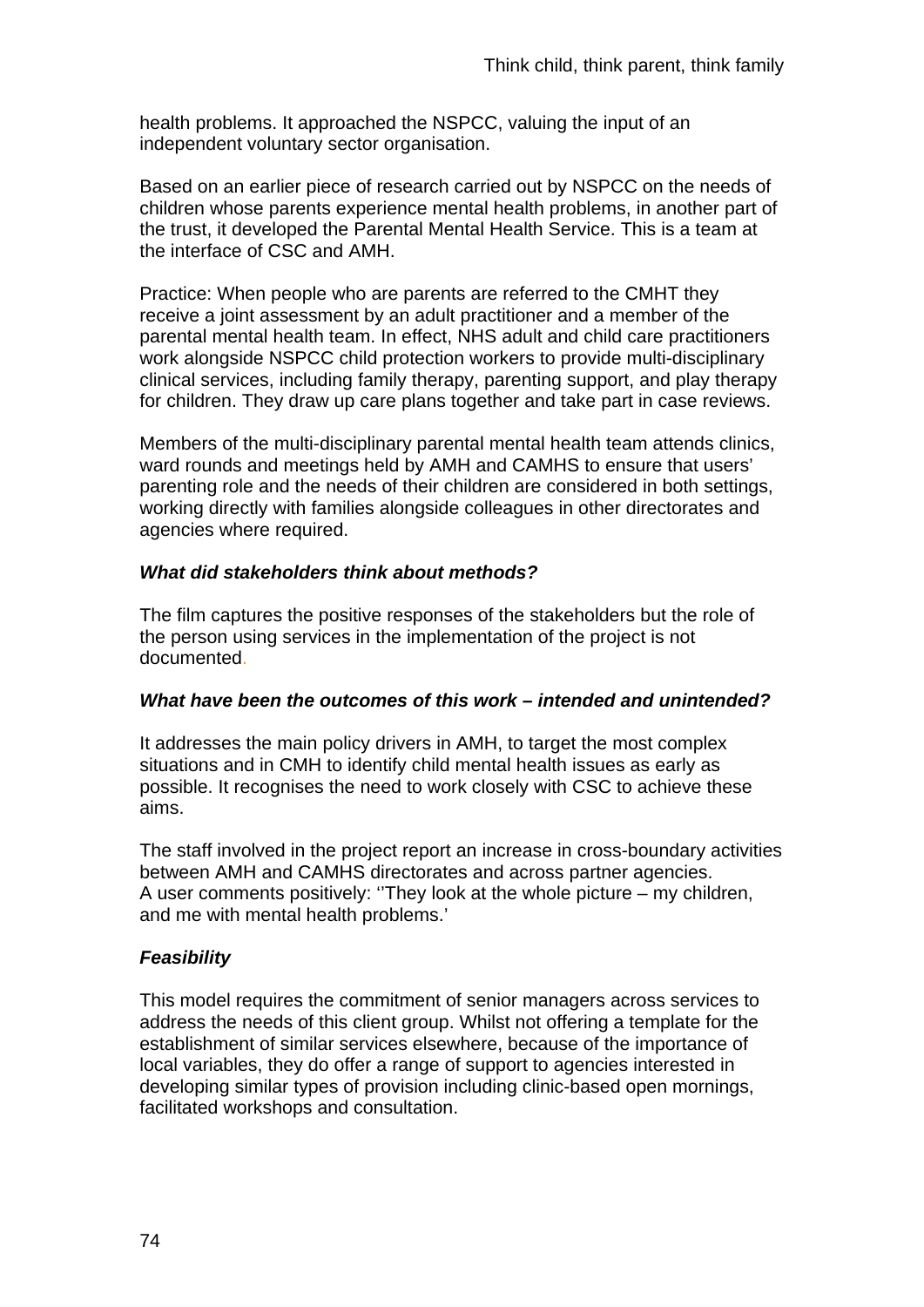# *Affordability*

The video clearly recognises the difficulties of costing a preventative service such as this, in terms of the savings in other care sectors but emphasises the moral imperative to address the needs of families experiencing mental health difficulties

It was produced in response to the HSJ award won by the service in November 2004, where the judges recommended that this model of care was shared nationally across the NHS.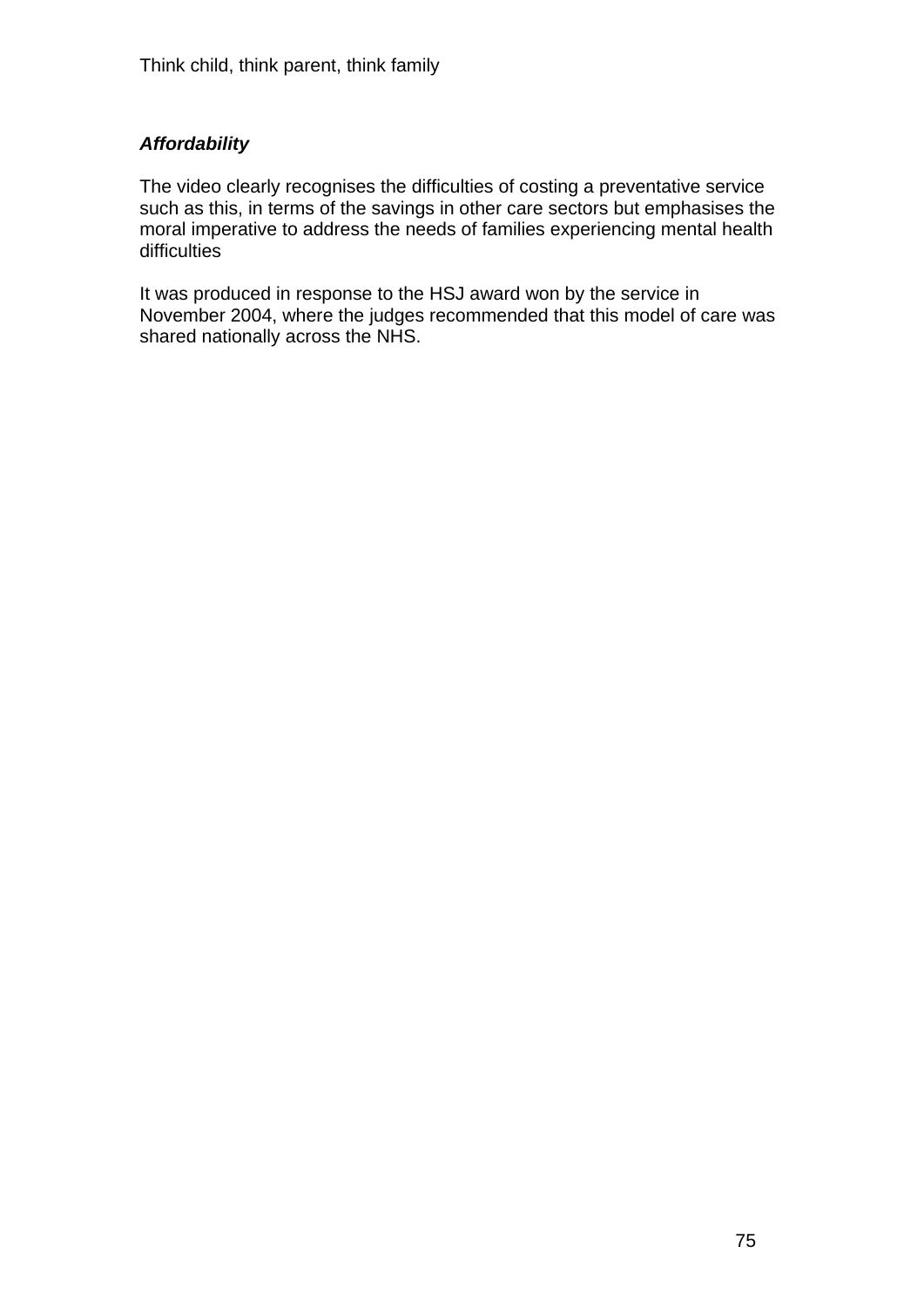# **The Southwark Mental Health Family strategy**

## *What is the idea?*

It is an attempt to develop a family-oriented approach within adult mental health services which strengthens the link with children's services. This supports people who use services in their parenting role and improves the wellbeing of children whose parents are experiencing a mental disorder. To this end Southwark has developed a Mental Health Family strategy.

# *Why is this a good idea?*

A range of national policy directives argue for the importance of ensuring that the needs and welfare of children are in the forefront of every public service. This has implications for users of services who are parents. They felt their role as parents was often overlooked and this created anxiety about seeking help because a perceived emphasis on risk might jeopardise their relationship with their children.

## *Who are the stakeholders?*

The key contributions were from:

- users of services who are parents
- staff from children and families social services
- clinicians from CAMHS and adult mental health services
- workers in the voluntary sector.

# *Do/did the stakeholders think it was a good idea?*

The available documentation suggests the initiative, although driven initially by the energy of middle managers, successfully captured the views of the stakeholder group, which was keen to see the parental role of those who use services acknowledged and addressed in policy development and service delivery.

#### *What were the desired outcomes?*

Key to the strategy is the vision that it is not enough to create specialist services for families and children whose lives are touched by mental ill health. A family approach needs to become embedded in mainstream mental health care. Adult mental health services in Southwark aimed to achieve this by:

- taking full account of the role of people who use services and their needs as parents, in clinical assessment and in developing care plans
- ensuring that parents with mental health problems have information about services available to support them in their parenting role and information about services to support their children
- **EXT** improving liaison and multi-agency working with services for children and families in the borough, to include CAMHS, social services, children's centres, extended schools and voluntary sector organisations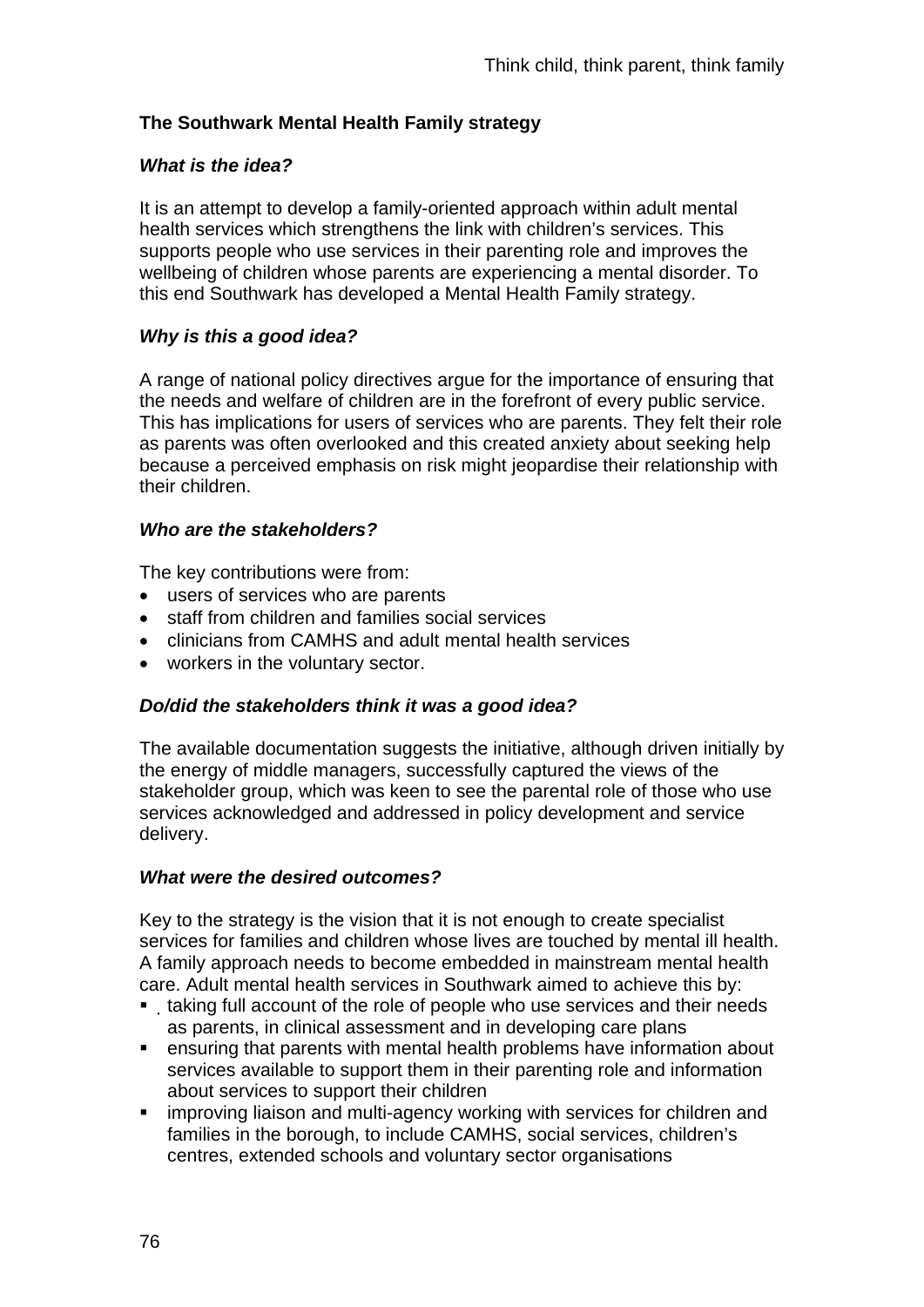Think child, think parent, think family

- ensuring that policies and procedures are in place to safeguard the children whose parents have a mental health problem
- creating environments within adult mental health services that are safe and welcoming for children, and providing child care facilities that can be accessed when necessary
- developing services for children whose parents have mental health
- **•** problems to enable them to understand the issues and receive support as young carers
- supporting people who use services through conception advice, pregnancy, childbirth and the post natal period
- **EXEDENT** improving the accessibility of services and outreaching to agencies
- supporting children and their parents
- taking account of cultural background and linking in with local BME services.

# *What was/will be done to achieve them?*

Process: A Family Strategy Group was set up to develop the approach, comprising senior staff from adult mental health, Southwark MIND, CAMHS, children's social care and Family Welfare Association<sup>8</sup> (Newpin) representing managers, practitioners, users, parents, commissioners and psychiatrists. Contributions were also received from a carers project. The key themes identified included:

- support to users/partners in their parenting role
- support to children of parents with mental health problems
- improved access to mental health services
- safeguarding children
- developing approach within community mental health practice,
- consulting and working with users who are parents
- promoting joint work between adult mental health services and CAMHS.

Sub-groups were established to review existing provision and identify gaps. Opportunities for service development were considered by the Family Strategy Group and efforts made to actively promote collaboration between services. Central to the strategy development was a commitment to regular and systematic review processes which ensured a continued focus on the needs of people who use services.

The Mental Health Family strategy was officially launched and an implementation group formed to agree an action plan and timescales for the various work streams identified.

Further embedding of the Mental Health Family Strategy is planned by way of a series of training events. These include building on the existing Crossing Bridges training for all staff and adapting the Family Partnership training developed by Centre for Parent and Child Support<sup>9</sup>, for AMH staff.

Funding is being sought for posts to develop a parents forum and to produce a film aimed at helping professionals understand the needs of people who use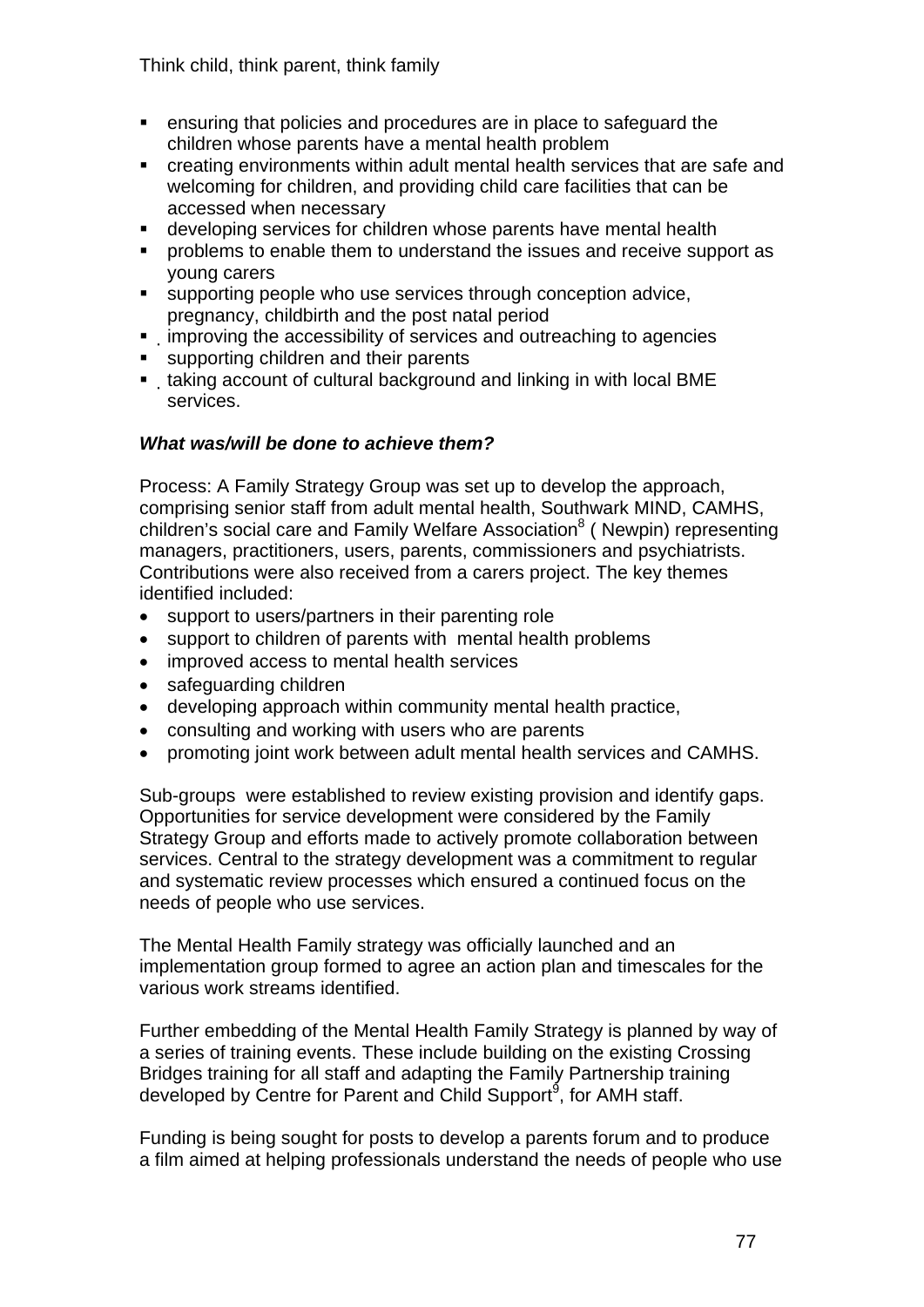services who are parents. These developments will hopefully contribute to the culture change necessary to make the Family Strategy, a reality.

Practice: The development of the Southwark Mental Health Family Strategy 2007–2010 (published in 2008) provided an opportunity to review existing service provision and strengthen the links with children's services to support family life. It has been able to evidence a range of initiatives, which go some way to meet its objectives.

In terms of mainstreaming a family approach in adult mental health services, achievements include:

- adoption of trust-wide children's visiting policy
- plans to implement a borough-wide CAMHS consultancy to AMH
- provision of resource packs, detailing support services for children and parents in the borough, to all mental health teams
- appointment of a senior AMH manager services to lead on children and parents issues.

The early intervention goals have been addressed by:

- provision of staff providing psychological interventions, social support and outreach services to children's centres
- collaboration with CAMHS to provide consultancy and training to children's centre staff, strengthening opportunities for joint working.

In terms of supporting children whose parent(s) have a mental illness, a range of voluntary sector projects provide services geared to meet the needs of children affected by parental mental health. For example:

- Newpin (run by Family Action) offers parental support to parents with mental health problems who have a child under 5.
- The Building Bridges project, which is jointly commissioned by CAMHS and AMH commissioners, works with children of parents with a mental health problem, to help them make sense of their parent's problems and help the family overcome them.
- There is also a borough-wide Young Carers project in Southwark providing a service to children caring for relatives, including those with mental health issues.

Objectives in relation to conception, pregnancy, birth and the postnatal period, include:

- The provision of specialist perinatal mental health services working with both King's and Guy's and St. Thomas' maternity services.
- Southwark women with serious mental health problems have access to a specialist mother and baby unit.
- **The Family Action Newpin perinatal project provides outreach and drop-in** support to vulnerable new mothers and mothers-to-be, with the aim of improving their mental health and relationship with their baby.
- An intensive health visiting project aims to promote access for people who use mental health services.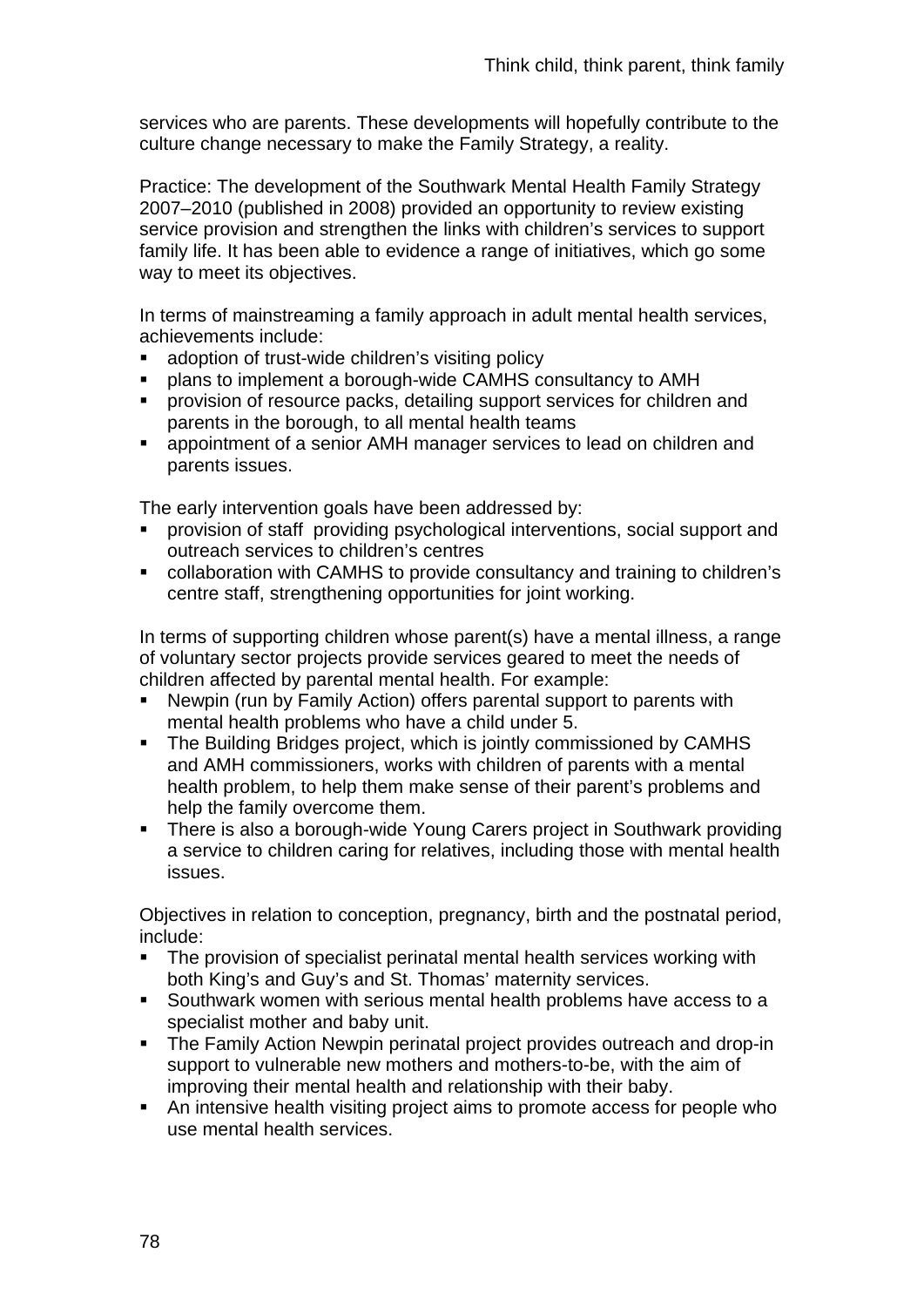The existing joint service protocols to meet the needs of children and unborn children whose parents or carers have mental health problems, substance misuse problems and/or disabilities or who may be affected by domestic violence, went some way to meet the Safeguarding children objectives.

The increased emphasis on the impact of parental mental health on the family, has in turn influenced service development and commissioning within AMH and partner agencies, leading to increased consideration of collaborative ideas to meet 'family need'.

In order to maintain a focus on the continued inclusion of people who use services in evaluation and monitoring the several initiatives have been explored, such as enlisting the support of SURE (Service Users Research and Evaluation) based at the Institute of Psychiatry and adopting the Service User Monitoring process developed by the Sainsbury Centre for Mental Health.

## *What did stakeholders think about methods?*

The available documentation suggests that stakeholder representation across the board has been maintained and continues to contribute to the ongoing refinement and implementation of a family strategy.

## *What have been the outcomes – intended and unintended?*

The development of a mental health family strategy was used to unify the broad range of initiatives detailed above to encourage existing services and future developments to adopt a 'think family' perspective, which because it targets many fronts, results in changes to both service provision, staff attitude and user confidence, as evidenced by stakeholder willingness to remain involved as one of the national guidance implementation sites.

However, it was not possible throughout the process to engage male service users as effectively as hoped. Data from a male in-patient ward revealed that none of the users were in contact with their children. It was speculated that many men with mental health problems lose contact with children and this loss in their lives is unacknowledged. They found evidence of episodes of mild depression and anxiety as well as relapse of bipolar illness, suggesting men also experience mental health problems in relation to childbirth and parenting. Although the FWA<sup>9</sup> Newpin Fathers project provides individual and group support with parenting the need to review how better to support male service users in their role as parents has been identified.

# *Feasibility*

l

This initiative appears to have been driven by committed middle managers in both AMH and CSC, but has the advantage of having been formally adopted by senior managers. It required a commitment to review existing service provision to families affected by parental mental illness and adopting a 'think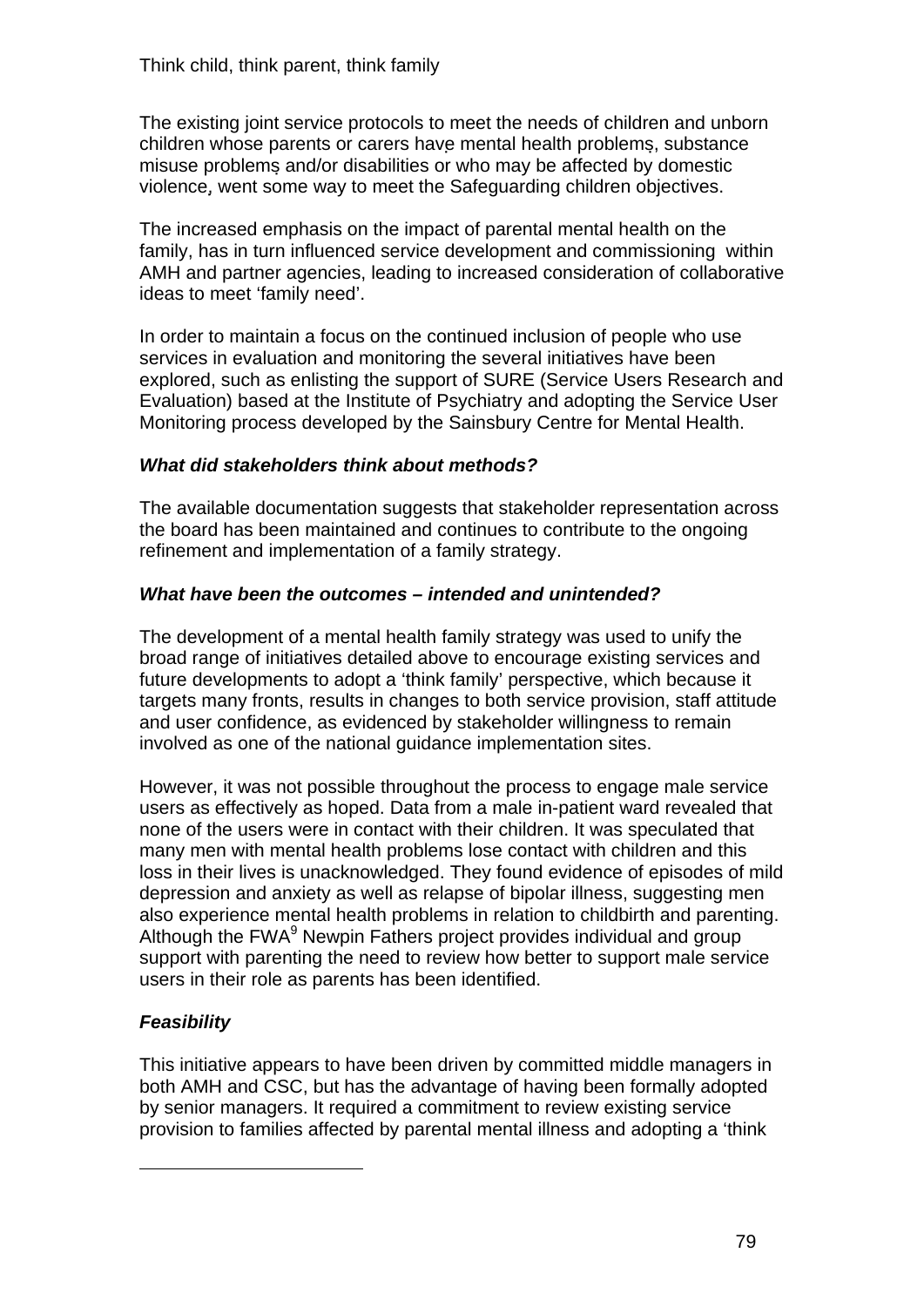family 'approach to the process of addressing the gaps indentified. The perspective of people who use services has been maintained throughout. The process of bringing together key stakeholders, identifying common goals, reviewing existing provision and encouraging a 'think family' approach to service development and building in systematic reviews of progress is clearly replicable in other settings.

## *Affordability*

The development of a coherent mental health family strategy has not been costed but is likely to form part of existing post holder responsibilities. The cost of developing services which are responsive to local need will reflect local resources. The longer term savings of a congruent family strategy which seeks to meet the likely needs of families affected by parental mental ill health at the earliest possible stage have not been costed.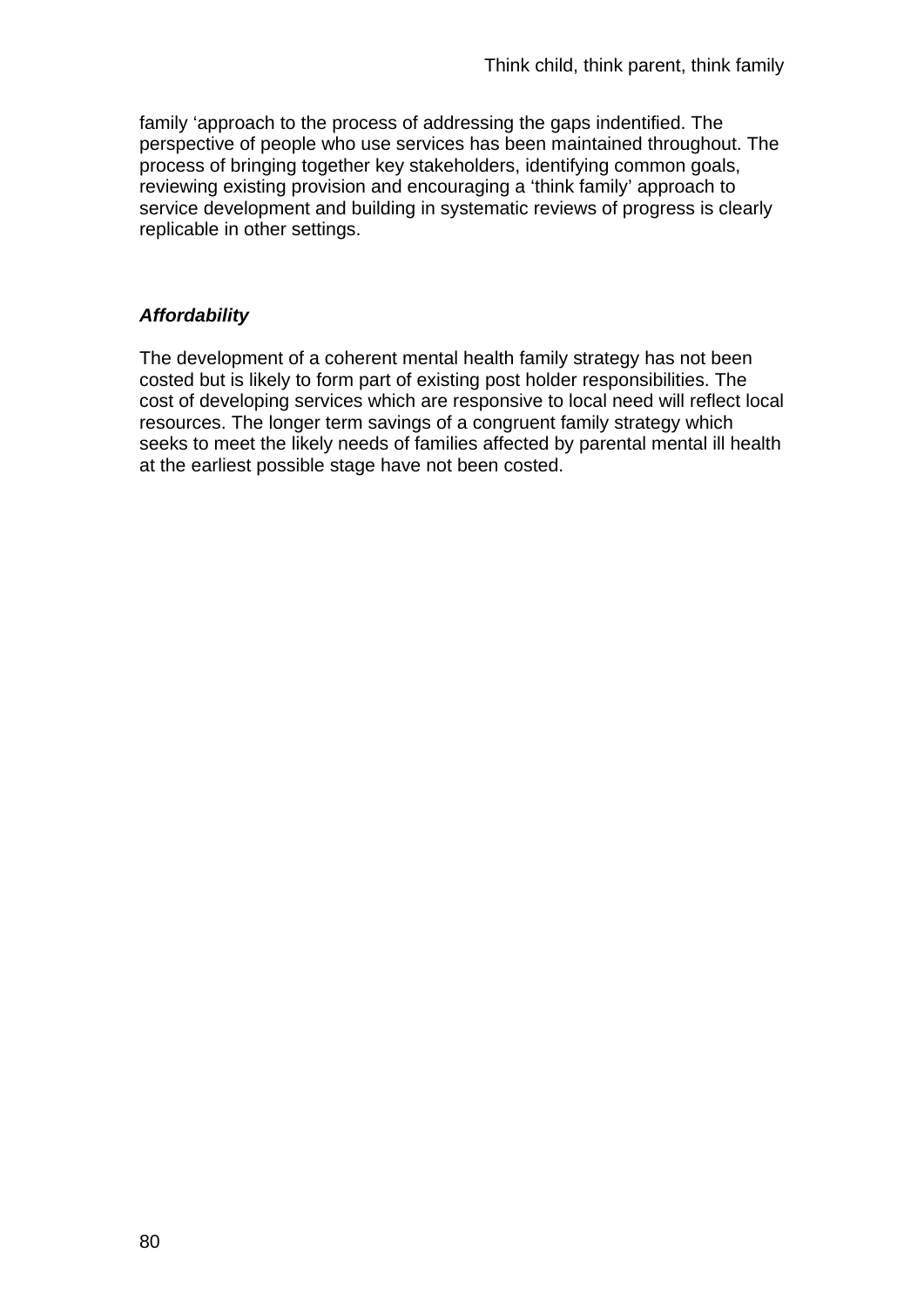# *What is the idea?*

CHAMP is a parental mental health team in Tower Hamlets providing support to families where there is parental mental illness. The CHAMP project employs children's specialist workers who work jointly with allocated workers within the Community Mental Health Team (CMHT) and Children's Social Care. Consultation is available for cases where a parent might not meet the criteria for CMHT involvement. The primary aims of the project are to:

- ensure an early assessment of children's needs in full cooperation with the parent, whether a person using services or in a carer role, enabling parents and children to access appropriate community resources. The worker may take the role of 'lead professional' in relation to some children but will not perform a statutory child care role
- prevent multiple assessments by different agencies, avoid delay in accessing services and divert families from statutory social care
- reduce social isolation of both children and parents
- have a specific focus on improving school attendance, maximising achievement in school and increasing participation in out-of-school activities in line with ECM outcomes.

# *Why is this a good idea?*

Several studies<sup>10,11</sup> have reported that children with parents in mental health services have benefitted from having a person outside the home to speak to about their worries and fears.

# *Who are the stakeholders?*

l

- Children's Workforce Development Council funded CHAMP for a 12-month pilot as part of the New Types of Worker programme. This was from July 2007 to August 2008.
- London Borough of Tower Hamlets in partnership with East London NHS Foundation Trust and Tower Hamlets PCT who now fund the project.
- The project has a steering group which includes representatives from voluntary agencies, PCT, CAHMS, Children's Services, Adult Mental Health and Education

# *Why do/did the stakeholders think it was a good idea?*

Local need is high, with a number of children in the borough affected by parental mental illness. It had been estimated that at least 400–500 children in the Borough of Tower Hamlets have parents who are service users in the Adult Mental Health Teams (2007). Subsequent research undertaken by the Children's Specialist suggested that these figures were an underestimate and the number for the borough is nearer 600. These parents were diagnosed with 'severe and enduring' mental illness and had often had repeated hospital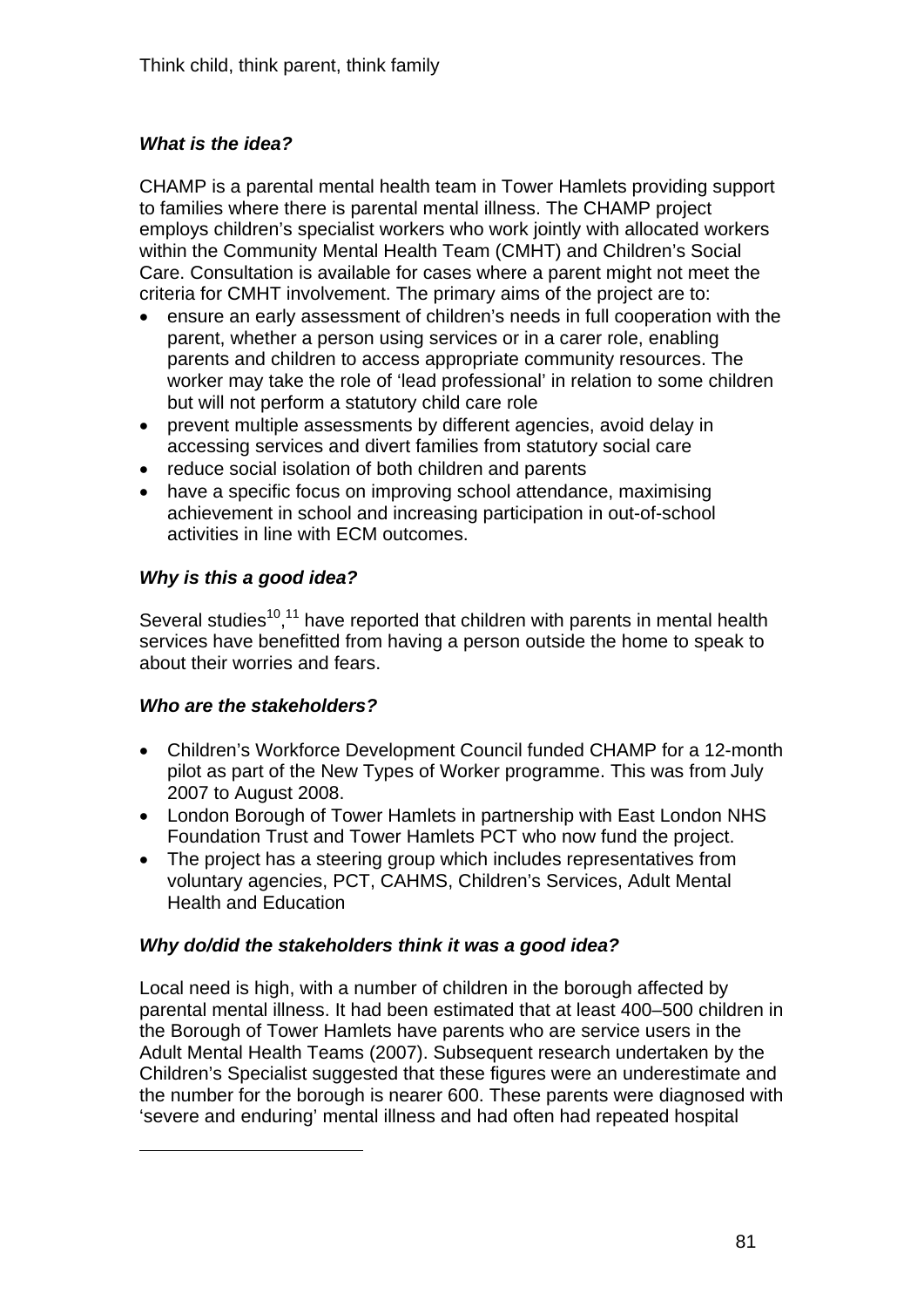admissions. Many of these children remained hidden from services as families were anxious about the involvement of statutory services and did not readily or easily access community, other health or statutory supports. There had been a number of serious case reviews where parental mental health difficulties had significant implications for the welfare of children<sup>12</sup>.

#### What are/were the desired outcomes?

The anticipated positive outcomes for children, young people and parents/carers include:

- ensuring early assessment of children's/young people's needs and preventing multiple assessments by different agencies
- diverting families from statutory social care unless there are significant concerns about the child/young person's welfare
- enabling children and parents to access appropriate community resources
- reducing social isolation for both children and parents
- improving school attendance
- maximising achievement in school/positive experiences of school/providing help with school work
- increasing participation in out-of-school activities/social/holiday activities
- ensuring that children are safe and that health and emotional wellbeing are being provided
- meeting children's needs through early non-statutory intervention and direct referral to appropriate community resources, health and education provision
- establishing relationships with a trusted adult/befriender/someone to talk to
- establishing positive peer relationships
- providing information for children when their parents/carers are unwell.

The anticipated positive outcomes for the New Types of Worker, their colleagues, managers and service commissioners include:

- for the Children's Specialist to undertake a lead professional role for some children but not performing a statutory child care role
- influencing the culture in community mental health teams and the mental health trust toward greater family support
- increased understanding and awareness amongst children's services, particularly schools of the stigma and social problems associated with chronic parental mental illness
- the development of skills in working across traditional agency boundaries and to increase understanding of the skills, knowledge and qualities needed to make such work possible
- to put in place the necessary agreements with all relevant partners
- to establish relevant partnerships
- to establish appropriate management and supervisory structures including a steering group.

The anticipated positive outcomes from the project for the wider children's workforce include evaluation and dissemination of the knowledge and skills

l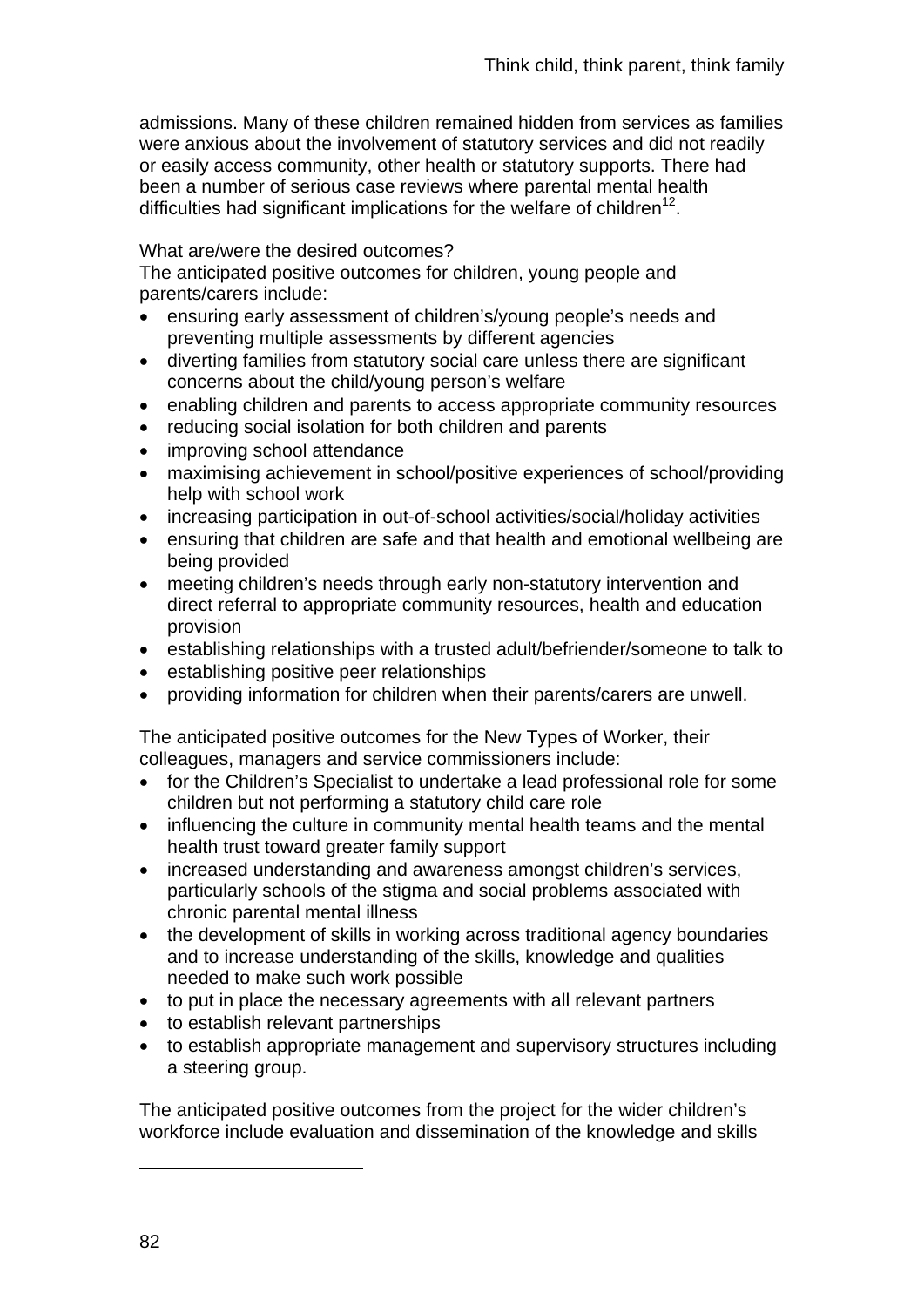gained in the project in such a way, that the challenges of cross-agency working at the interface between adult mental health and children's services are understood and lead to more informed ways of working and improved services to families

## *What was/will be done to achieve them?*

Process: The borough had a coordinator for Children in Families with Mental Illness who has undertaken extensive work to foster interagency links with all community mental health teams over several years. She is a member of the Mental Health Trust Safeguarding Children committee.

The borough also has a long-standing and strong partnership with Family Action, an organisation providing intensive home-based support to a small number of families referred by the Adult Community Mental Health Teams. This service was jointly commissioned by Adult Mental Health and Children's Services.

Practice: For the co-ordinator this has involved:

- regular consultation to adult community mental health teams within the borough
- joint one-off visits to families to support assessment
- pre-birth planning
- supporting liaison between relevant agencies and service managers
- child in need review meetings in schools, etc
- reviews of joint working
- parenting and mental health workshops
- development of resources
- teaching on various multi-disciplinary and inter-professional courses
- advocating and raising awareness for this group of vulnerable children
- running a group for children and young people including holidays, trips/outings and group activities.

Children's Specialist workers do not take on statutory responsibility for cases either as care coordinators or in terms of statutory child care.

The coordinator now has a more strategic role, whilst the Children's Specialist post, on the other hand, was based in one of the four Adult CMHTs and was designed to have more direct involvement with children and parents/carers. The post holder was therefore able to provide a continuous presence and consistent follow-up for families.

# *What did stakeholders think about methods?*

Members of the steering group acknowledged the benefits of the current CWDC funding for the project. The need for the project had been acknowledged for a long time and the NToW programme offered a very valuable opportunity to establish the project and to gather evidence to support the wider roll-out of the work within Tower Hamlets.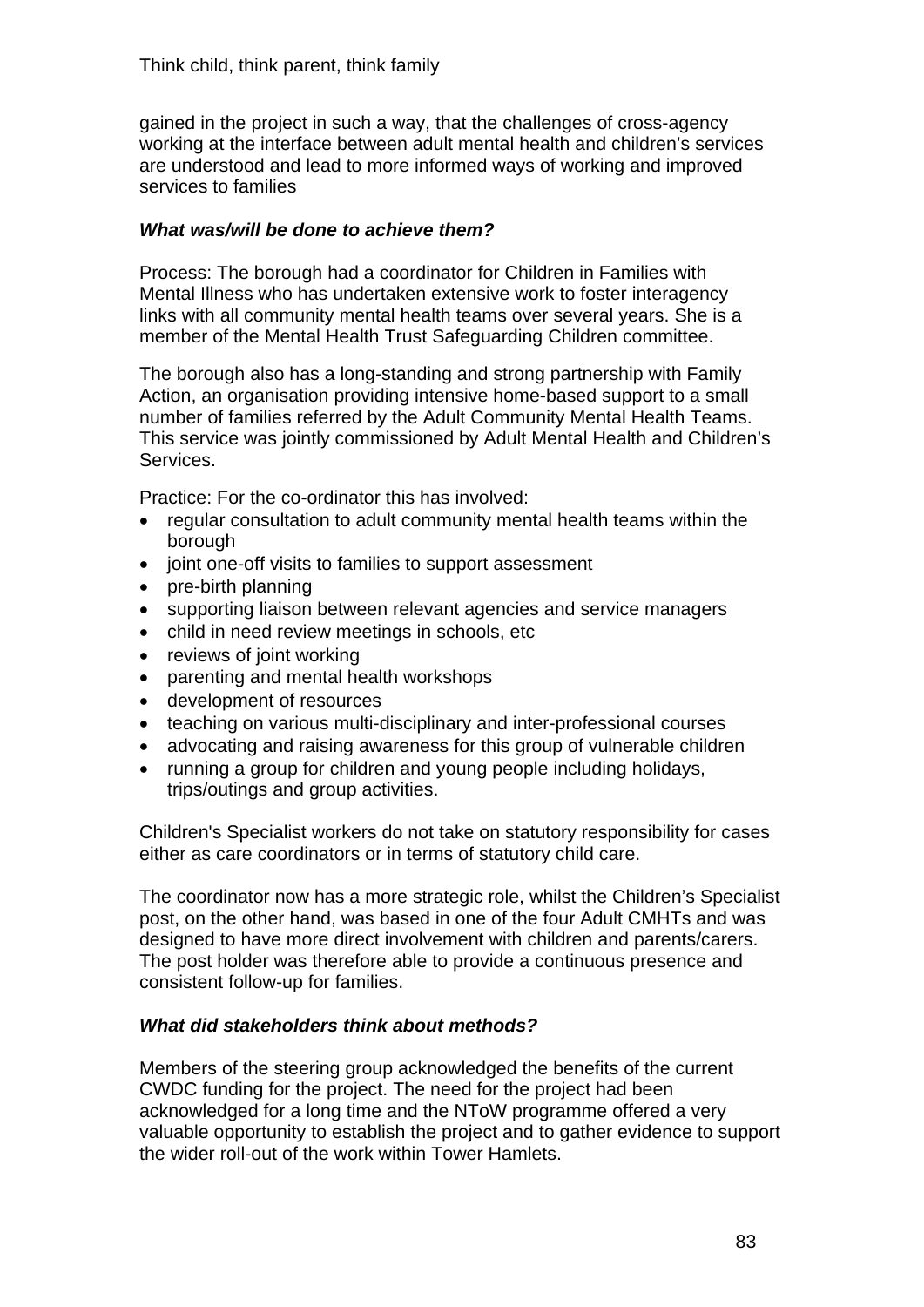## *What have the outcomes been – intended and unintended?*

CMHT staff were asked as part of an evaluation of the project if the post had an impact on their work. For the most part, responses were positive and helped with:

- knowledge of services where the Child Specialist is seen as an expert in the field, with a finger on the pulse of all resources available to the clients, as well as a liaison between the multitudes of services that tend to be involved
- access to child the Child Specialist has more skills when dealing with children and they help to identify the various needs of children
- overall caseload allowing the CMHT worker more time with their client because the children's needs are being looked after and there is more focus on each individual involved rather than a split focus between the two
- doubts raised about the Child Specialist role concerned the capacity to perform more therapeutic techniques with clients and concern at the lack of availability of opportunities for children to discuss fears or worries about parents.

When asked about their contact with the Child Specialist, all seven families rated their satisfaction with his input at 10/10. Four families were happy with the frequency of their contact with him and three would have liked more frequent visits (Appendix 8). Children were asked how they feel when the Child Specialist worker visits. All four children under the age of five chose the option 'happy', as did six of the seven aged 5–12. Of the teenage children present at interview, five out of eight said they felt 'happy' and three chose 'I don't care'13.

Since CHAMP's funding has been mainstreamed, it has expanded to incorporate a project coordinator, two full-time Children's Specialists and a part-time specialist teacher from education employed to improve communication between schools and services and to do direct work with children and training with staff within schools.

# *Feasibility*

Local need and the views of parents supported the development of this project. This was backed up by research and national drivers and has enabled families to benefit from input they otherwise would not have received. The project clearly benefitted from the New Types of Worker programme and has been able to demonstrate the importance of working across traditional service boundaries.

# *Affordability*

Initial costs of CHAMP were £60 000.

84

l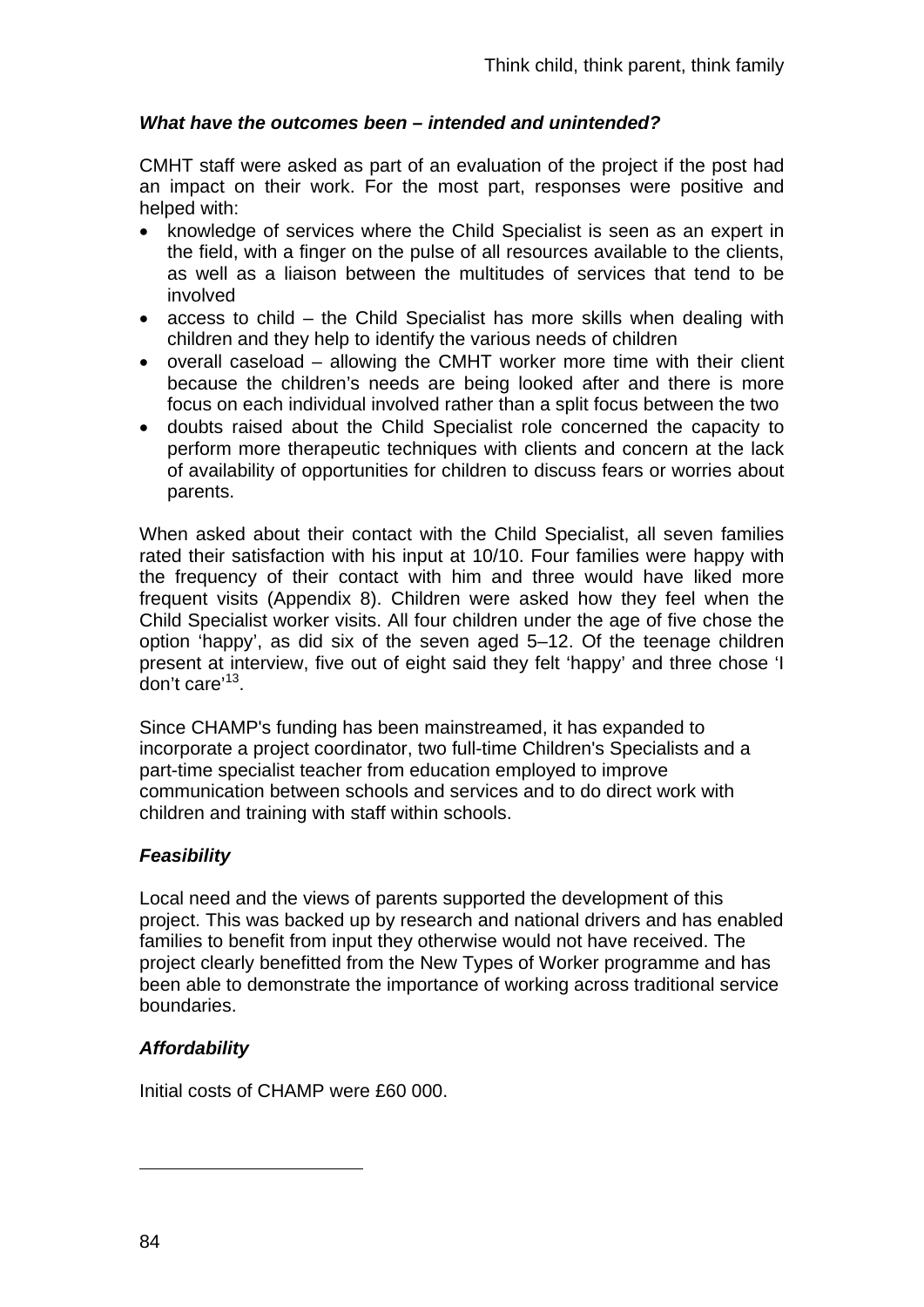## **Footnotes for case studies**

<sup>1</sup> Campbell A. S. (2004), 'How was it for you? Families' experiences of receiving Behavioural Family Therapy'*, Journal of Psychiatric and Mental Health Nursing* 11, pp 261–267

 $2$  Research, Evidence and Evaluation department of the National Children's Bureau (NCB) conducted a wide-ranging evaluation of the project (Oct 2006 – March 2008 [http://www.pmhcwn.org.uk/documents/](http://www.pmhcwn.org.uk/documents/%20Evaluation%20of%20The%20CAPE%20Project%20Final%20Report.pdf)  [Evaluation%20of%20The%20CAPE%20Project%20Final%20Report.pdf](http://www.pmhcwn.org.uk/documents/%20Evaluation%20of%20The%20CAPE%20Project%20Final%20Report.pdf))

3 Aldridge, J and Becker, S (2003) *Children Caring for Parents with Mental Illness: perspectives of young carers, parents and professionals.* Bristol: The Policy Press

 $4$  Parents in Hospital ; How mental health services can best promote family contact when a parent is in hospital – Summary Report –July 2007, Mental Health Commission, FWA, Barnardo's, CSIP.

5 Building Bridges **[http://www.dh.gov.uk/en/Publicationsandstatistics/](http://www.dh.gov.uk/en/Publicationsandstatistics/%20Lettersandcirculars/Healthserviceguidelines/DH_4018062)  [Lettersandcirculars/Healthserviceguidelines/DH\\_4018062](http://www.dh.gov.uk/en/Publicationsandstatistics/%20Lettersandcirculars/Healthserviceguidelines/DH_4018062)**

<sup>6</sup> Morris, J. Family Welfare Association, Building Bridges Model – Evaluation, July 2007, **[http://www.family-action.org.uk/](http://www.family-action.org.uk/%20uploads/documents/FA%20Building%20Bridges%20Evaluation.pdf)  [uploads/documents/FA%20Building%20Bridges%20Evaluation.pdf](http://www.family-action.org.uk/%20uploads/documents/FA%20Building%20Bridges%20Evaluation.pdf)**

<sup>7</sup>The Action 16 Group was set up to oversee the implementation of Action 16 of the SEU which stated the importance of working strategically to promote the mental health and social inclusion for parents with mental health difficulties and their children

<sup>8</sup> Now Family Action

<sup>9</sup> Family Partnership Training, developed by Crispin Day and Hilton Davis, Centre for Parent and Child Support, South London & Maudsley NHS Trust CAMHS Health Service Research Unit, Institute of Psychiatry, King's College, London: National Academy of Parenting Practitioners, UK

 $10$  Cooklin, A. (2006) Children as carers of parents with mental illness. Psychiatry 5:1. Elsevier Ltd

<sup>11</sup> Maybery, D., Ling, L., Szakacs, E. & Reupert, A. (2005) Children of a parent with a mental illness: perspectives on need. *Australian e-Journal for the Advancement of Mental Health* 4, pp. 1–11

 $12$  Paget, B., The Children and Adults Mental Health Project, London Borough of Tower Hamlets and East London and City Mental Health Trust, Organisational Case Study Final Report - January 2009 (CPEA).

<sup>13</sup> Evaluating the Role of a Child Specialist Within a CMHT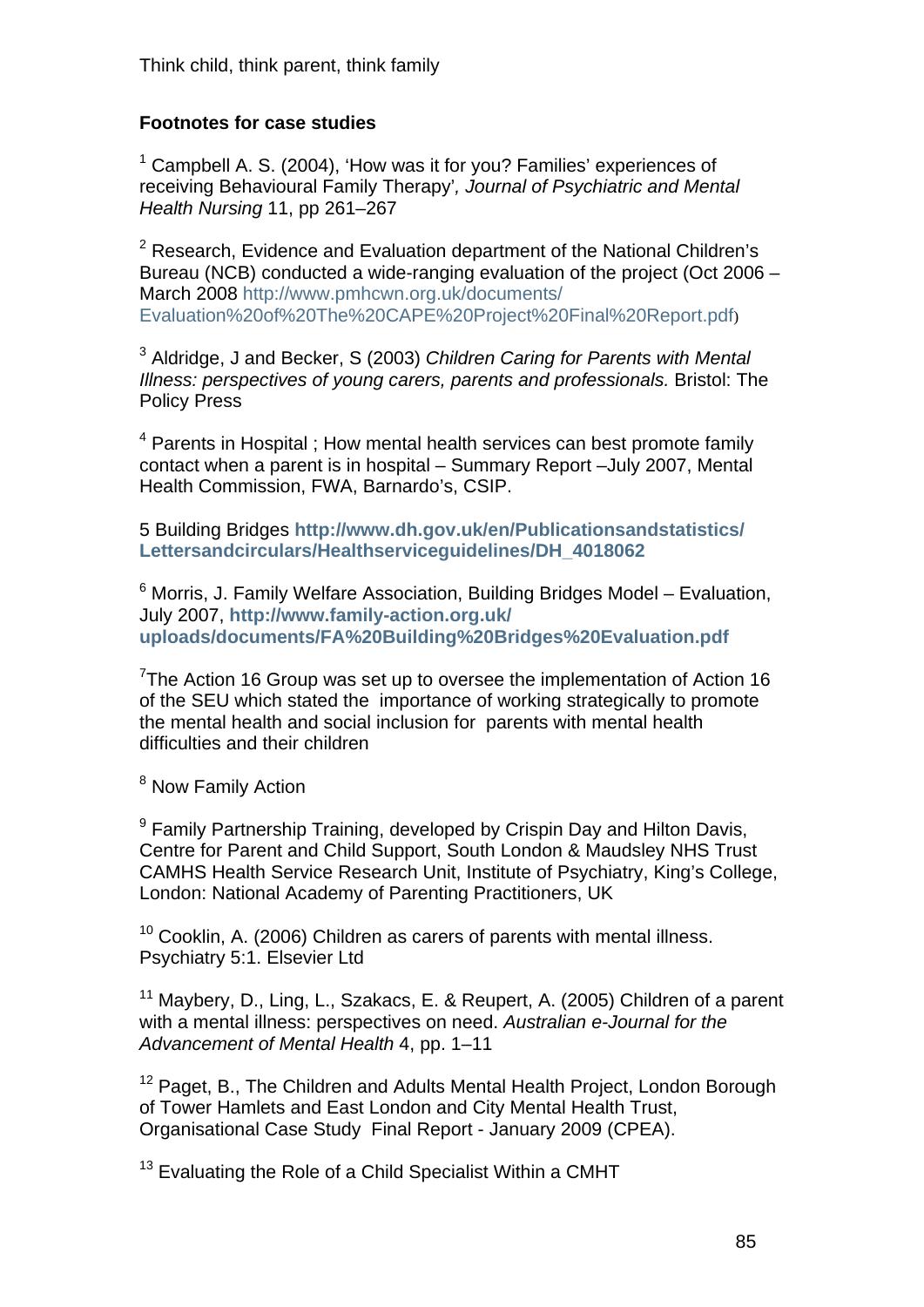# **References**

Aldridge.J. and Becker, S. (1993) 'Punishing children for caring: The hidden cost of young carers',. *Children & Society*, vol 7, no4, pp 376–387.

Barnardo's (2009) Keeping the family in mind, Ilford: Barnardo's.

Bilsborrow, S. (1992) *You grow up fast as well… Young carers on Merseyside*, Liverpool: Carers National Association, Personal Services Society and Barnardo's.

Bostock, L. (2004) Promoting resilience in fostered children and young people, London: Social Care Institute for Excellence.

Darton, K., Gorman., J. Sayce, L. and Sayce, UJ. (1994) *Eve fights back*, London: Mind Publications.

Dearden, C. and Becker, S. (2004) Young *carers in the UK : the 2004 report,* London, Carers UK and The Children's Society.

DfES (Department for Education and Skills) (2003) *Every child matters*: *change for children*, London, DfES.

DfES (Department for Education and Skills) (2003) Every child matters, London: DfES.

DfES and DH (Department for Education and Skills and Department of Health) (2006) Working together to safeguard children, London: DfES.

DH (Department of Health) (2007) *Putting people first: a shared vision and commitment to the transformation of adult social care*, London, DH.

DH (Department of Health) (1989) Children Act, London: HMSO.

DH (Department of Health) (1999) National service framework for mental health – modern standards & service models, London: HMSO.

DH (Department of Health) (2004) National service framework for children, young people and maternity services, London: DH.

DH (Department of Health) (2006) Our health, our care, our say: a new direction for community services, London: The Stationery Office.

DH, DfEE and HO (Department of Health, Department for Education and Employment and Home Office) (2000) Framework for the assessment of children in need and their families, London: HMSO.

Diggins, M. (2009) 'Researching "what works"*–* researching success in parental mental health and child welfare work', unpublished PhD Thesis, Anglia Ruskin University, in progress.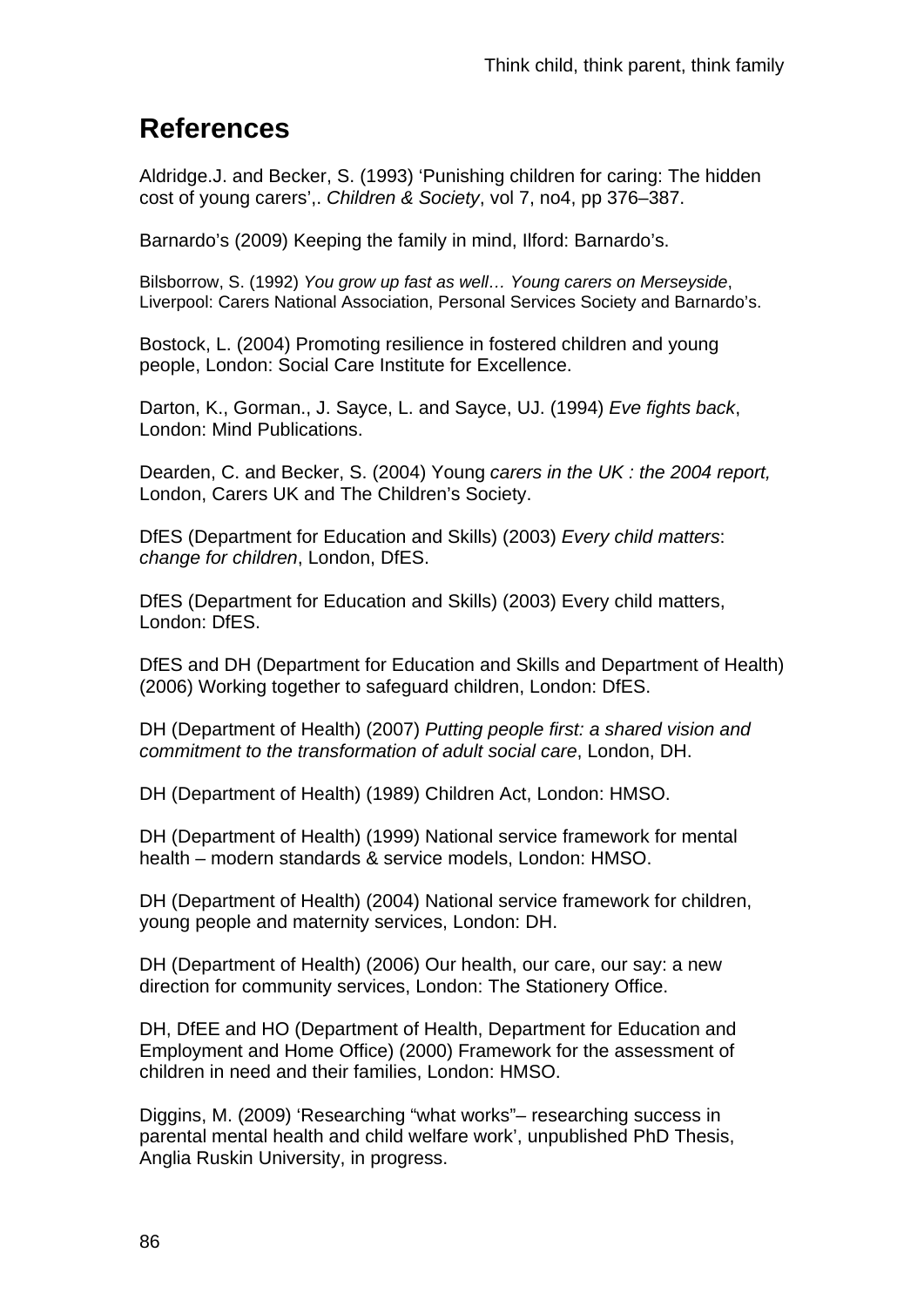Falkov, A. (ed.) (1998) *Crossing bridges: Training resources for working with mentally ill parents and their children – Reader for managers, practitioners and trainers*. Brighton: Pavilion Publishing.

Ghate, D. and Daniels, A. (1997) Talking about my generation: a survey of 8– 15 year olds growing up in the 1990s. London: NSPCC.

Gopfert, M., Webster, J. and Seeman, M.V. (eds) (2004) *Parental psychiatric disorder: distressed parents and their families*, Cambridge: Cambridge University Press.

Hugman, R. and Phillips, N. (1993) 'Like bees round the honeypot': social work responses to parents with mental health needs. *Practice,* 6(3): 193–205.

Kearney, P., Levin, E. and Rosen, G. (2000) *Working with families – alcohol drug and mental health problems*, London, SCIE..

Kearney, P. Levin, E., Rosen, G. and Sainsbury, M. (2003) *Families that have alcohol and mental health problems: a template for partnership working*, London, SCIE.

Mayes, K., Diggins, M. and Falkov, A. (1998) *Crossing bridges: training resources for working with mentally ill parents and their children*. London: Department of Health.

ODPM (Office of the Deputy Prime Minister) (2004) *Mental health and social exclusion, Social Exclusion Unit Report*, London, ODPM.

SCIE (2009) Parental mental health and child welfare: report of a practice survey, London: SCIE.

SEU (Social Exclusion Unit) Taskforce (2004) Mental health and social exclusion, London: Office of the Deputy Prime Minister.

SEU (Social Exclusion Unit) Taskforce (2008a) *Families at risk review: background analysis*, London, Cabinet Office.

SEU (Social Exclusion Unit) Taskforce (2008b) *Reaching out: think family*, London, Cabinet Office.

UNICEF Convention of the Rights for the Child.

.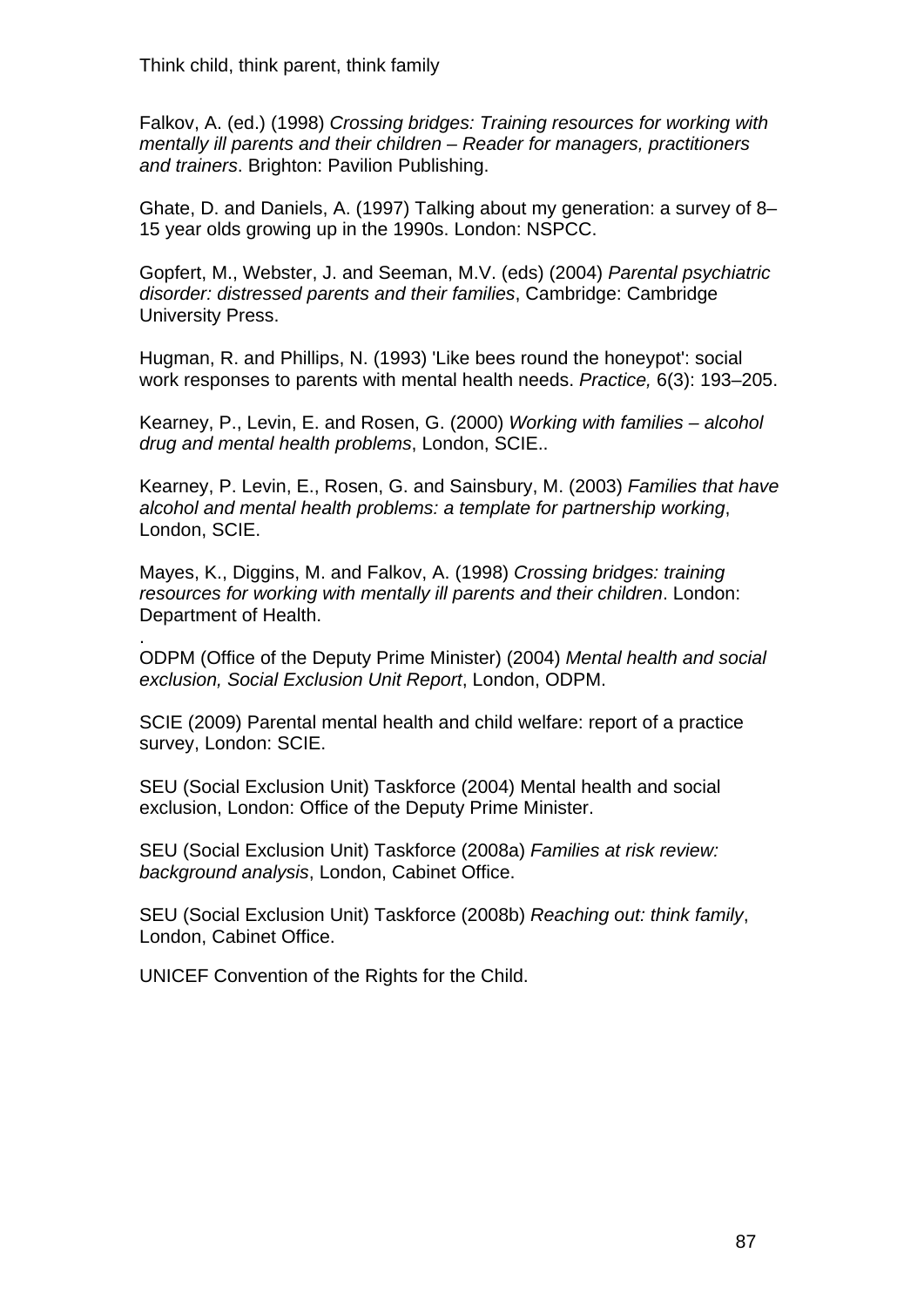# **Acknowledgements**

SCIE would like to thank the following people for their support and contribution to the development of this guide.

- Deborah Jamieson Head of Children, Families and Social Inclusion Programme, DH
- Ben Robins Children, Families and Social Inclusion Programme Directorate, DH
- Claire Etches National Social Inclusion Programme
- Jenny Gray Safeguarding Children Policy Unit, DCSF
- Professor David Morris Formerly Programme Director National Social Inclusion Programme, NIMHE – currently Professor of Mental Health, Inclusion and Community, International School for Community, Rights and Inclusion, University of Central Lancashire
- Vicky Nicholls Social Perspectives Network Joint Coordinator / Parental Mental Health and Child Welfare Network

# **Advisory Group**

- Chair of Advisory Group Paul Curran Formerly Director of Children's Services, Islington – Currently Head of Safeguarding, IDeA
- Rose de Paeztron Head of Strategic Development, Family Action
- Clare Mahoney formerly Senior Consultant, Strategic Partnership and Programme Development North West Development Centre CSIP – currently Head of Integrated Mental Health Commissioning Liverpool PCT/LCC
- Louise Wardale Keeping the Family in Mind Coordinator, Barnardo's Action with Young Carers, Liverpool
- Louisa Harrison Keeping the Family in Mind Project Worker, Barnardo's Action with Young Carers, Liverpool
- Sue Troake Formerly Project Worker, Barnardo's Action with Young Carers, Liverpool
- Estella Weston Director, Family Health ISIS
- Dr Tara Weeramanthri, MB,BS, FRCPsych Consultant Child and Adolescent Psychiatrist and Lead Psychiatrist, Southwark CAMHS South London & Maudsley NHS Foundation Trust
- Dr SM Church Consultant Psychiatrist, South London and Maudsley NHS Foundation Trust
- Dr Michael Gopfert, Consultant Psychiatrist, Royal Liverpool Children's NHS Trust
- Heide Lloyd Independent consultant
- Drew Lindon Princess Royal Trust for Carers
- Professor Nick Gould Department of Social and Policy Sciences University of Bath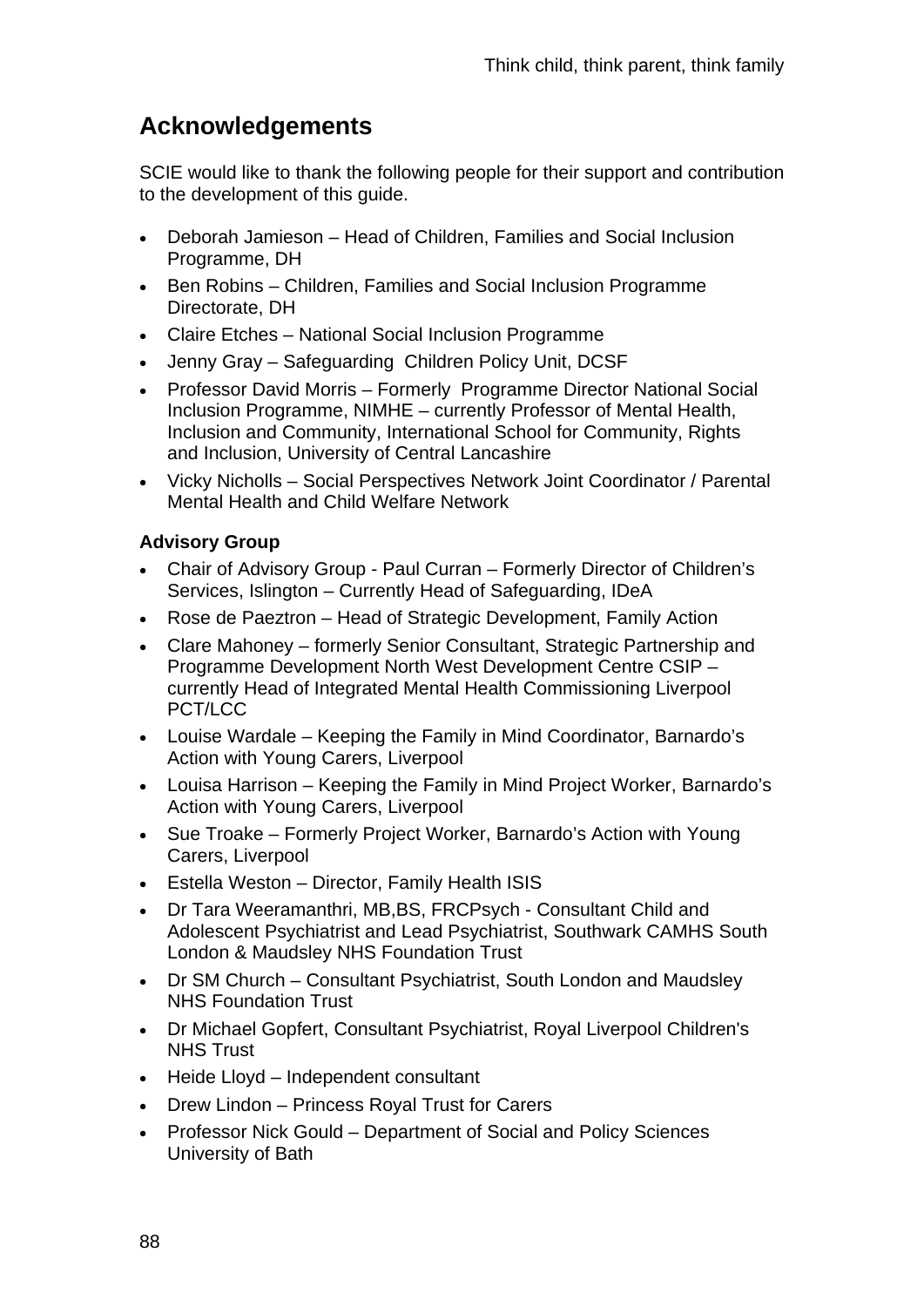Think child, think parent, think family

• Richard Anderson – Programme Manager, CAIPE Project, OXLEAS The NHS Trust, Greenwich SSD,

# **Project team**

# *SCIE staff*

- Marie Diggins Senior Practice Development Manager
- Mary Sainsbury Practice Development Manager
- Janet Clapton Project Information Manager
- Rebecca Goldman Senior Research Analyst
- Shirish Gandhi Publishing Manager
- Jez MacDonald Web Development Manager
- Edward Holloway Project Support Officer
- Mavis Taylor Administrator
- Lynette Bolitho Administrator

# *External project team members*

- Daphne McKenna Freelance Trainer and Consultant
- Dorian Cole Head of Haringey IAPT and Nurse Consultant
- Kate Mayes Children's Services Social Worker
- Mike Smith Independent Consultant
- David Lamb Independent Consultant
- Adrian Falkov Dr Adrian Falkov Senior Staff Specialist, Sydney West Child and Adolescent Service
- Kristina Staley Independent Consultant

# *Review contributors*

- University of Central Lancashire
- EPPI-Centre, Social Science Research Unit
- University of York, Social Policy Research Unit

# **Consultation feedback**

The results of the consultation will be placed on the website in August 2009.

# **Appendices**

Please go to the website to access the appendices.